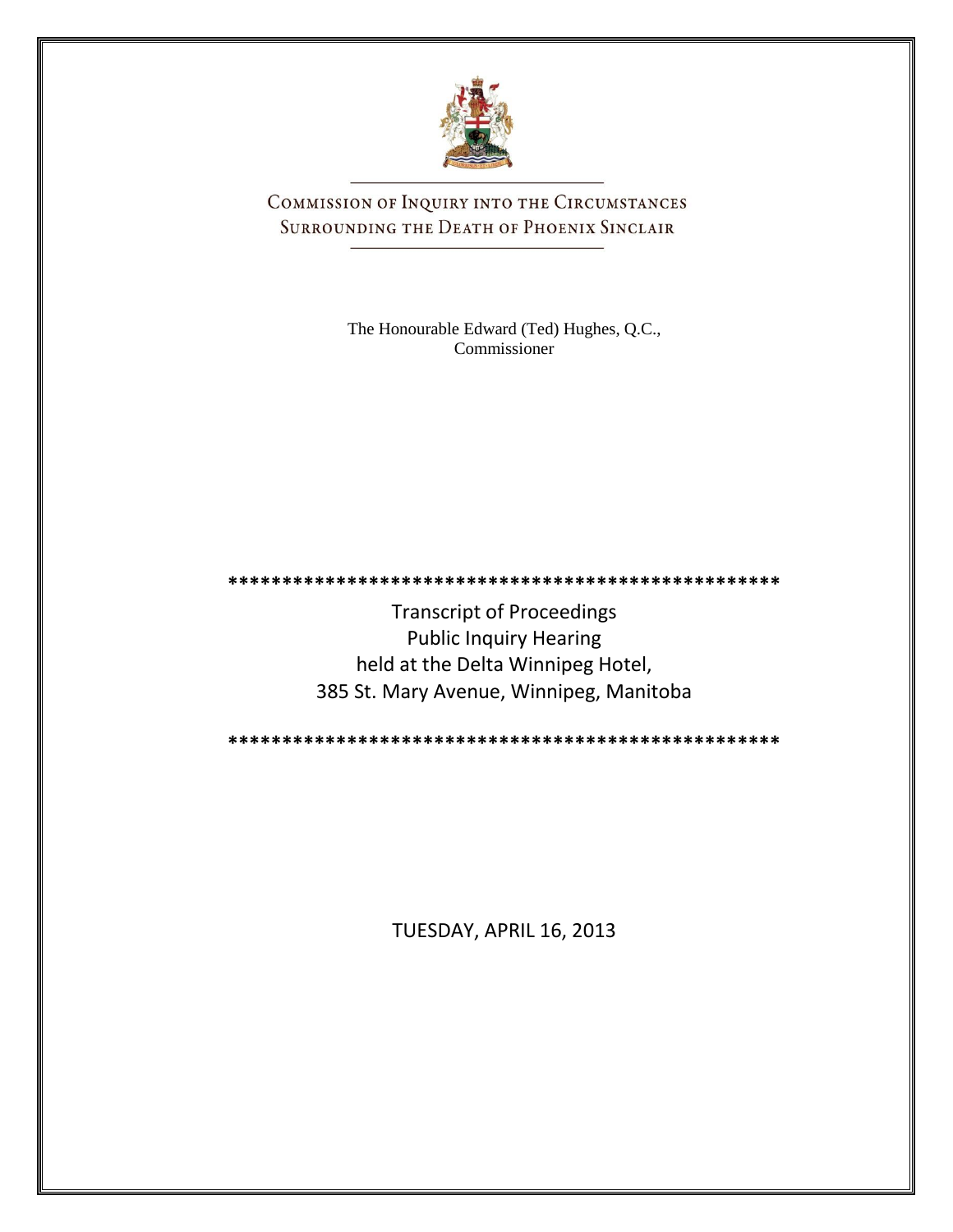### APPEARANCES

**MS. S. WALSH,** Commission Counsel **MR. D. OLSON,** Senior Associate Counsel **MS. K. MCCANDLESS**, Associate Commission Counsel **MR. N. GLOBERMAN,** Associate Commission Counsel **MR. R. MASCARENHAS**, Associate Commission Counsel

**MR. S. PAUL,** for Department of Family Services and Labour

**MR. T. RAY,** for Manitoba Government and General Employees Union

**MR. K. SAXBERG** and **MR. S. SCARCELLO,** for General Child and Family Services Authority, First Nations of Northern Manitoba Child and Family Services Authority, First Nations of Southern Manitoba Child and Family Services Authority, and Child and Family All Nation Coordinated Response Network

**MR. H. KHAN** and **MR. J. BENSON,** for Intertribal Child and Family Services

**MR. J. GINDIN** and **MR. G. DERWIN,** for Mr. Nelson Draper Steve Sinclair**,** Ms. Kimberly-Ann Edwards

**MS. B. BOWLEY**, for Witness, Ms. Diva Faria

**MR. W. GANGE**, for DOE #1, DOE #2, and DOE #3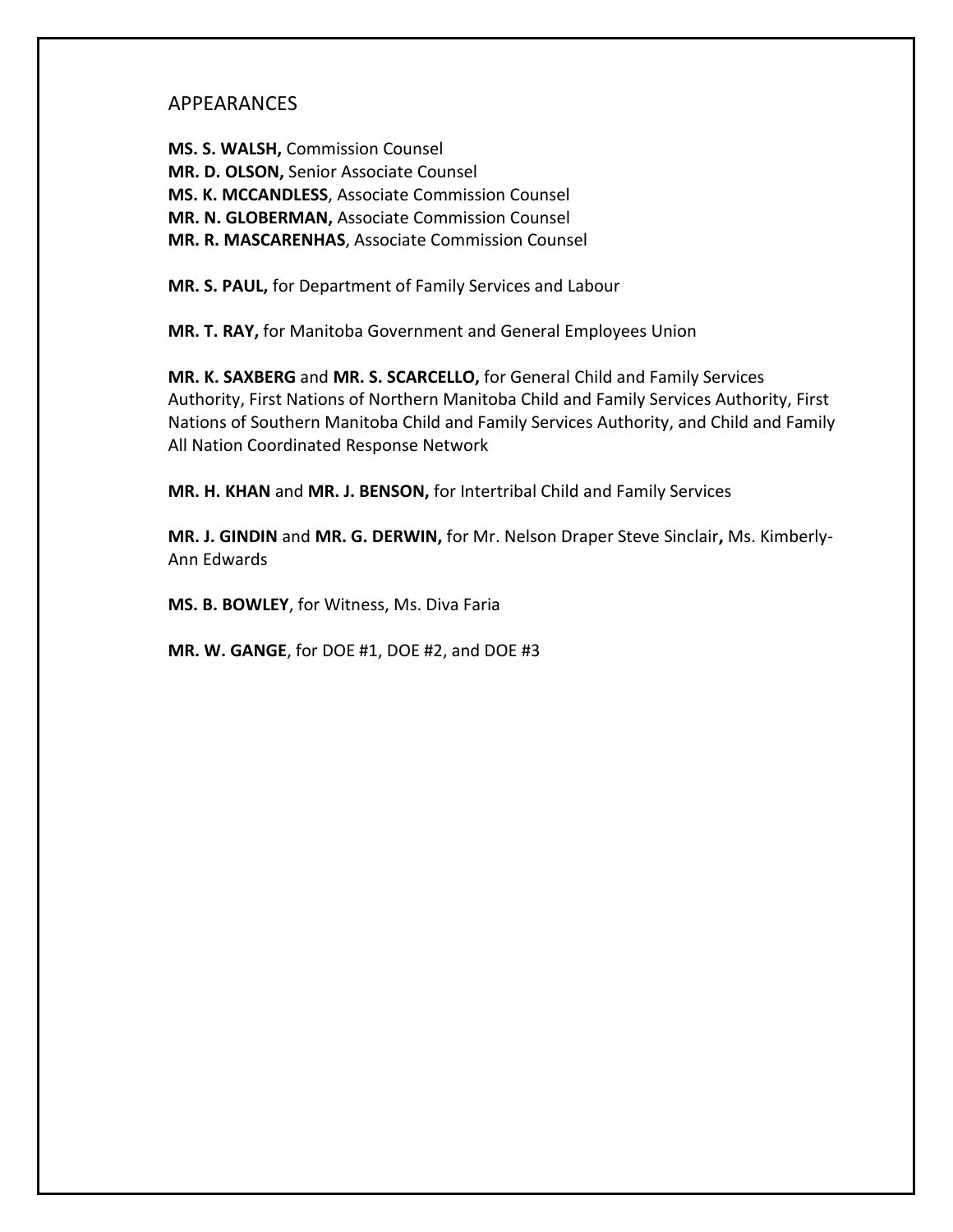# **INDEX**

# **Page**

# **WITNESSES**:

### ASHLEY DORINE ROULETTE

|                  | Direct Examination<br>Cross-Examination                                        | (McCandless)<br>(Gindin)                             | 24                     |
|------------------|--------------------------------------------------------------------------------|------------------------------------------------------|------------------------|
| LISA MARIE BRUCE |                                                                                |                                                      |                        |
|                  | Direct Examination<br>Cross-Examination<br>Cross-Examination<br>Re-Examination | (Mascarenhas)<br>(Gindin)<br>(Paul)<br>(Mascarenhas) | 38<br>86<br>102<br>117 |
| GRANT<br>WIEBE   |                                                                                |                                                      |                        |
|                  | Direct Examination<br>Cross-Examination<br>Cross-Examination                   | (Walsh)<br>(Gindin)<br>(Khan)                        | 120<br>168<br>174      |

|                   | ,       | __ _ _ |
|-------------------|---------|--------|
| Cross-Examination | (Paul)  | 179    |
| Cross-Examination | (Gange) | 183    |
| Cross-Examination | (Ray)   | 189    |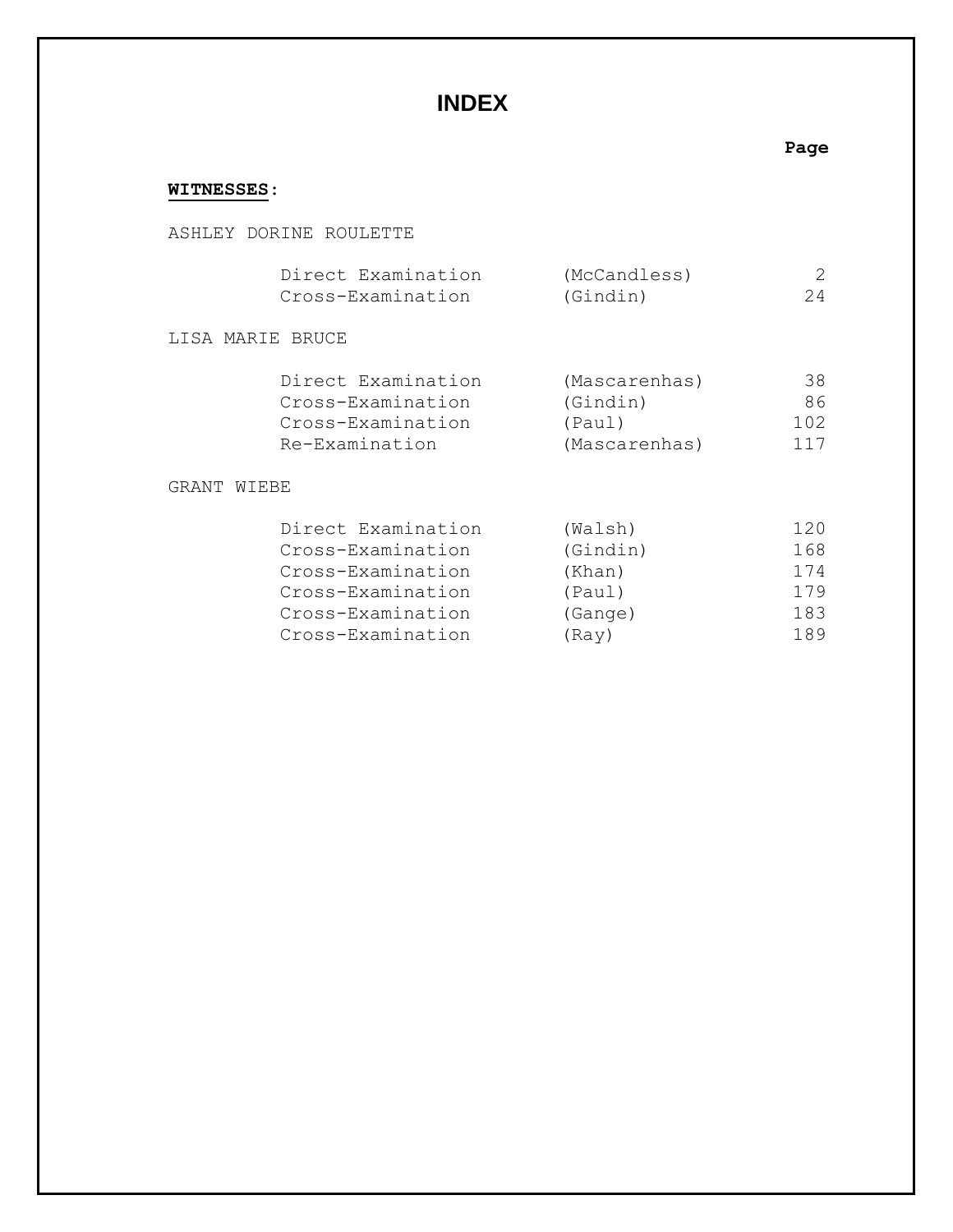PROCEEDINGS APRIL 16, 2013

 $- 1 -$ 1 APRIL 16, 2013 2 PROCEEDINGS CONTINUED FROM APRIL 15, 2013 3 4 THE COMMISSIONER: Good morning. 5 MS. WALSH: Good morning. 6 MS. MCCANDLESS: Good morning, Mr. Commissioner. 7 THE COMMISSIONER: Ms. McCandless. 8 MS. MCCANDLESS: We are ready for the first 9 witness today. 10 THE COMMISSIONER: Bring the witness forward, 11 please. 12 THE CLERK: Is it your choice to swear on the 13 Bible or affirm without the Bible? 14 THE WITNESS: Without. 15 THE CLERK: All right. State your full name to 16 the court, then. 17 THE WITNESS: Ashley Dorine Roulette. 18 THE CLERK: And spell me your first name, please. 19 THE WITNESS: A-S-H-L-E-Y. 20 THE CLERK: And your middle name, please. 21 THE WITNESS: D-O-R-I-N-E. 22 THE CLERK: And your last name. 23 THE WITNESS: R-O-U-L-E-T-T-E. 24 25 **ASHLEY DORINE ROULETTE**, sworn,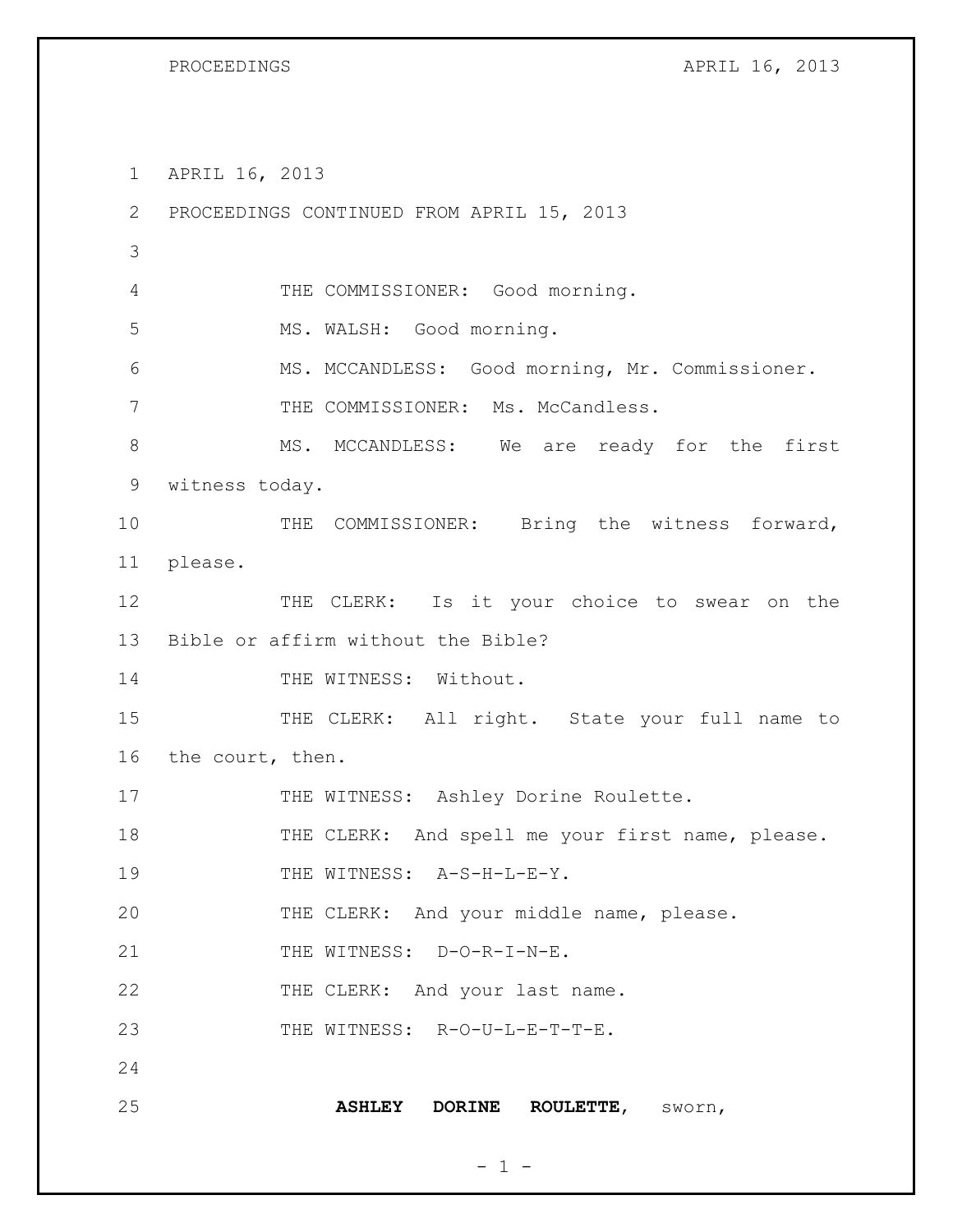testified as follows: THE CLERK: Thank you. You may be seated. Just try to speak up for us. 5 THE WITNESS: All right. THE COMMISSIONER: You speak right in the mic, 7 and I think you'll be fine. 8 THE WITNESS: Okay. DIRECT EXAMINATION BY MS. WALSH: Q Good morning, Ms. Roulette. You're 26 years old? A Yes. Q Where do you live? A Pine Creek. Q Where is Pine Creek? 16 A About an hour north of Dauphin. Q For how long have you lived there? 18 A About a year and a half. Q Have you lived in Winnipeg in the past? A Yes. Q For how much of your life have you lived in Winnipeg? A Most of my life. Q I understand that Karl Wesley McKay is your uncle.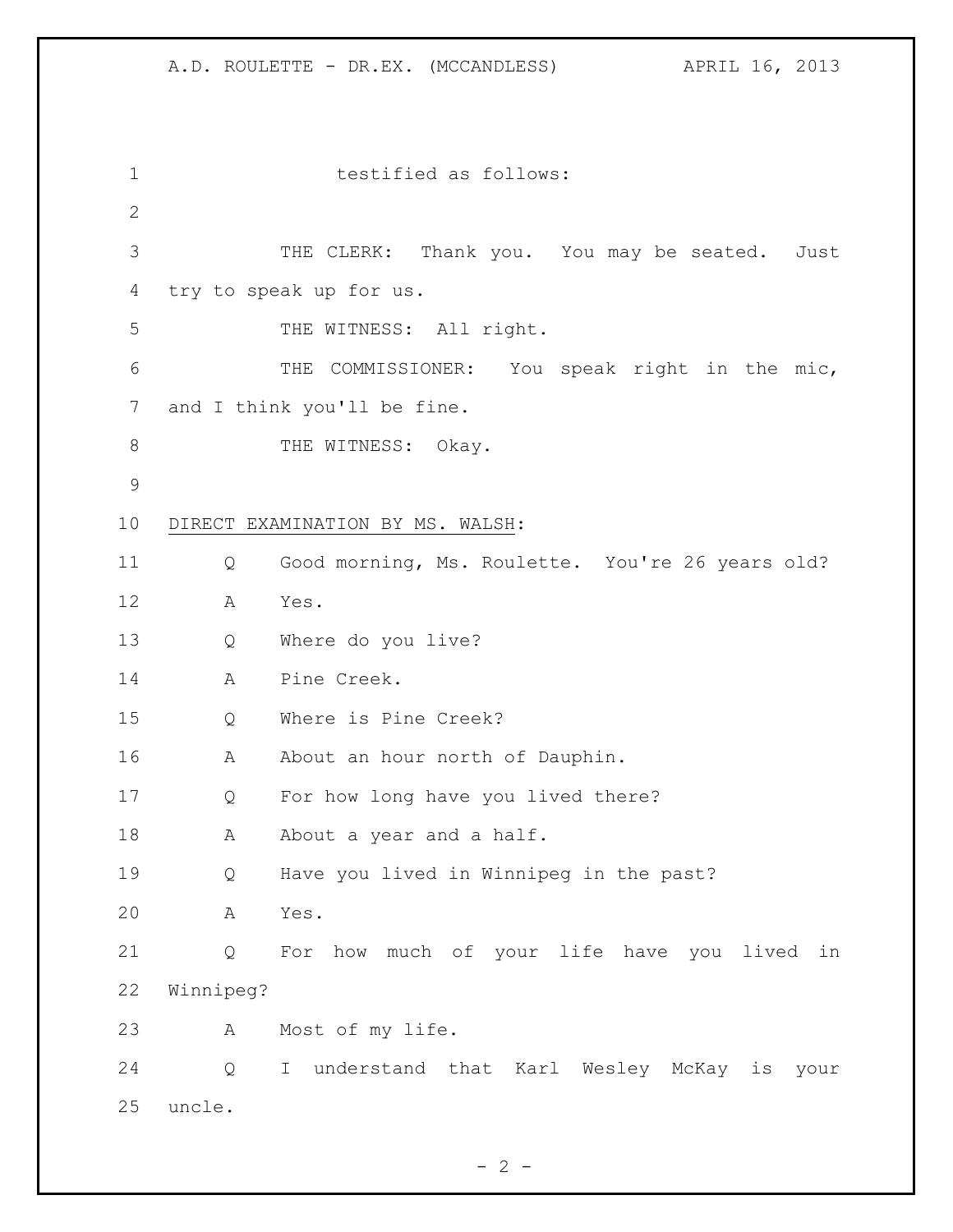| $\mathbf 1$   |        | Α            | Yes.                                             |
|---------------|--------|--------------|--------------------------------------------------|
| $\mathbf{2}$  |        | Q            | Your mother is Mr. McKay's sister?               |
| 3             |        | Α            | Yes.                                             |
| 4             |        | Q            | How many siblings do you have?                   |
| 5             |        | Α            | Ten.                                             |
| 6             |        | Q            | And one of your sisters is Amanda McKay?         |
| 7             |        | Α            | Yes.                                             |
| 8             |        | Q            | Is Amanda older than you?                        |
| $\mathcal{G}$ |        | Α            | Yes.                                             |
| 10            |        | Q            | How long have you known Karl Wesley McKay?       |
| 11            |        | Α            | My whole life.                                   |
| 12            |        | Q            | Since your childhood?                            |
| 13            |        | A            | Yes.                                             |
| 14            |        | Q            | How often did you see Mr. McKay when you were a  |
| 15            | child? |              |                                                  |
| 16            |        | А            | A lot.                                           |
| 17            |        | Q            | When you say "a lot," how frequently would that  |
| 18            |        | have been?   |                                                  |
| 19            |        | Α            | Every day.                                       |
| 20            |        | Q            | Was this the case throughout your childhood?     |
| 21            |        | Α            | Yeah, (inaudible).                               |
| 22            |        | Q            | Would you have considered Mr. McKay close with   |
| 23            |        | your family? |                                                  |
| 24            |        | Α            | Yes.                                             |
| 25            |        | Q            | What do you recall about Mr. McKay when you were |

- 3 -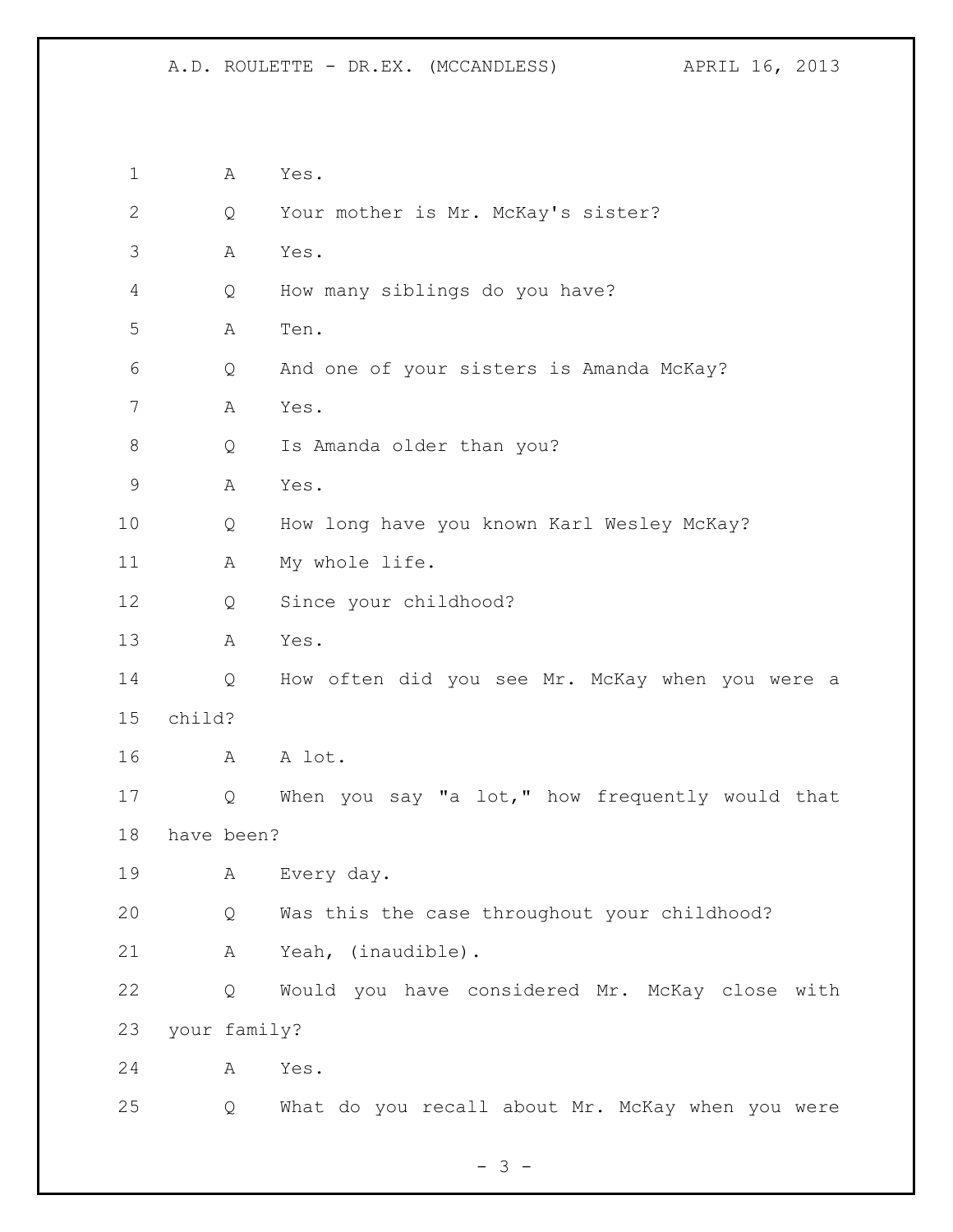younger? A Nothing good. I don't know. He's just mean, I guess. Q Okay. When you say "mean," can you describe for me how he would act? A Just very aggressive, I guess. Q How was he aggressive? A I don't know. Just always yelling and, like, wasn't scared to raise his hand to anyone, I guess. Q Okay. Maybe you could just speak up a little bit; that would be great. You said he wasn't scared to raise his hand to anyone? 14 A Well, just to women and children. Q Okay. So I take that to mean that you saw him to be physically violent -- A Yeah. 18 Q -- with women and children? A Yes. Q Did Mr. McKay ever look after you when you were a child? A Yes. Q What was that like? A I don't know. Scary. Q Okay. So -- you said it was scary?

 $- 4 -$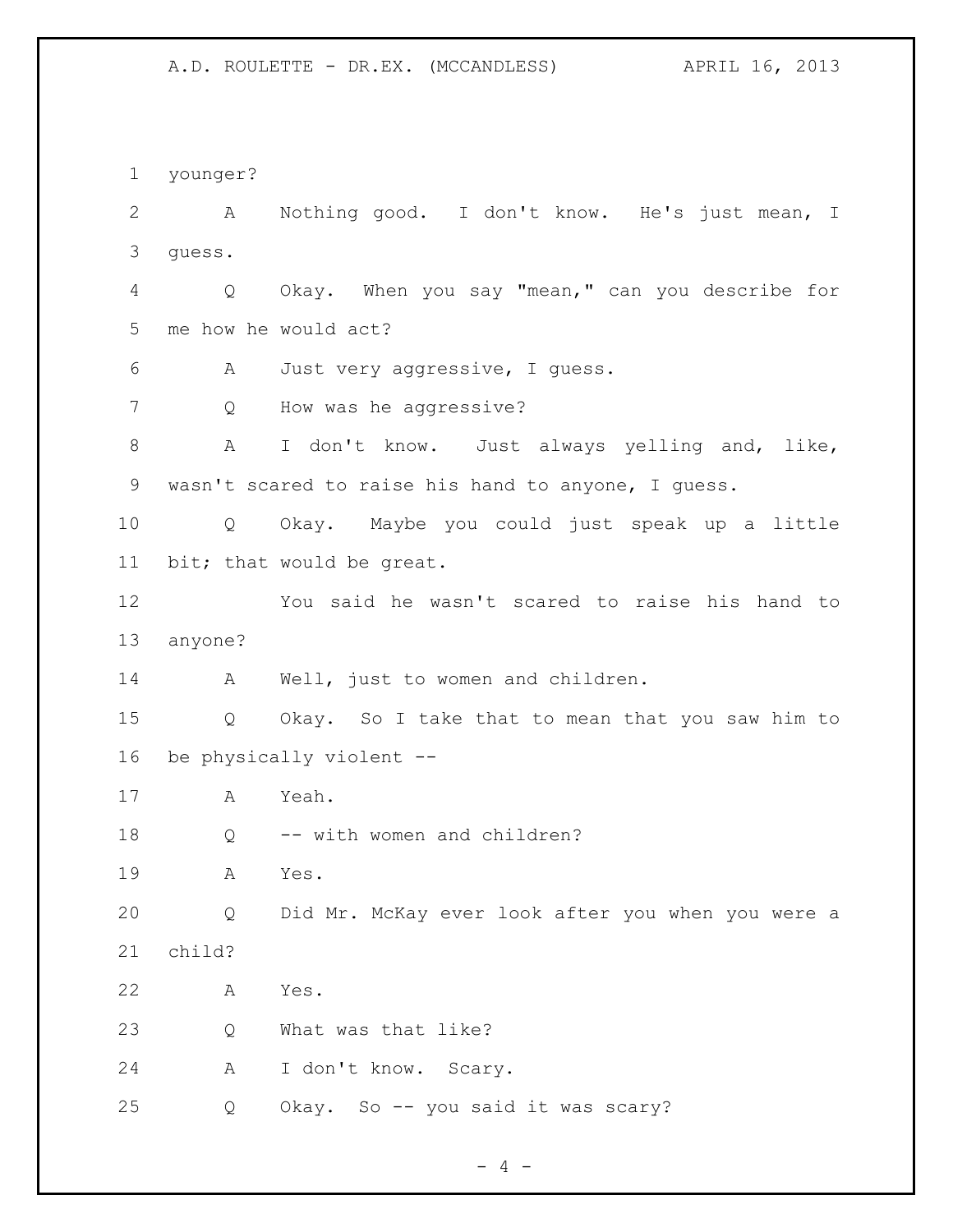1 A Yeah. He was mean -- Q All right. 3 A -- just all the time, so ... Q And this was when you were a child and he was babysitting you? A Yeah. Q When you say he was mean, can you describe for the Commission how he was mean? A I guess he would just yell at us and we weren't really allowed to do anything that we were normally allowed to do. Q Was he ever physically violent with you? A When I was older. Q Okay. And what can you tell the Commission about that? A He, he just punched me right in the middle of the face and I got two black eyes. Q When did this happen? A In 2003 or '4, not too sure. Q Where were you living at the time? 21 A On McGee. Q What was the address? A 747. Q This was an apartment block? A Yes.

 $-5 -$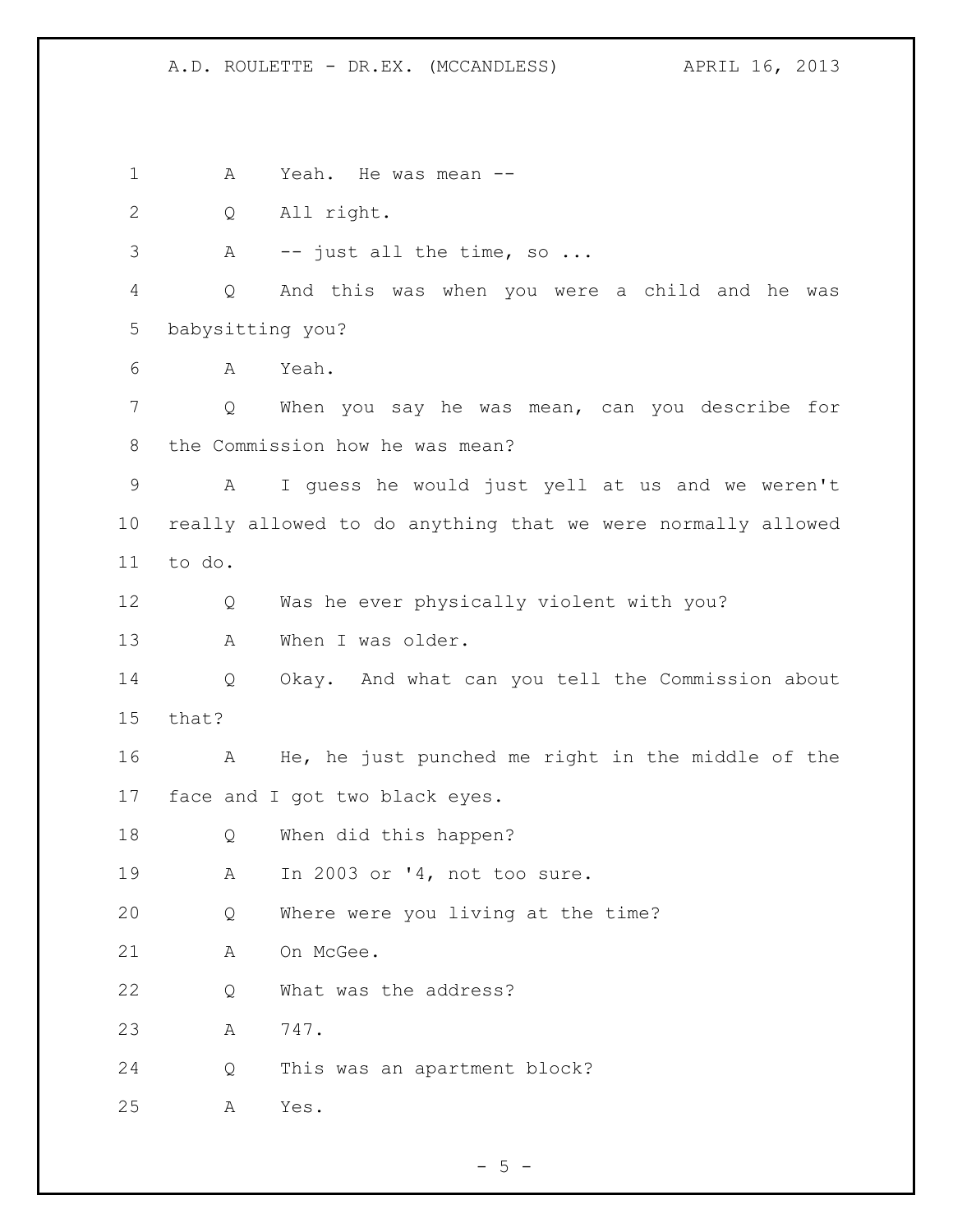Q And whose apartment were you living in?

2 A My sister, Amanda's.

 Q Now, maybe you can just describe for the Commission a little bit more about what happened that day? A Well, we were just -- me and my brother -- at my sister's apartment, and the landlord had came up and he was fixing something but he said we weren't allowed to be in there. And I guess, I don't know, Wesley was taking care of it. I don't know. He came into the apartment and started arguing and fighting me, and he punched me. And I just hit him with the phone and called the cops, whatever, and he left.

Q How old were you at that time?

A Fifteen or 16.

Q And did anything end up happening with that?

 A No. I, I pressed charges, but I -- the police never contacted me after that, so I don't know.

 Q Now, you had mentioned you were living in an apartment on 747 McGee at that time and that was your sister Amanda's apartment?

A Yes.

 Q When did you live in Amanda's apartment? A Well, I lived with her off and on most of my life, but it was in 2003 or 2004 -- pretty sure it was 2004, 2005, I lived with her.

- 6 -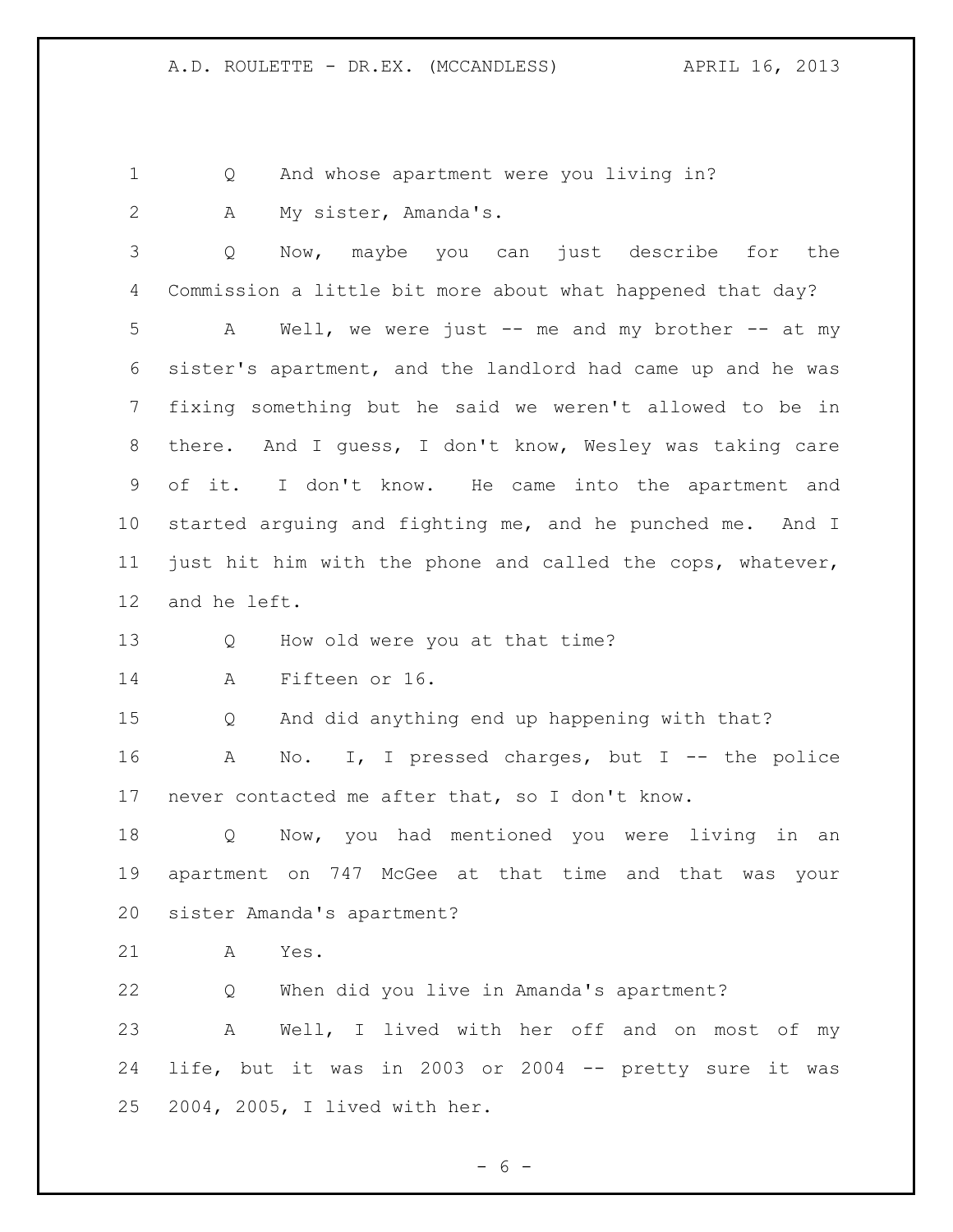| $\mathbf 1$ | Q | And during that time, did you spend some time    |
|-------------|---|--------------------------------------------------|
| 2           |   | with Samantha Kematch?                           |
| 3           | А | Yes.                                             |
| 4           | Q | And did you spend time with Phoenix Sinclair?    |
| 5           | А | A little bit.                                    |
| 6           | Q | And did you spend any time with Mr. McKay?       |
| 7           | А | Not really.                                      |
| 8           | Q | Had you met Samantha Kematch before she lived in |
| 9           |   | the same apartment as you?                       |
| 10          | A | Once before, yes.                                |
| 11          | Q | How did you come to know her?                    |
| 12          | А | I had met her through her mom. They were living  |
| 13          |   | in the same apartment block as my cousin.        |
| 14          | Q | Did you know Ms. Kematch's mom?                  |
| 15          | А | Yes.                                             |
| 16          | Q | Was Phoenix with her at the time?                |
| 17          | A | Yes.                                             |
| 18          | Q | And that was with Ms. Kematch, Samantha Kematch? |
| 19          | А | Yes.                                             |
| 20          | Q | What do you remember about Phoenix?              |
| 21          | Α | The first time I met her, she was really happy.  |
| 22          |   | She always had a little bucket cap on.           |
| 23          | Q | What did her hair look like?                     |
| 24          | Α | She had, like, shoulder-length hair?             |
| 25          | Q | How did she seem?                                |

- 7 -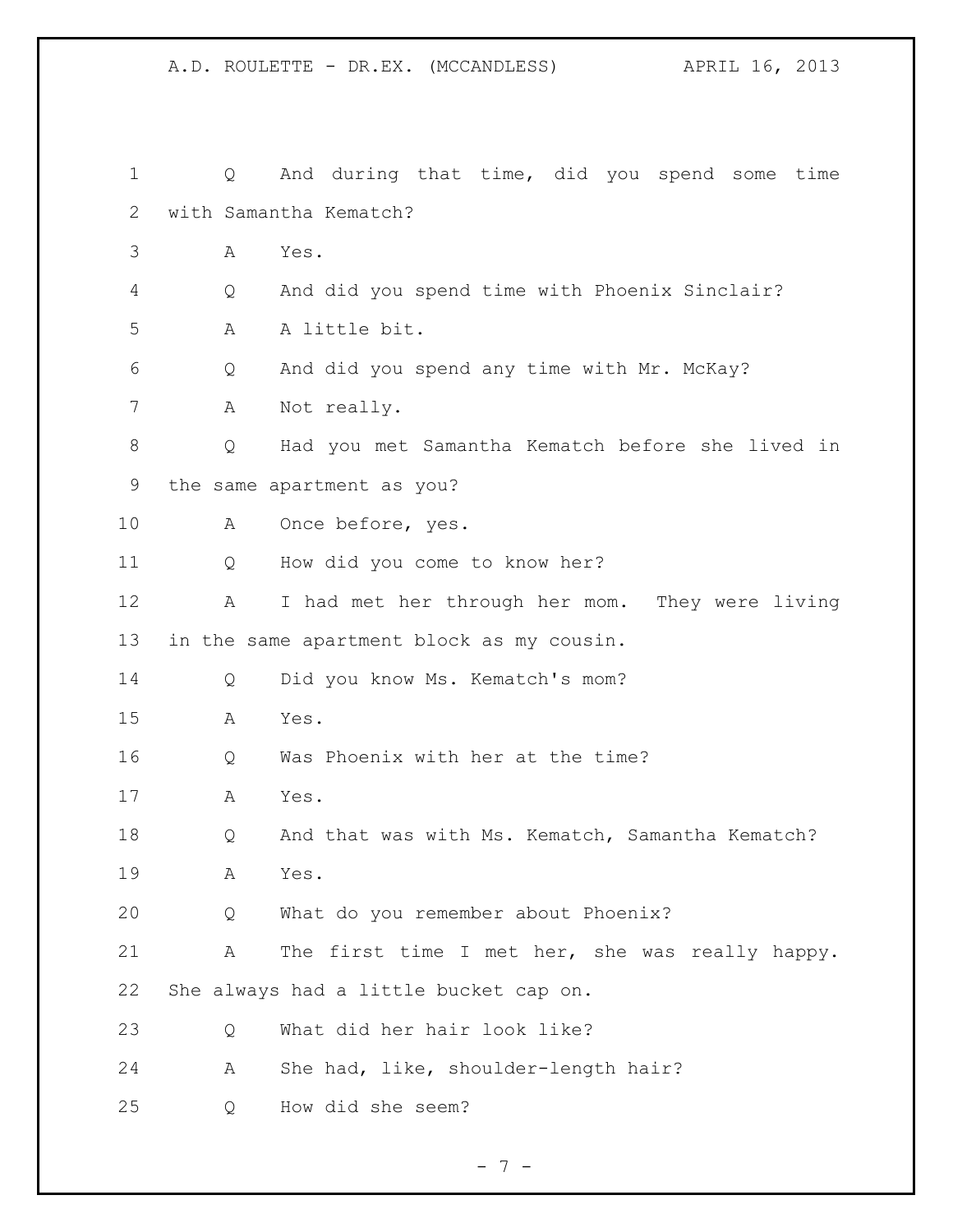A She was happy, joyful, like any other normal kid, I guess.

Q What did her face look like?

 A Just normal. She had little chubby cheeks, Nothing wrong. She was perfectly normal the first time I met her.

 Q Did you have an opportunity to see Ms. Kematch interacting with Phoenix the first time you met her?

A Yes.

 Q And can you tell the Commission a bit about that? A She was, I don't know, just normal. Just what any mother would look like with their child. Having fun, whatever, playing, talking.

 Q And that was when you had met Samantha and Phoenix when they were living -- or you met her through Samantha's mother, correct?

A Yes.

18 Q So that -- do you know roughly when that was? 19 A Not exactly sure. It was ... I'm not too sure. Q Now, where in 747 McGee was your sister Amanda's apartment located?

A On the third floor.

 Q And at some point you were living in that same apartment block when Mr. McKay and Ms. Kematch lived in that apartment block?

 $- 8 -$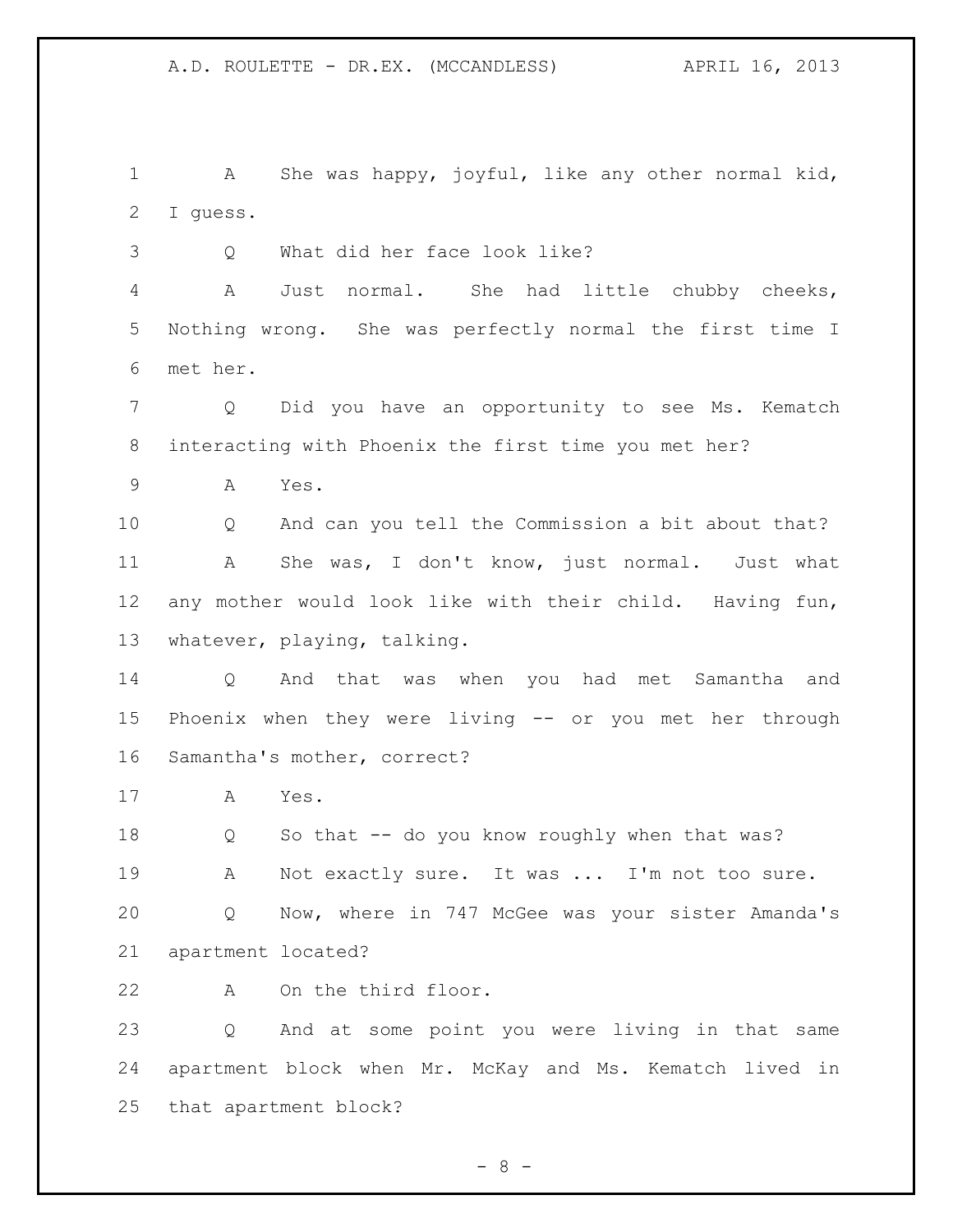A Yes. Q And do you remember what floor they lived on? A On the first floor. Q Did you see Phoenix during the time that you lived in the apartment block on McGee? A Few times. Q And under what circumstances would you see her? 8 A When Sam would come up to my sister's apartment. Q That was Amanda's apartment? A Yes. She would bring Phoenix up. Q How old was Phoenix at that time? 12 A About three or four. Q What was Phoenix like when you saw her at Amanda's apartment? A Quiet. Didn't really do much. Q What did she look like? A She had shorter hair. She was just -- didn't look same as when I first met her. Q Can you describe a bit what the differences were? A Well, her hair was shorter. She was kind of quiet, like, like a shy kid, I guess, in the corner, but she was just standing there. She had a little bruise. I don't know which side of the face; I don't really recall. But that's about it. Q Okay. And I'll ask you some more about the

- 9 -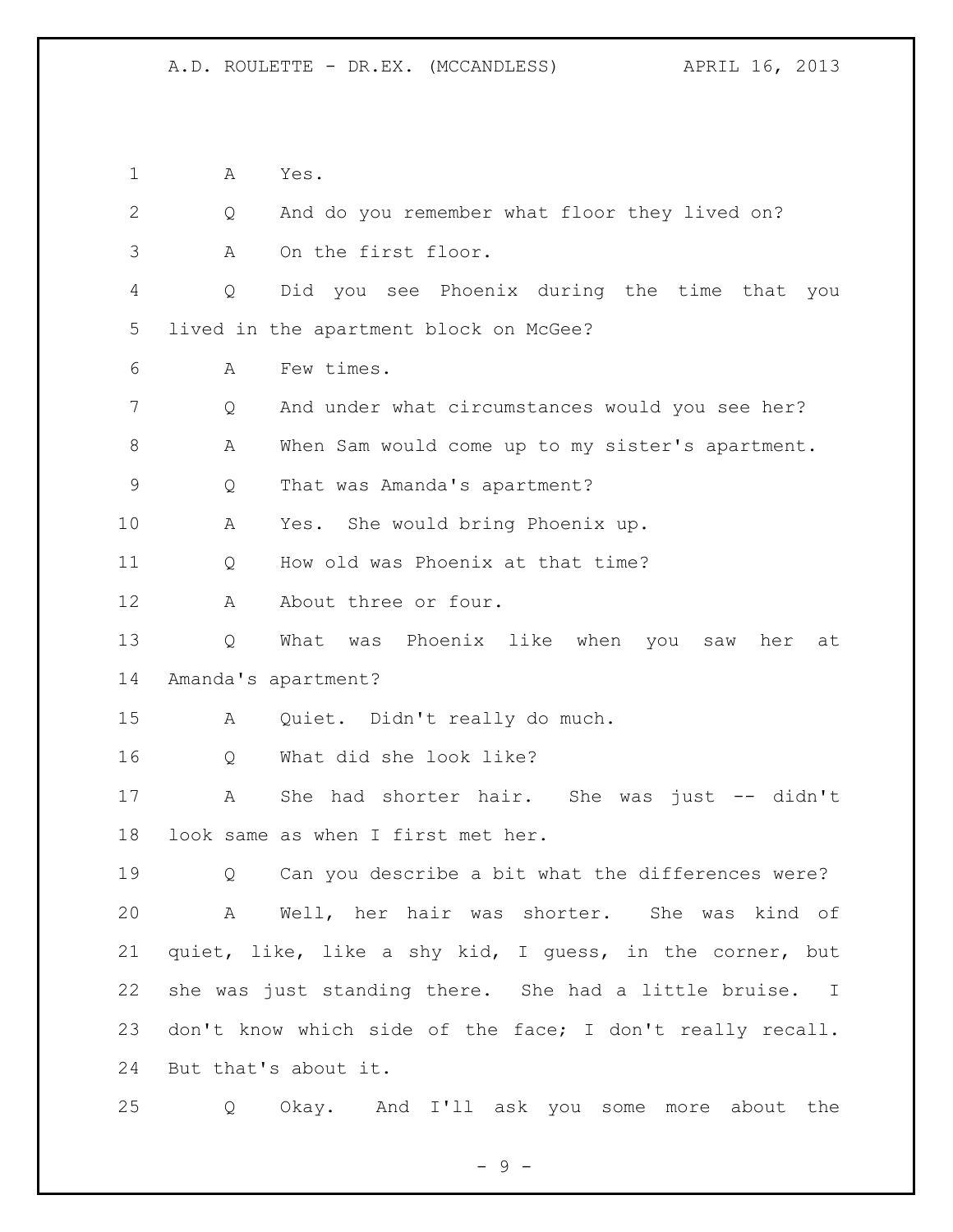bruise in a moment. A Um-hum. Q I just want to take you back a little bit. How often did you visit with Ms. Kematch and Phoenix in Amanda's apartment? A Couple times a week, maybe. Q Over how long of a period of time? 8 A Maybe a month. Q And do you know roughly when that was? Was it 2004 or 2005? A Think it was 2004. Q Did you ever see Phoenix play when she came up to Amanda's apartment? A Yeah, I always bring her in to play with, like, my nephew, and always played toys with them and ... Q Okay. How did Ms. Kematch react to that? A She never said anything. She just did whatever she came up there to do and ... Q What did Ms. Kematch want Phoenix to do when she came to those visits? A She'd want her to stand by the door and stay quiet. 23 O And would Phoenix listen? A Yeah, but I would just tell her to come and play. Q Roughly how long were those visits?

 $- 10 -$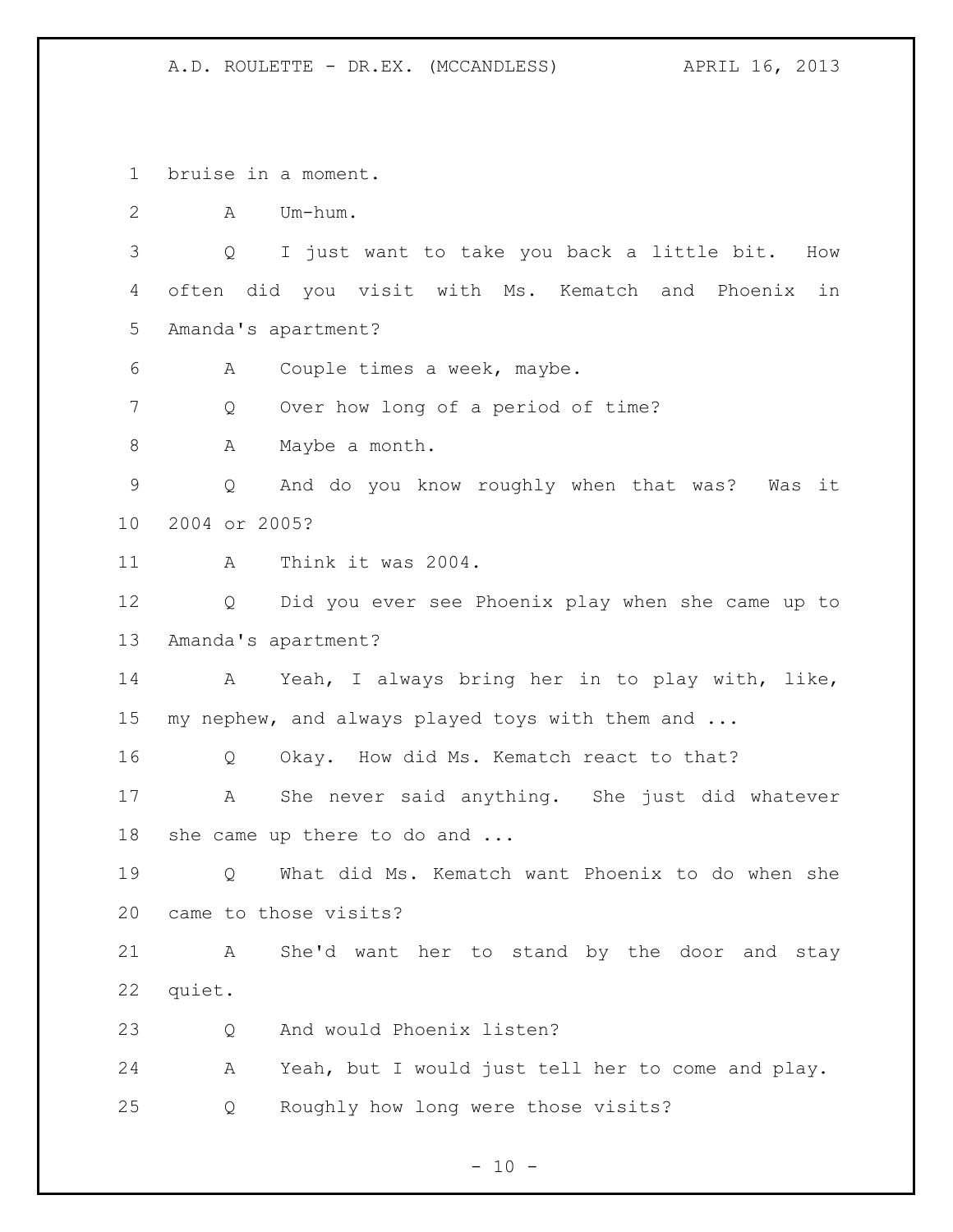1 A About five, ten minutes. Q Do you know if Ms. Kematch ever left Phoenix behind in their apartment with Mr. McKay? A Not that I know of or not that I can recall right now. Q Now, you mentioned a little bit before about what Phoenix looked like when you saw her in Amanda's apartment. What did she -- what was she typically wearing? A I don't know. Sometimes she had shorts on, a T- shirt or long sleeve, and pants. Or a long sleeve and shorts. 12 O What did her hair look like then? 13 A Her hair was short, about up to her ears, kind of like -- just kind like -- I don't know. Q Did she look happy? A No. Q Can you tell the Commission the kinds of things you would hear Ms. Kematch say to Phoenix during those visits? A She would just tell her just -- when she came in she would just tell her, like, to stand by the door and stay quiet. But after that, like, she wouldn't really say much to her because I was already -- like, we were playing and whatever, so we didn't really pay attention to Sam. Q Did you have any concerns for Phoenix during

 $- 11 -$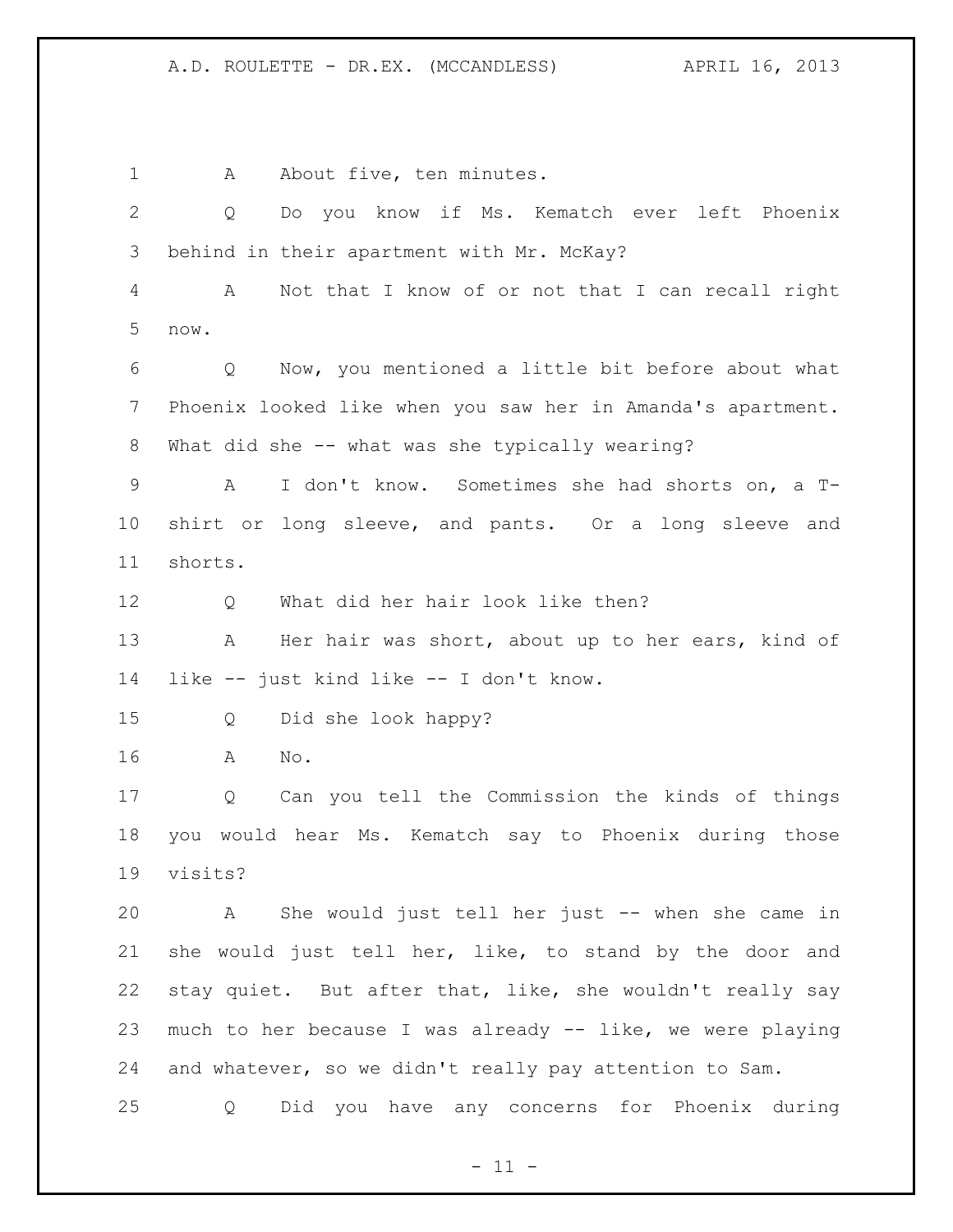those visits?

| $\overline{2}$ | A             | Well, just about the bruise, but we had asked Sam             |
|----------------|---------------|---------------------------------------------------------------|
| 3              | about it.     |                                                               |
| 4              | Q             | Okay. I'll ask you a little bit about that. So                |
| 5              |               | you mention one bruise. Was there one time that you saw       |
| 6              |               | Phoenix with a bruise, or was it more than once?              |
| 7              | A             | More than once, I think. I'm not sure. I don't                |
| 8              |               | know if it was the same time or $--$ just kind of old, a long |
| 9              | time $ago$ -- |                                                               |
| 10             | Q             | Right.                                                        |
| 11             | А             | -- don't really remember.                                     |
| 12             | Q             | Okay. And where was her bruise?                               |
| 13             | Α             | The bruise was on her face.                                   |
| 14             | Q             | And did you ask anyone about that bruise?                     |
| 15             | А             | We had asked Sam about it.                                    |
| 16             | Q             | What did Ms. Kematch say?                                     |
| 17             | А             | She said that she fell.                                       |
| 18             | Q             | Did you ask Phoenix about it?                                 |
| 19             | Α             | No.                                                           |
| 20             | Q             | Were you satisfied with the explanation that Ms.              |
| 21             |               | Kematch had given you?                                        |
| 22             | Α             | Yes.                                                          |
| 23             | Q             | Did you ever ask Mr. McKay --                                 |
| 24             | Α             | $\mathop{\rm No}\nolimits$ .                                  |
| 25             | Q             | about -- okay. Did you see bruises anywhere<br>$--$           |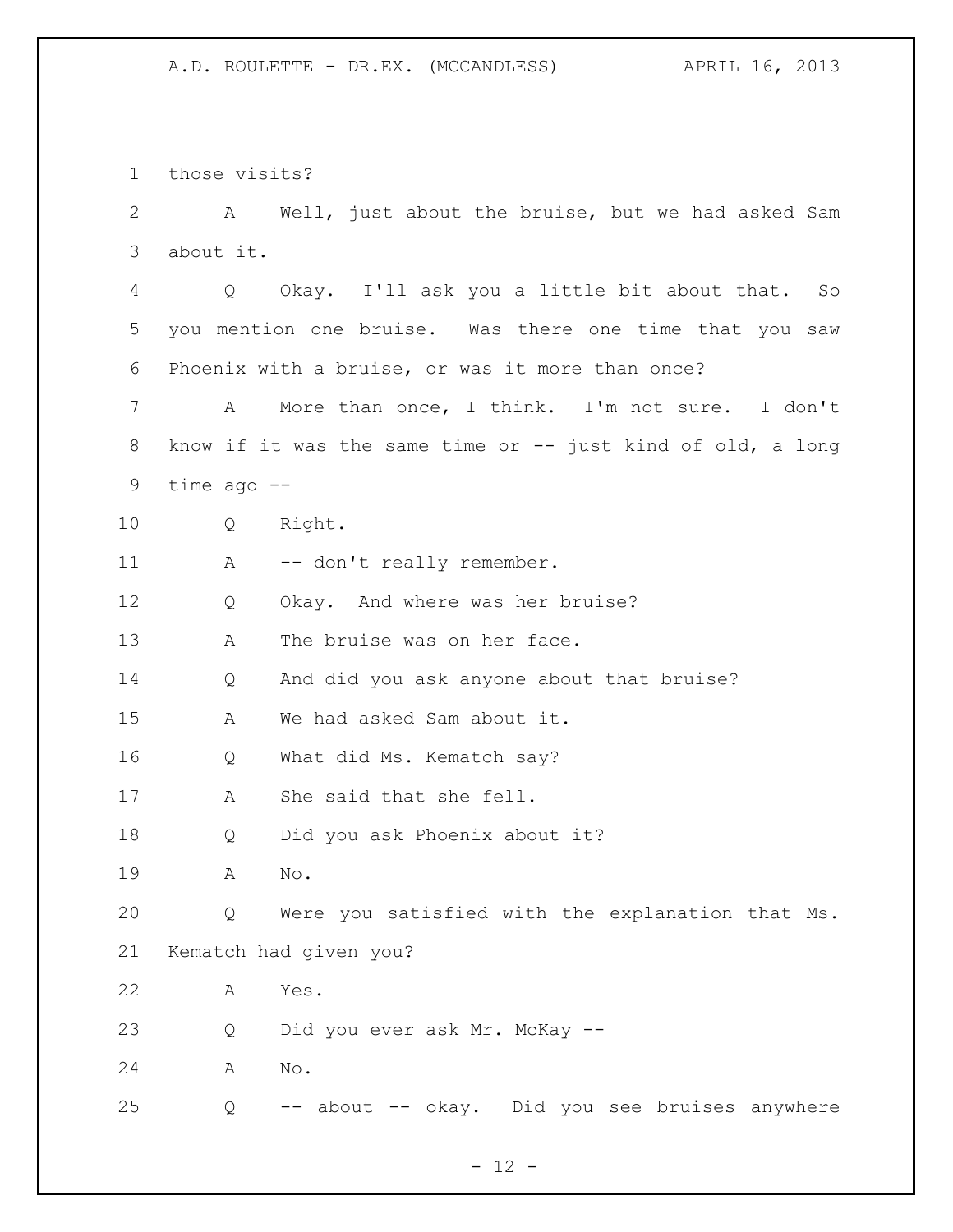else on Phoenix?

| $\mathbf{2}$    | Α | I can't -- I don't know.                                    |
|-----------------|---|-------------------------------------------------------------|
| 3               | Q | Do you recall?                                              |
| 4               | Α | No.                                                         |
| 5               | Q | Did you ever see Ms. Kematch hit Phoenix?                   |
| 6               | Α | No.                                                         |
| 7               | Q | Did you ever see Mr. McKay hit Phoenix?                     |
| 8               | Α | No.                                                         |
| $\mathsf 9$     | Q | Did you ever have any concerns<br>about<br>Ms.              |
| 10 <sub>o</sub> |   | Kematch's relationship with Mr. McKay?                      |
| 11              | А | Yes.                                                        |
| 12              | Q | Perhaps you could tell the Commission about that.           |
| 13              | A | Just -- well, I always knew that he was abusive             |
| 14              |   | towards women, so when we would see her, we knew why, like, |
| 15              |   | she had a black eye or whatever, or we wouldn't see her for |
| 16              |   | a couple days, and                                          |
| 17              | Q | Did you ever discuss this with Ms. Kematch?                 |
| 18              | A | Yes.                                                        |
| 19              | Q | And perhaps you could tell the Commission<br>а              |
| 20              |   | little bit about your discussion.                           |
| 21              | A | We just asked why she continued to stay with him            |
| 22              |   | and why she would want to be beaten like that, and she was  |
| 23              |   | -- she just would reply with, I don't know.                 |
| 24              | Q | You said that "we" asked her. Who asked her?                |
| 25              | Α | Me and my sister, Amanda.                                   |
|                 |   |                                                             |

- 13 -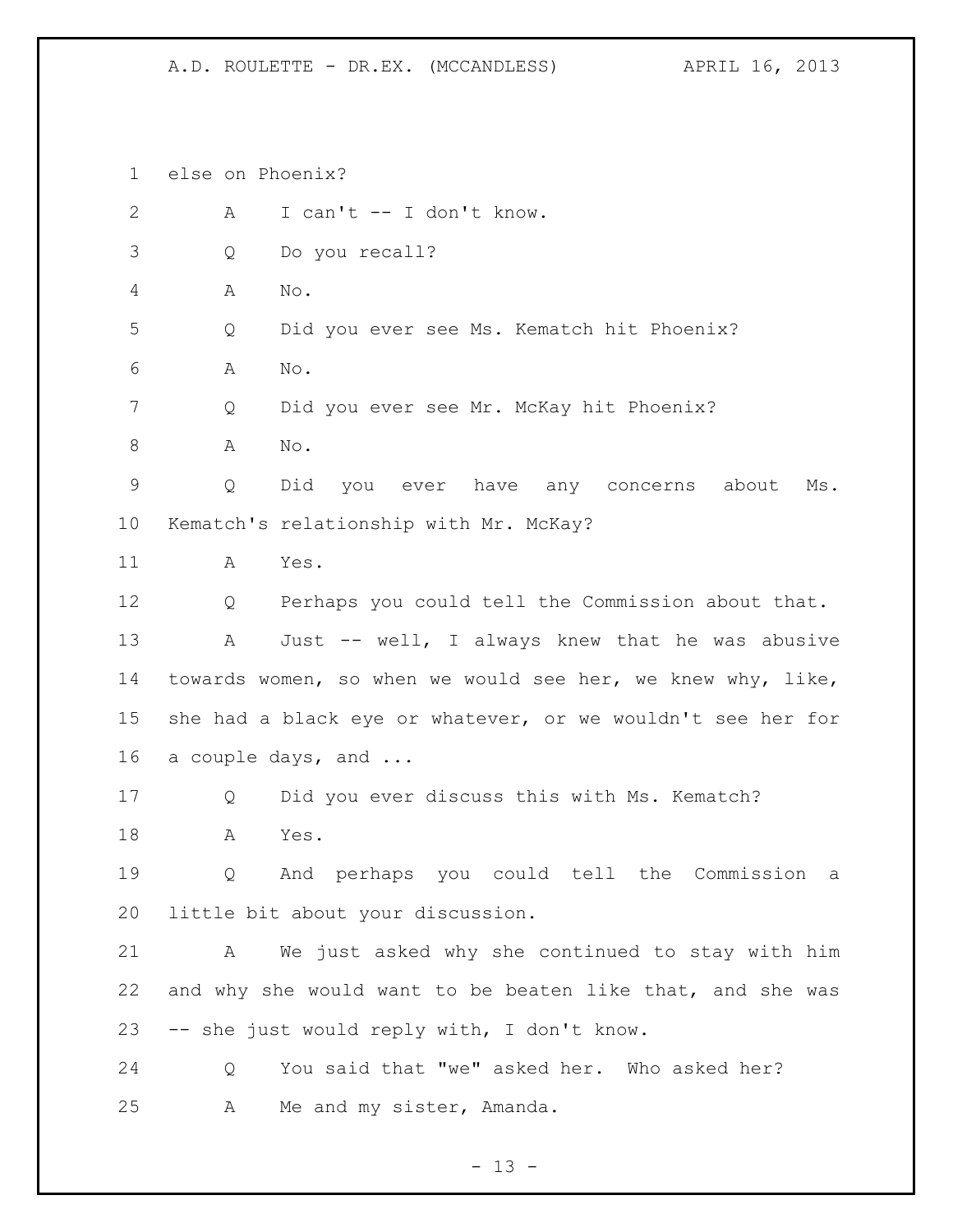Q Amanda. Did you ever go down to Mr. McKay and Ms. Kematch's apartment on McGee? A Yes. Q When did you go down there? A Sometimes we'd go down there before school, just to wait for the bus. Q We have heard some evidence that Ms. Kematch had a baby at the end of November 2004. Were these visits that took place before or after that? A After. Q How many visits do you recall having at that apartment? A Just a few. Q And typically, who was in the apartment? A Usually Sam and the baby. Q Did anyone else come with you on those visits? A Yes, my cousin. Q Which cousin? A Lisa. Q Where was Phoenix during those visits? 21 A In the bedroom. Q How many bedrooms did the apartment have? A One. Q Do you know why Phoenix was in the bedroom during those visits?

 $- 14 -$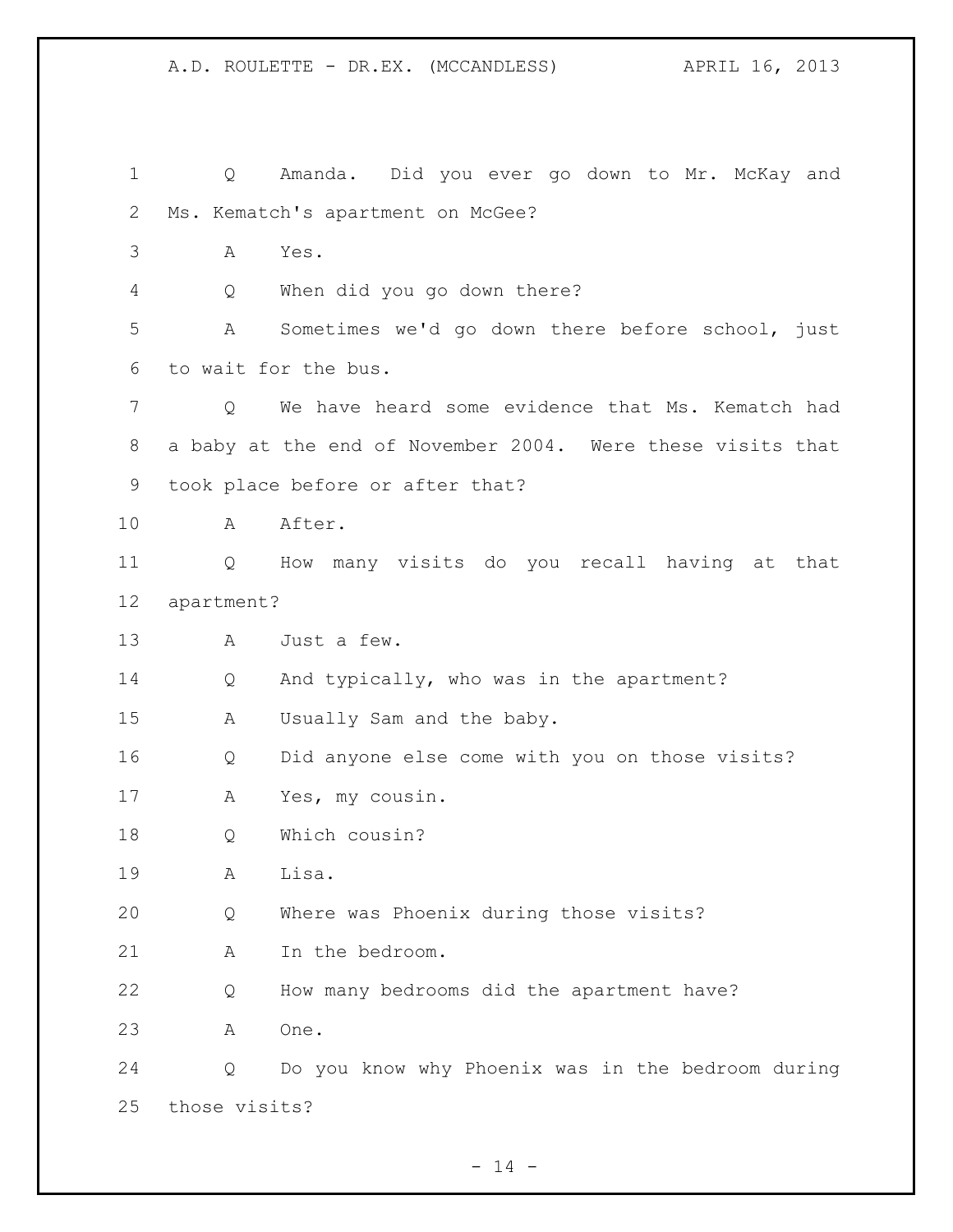A Well, Sam would just say that she wasn't listening or she was being bad. Q And what did the bedroom look like? A I didn't really see the inside of the bedroom. Never really got to go in. Q Was there anything on the outside of the bedroom that stood out to you? 8 A There was a lock. Q What kind of a lock was it? A Like a chain link. Q Was it above the door handle? A Yes. Q Did you ever see Phoenix out of the bedroom when you visited their apartment on McGee? A No. Q Did Ms. Kematch ever tell you about any problems or issues she was having with Phoenix? 18 A Just that she was -- she wouldn't listen, and she was always bad, and stuff like that. Q Did she say why she was bad? A No. Q Did she -- do you know if Phoenix was allowed to use the bathroom? A No, she -- not while I was there, anyways. She was never allowed to use the bathroom, so that she would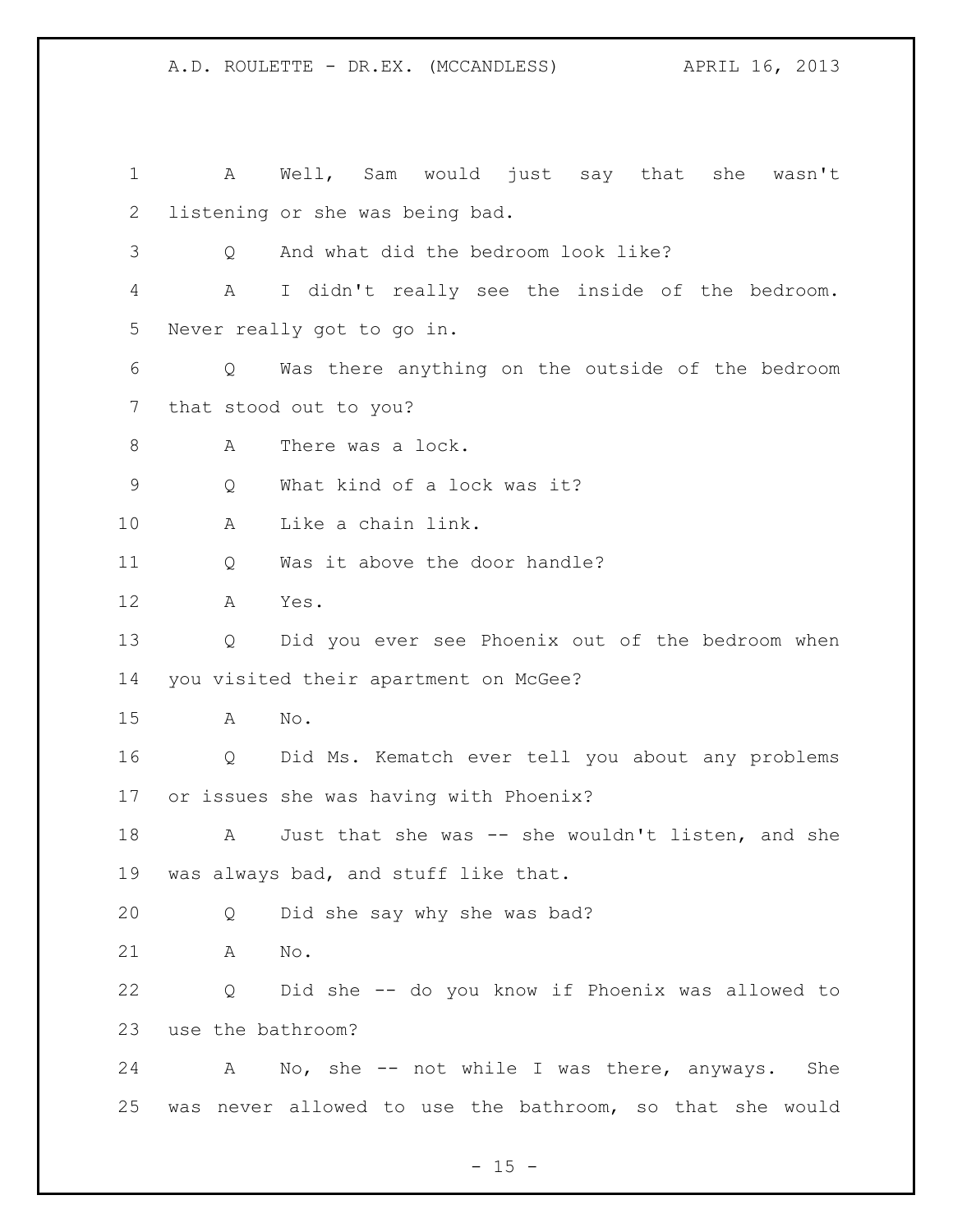use it in her bedroom.

 Q Meaning she would go to the -- A Like, she -- I thought it was accidents, like, she was having in her bedroom. Q Okay. A Not -- like, like she was scared to go to the bathroom or something. I don't know. 8 Q Did you ever talk to anyone about what was -- what you saw? A Just amongst the family we talked about it. Like, just whoever was there. It was never, like -- I don't know. It never went far from the building, I guess. Q Okay. Talked to the family. So do you recall specifically who you talked to about this? A No. Q Did you ever discuss it with Amanda? A Yes, that was mainly the only person I discussed anything with at the time. Q Did you ever think about calling CFS about anything that you saw? A No, because I didn't know anything at that time. 22 I didn't know CFS or whatever, you know. I ... Q And how old were you when you were witnessing this? A About 15, 16.

 $- 16 -$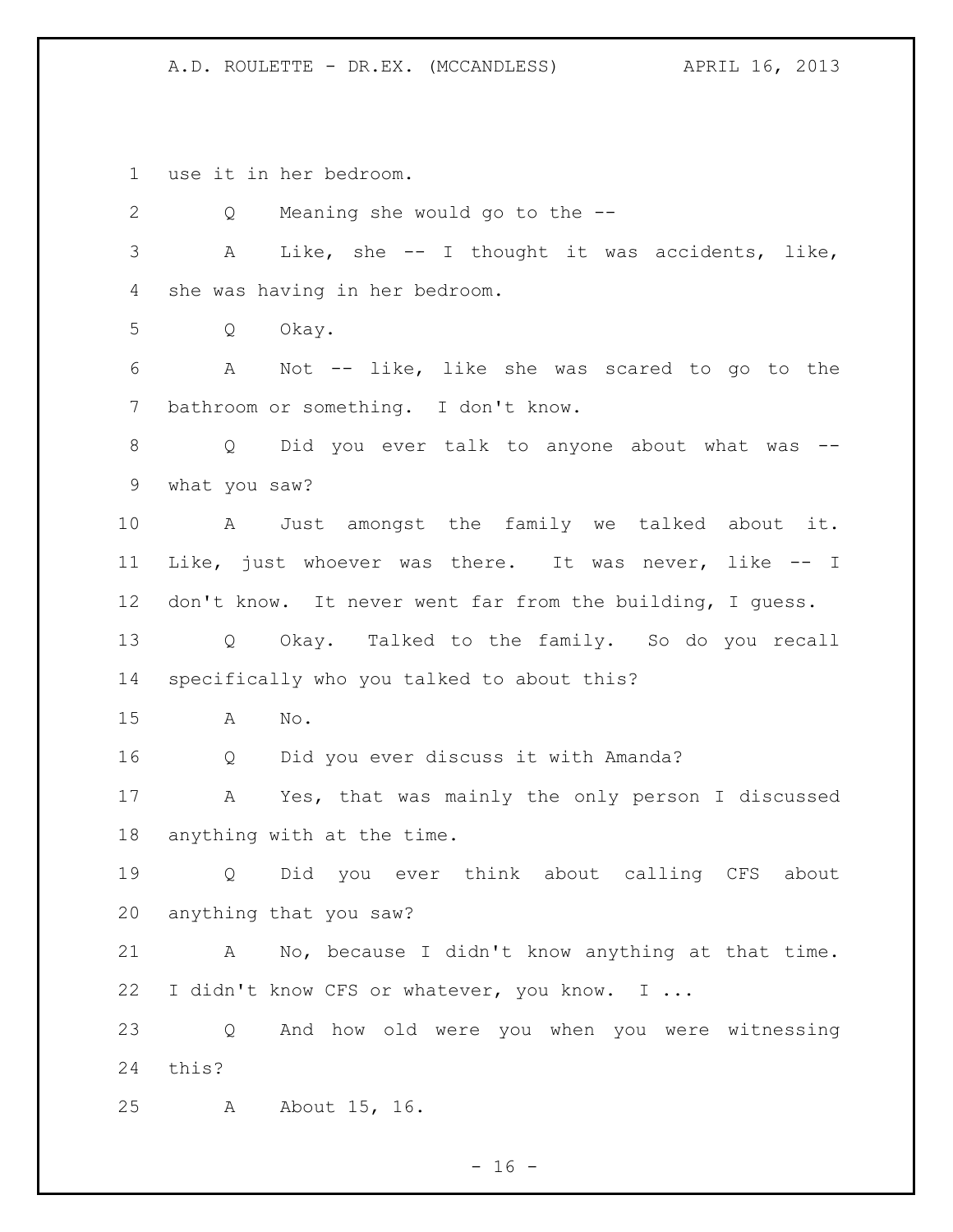Q Now, we have heard evidence that at some point Ms. Kematch and Mr. McKay moved to Fisher River. Did you discuss with either of them why they were moving? A After they moved, I talked to Sam and she said that it was because CFS was bothering them, whatever. Q Did you ask her anything more about that? A No. THE COMMISSIONER: Who, who was bothering them? 9 THE WITNESS: CFS. BY MS. MCCANDLESS: Q Did you have this conversation with her before or after she had moved? 14 A After. Q You stayed in touch with her after they moved? A Probably about May 2005 we started talking to her. Q And how were you speaking to her? A Through internet messenger, like, live messenger (inaudible). Q So typing a chat over -- A Yeah. Q -- the computer? Was there ever a webcam? Did you ever -- could you ever see each other over the internet?

 $- 17 -$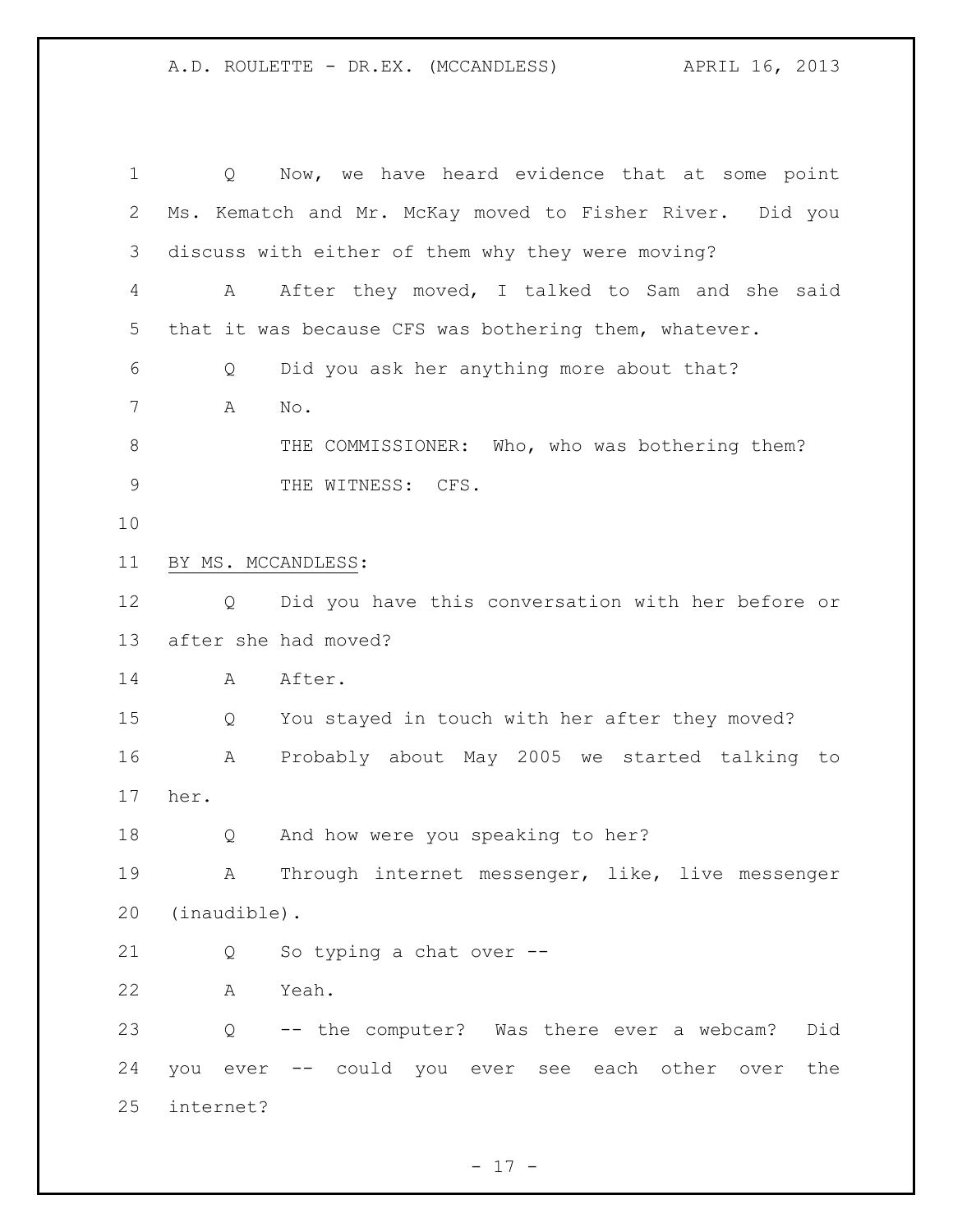A Yes. Q Did you ever see Phoenix over the webcam? A No. Q Did you see any other children over the webcam? A Just the baby girl. Q Did you ever discuss Phoenix in your web chats? A Yeah, once in a while. Q And what kind of discussion would you have? A I just asked her where Phoenix was and how she was doing. But she had told me that she moved with her dad, so ... Q And this was Ms. Kematch telling you that Phoenix had moved with her dad? A Yes. Q Did you ever communicate with Mr. McKay when they were living in Fisher River? A No. Q So all your communication was through Ms. Kematch? A Yes. Q Did Ms. Kematch ever talk to you about wanting to come back to Winnipeg from Fisher River? A Yes. 24 Q And do you recall when you spoke -- or communicated with her about that?

 $- 18 -$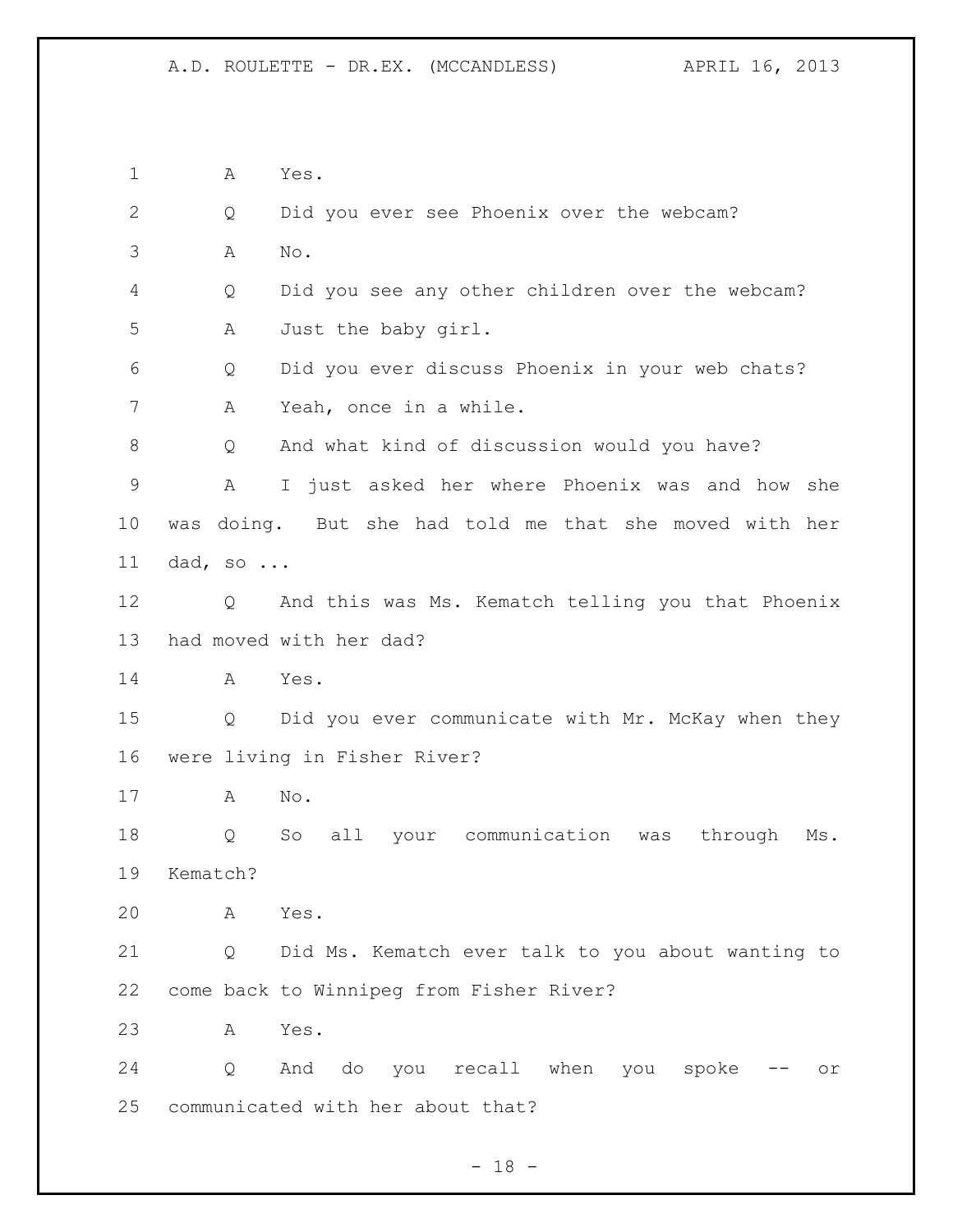A That was around May 2005, June 2005. 2 Q Okay. So some time in the -- A Yeah. Q -- spring or summer, summer of 2005? A Summer, like, yeah, I don't know. I ... Q Okay. And was this again a typed conversation? A Yes. Q She tell you why she wanted to move back to Winnipeg? A She said she was scared of the house. Said that somebody died in there or whatever, and she was creeped out and ... Q She told you that someone had died in the house? A Yes, but I, I thought it was, like -- I don't know -- Q What -- A -- long time ago or something, like, they moved into a house where somebody passed away or something. Q Okay. Did you think anything unusual about what she said to you? A No. Q Did Ms. Kematch return to Winnipeg at some point? A Yeah. Q Okay. And do you recall when that was? A June 2005.

 $- 19 -$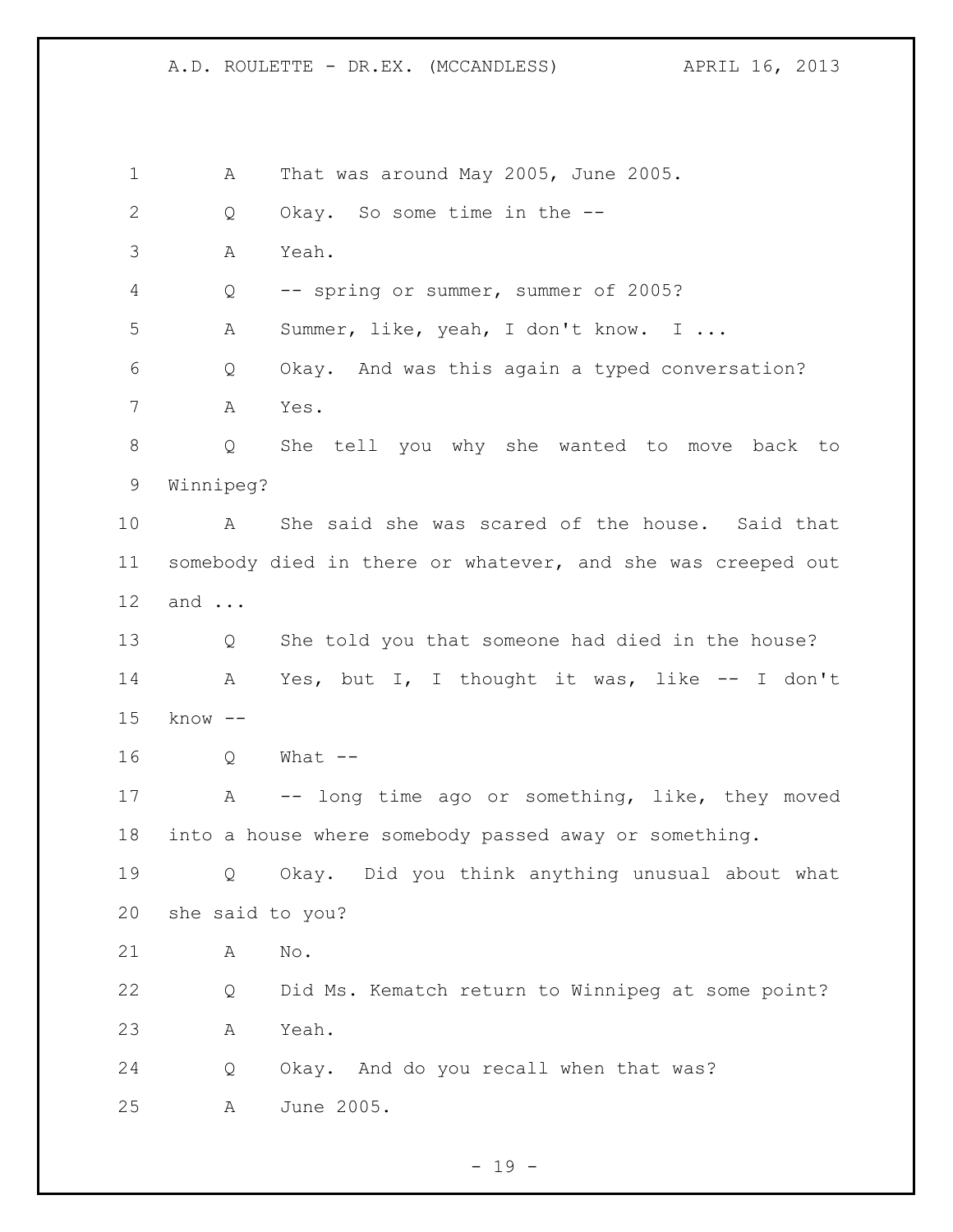Q And where were you living at the time? A McGee. Q In your sister Amanda's apartment (inaudible). A Yes. Q Where did Ms. Kematch move to? A She moved in with us. Q For how long did you stay in Amanda's apartment? A Well, from when Sam came back until August, beginning of August. Q Of 2005? A Yes. Q And then you moved out? A Yes. Q Who did Ms. Kematch bring with her to the apartment? A Just her baby girl. Q Did Mr. McKay stay there? A No. Q Did you know where he was at the time? A Working (inaudible). Q And what did you understand him to do for work? A He was a truck driver. Q So you understood that he was on the road at that time. A Yes.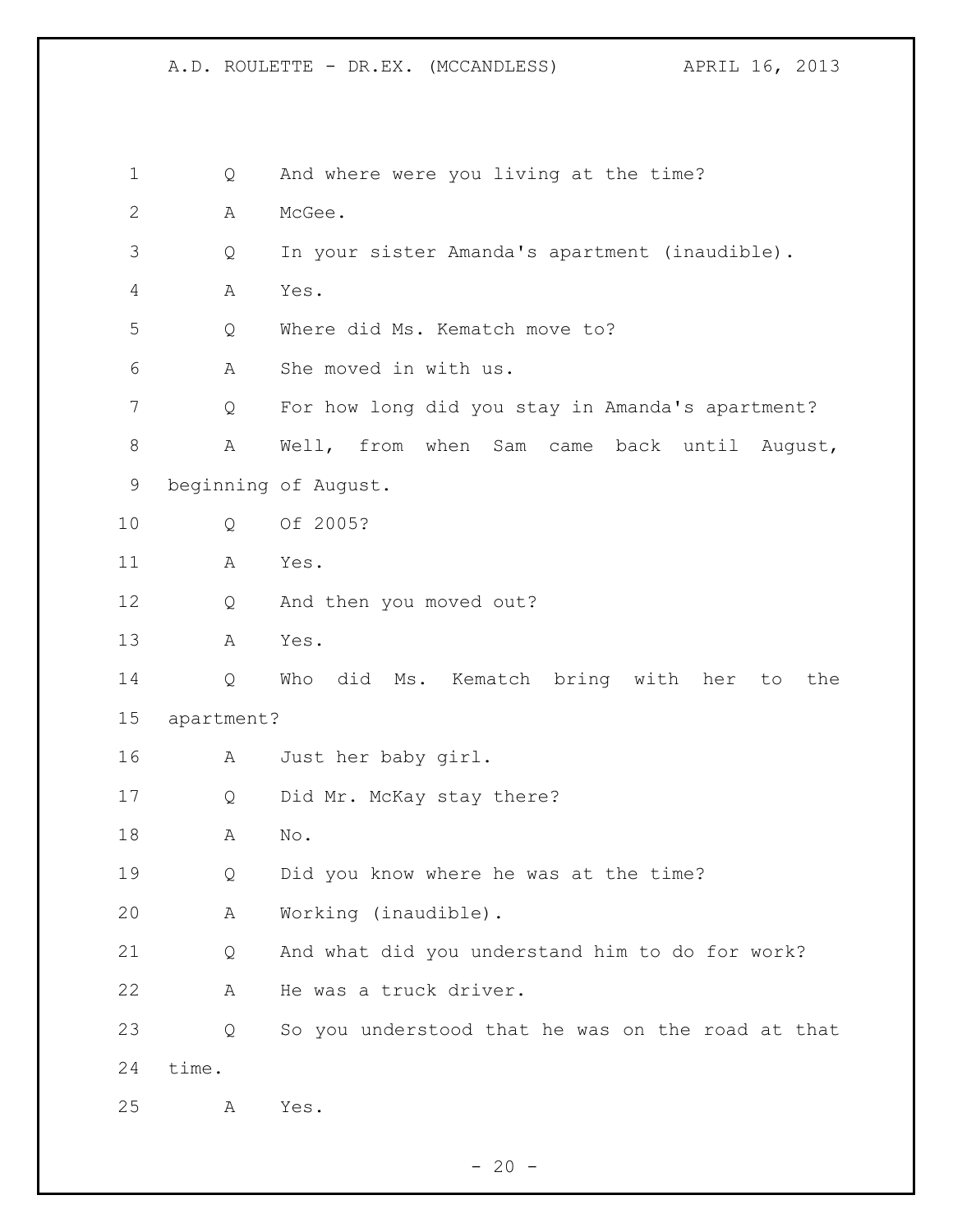Q During the time that you lived with Ms. Kematch in Amanda's apartment, did you ask Ms. Kematch about Phoenix? A Yes. Q What did Ms. Kematch tell you? A She would tell me that she was gone to live with 7 her dad, and if I asked when -- if she would ever come back, she would just say no. Q And did you know where Phoenix was -- A She said -- Q -- said to be living? A In Ontario. Q How many times do you -- did you ask Ms. Kematch about Phoenix? A A couple times, but she would just, like, change the subject. Q Did you think anything of that at the time? A No. Q How did Ms. Kematch seem at the time? A She seemed really, like, anxious. She smoked a lot. Q Did you know that she was pregnant at that time? A No. Q Do you know if she did drugs around that time? A No.

 $- 21 -$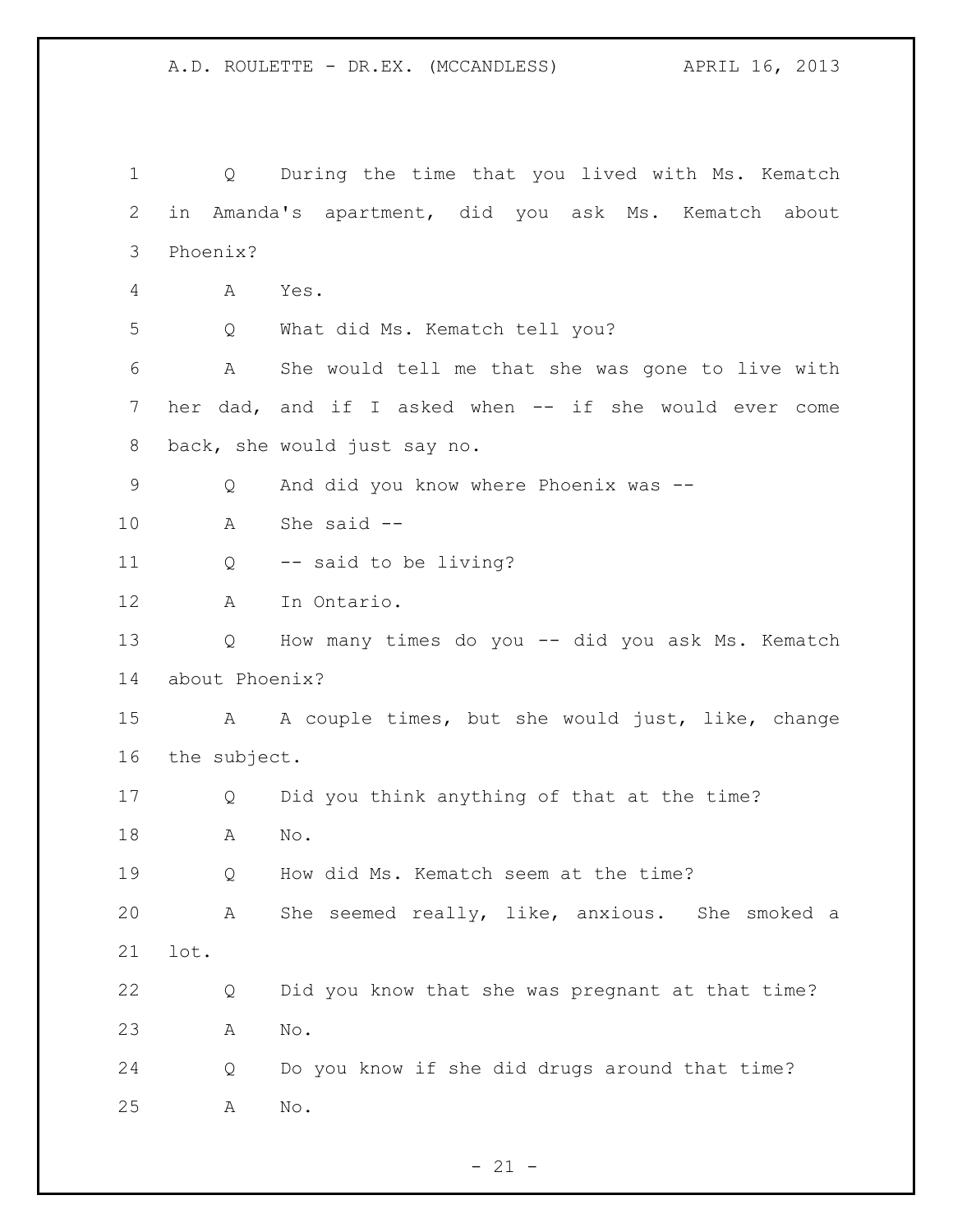Q Do you know if Ms. Kematch and Mr. McKay moved into their own place at some point? A Yes. Q And do you know where it was they moved to? A Suite 6, 747 McGee. Q In the same apartment black -- A Yes. Q -- as Amanda. Did you continue to have contact with them after they got their own place? A About January 2005, December, January, around that time when I started talking to Sam again. Q Okay. So that was December 2005, January 2006, or -- 14 A No, December two thousand -- no -- yeah, December 2005, January 2006, yeah. Sorry. Q And we have heard evidence that Ms. Kematch had another baby at the end of 2005. Did you have contact with them -- A Yes. Q -- around then? And did you have a chance to see Ms. Kematch interacting with either of her babies -- A Yeah. 23 Q -- around that time? A Yes. Q And how, how was she with them?

 $- 22 -$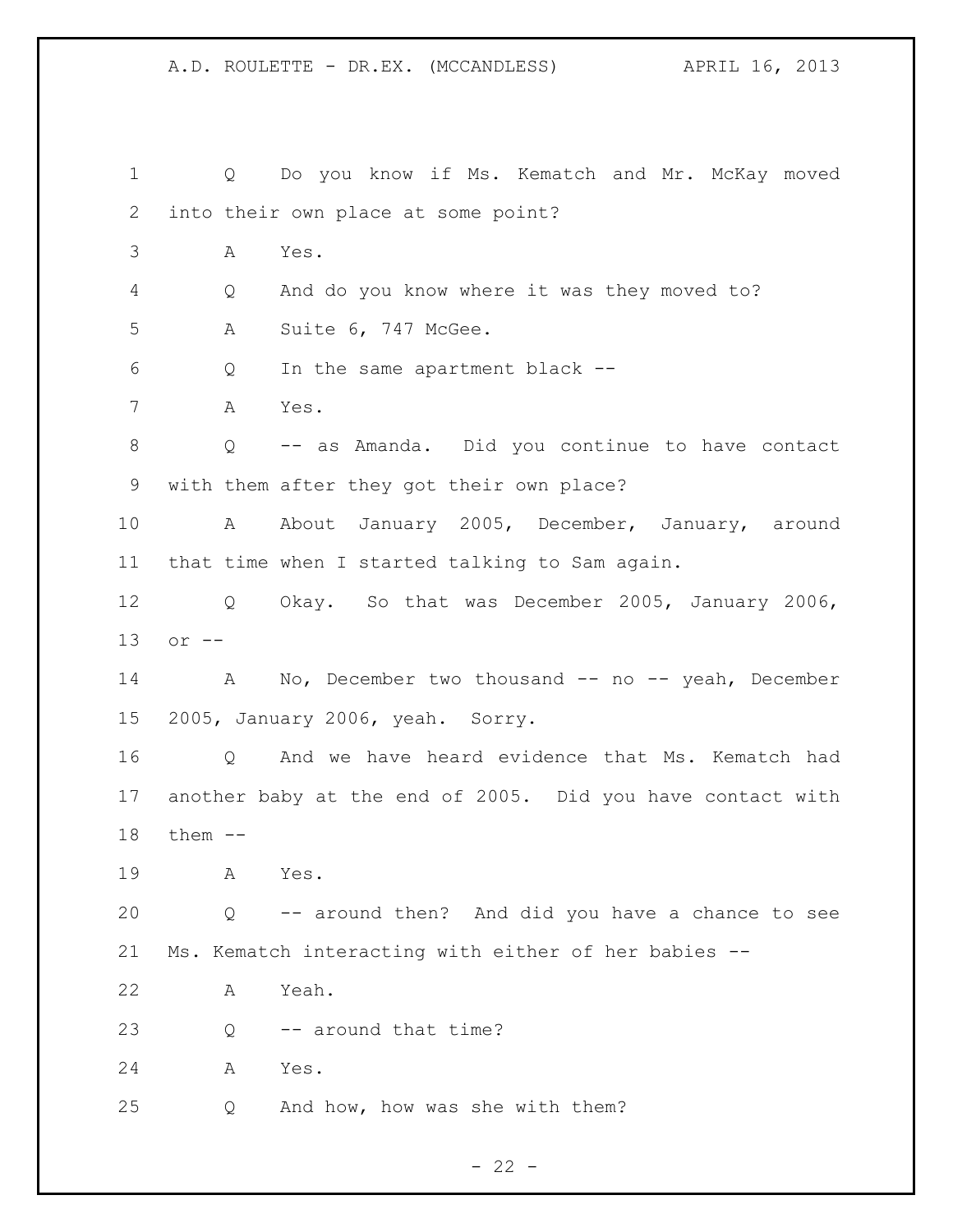1 A Normal, I guess. Yeah, just ... Q Did you have a chance to see Mr. McKay interact with either of his children? A No. Q Do you know if Ms. Kematch left him with his children? A He wasn't allowed to be left alone with the kids. 8 O Okay. And who, who had made that decision? A Sam. Q Did you ever ask her why? 11 A No, because I already knew why. Q And what did you understand to be the reason? A He was mean. That's all I can say about it. Q How did you find out about Phoenix's death? A Through family when, when, when they got arrested. Q What did you think after you heard what had happened to her? A I don't know. Just a lot of things were running through my mind. Just thinking what, what did I miss or what was there that I could have known what happened or, like, because I was with them for so long and it just, you know, you just -- you don't think -- like, how could somebody you've been with for so long just keep a secret like that?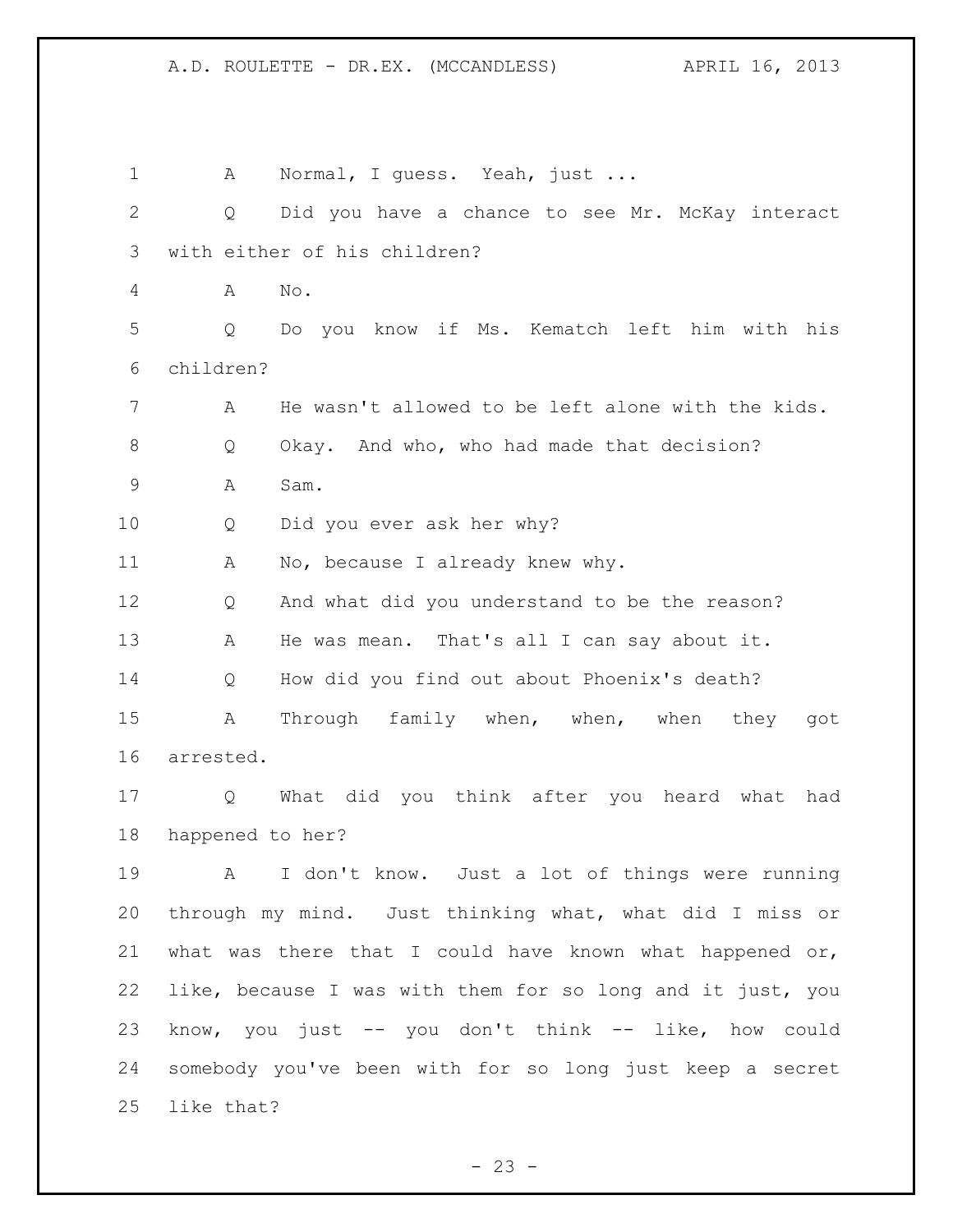A.D. ROULETTE - DR.EX. (MCCANDLESS) APRIL 16, 2013 A.D. ROULETTE - CR-EX. (GINDIN) Q And ultimately you were interviewed by the RCMP? A Yes. Q And then you testified at the criminal trial -- A Yes. Q -- of Ms. Kematch and Mr. McKay. A Yes. MS. MCCANDLESS: Those are my questions for this witness, Mr. Commissioner. THE COMMISSIONER: Thank you, Ms. McCandless. 10 MS. MCCANDLESS: Thank you. 11 THE COMMISSIONER: Mr. Gindin, please. 12 MR. GINDIN: Thank you. CROSS-EXAMINATION BY MR. GINDIN: Q Ms. Roulette, my name is Jeff Gindin. I represent Kim Edwards and Steve Sinclair. I have some questions for you. You told us that there was a day that you had 19 actually been struck by, by Wes McKay. A Yes. Q Causing you a black eye, I think you said. A Yes. Q And I think you said that was around 2003. Is that accurate? A Yeah.

 $-24 -$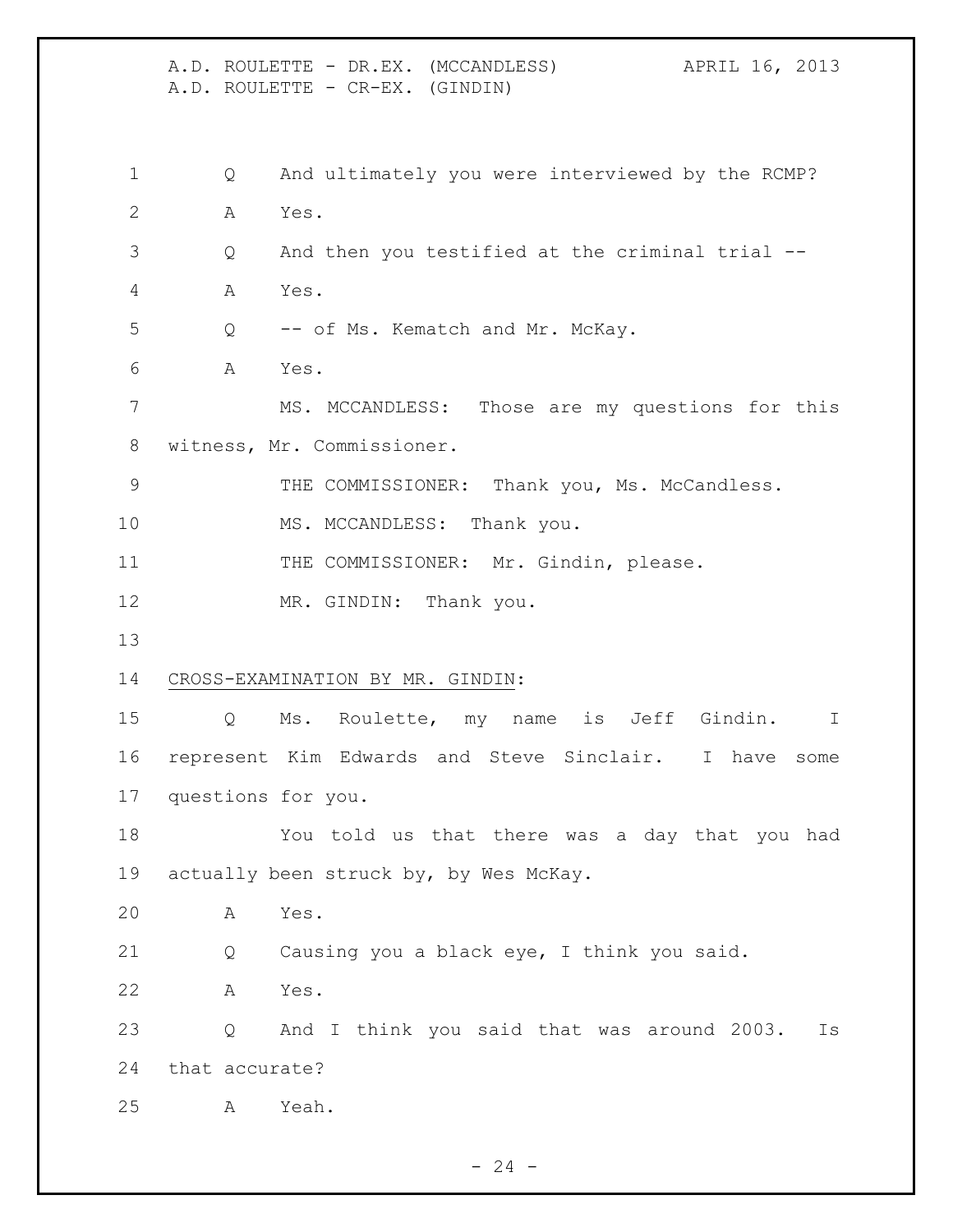Q So you would have been how old then?

A Fifteen.

Q About fifteen, okay.

A Sixteen. I'm not sure.

Q And at that time you, you called the police.

A Yes.

 Q That was with respect to the violence against yourself.

A Yes.

 Q Right. Now, you were asked about whether you considered making other calls based on some of the things you saw happening with Phoenix, and I'm not sure I understood the answer. You said you were 15 or so at the time, the same age you were when you phoned the police with respect to the assault against yourself.

A Um-hum.

 Q And did you, in fact, consider, consider calling CFS or the police based on what you observed with Phoenix? 19 A No. I -- wasn't any of my business what they did. I -- it was -- I was 15; I was, like, scared. I didn't, like, really know exactly what was going on in their household so, for me, it was none of my business to go and make a call and -- like, I was scared. What if my mom or something got mad at me or ... Like, the time when I called the cops on him, I had my older sibling there, you

 $- 25 -$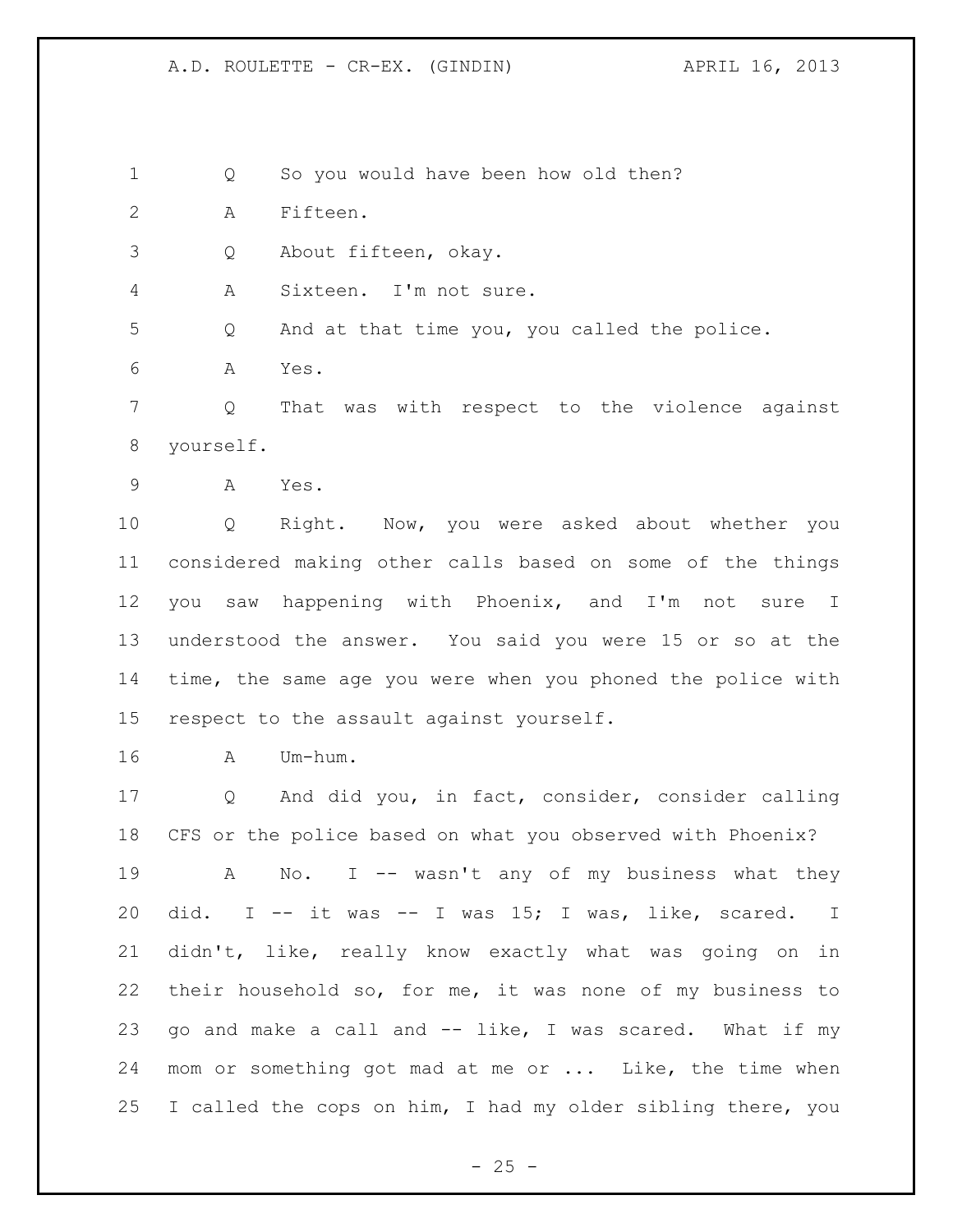know. Like, whatever, you know. Somebody else seen it, they could have called. Q Um-hum. A There was a lot of -- lot people there that were way older than me. Q Okay. Well, when, when you saw some of the things you told us about happening to Phoenix, such as the bruise on her face, being locked in a bedroom, things of that nature, where, where was your mother then? A She was there. Q She was there. Did she observe those things, as well? A Well, the bruise on her face, we had asked Sam about it and she said that Phoenix fell. Q Um-hum. A So, you know, kids fall and hurt themselves. Q Okay. A What was I to think? Who was I to judge her? Q At that time you knew about Wes McKay. You told us about his history of being mean and abusive towards women and children. A Yes. Q So you knew that already. A Yeah. Q Right? You knew that from growing up and all the

 $- 26 -$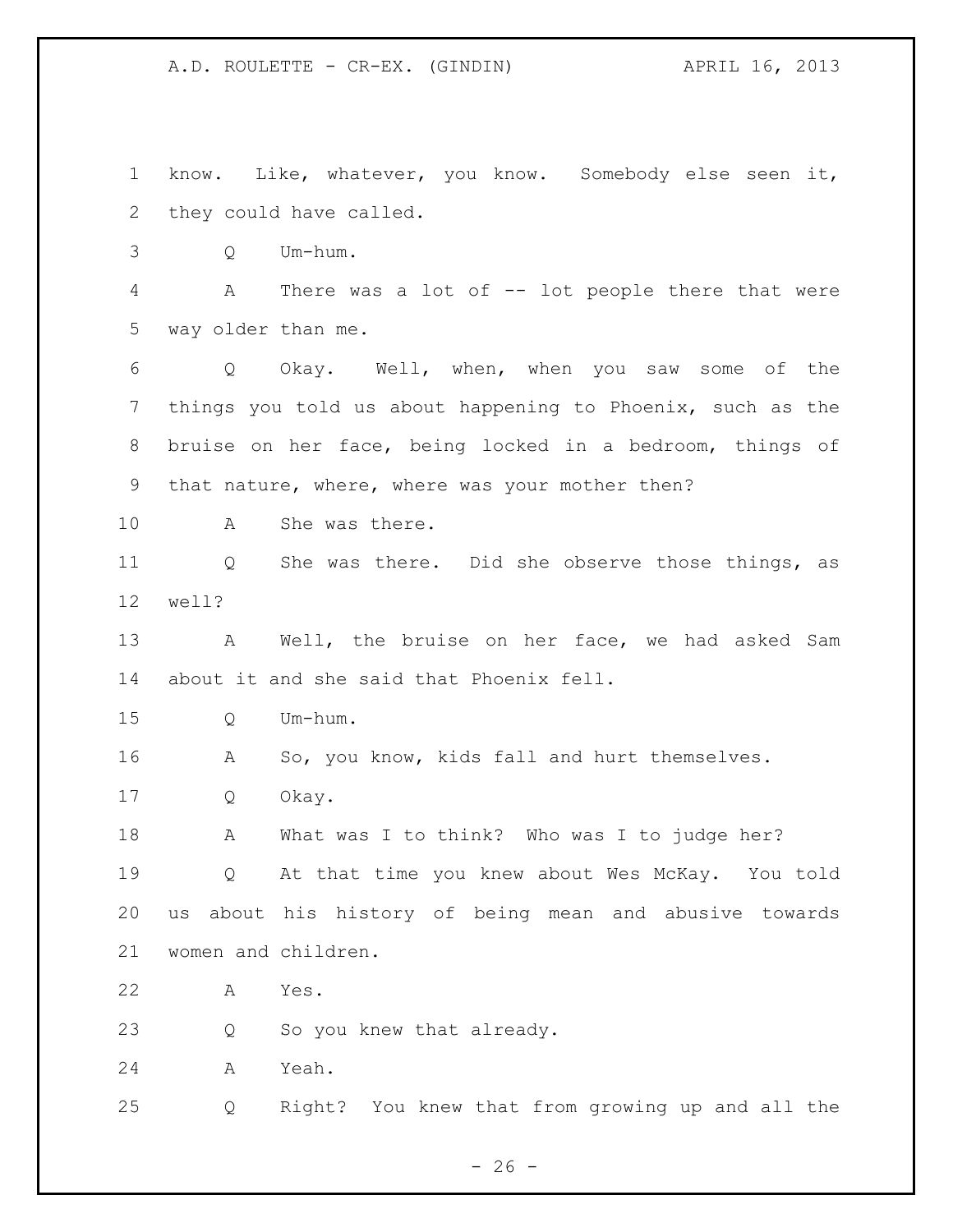things you had seen. A Yeah. Q So when you observed the -- Phoenix being in a bedroom with a lock on it after you had seen a bruise on her face, did you sit down with your mother and ... A My mother wasn't -- I wasn't living with my mother. 8 Q Did you call your mother? A No. Q Discuss with her what you had -- A No. Q -- seen and what you should do? A No. Q No. Did you discuss it with any other relative or -- A Just my sister. Q Amanda? A Yes. Q And did you discuss whether -- A Somebody had called CFS, though, that time. Q Do you know who? A No, I don't know. I don't remember. But that's when they had moved. They locked their selves in their apartment, with the shutters closed. No matter who you called, nobody seen them.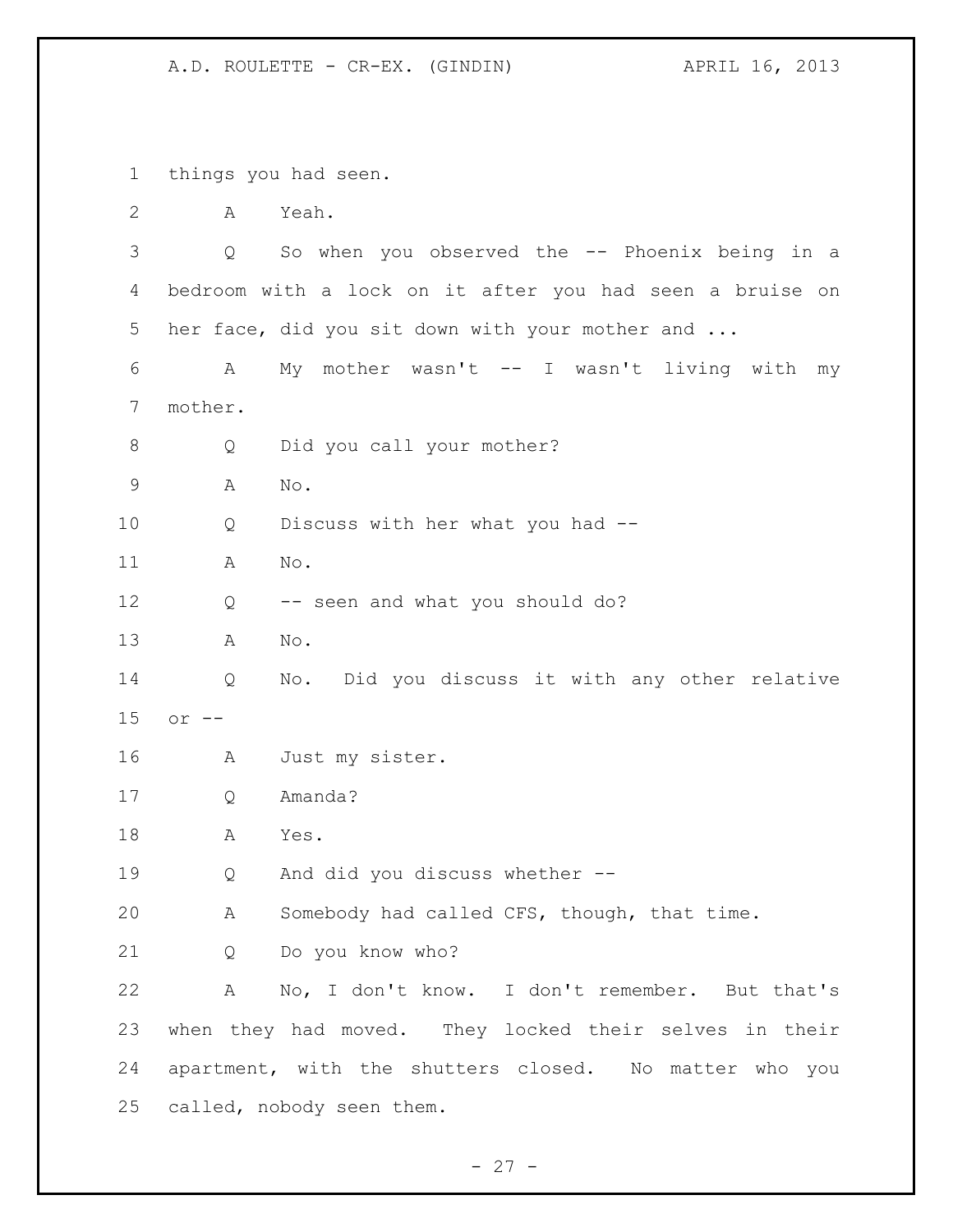Q Now, let's -- A That's, that's what happened. Q Okay, let's just go through that a little bit slower. Who locked themselves where? A Sam and Wesley would lock their selves in their apartment. Q Um-hum. 8 A So even if you knocked, you know, well, they're not home, so what could you do? Q Okay, but I'm talking about the things you actually observed. A Well, yeah, that's what I'm saying. Somebody did contact CFS after that. Q After what? 15 A After all that stuff we had witnessed. Somebody had called CFS. Q And how do you know that? A Well, because CFS was coming around the block looking for them and they were -- no -- that's when they started locking their selves in their apartment. Q Were you there when CFS came around? A Once. Q Did you speak to them? A No. Q Did you tell them the things you observed that

 $- 28 -$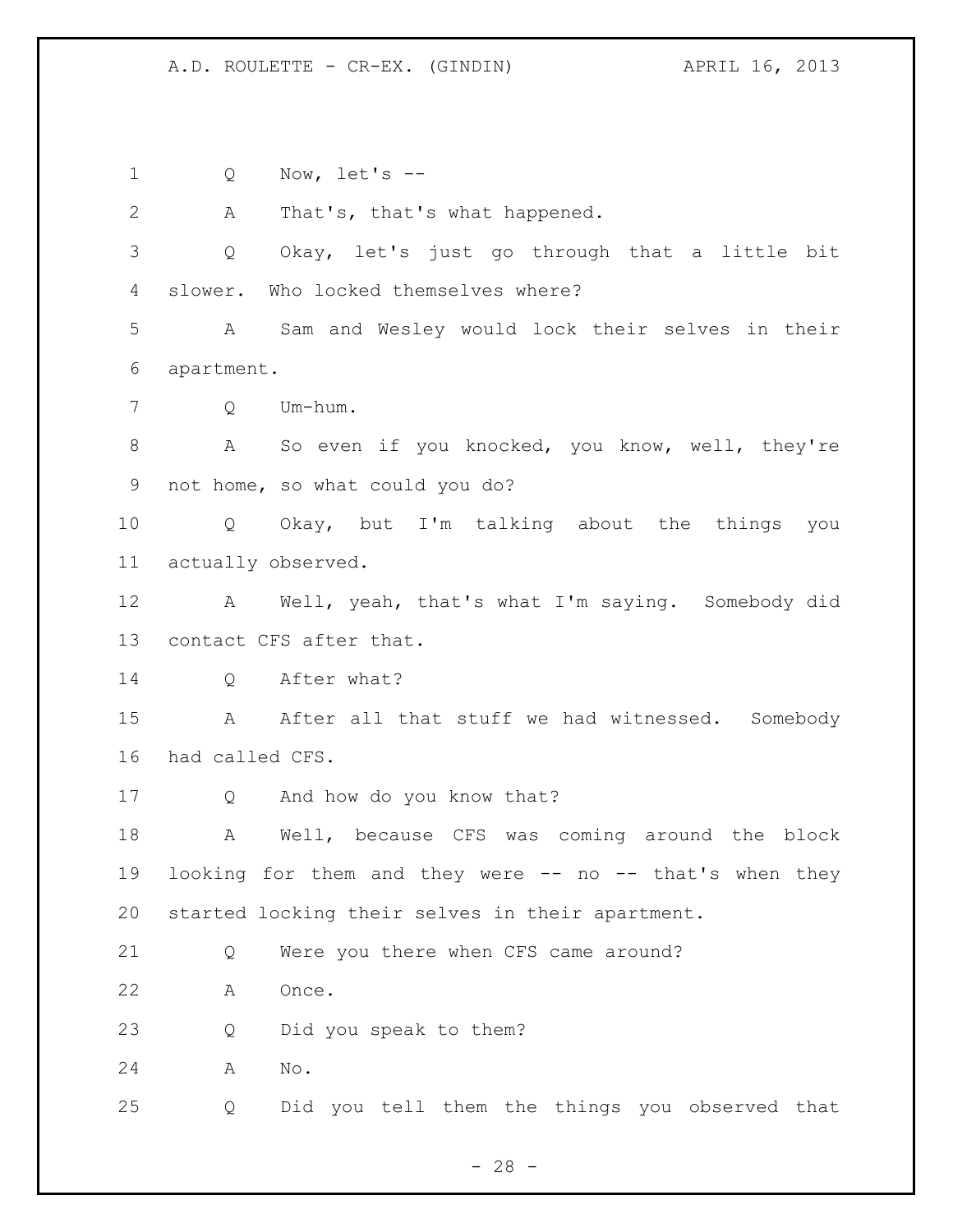you were concerned about? A No. Q Any reason why not? A None of my business. I'm not nosy. I don't get into anybody's business. I was a kid; I was a teenager. I was worried about school, and that's what I did on a daily basis. Q Well, Phoenix -- A I wasn't -- Q -- Sinclair was a very young child as well, right? A Yes, I know. Q So you didn't make any calls, nor did you discuss whether you should with any family members or relatives. A Yes, we did. And somebody did contact CFS, but I don't know who. Q Do you know when? 18 A Don't remember. Q Do you know when? A That was in 2004. 21 O 2004. A I don't remember exactly what day. Q Or who it was? A No. Q Or what they were told?

 $- 29 -$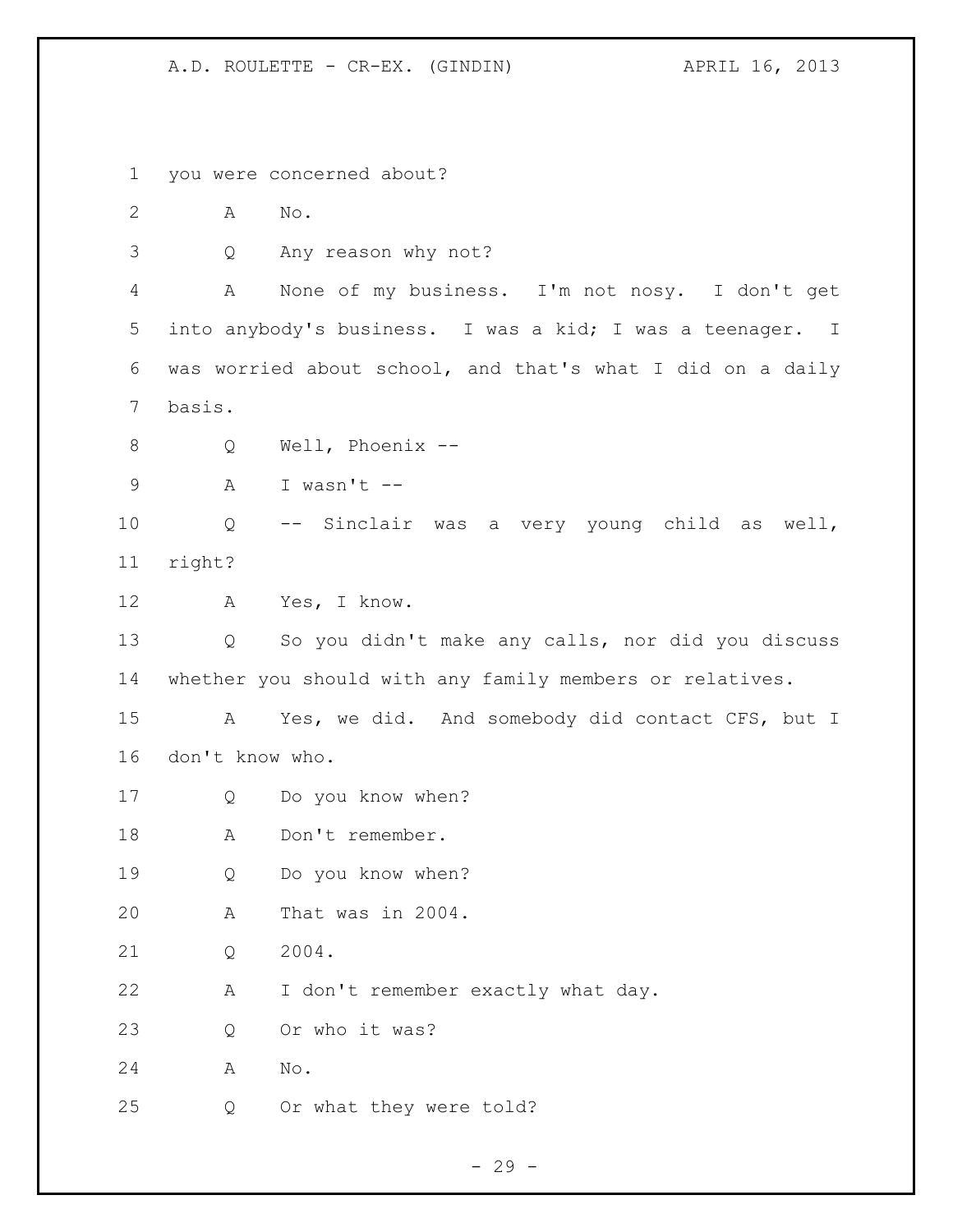A No. 2 Q Or what they said to CFS? A No. Q But when you were there and saw the interaction you had, as I said earlier, known about his -- A No. Q Known about Wes's history -- 8 A Yeah. Q -- from growing up. A I know about Wes's history. Yeah, of course. Q Right? A Yeah. Q And you saw that Phoenix had changed from a happy little girl to someone much quieter and -- A Yes. Q Yeah. You also saw the, the lock on her bedroom door. You saw that yourself? A Yes. Q And you saw that she was usually in that bedroom -- A Um-hum. Q -- when you came over, right? A Yes. Q And observed that Samantha would be pretty strict with her, tell her where to stand, not to do anything,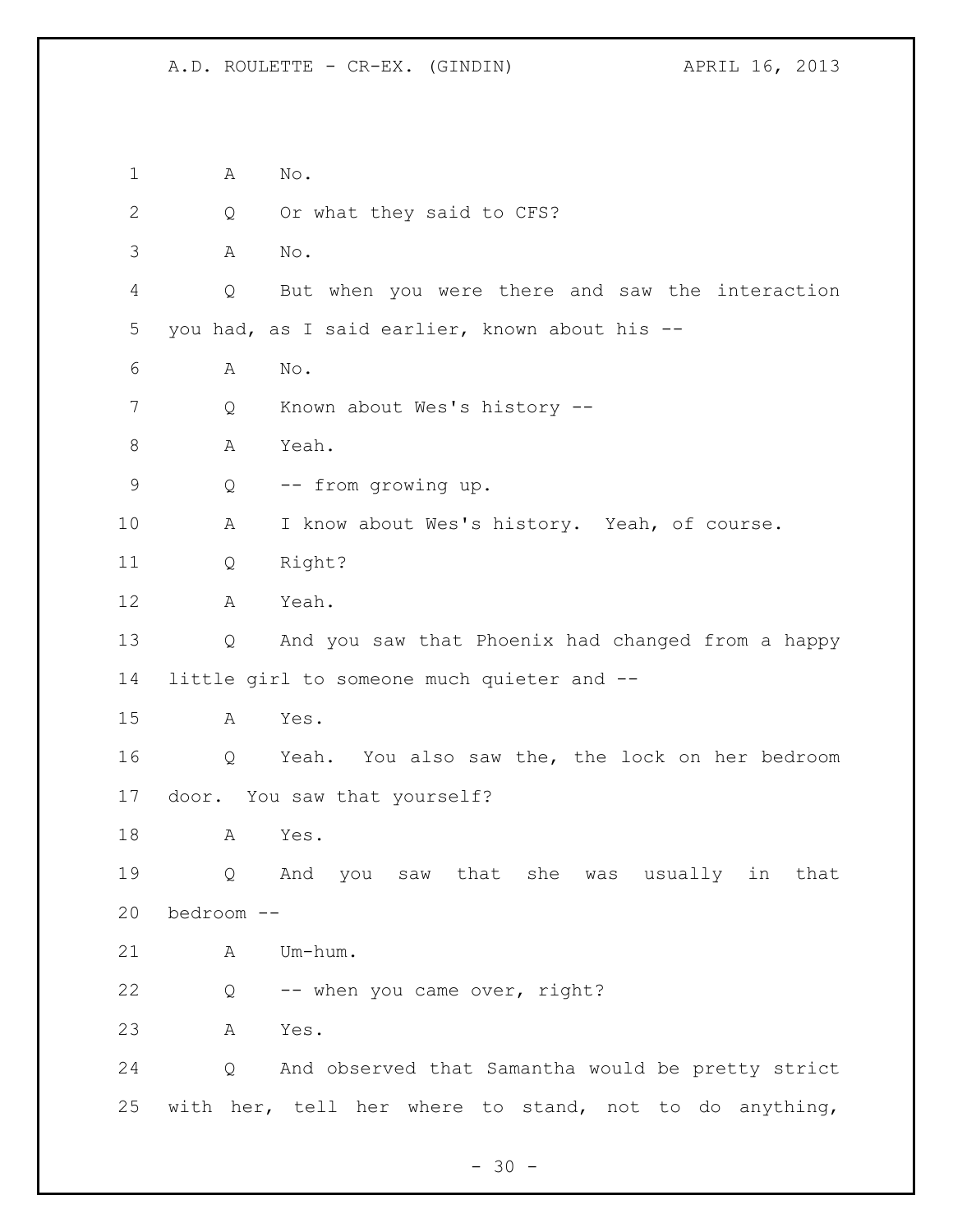those kinds of things. Was that something that you discussed among your own sisters or family members ever? A Yeah, but when she did that, I kind of stepped 4 over her and just let Phoenix do whatever she wanted so ... Q But that didn't change the fact that she was being locked in a bedroom. A I didn't know what happened after I wasn't there, so ... Q Um-hum. A What was I to do? I had never seen any physical 11 -- them hitting her. I never seen it for myself, so ... Q So you didn't think to even -- A No. Q -- let CFS know and let them at least check it out. A No. Q Right? A No. Q Okay. You talk about Phoenix's -- or Samantha's mother -- correct me if I'm wrong -- that she was sometimes over at the apartment where you -- A No, I didn't say that. Q Did you ever see -- A No. Q Did you --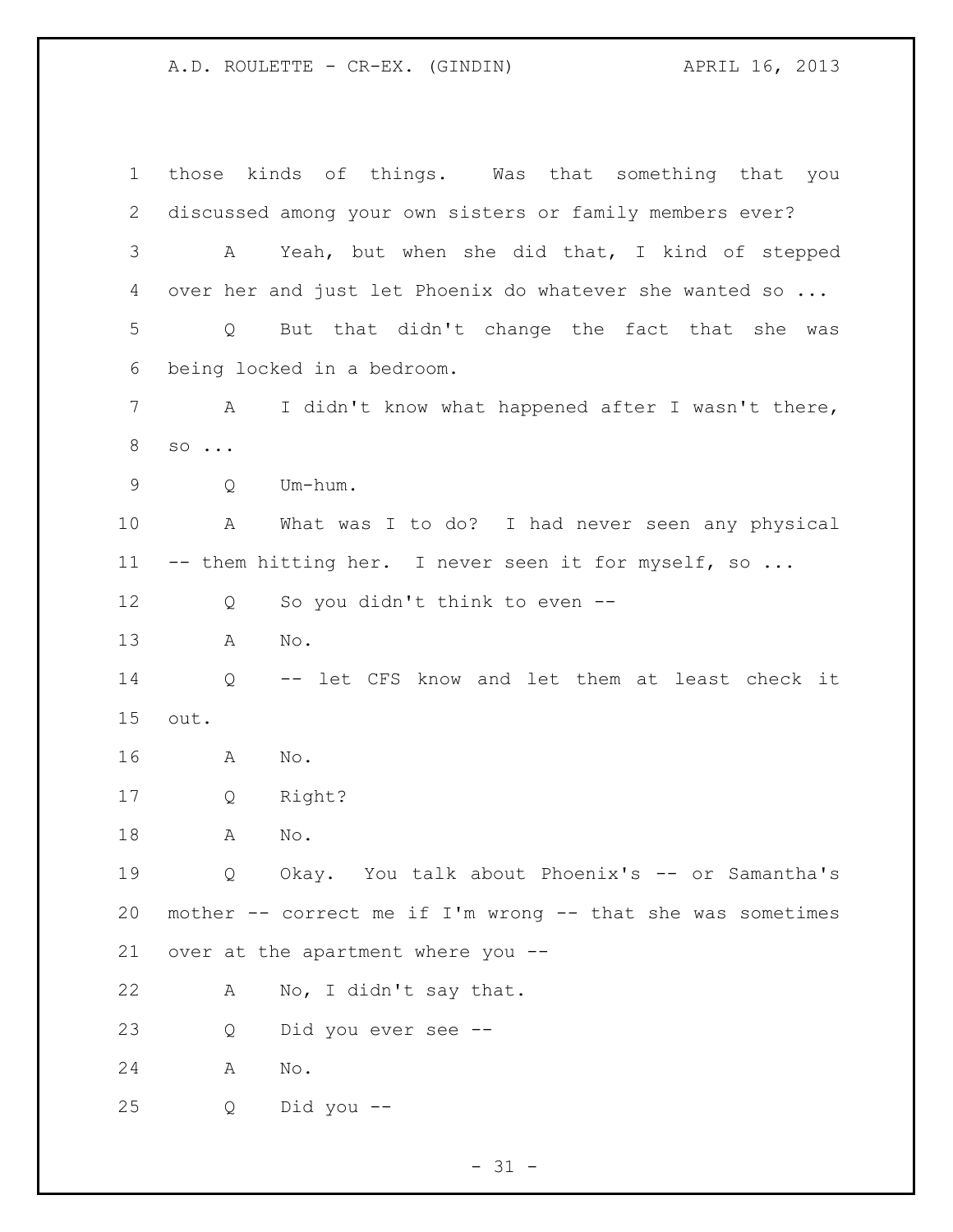A I seen her at her own apartment, not at where we lived. Q Oh, so you're talking about seeing Samantha's mother at her own apartment. A At her, her own apartment. Q Okay. You were over there? A Once. 8 O Was Samantha there as well? A Yes. Q Did you see anybody smoking crack cocaine there at that time? A No. Q No? No? A No. Q When you asked Samantha about the bruise on Phoenix's face, she said she fell. A Yes. Q And I suppose you asked because -- A She had a bruise on her face. Q And you wanted to know what happened then. A Yes. Q So you simply accepted that explanation. A Yes. Q And, and, of course, when that conversation took place, this was long after you had seen Wes be violent and

 $- 32 -$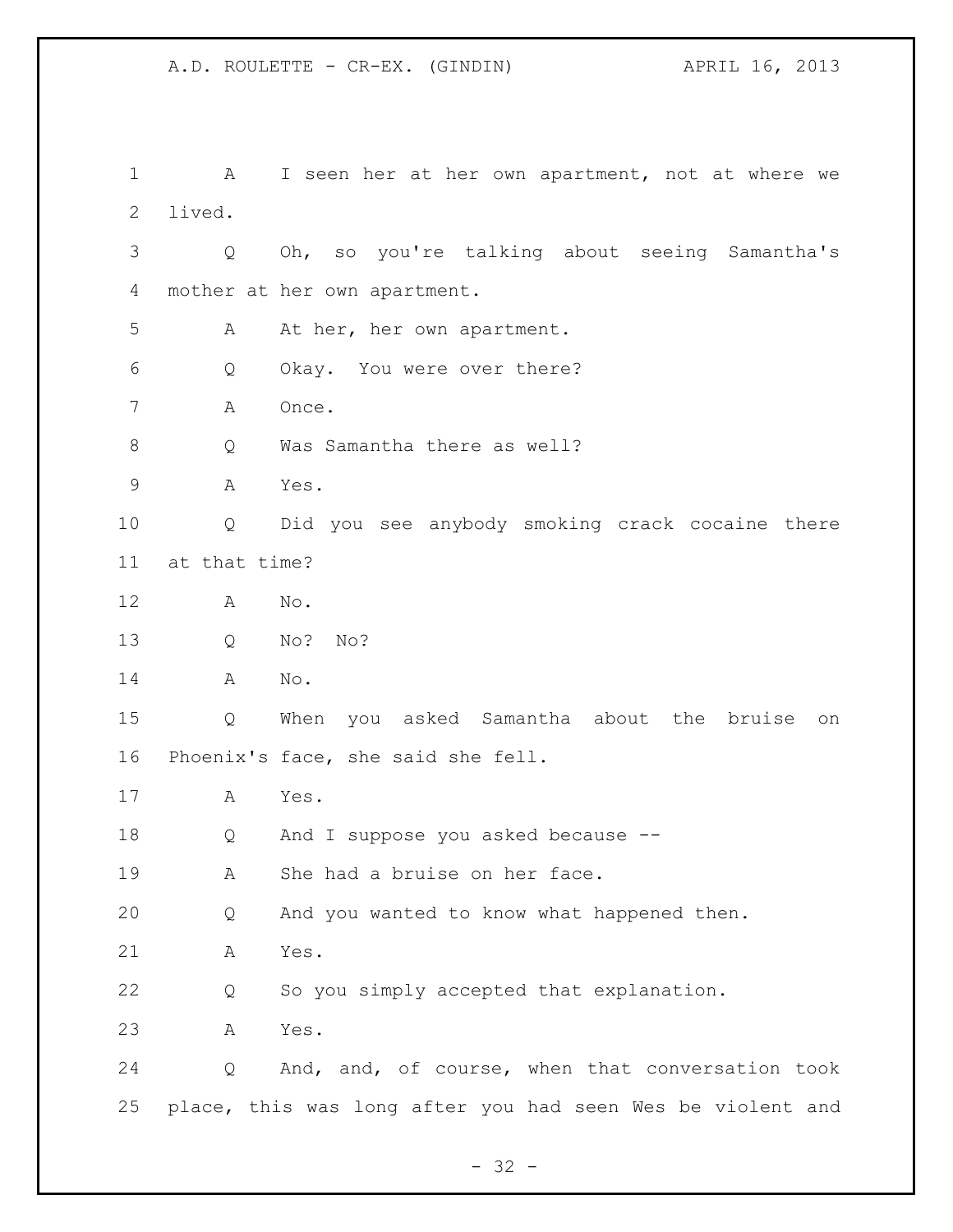aggressive towards children and women, right? A Yes, but he wasn't there most of the time. Q Um-hum. A He was working so ... Q (Inaudible). A I don't know. Q You didn't know. A I -- well, he wasn't really there. When I -- when we would visit with her, he wasn't around. Q And, of course, when you weren't there, you don't know if he was around. A Yes. 13 Q When they went to Fisher River, as far as you knew, that would have been around April or May, is that correct, of, of '05? A They moved there? Q Yes, or when -- 18 A I'm not sure when they moved there. I never had no contact with them after I got into that altercation with Wes. That was the last time until I talked to her in May of '05. Q May of '05. And at that time when you talked to her, they appeared to be in Fisher River. A Yes. Q And you -- by talking to her, do you mean

 $- 33 -$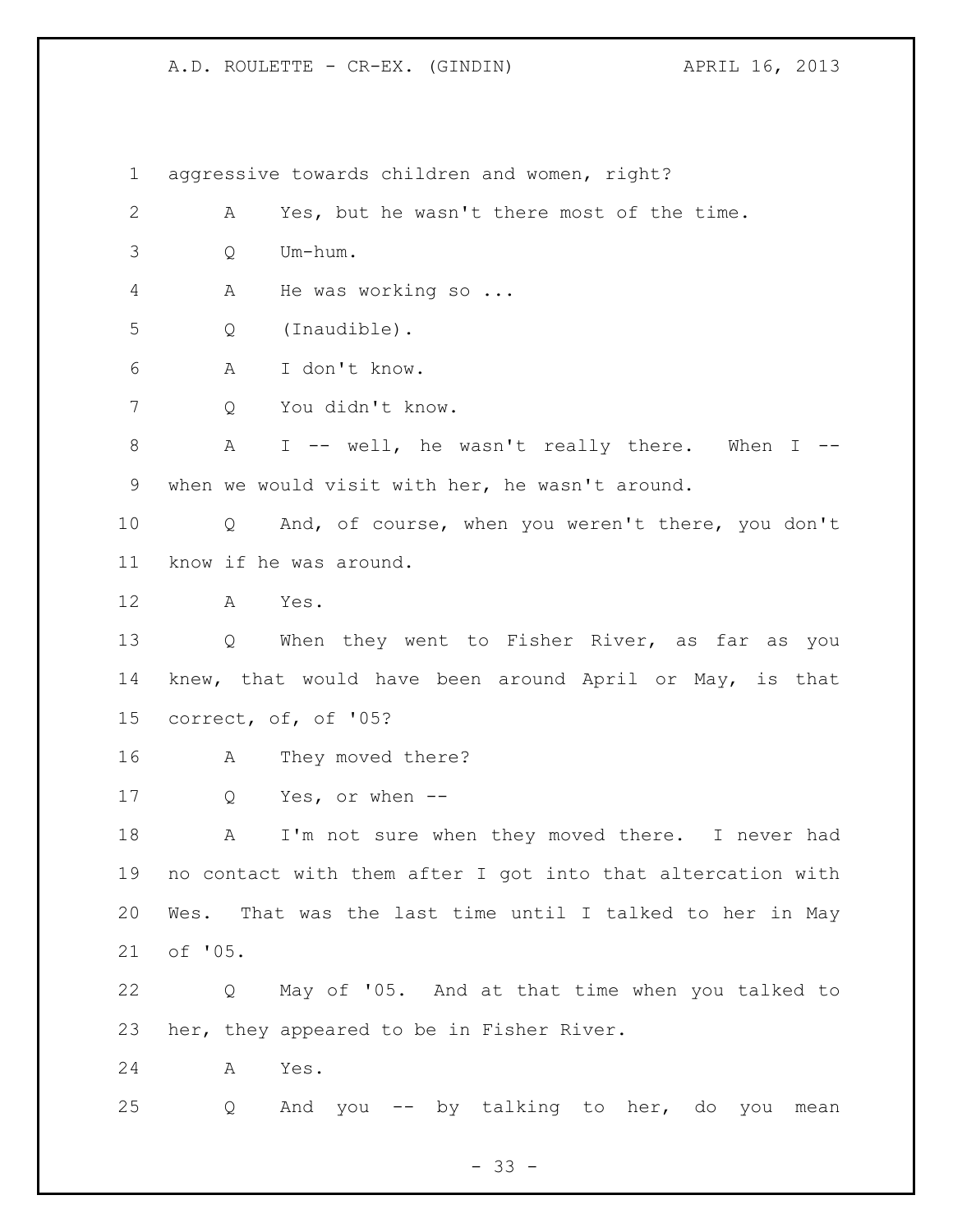A.D. ROULETTE - CR-EX. (GINDIN) APRIL 16, 2013

 physically on the phone or through the internet? A Through the internet. Q Okay. And one of the conversations that came up at that time was her saying that she was scared to live in that house because someone died there. A Because I thought it was, it was just an old 7 house and, you know, somebody -- Q Right. 9 A -- had died in there before -- Q Okay. 11 A -- they moved in. Q Was that just a very brief conversation -- A Yeah. 14 Q -- about that? A Just -- Q Did you -- 17 A Was just that, and that was it. Q Did you ask her, Well, who died there? A No. Q Did you ask her when that person died there? A No. Q You did ask some questions about Phoenix? A Yes. Q And when you ask about Phoenix, she would change the subject.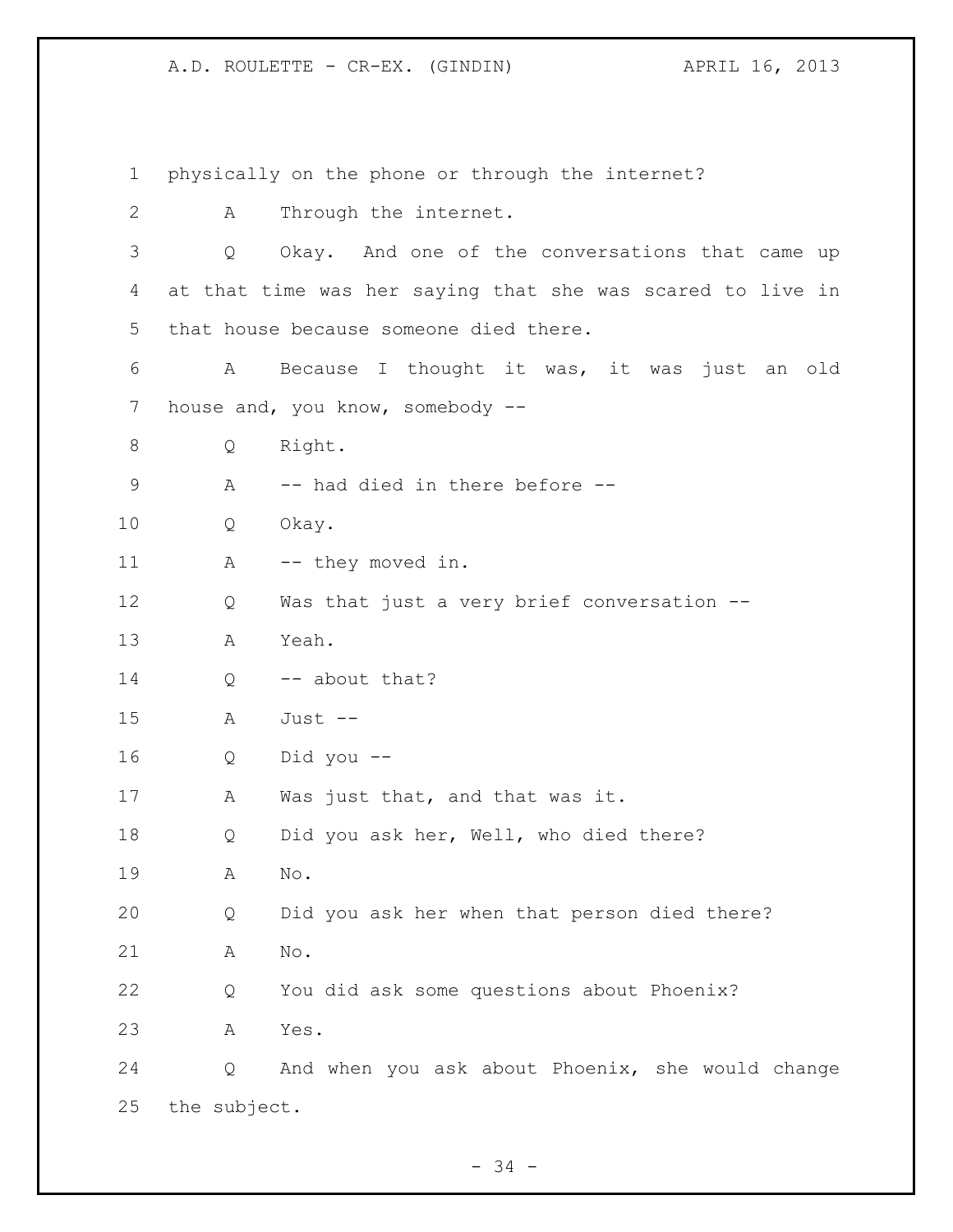A.D. ROULETTE - CR-EX. (GINDIN) APRIL 16, 2013

| 1           | A            | She would just say she moved to her dad's<br>in    |
|-------------|--------------|----------------------------------------------------|
| 2           |              | Ontario, and she would change, change the subject. |
| 3           | Q            | And actually at no time did you make a call to     |
| 4           |              | CFS about this whole --                            |
| 5           | A            | No.                                                |
| 6           | Q            | -- connection with them, correct?                  |
| 7           | Α            | No.                                                |
| $\,8\,$     | Q            | Or the police.                                     |
| $\mathsf 9$ | Α            | No.                                                |
| 10          |              | MR. GINDIN: Those are my questions. Thank you.     |
| 11          |              | THE COMMISSIONER: Thank you, Mr. Gindin.           |
| 12          |              | Mr. Paul?                                          |
| 13          |              | MR. PAUL: Just a moment to<br>look<br>over         |
| 14          | (inaudible). |                                                    |
| 15          |              | THE COMMISSIONER: Yes, certainly.                  |
| 16          |              | MR. PAUL: No questions.                            |
| 17          |              | THE COMMISSIONER: Anyone else to ask questions?    |
| 18          |              | It would appear not.                               |
| 19          |              | Ms. McCandless, any re-examination?                |
| 20          |              | MS. MCCANDLESS: None, Mr. Commissioner.            |
| 21          |              | THE COMMISSIONER: All right, Witness, thank you    |
| 22          |              | very much for coming.                              |
| 23          |              | THE WITNESS:<br>Thanks.                            |
| 24          |              | THE COMMISSIONER: You're completed.                |
| 25          |              | THE WITNESS: All right, thanks.                    |

- 35 -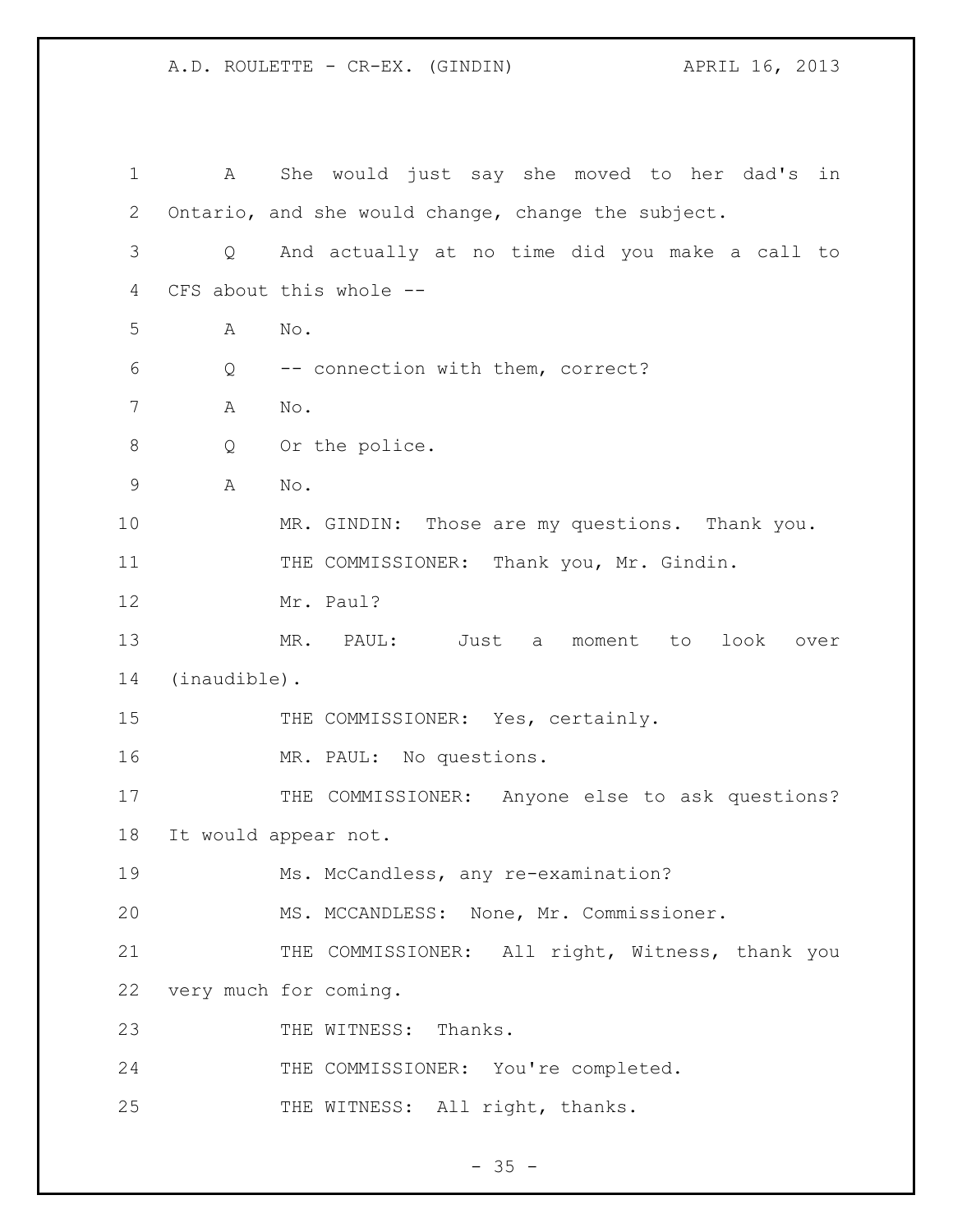PROCEEDINGS APRIL 16, 2013

 (WITNESS EXCUSED) MS. MCCANDLESS: We have another witness. THE COMMISSIONER: Yes, we'll take the next witness. MS. MCCANDLESS: Yes. 8 THE COMMISSIONER: Mr. Mascarenhas? MR. MASCARENHAS: Good morning, Mr. Commissioner. I'm not sure if our witness is here yet. She wasn't here earlier this morning. 12 Is Ms. Bruce here? 13 THE COMMISSIONER: Well, we could take our mid- morning break early if -- do you have a time that she was anticipating coming? MR. MASCARENHAS: She was supposed to be here for 9:30. I know she was driving in from Sagkeeng, which is -- 18 THE COMMISSIONER: Okay. 19 MR. MASCARENHAS: -- quite a ways outside Winnipeg, so I'm not sure what the delay is at this point, but I think taking a break would be advisable. THE COMMISSIONER: Well, we'll, we'll, we'll break for 15 minutes and you can keep the clerk advised as to what you learn. MR. MASCARENHAS: Thank you very much, Mr.

 $- 36 -$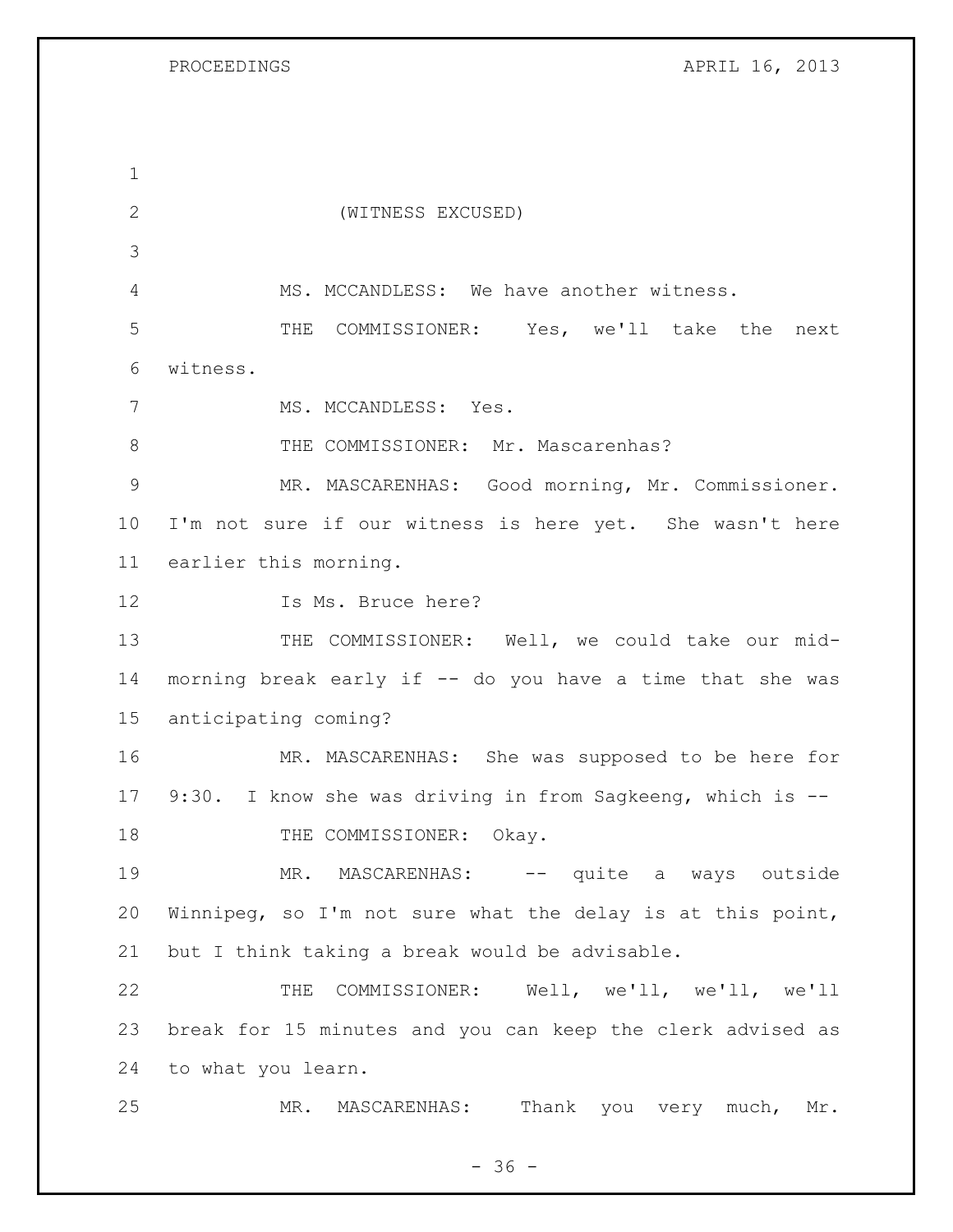PROCEEDINGS APRIL 16, 2013

 Commissioner. 2 THE COMMISSIONER: All right. (BRIEF RECESS) THE COMMISSIONER: All right. Mr. Mascarenhas, are we ready to proceed? MR. MASCARENHAS: We are, Mr. Commissioner. Good morning, Ms. Bruce. Because you do not have counsel, I just thought I would advise you that we have a publication ban in place. I -- you've been provided with a witness key that has the names of DOEs 1, 2, and 3, and 4, and we're going to try to refer to the witnesses by those names so as to not reveal their identity. How old are you, Ms. Bruce? 16 THE COMMISSIONER: Wait a minute. MR. MASCARENHAS: Oh, oh, sorry. THE COMMISSIONER: You've got to swear the witness. MR. MASCARENHAS: Oh. 21 THE CLERK: Can you just stand for a minute? Would you rather swear on the Bible or affirm without the Bible? 24 THE WITNESS: Whatever. 25 THE CLERK: Sorry?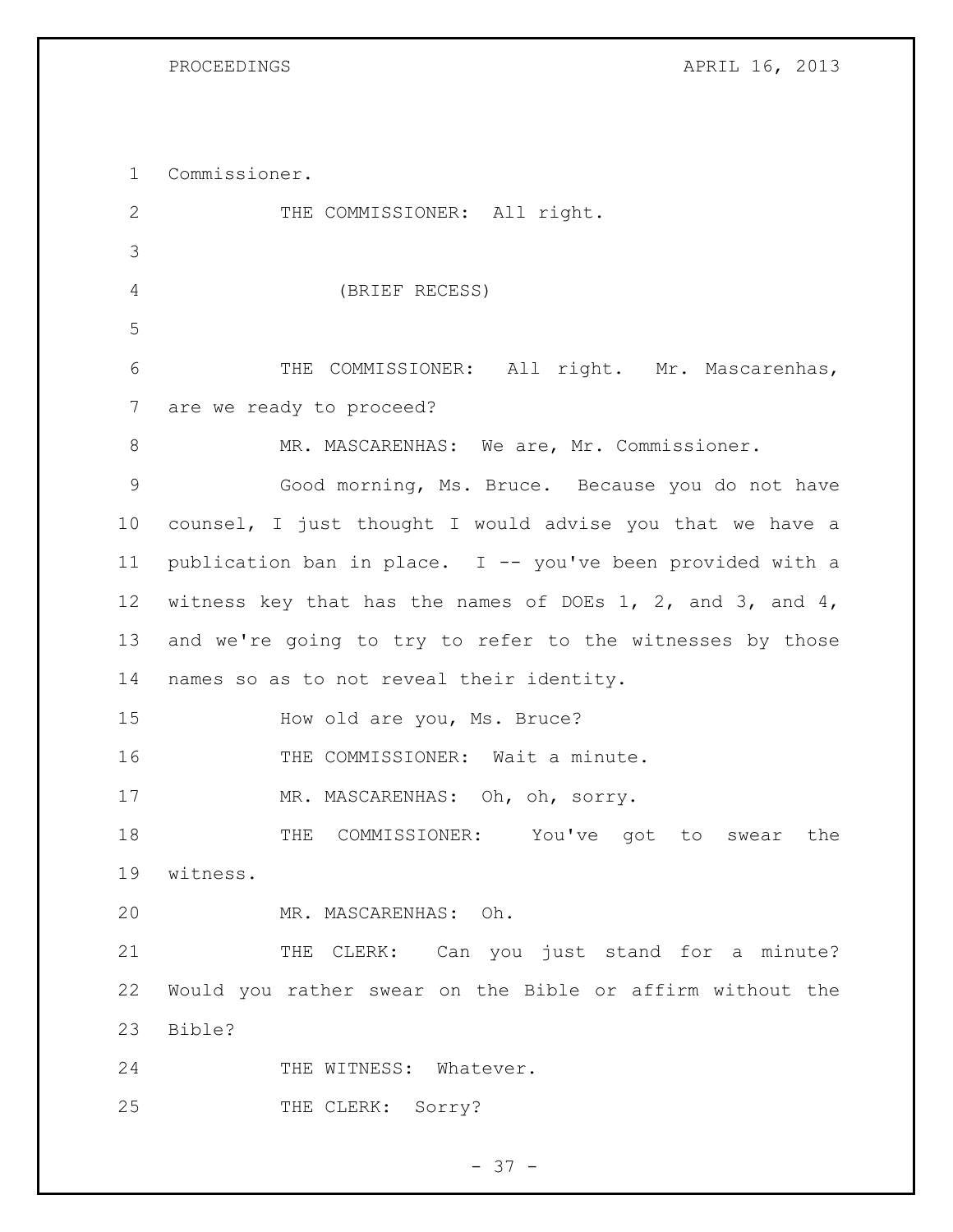1 THE WITNESS: It doesn't matter. THE CLERK: Okay. You get to choose if you want to use the Bible or no Bible. THE WITNESS: I can use the Bible. THE CLERK: Okay. Just take the Bible in your right hand, then, and state your full name to the court. 7 THE WITNESS: Lisa Marie Bruce. THE CLERK: And just spell me your first name. 9 THE WITNESS: L-I-S-A. 10 THE CLERK: And your middle name? 11 THE WITNESS: M-A-R-I-E. 12 THE CLERK: And your last name, please? 13 THE WITNESS: B-R-U-C-E. **LISA MARIE BRUCE**, sworn, testified as follows: 18 THE CLERK: Thank you. You may be seated. There's water for you. And just try to speak up for us. DIRECT EXAMINATION BY MR. MASCARENHAS: Q How old are you, Ms. Bruce? A Twenty-five. Q And where are you currently employed? A I'm not.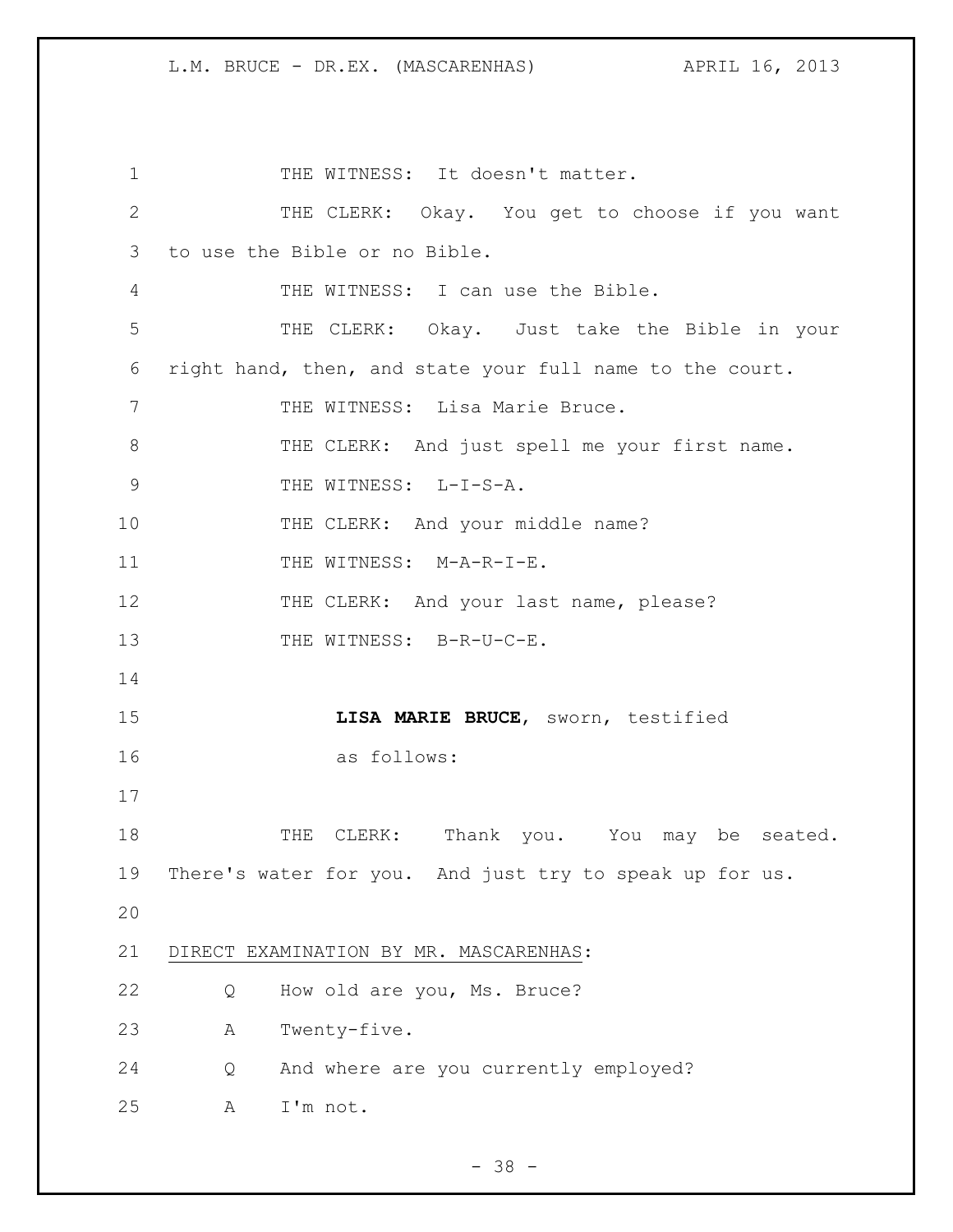Q Do you live in Winnipeg? A No. Q Where do you live? A Fort Alexander. Q And where is that in relation to Winnipeg? A About an hour and 20 minutes from Winnipeg, near Pine Falls. Q I understand that you lived in Winnipeg when you were younger? A Yes. Q And from what time period was that? 12 A Till I was 14, and then, and then I had my own apartment during school from when I was 17. Q And you lived on your own when -- during this time. A Yeah. Q I understand that you're related to Karl Wesley McKay? A Yes. Q And how are you related to him? A I'm his niece. Q Is your mother his sister, or how is the relation? A Yeah, my mother is his sister. Q Are you also related to Amanda McKay and Ashley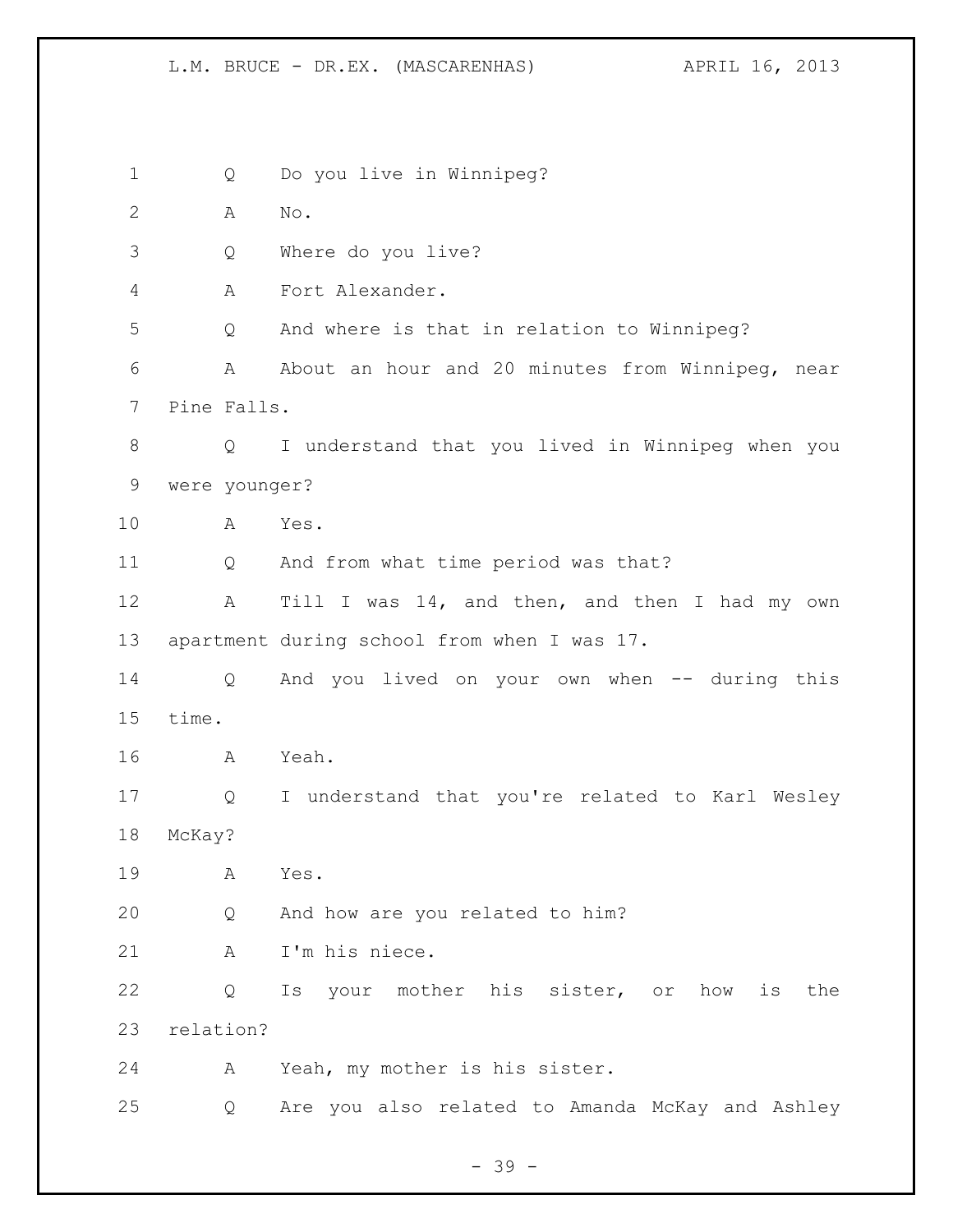Roulette?

| $\mathbf{2}$ | А | Yes.                                                       |
|--------------|---|------------------------------------------------------------|
| 3            | Q | And what is the relation there?                            |
| 4            | Α | They are my cousins.                                       |
| 5            | Q | When did you first meet Wes McKay?                         |
| 6            | Α | I don't know. When I was a baby, I quess.                  |
| 7            | Q | And have you known him throughout your life?               |
| $\,8\,$      | A | Yes.                                                       |
| 9            | Q | What kind of a relationship did you have with him          |
| 10           |   | over the years?                                            |
| 11           | A | A close one.                                               |
| 12           | Q | Did you -- so you considered yourself close with           |
| 13           |   | him. Did he ever look after you as a child?                |
| 14           | А | Maybe just babysit.                                        |
| 15           | Q | And did you see him often?                                 |
| 16           | Α | Yes.                                                       |
| 17           | Q | How often did you see him?                                 |
| 18           | Α | Growing up, I seen him a lot on family functions,          |
| 19           |   | or whenever he came and visit at our house, or whenever we |
| 20           |   | went over there to go play with his kids.                  |
| 21           | Q | Did you ever see him with DOEs 1, 2, or 3?                 |
| 22           | A | Yes.                                                       |
| 23           | Q | Did you ever see an abusive side to Mr. McKay in           |
| 24           |   | the time that you were -- that you associated with him?    |
| 25           | A | Yeah.                                                      |

- 40 -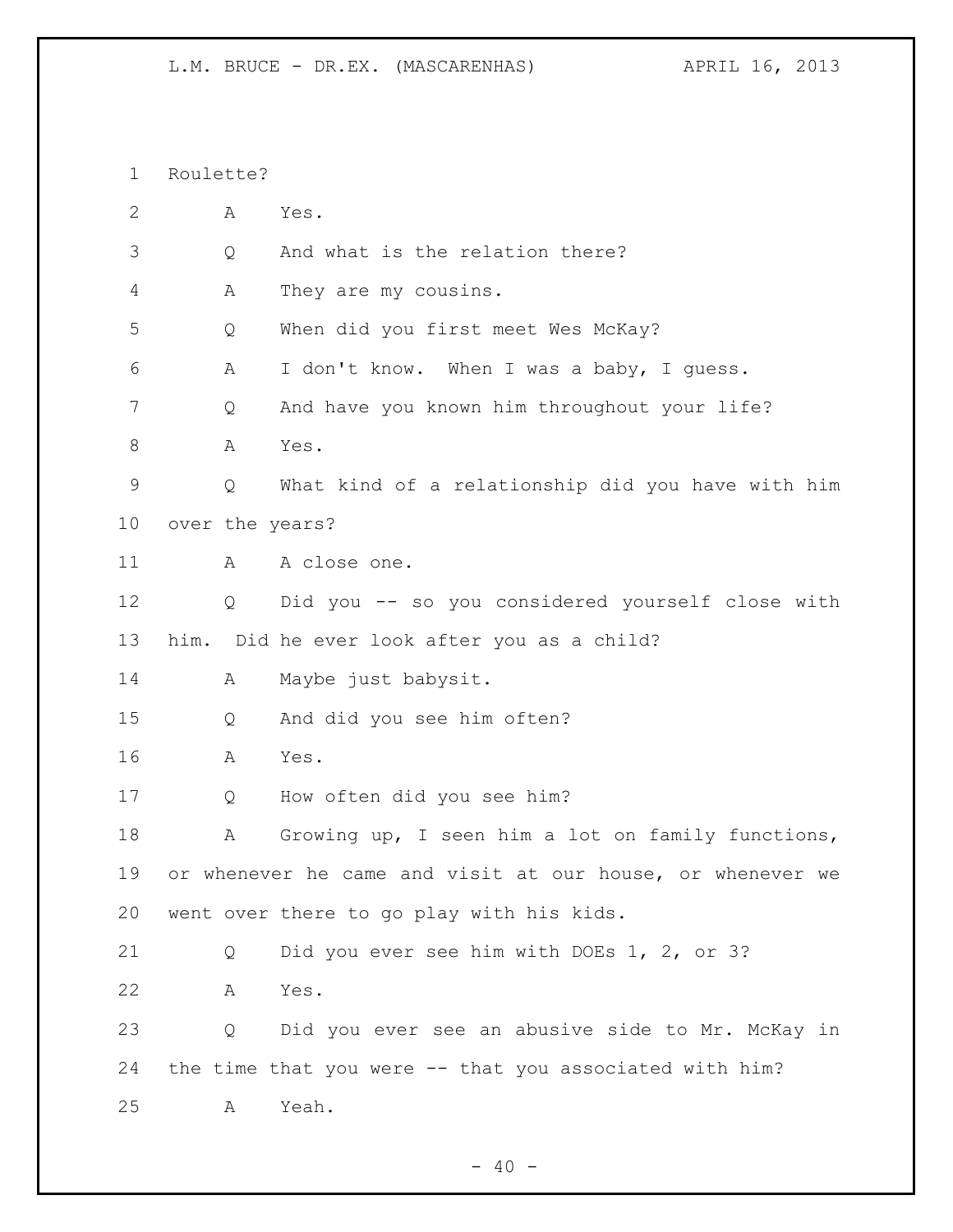1 Q Was he ever abusive towards you? A No. Q Who was he abusive towards? A He was abusive towards DOE 3. Q And what about to DOEs 1 and 2? A No. Q So you directly observed Mr. McKay being abusive towards DOE number 3? A Yes. Q Can you tell us a little bit about what you observed? A Just, like, I've only seen him, like, push her or shove her, and swear at her as a kid -- when I was a kid. Q Were you ever afraid of Mr. McKay? A No. Q When you were growing up, did any other members of your immediate family interact with Wes McKay? A Yes. Q Who interacted with him, from your family? A My siblings. Q How many siblings do you have? A Well, altogether I have eight brothers, but the siblings I'm talking about are just my two older brothers. Q Are you close with your two brothers? A Yes.

 $- 41 -$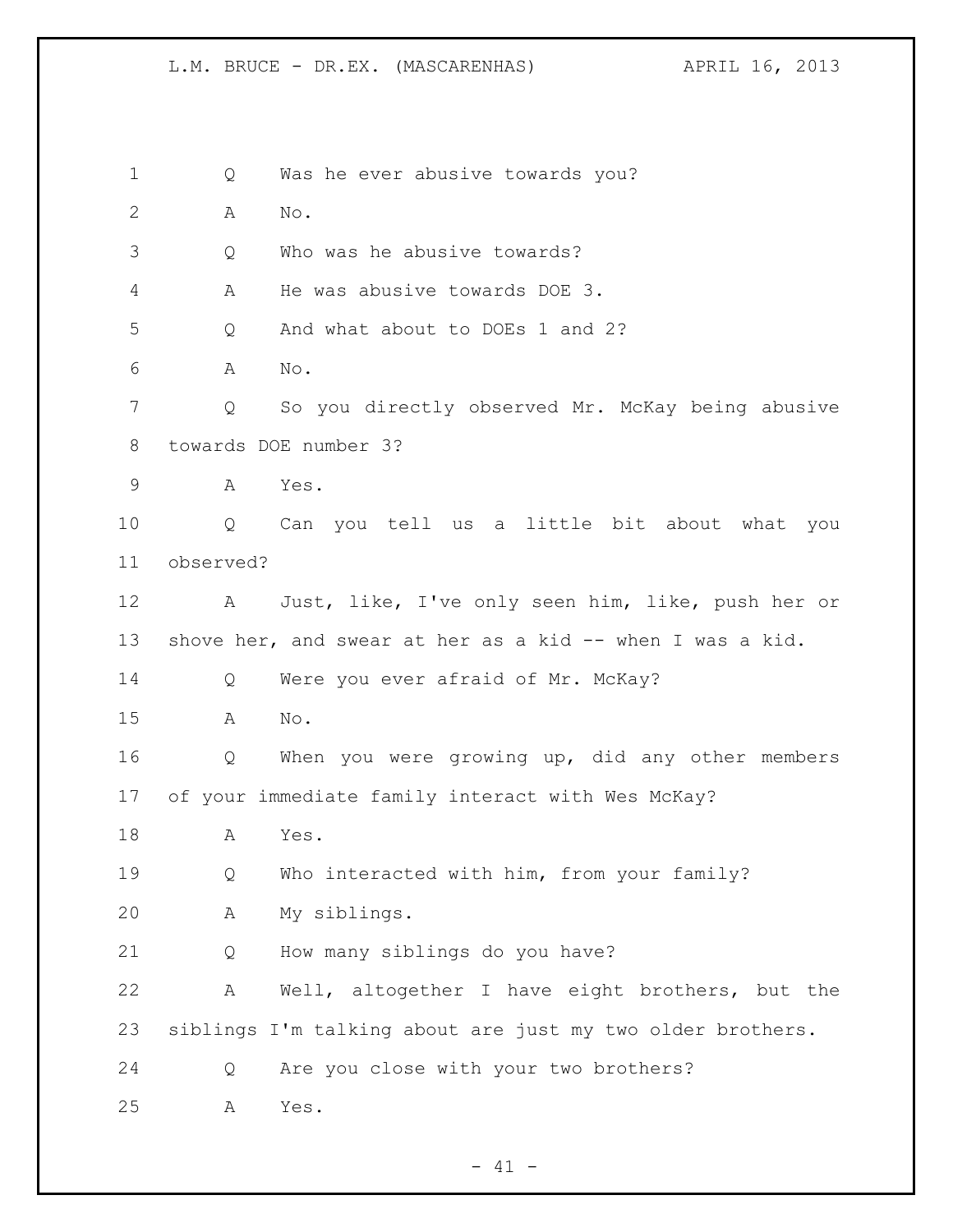Q And did they ever mention anything to you about Mr. McKay and their interactions with him? A Yes. Q What did they mention to you? A That he used to be mean to them. Q And when you say "mean," did they give you any specifics or was it just a general comment? 8 A Just a general comment. Q When did you first know that Mr. McKay was in a relationship with Samantha Kematch? A Probably around when I was 16 or 17. Q Do you know what year that would have been? A Like, maybe 2004 or 2005. I'm not sure. Q Do you recall the first time you ever met Ms. Kematch? A Yeah. It was just before I got my driver's licence. Q And did anything happen the first time you met her? Can you describe your first interaction with Ms. Kematch? A Nothing, really. She seemed okay. Q So you didn't notice anything unusual about her behaviour? A Not at the time that I met her, no. Q And when you first met her that day, did you meet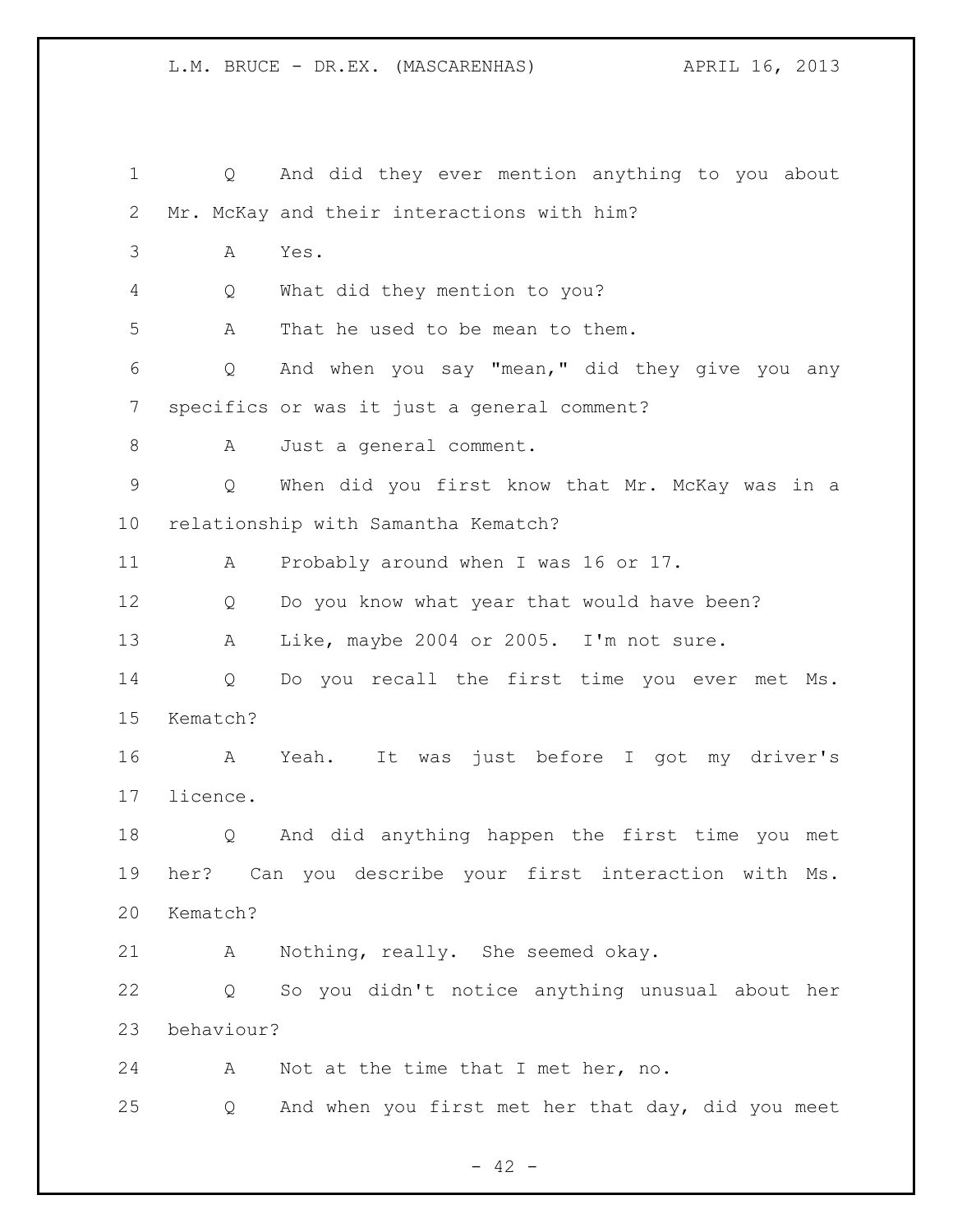Phoenix the same day, or no?

A Yes, I did.

 Q And if you could just describe that day if you remember it? Did anything -- were you at a family gathering or ...

 A No, they came to, they came to my mom's work and -- she was working on St. Mary's at the time and they came and picked me up to teach me how to drive, and she was with Phoenix.

 Q Do you know how old Phoenix was at the time? A No, I don't.

Q But you said you believe this was 2004?

A Yeah.

 Q And we know Phoenix was born in 2000, so she would have been roughly four years old at this time?

A Probably, yeah.

 Q Do you remember what, what time of year it was in 2004? Would it have been --

19 A Yeah, it was like the -- probably in May or --probably around there, around May.

Q So spring or early summer?

A Yeah.

23 O Was it nice outside?

A Yes, it was.

Q Were any of Mr. McKay's other children with him

- 43 -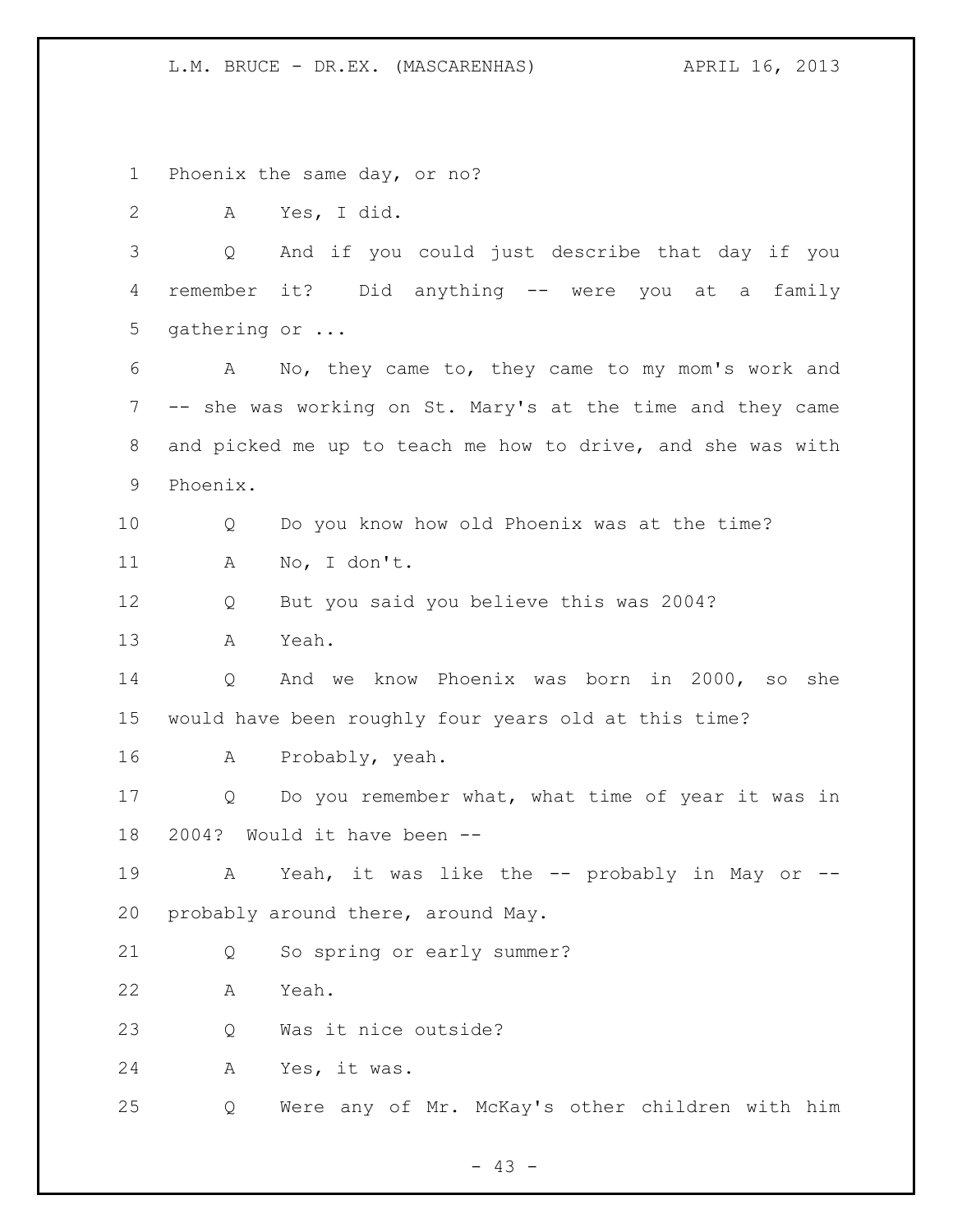that day? A No. Q So neither of the DOEs or any children, or the mother, then Phoenix -- it was only him, Ms. Kematch, and Phoenix. A Yeah. Q After he came and picked you up and took you to drive, did you go anywhere else with him? A Yes, I did. Q Where did you go? 11 A To a soup and sandwich restaurant. Q Did you get something to eat? A Yes, I did. Q Did Mr. McKay and Ms. Kematch get something to eat? A Yes, they did. Q And did Phoenix get something to eat? A Yes, she did. Q What did she get? A It was a sandwich. Q And did Ms. Kematch and Mr. McKay buy her the sandwich? A Yes, they did. Q Did she eat her whole sandwich? A I think only maybe half of it.

 $-44 -$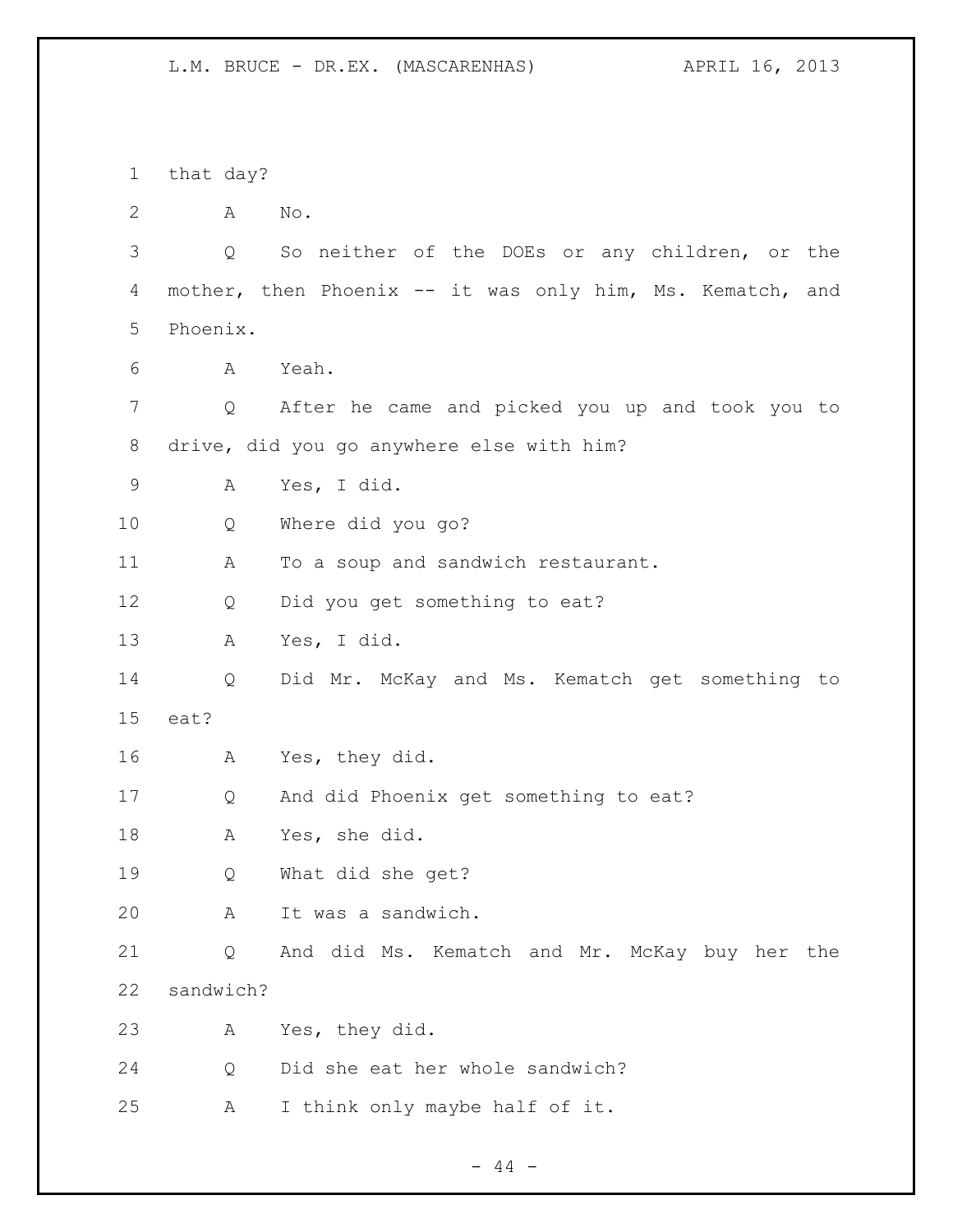Q In general, how did Mr. McKay and Ms. Kematch treat Phoenix that day?

A They treated her good.

 Q So you didn't observe any unusual treatment or anything that raised any concerns that day?

 A No, just the way, like ... You know, like when a 7 kid veers off when they're -- when you're walking with, with a kid, like, on a street, like, because we were walking down Graham, and she kind of veered off and they just grabbed her roughly. Like, that was about it.

Q So they just pulled her back towards them.

A Yeah.

 Q Can you describe to us -- for us how Phoenix looked that day?

 A She looked like a happy kid, chubby cheeks, and she had nice, long hair.

 Q What happened after you ate at the soup and sandwich restaurant?

 A We went for a drive to -- I think Route 90 because my uncle wanted to scare me. And after that, then they went and dropped me back off at my mom's work.

 Q After meeting Ms. Kematch this first time, did Mr. McKay divulge any information to you about her? Did you know anything about Ms. Phoenix?

A No, I didn't.

 $- 45 -$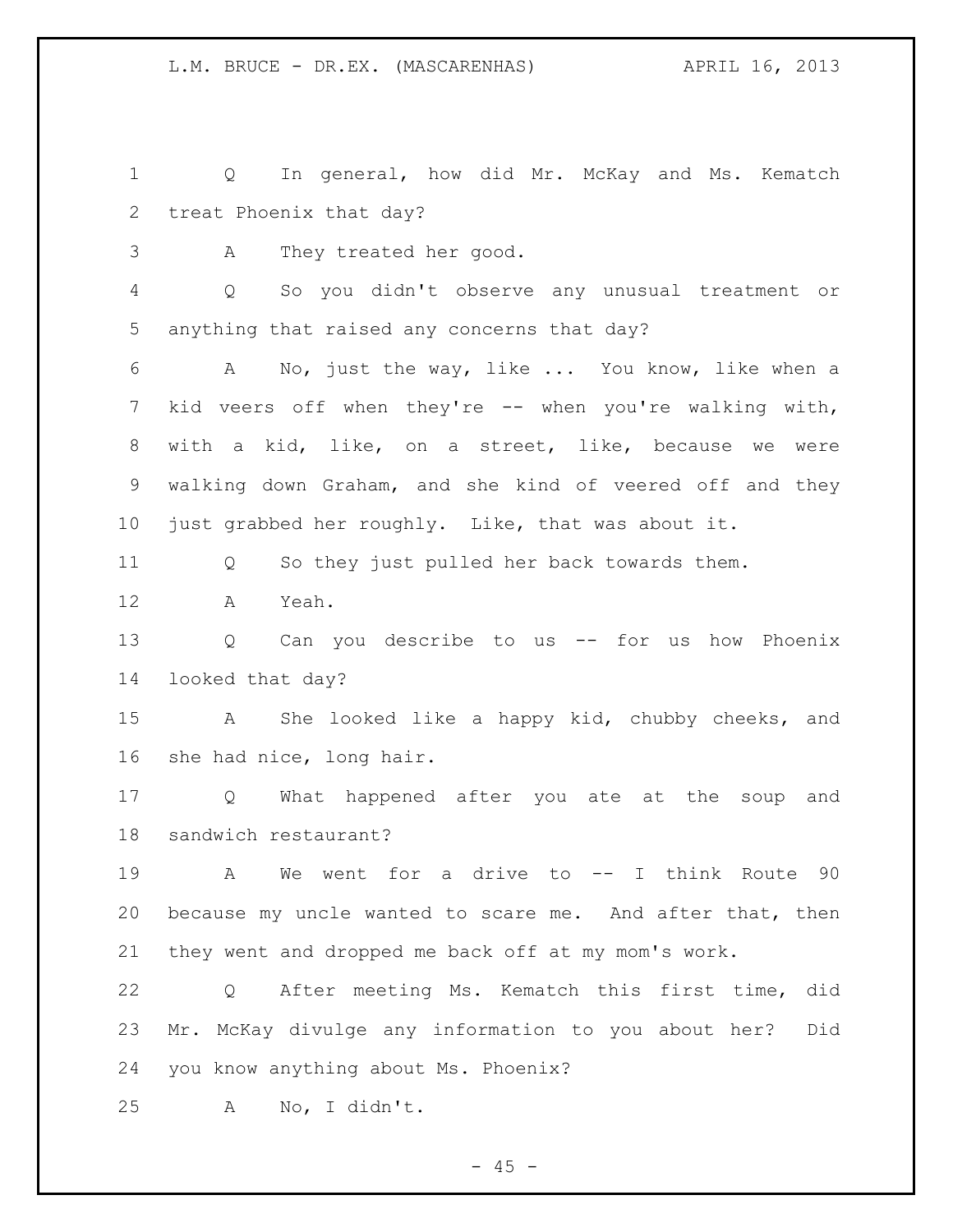Q So again, that day you said you didn't notice anything unusual about her, so nothing came up at that time that raised any concerns in your eyes. A No. Q Did you ever have any knowledge of Ms. Kematch using drugs? A No. Not until, like, later on in their relationship. Q But later on in their relationship, you did become aware that she used drugs? A Yes. Q Can you tell us how you became aware of that? A When it came down to smoking marihuana, I smoked it, too, and she smoked it, so ... I know we did that together. Q Did you ever know of her to use anything harder than marihuana? A Yes. Q What did she, what did she use? A Crack cocaine. Q And did you observe this personally? A Yes. Q Was this on more than one occasion or only on one occasion? A I saw it maybe twice.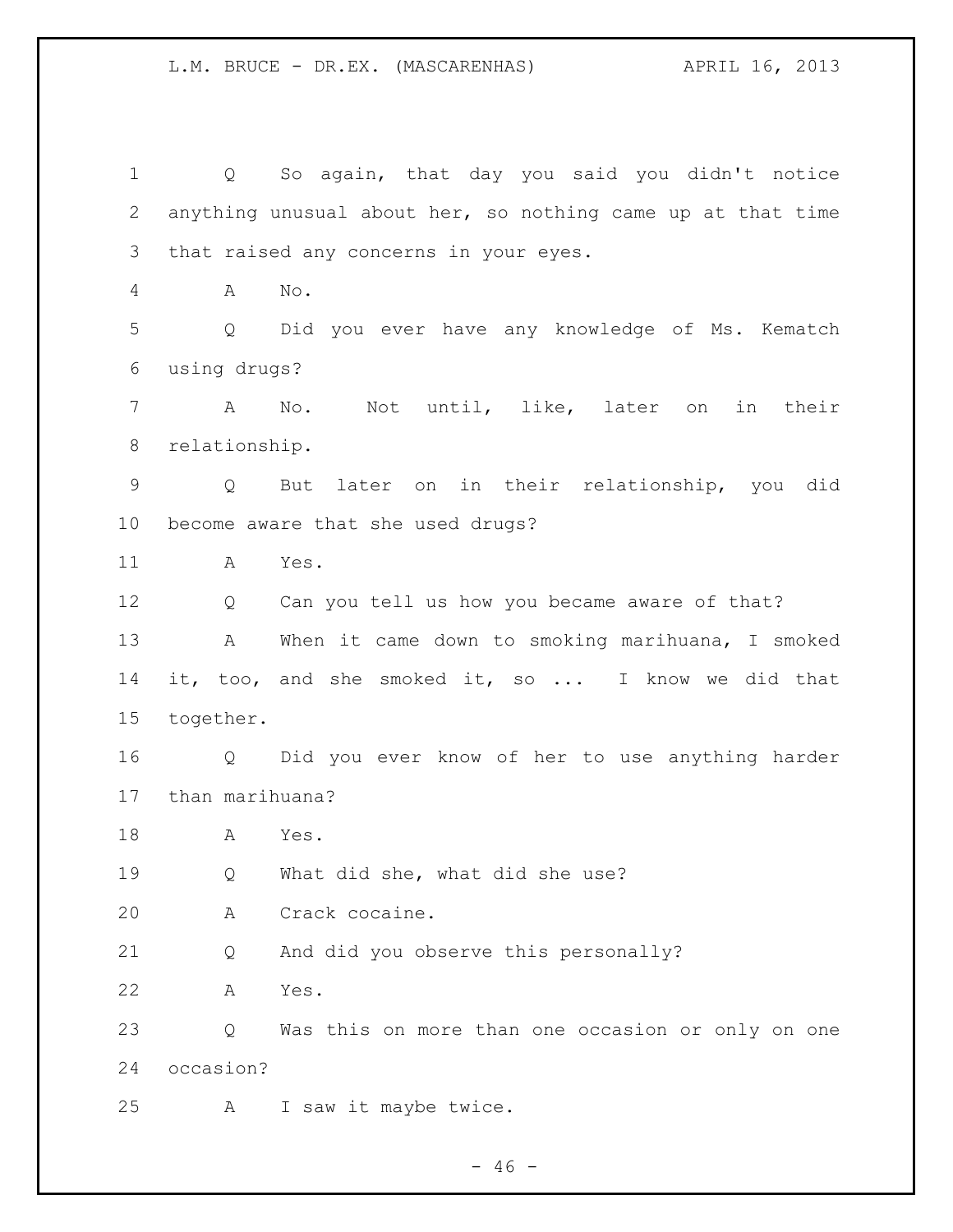Q And you said this was later on after you'd met her originally. Can you recall roughly when those times would have been? A The first time was probably after her first baby was born and -- with my uncle. Like, that's when I first saw it. And then the second time was when she had moved back from Fisher River. Q Now, you said the first time you saw after their first -- Mr. Kematch and Ms. -- or Ms. Kematch and Mr. McKay's first baby was born -- A Yeah. Q -- it was with your uncle. Was he also using crack cocaine? A Oh, no. Like, after she had her first baby with my uncle. Q Okay. A Then that's when I saw her, because he was on a -- he was truck driving at the time and -- Q So he wasn't present. A No, he wasn't present. And I was living on the second floor and he called me to go and check up on her. Q Were you ever aware of Mr. McKay using drugs? A No. I know he was on harsh medication, though. Q But that was prescribed medication -- A Yeah.

 $- 47 -$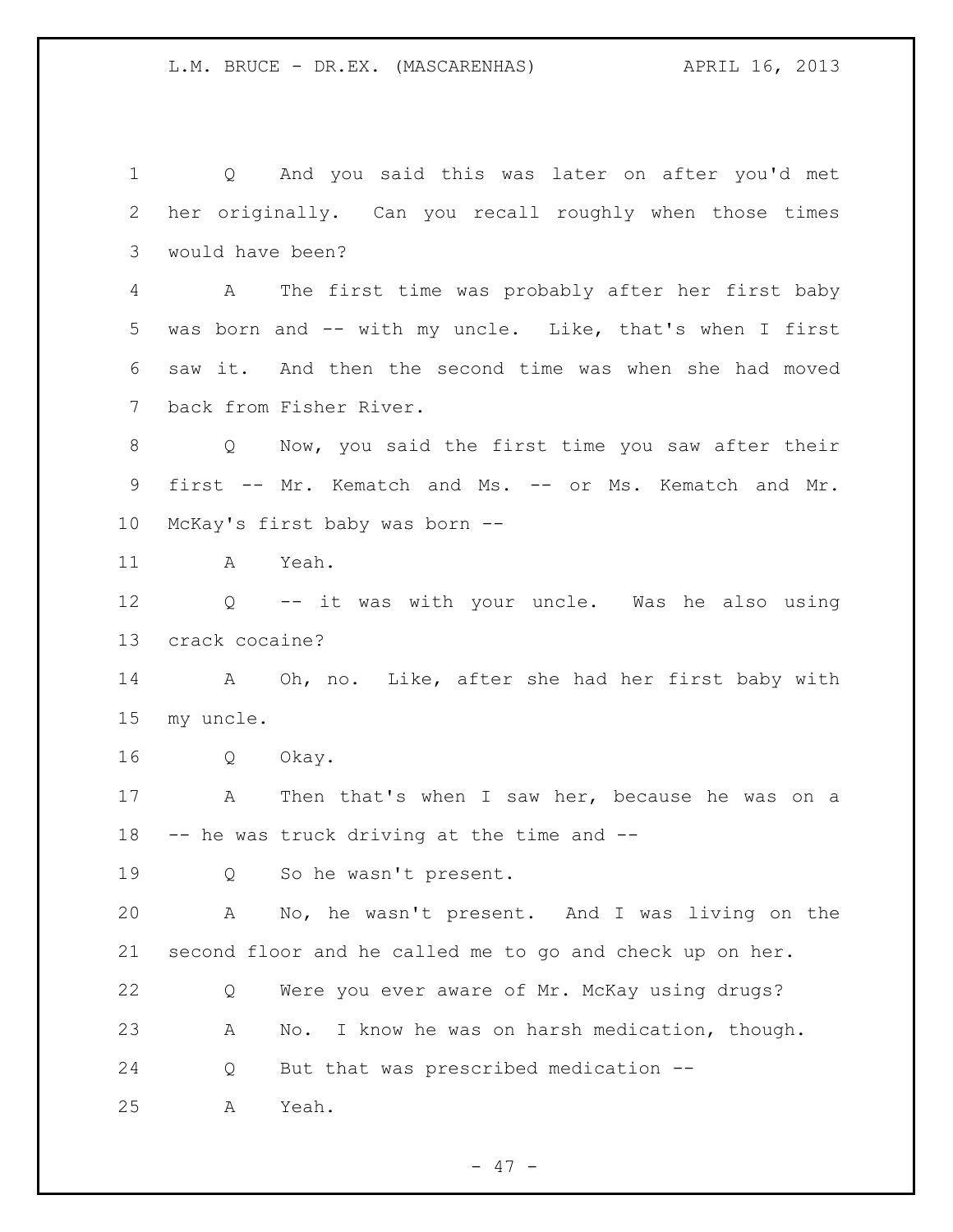| 1  | Q    | -- for a medical condition. Can you ever recall    |
|----|------|----------------------------------------------------|
| 2  |      | Mr. McKay being violent towards Ms. Kematch?       |
| 3  | Α    | Not physically.                                    |
| 4  | Q    | When you say "not physically," does that mean      |
| 5  |      | verbally, emotionally?                             |
| 6  | A    | Verbally, yeah.                                    |
| 7  | Q    | What sort of things did you observe in regards to  |
| 8  |      | verbal abuse by Mr. McKay towards Ms. Kematch?     |
| 9  | Α    | Just calling each other down.                      |
| 10 | Q    | So they called --                                  |
| 11 | А    | Like, calling $-$ -                                |
| 12 | Q    | -- each, they called --                            |
| 13 | Α    | Yeah.                                              |
| 14 | Q    | -- each other names?                               |
| 15 | Α    | Yeah.                                              |
| 16 | Q    | Did, did Ms. Kematch seem scared of Mr. McKay to   |
| 17 | you? |                                                    |
| 18 | Α    | No.                                                |
| 19 | Q    | Now, moving to another area, I understand that     |
| 20 |      | you used to babysit for Mr. McKay and Ms. Kematch. |
| 21 | Α    | Yes.                                               |
| 22 | Q    | Which of their children did you babysit?           |
| 23 | Α    | Just Phoenix.                                      |
| 24 | Q    | So you never babysitted (phonetic) their -- the,   |
| 25 |      | the child they had -- their first child?           |

- 48 -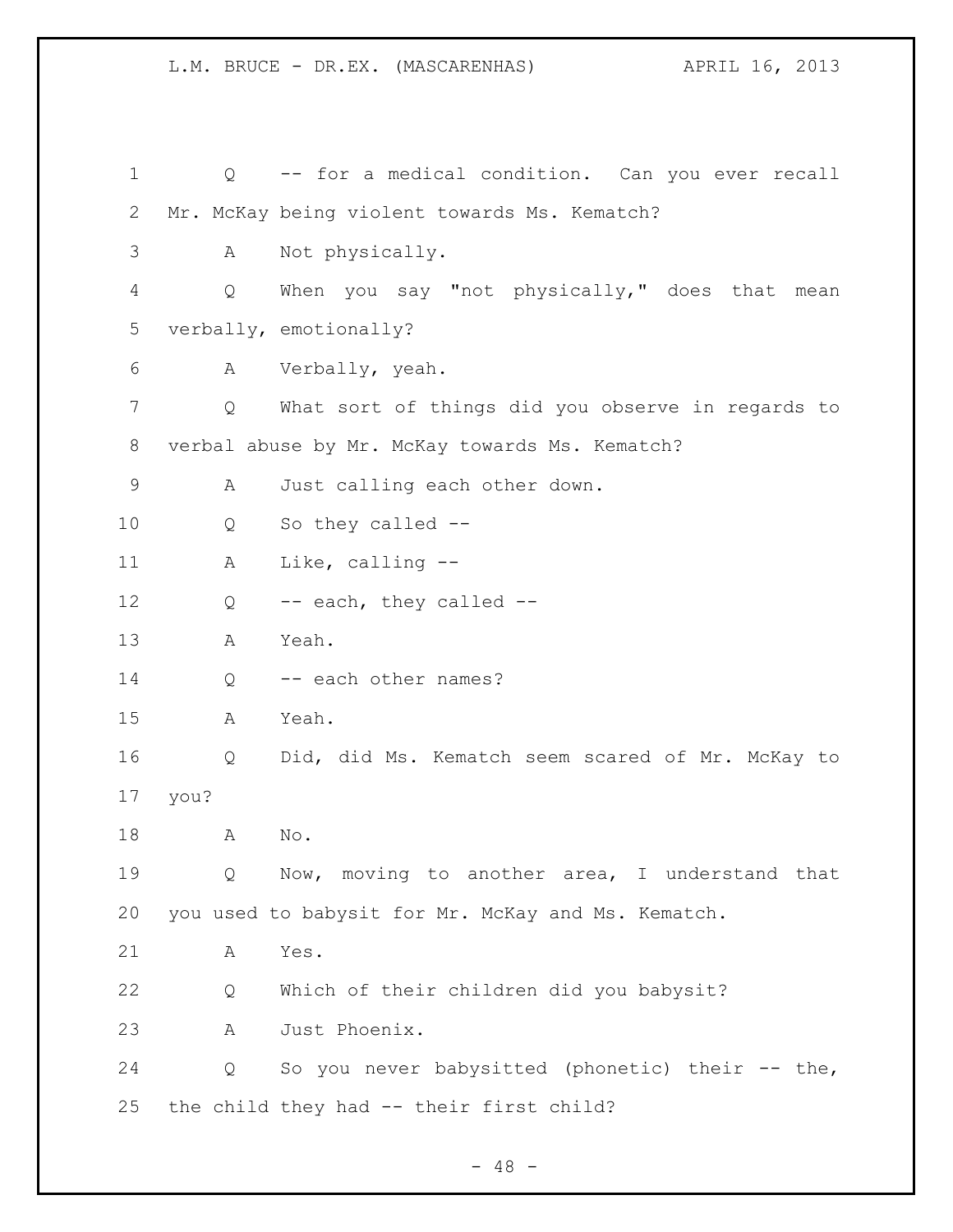A Yes, I did, maybe just once or twice. Q How many times did you babysit Phoenix prior to their first child being born? A Probably about six or seven times. Q And when did you first begin babysitting Phoenix? A When I moved into the apartment upstairs. Q So you lived in the same apartment building as Mr. McKay and Ms. Kematch? A Yes, I did. Q And that was roughly, you said, when you were 17. That's when you lived on your own? A Yeah. Q Where was this apartment building located? 14 A On McGee. Q Do you have the address? A I think it was 747 or 727. I'm not sure. Q We've heard from other witnesses that they lived at 747 McGee, so that sounds consistent with -- A Yeah. Q -- what you're telling us. Did you ever babysit Phoenix in Mr. McKay and Ms. Kematch's apartment, or did you babysit in your own apartment? A I babysat her in my own apartment, but when it came to babysitting her and the baby, I babysat them in their apartment.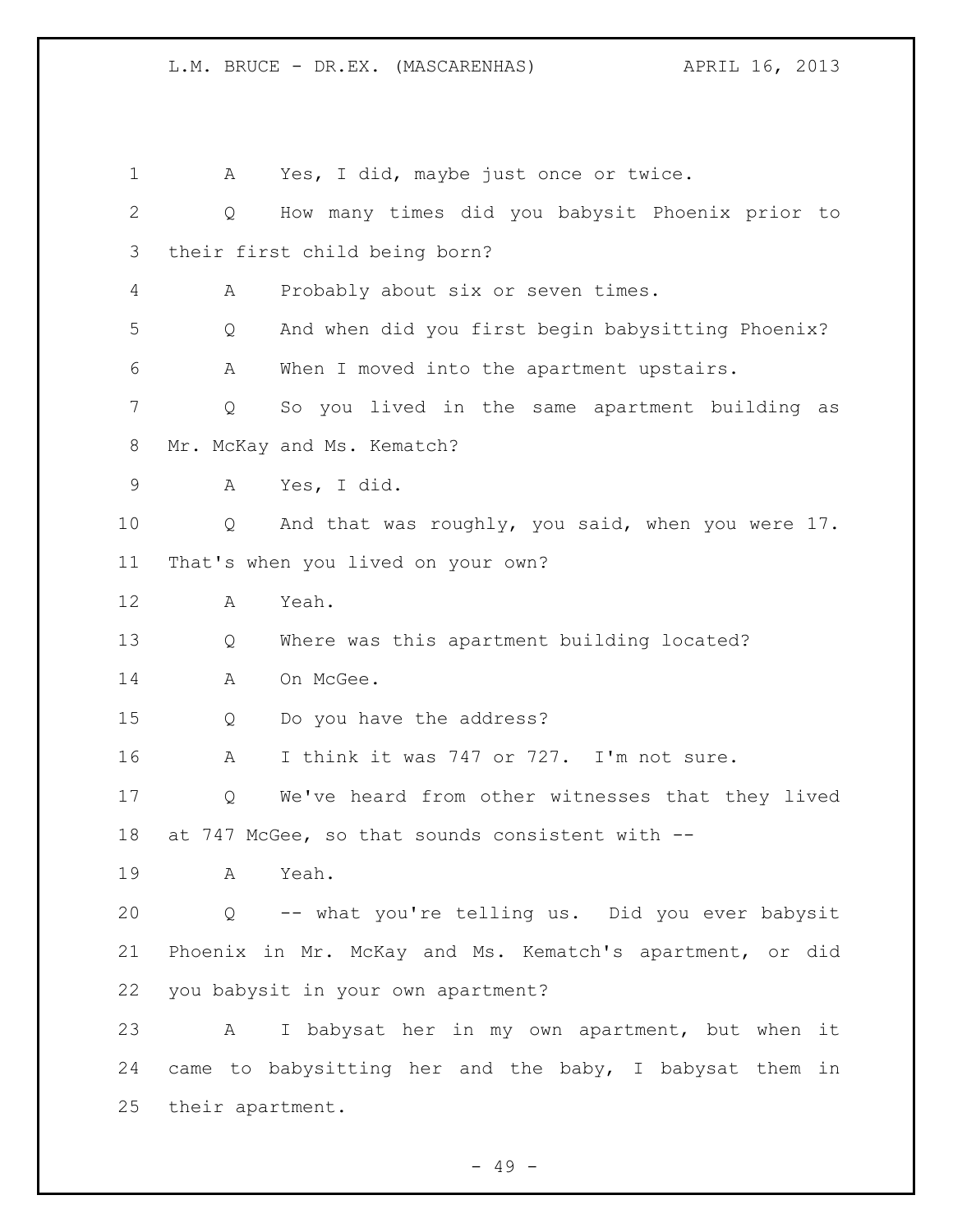Q Was anyone else ever with you when you babysat Phoenix? A A couple times. Q And can you tell us who those people were? A It was either my cousin Ashley or my cousin Courtney. Q By Ashley, are you referring to Ms. Roulette, who we -- A Yeah. Q -- heard from this morning? Thank you. So you told us already that this would have been in 2004, correct -- A Yeah. Q -- when you first started babysitting Phoenix. Was she -- A However old I was when I was 17. It's, like, I can't remember the year exactly. Q Was it the same year that you met Ms. Kematch? A Yeah. I think. Or, no. Yeah, I think so. Q When you, when you were babysitting Phoenix, when you first started babysitting her, was she a hard child to babysit? A No. Q Did she ever give you any sort of trouble? A No.

 $-50 -$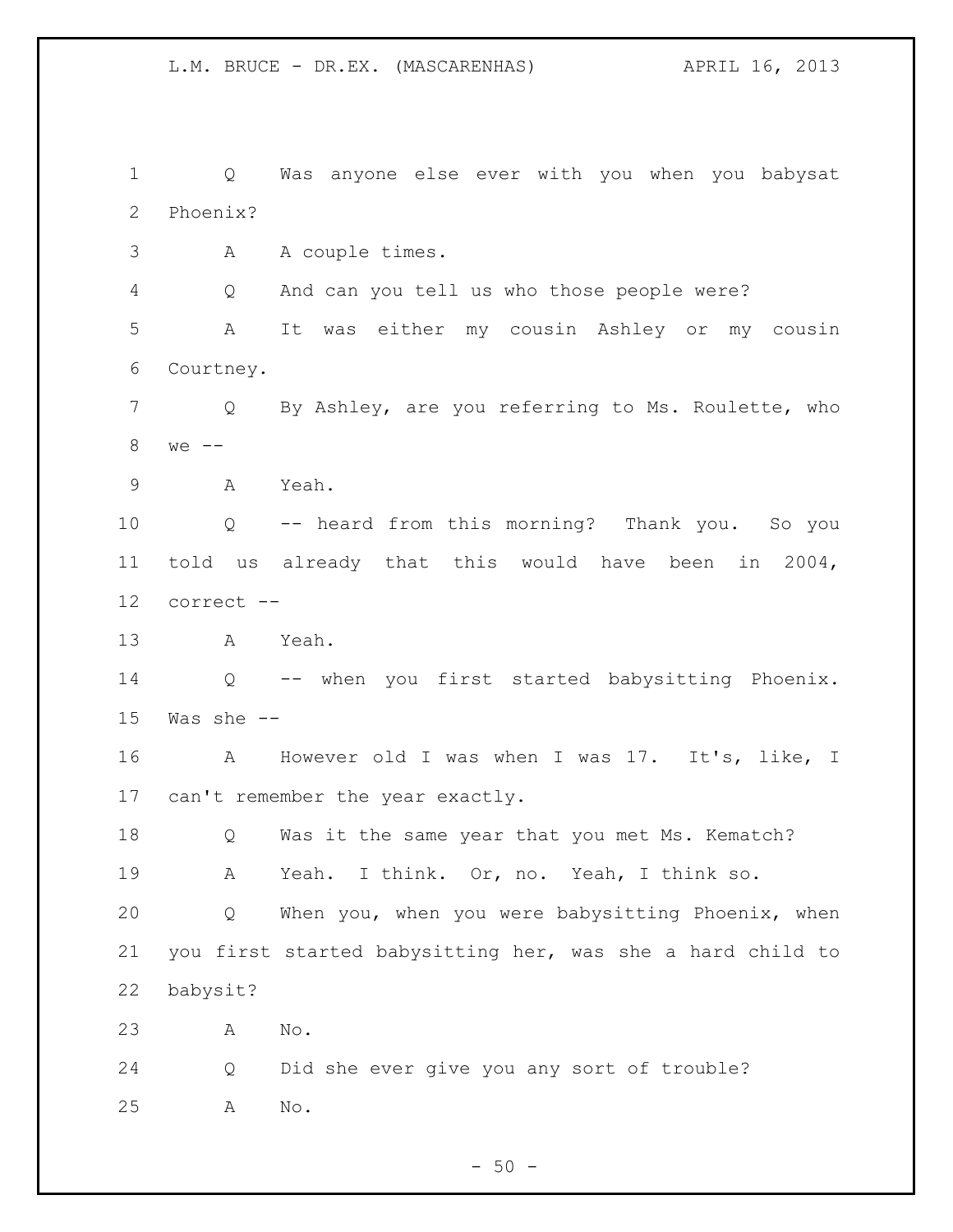Q Did you ever see Phoenix play with other children? A Yeah. Q And how did she behave with other children? A She behaved good. Like, she played with, she played with my cousin Amanda's boy, Rico, and they played good together. 8 Q And was Phoenix talkative? A Yeah. Q How was her appetite at that time? 11 A In the beginning, she was -- she ate lots. Q Did she have any problems using the toilet when you first started babysitting her? A No. Not that I can recall, no. Q Did Mr. McKay or Ms. Kematch ever tell you about any toilet training issues with Phoenix? A No. Q How would you describe Mr. McKay's relationship with Phoenix when you first started babysitting her? And this would be prior to their first child being born, I think you've testified. A Yeah. I think it was okay. I didn't really see them together. Q How about Ms. Kematch? How would you describe her relationship with Phoenix?

 $- 51 -$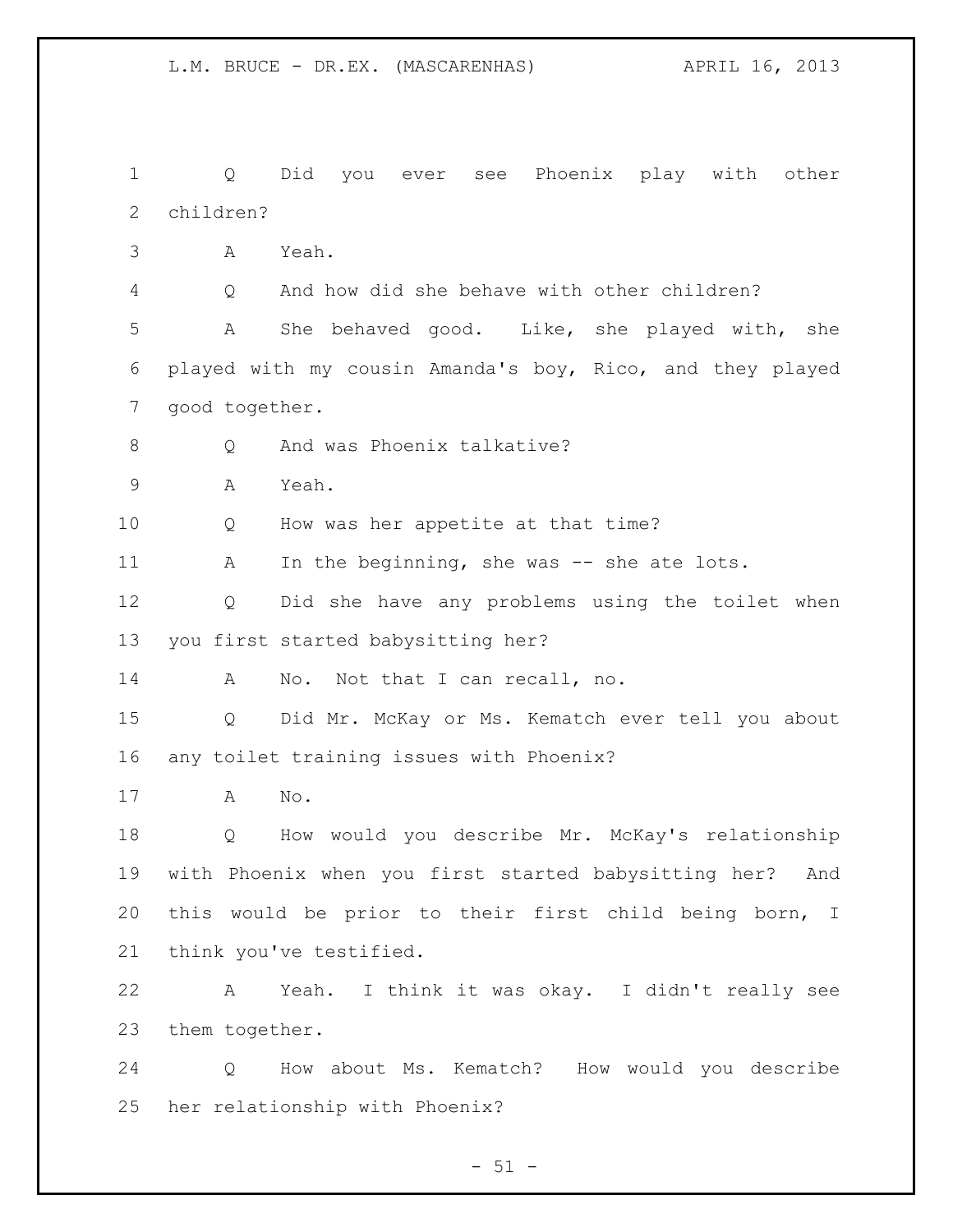1 A It was good, too. Q So you never noticed any signs of abuse or mistreatment at that time? A Not at that time, no. Q We, we've heard evidence and we now know that Mr. McKay and Ms. Kematch's first child together was born in December of 2004. Did Phoenix's behaviour change after the birth of their child? A Yes. Q And can you describe for us those changes? 11 A She became more quieter and more distant. Q Did she cry? A No. Q Did she show much emotion of any sort? A No. Q Did she look happy? A No. Q What about her physical appearance? Did you notice any changes in her physical appearance? A She started to look like, like, ill. Like, like, as if she was low on iron. Q So when you say -- does that mean she looked pale? A Yeah. Q And what about her, her weight? Did she maintain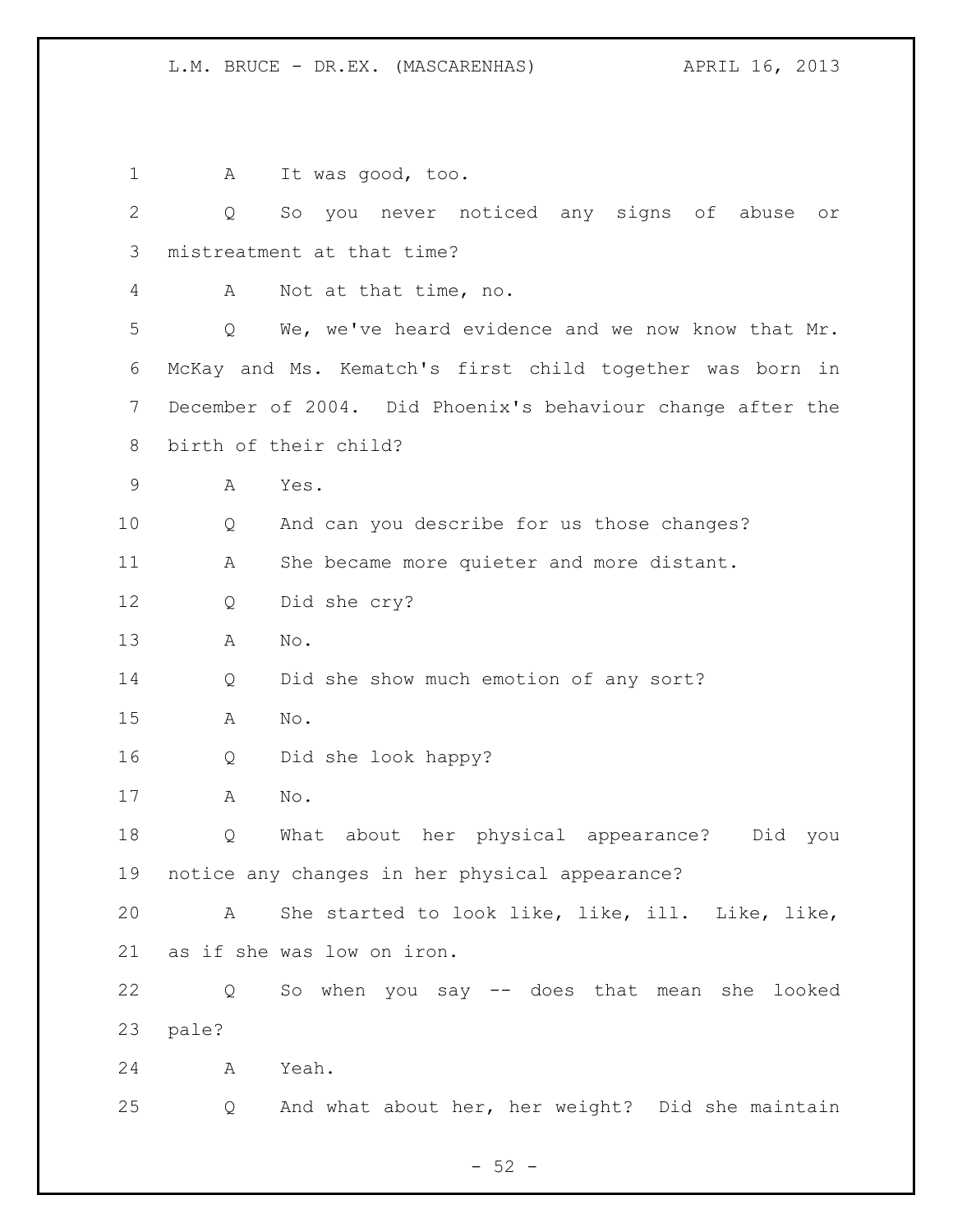the same weight or did she seem like she was getting -- A No, it seemed like she was getting, like, skinnier. Q Did you notice any changes in Mr. McKay's relationship and attitude towards Phoenix after his baby was born? A Yes. Q Can you describe those changes for us? A He became more, more stern, I guess, more violent towards her. Q When you say "violent," did you ever observe any violence? A Yes, I did. Q Could you describe -- could you give us a description of what you saw? A When we were sitting down for dinner in his apartment, she was sitting there eating, and he just out of nowhere grabbed her hat off her head and threw it on the ground. And it kind of looked like he, like, kind of grabbed her hair at the same time. Q But he didn't hit her. A No. Q And what about Ms. Kematch? Did you notice any change in her attitude or the way she treated Phoenix after the --

 $-53 -$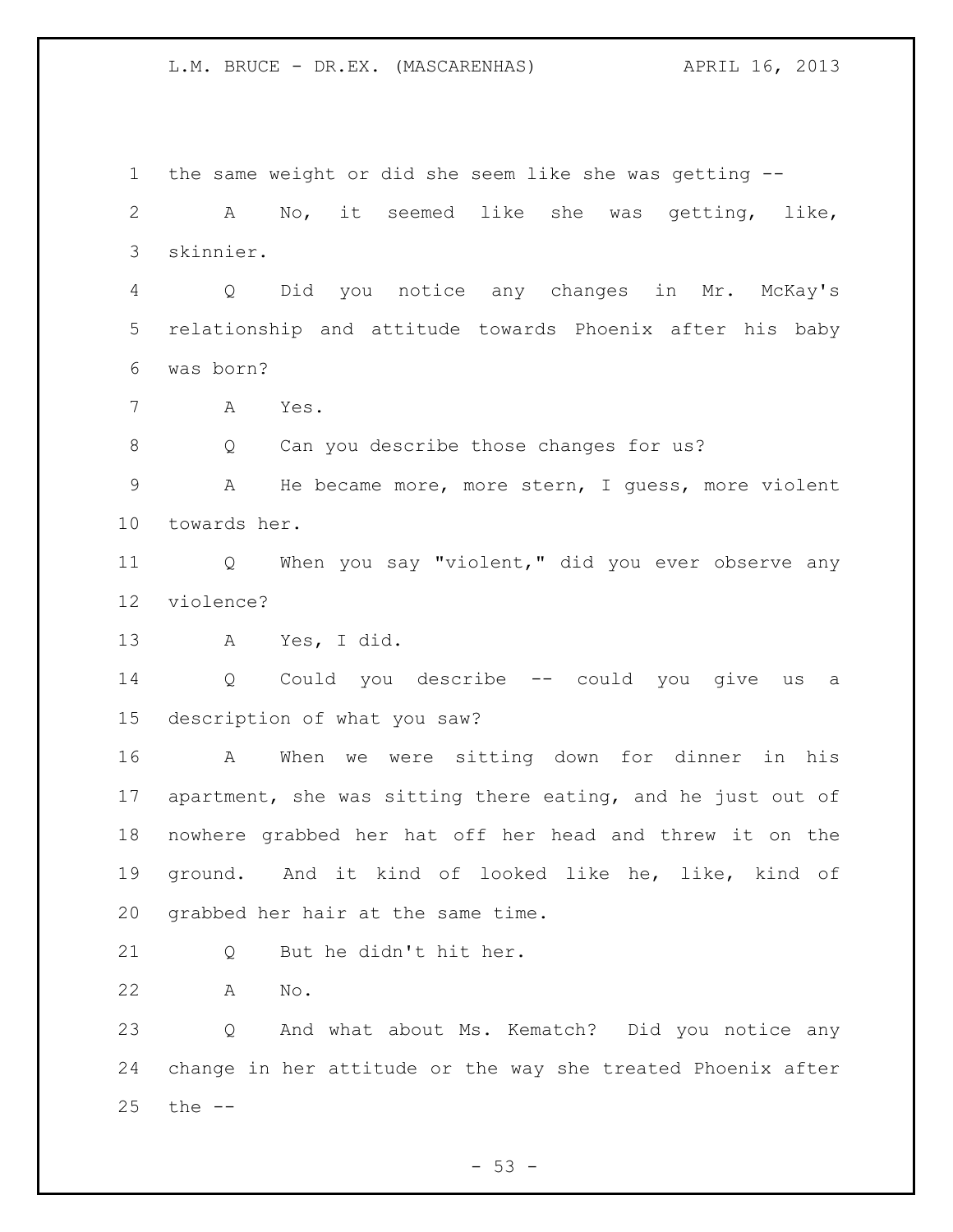A Yes. Q -- baby was born? And can you tell us what you noticed? A She started calling her down more, even in front of, like, everybody. Q When you say "calling her down," do you mean she 7 was -- calling her names, swearing at her? A Yeah. Q Did you ever hear anything specific that Samantha said about Phoenix? A Calling her, like, a little whore or a little bitch. Q Did Mr. -- did you ever notice Mr. McKay swearing at Phoenix? A Yeah. Q And did you ever -- you didn't -- did you ever notice Samantha Kematch being physically abusive towards Phoenix? A Yes. Q You did. Can you please describe that for us. A On one occasion I know when Phoenix was going around the, the baby, she went and grabbed Phoenix and pushed her and was calling her a little slut, like, pushed her towards the ground. Q Did you notice a difference in the way Mr. McKay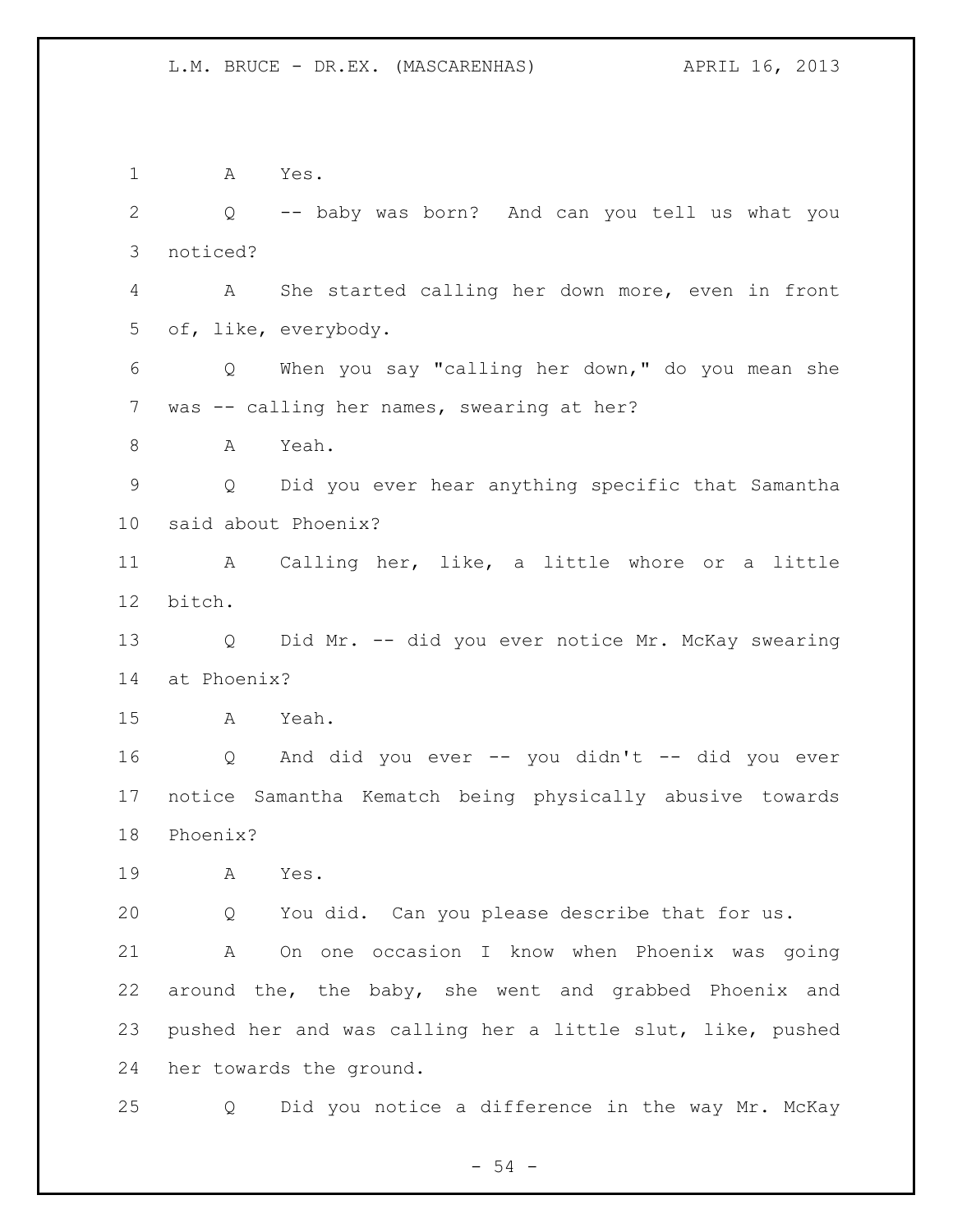and Ms. Kematch treated their baby compared to the way they treated Phoenix?

A Yes.

Q In general, can you describe the difference?

 A It was like they just pushed Phoenix aside and they were, like, overprotective of their baby.

 Q So I believe you told us that on one or two occasions after the baby was born that you babysitted both Phoenix and the baby in Mr. McKay and Ms. Kematch's apartment?

A Yeah.

 Q And you told us that your apartment was, was in the same building as Mr. Kematch and Ms. McKay -- or --

A Yeah.

 Q -- Ms. Kematch and Mr. McKay's apartment. Did you ever go -- so you went down and visited their apartment. Can you describe this apartment for us?

 A Yeah. It was a one-bedroom apartment. Like, how did you want me to describe it?

 Q Well, just give us your general observations. Was it furnished, was it neat and tidy?

 A Yeah, it was neat and tidy. They had a futon in their, in their living room, a small TV, and the kitchen was small and they had their table just in that little area. It was clean. They seemed to only have toys in

 $- 55 -$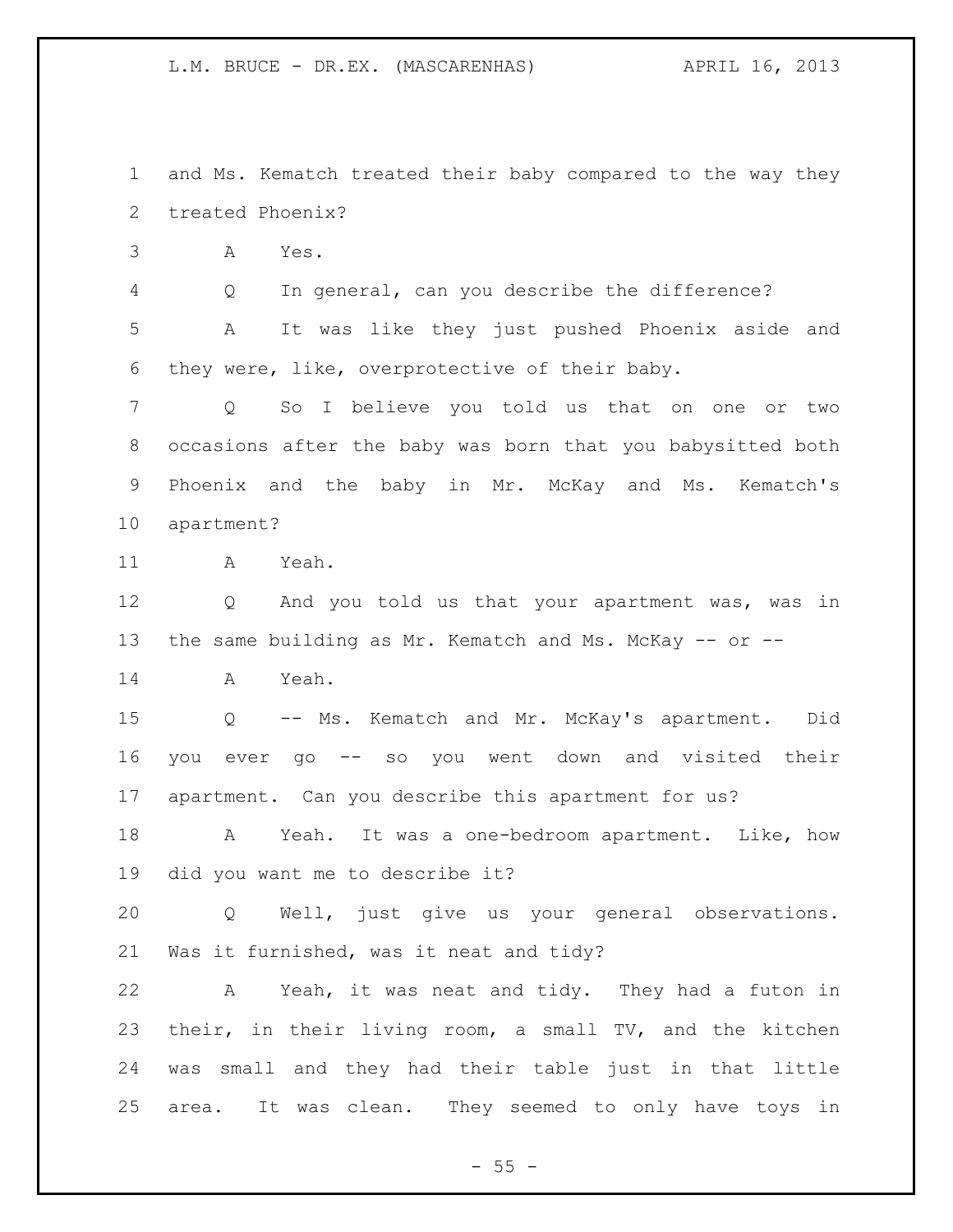their living room for the baby. Q So, so there were no toys for Phoenix that you noticed? A No. Q Did you ever look inside the bedroom? A Just on one occasion. Q And did you notice anything unusual when you looked in the bedroom? A Just that there was a little lock on the door. Q Do you know if Phoenix slept in that bedroom? A Yeah. Q So we've heard evidence from SOR number 5 and SOR 6 previously that they also saw a lock on the door of Samantha -- of the bedroom in the apartment and they believe that Phoenix was being locked in that room. You've told us that you saw a lock on the bedroom door. A Yeah, it -- 18 Q What did, what did the lock look like? A It was a chain. Q And was it above the door handle or ... A It was -- yeah, it was just above the door handle, on the outside of the door. Q When did you first notice this lock? Was it there when you first started babysitting Phoenix? A No.

 $-56 -$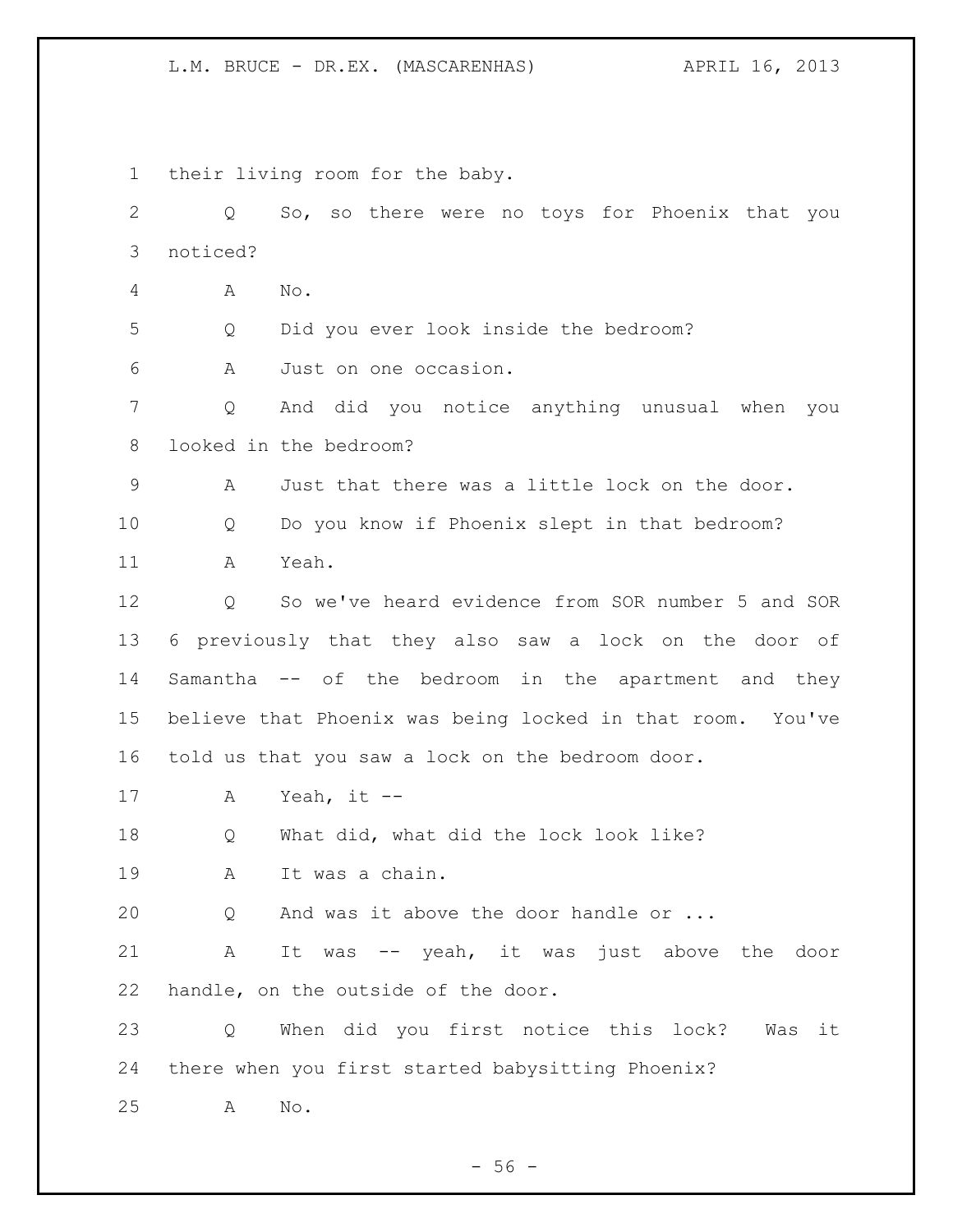1 Q So when did you first notice it? A I first noticed it not too long after the baby was born. Q And -- A Maybe like a month -- like, the first time when I went to go babysit the baby and her was probably January, and then that's when I noticed it there. Q We know that the baby was born in December 2004, so that would be December or January of -- December of 2004, January of 2005? 11 A Okay. Q When you saw the lock for the first time, did you think it was unusual? A Yeah. Q Why did you think it was unusual? A Because who just puts a lock on the outside of a door on a bedroom -- outside of a bedroom door, especially a chain link. Q Did you ever ask Ms. Kematch or Mr. McKay why it was there? A I think I did. Q Do you recall what they -- their explanation was? A No, not that I can remember, but I, I think I did, but I'm not sure. It was so long ago. I'm not sure what I testified to, either.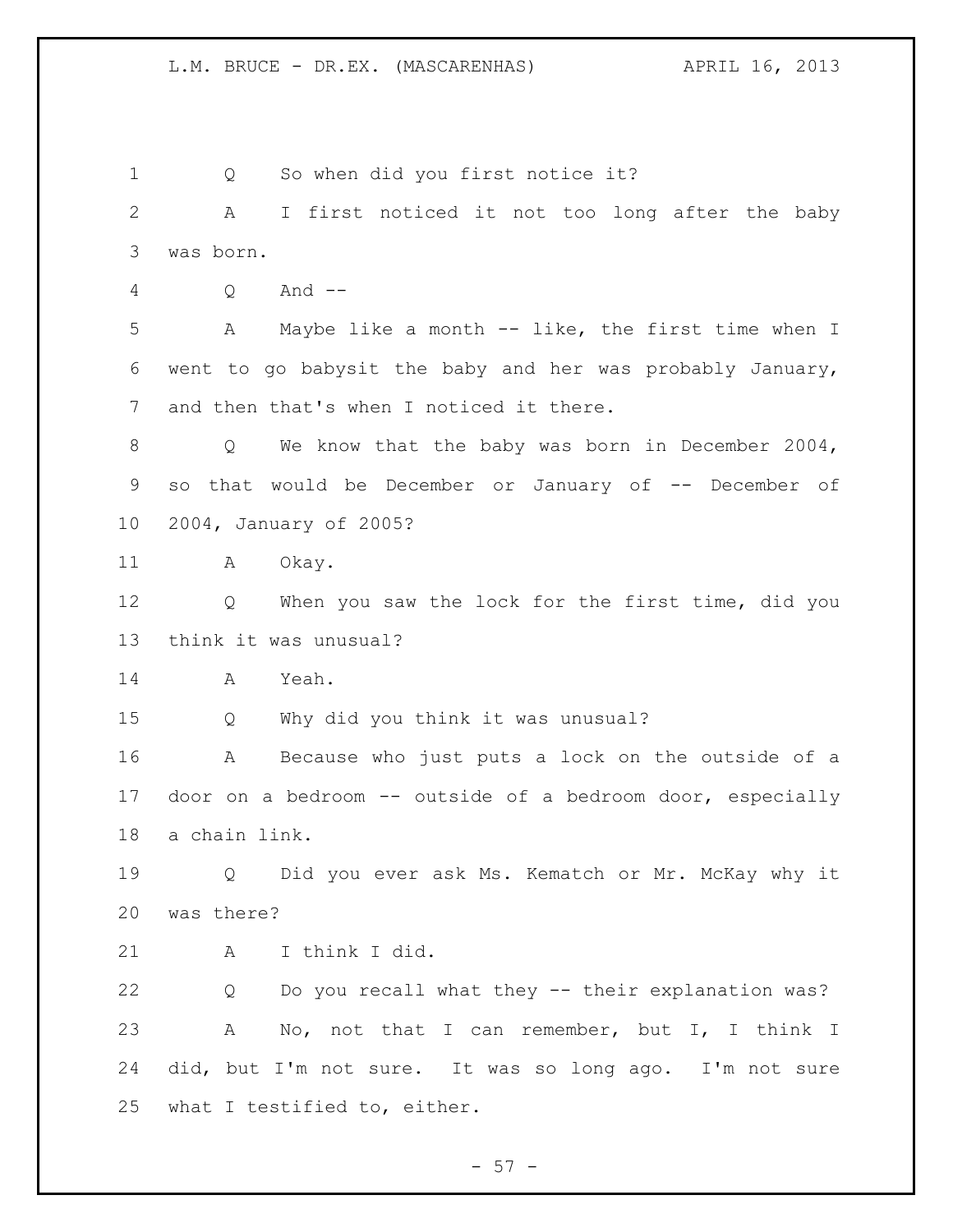1 THE COMMISSIONER: Did you ever see the lock used on -- THE WITNESS: Yeah, I did. THE COMMISSIONER: You saw the bedroom door locked. 6 THE WITNESS: Yes. THE COMMISSIONER: And to your knowledge, was there anybody in the bedroom? THE WITNESS: I didn't think to ask. 10 THE COMMISSIONER: Pardon? 11 THE WITNESS: I didn't think to ask, but --12 THE COMMISSIONER: Thank you. 13 THE WITNESS: -- I didn't see Phoenix, either. BY MR. MASCARENHAS: Q So you never saw Phoenix, you never saw Phoenix being locked in the bedroom when you were there. A No, I wasn't sure if she was in there or not at the time that I seen it locked. Q But you saw the door locked and Phoenix was not in the apartment -- A Yeah. Q -- that you could see? Did you ever tell anyone else about the lock you saw on the door? A Yes.

 $-58 -$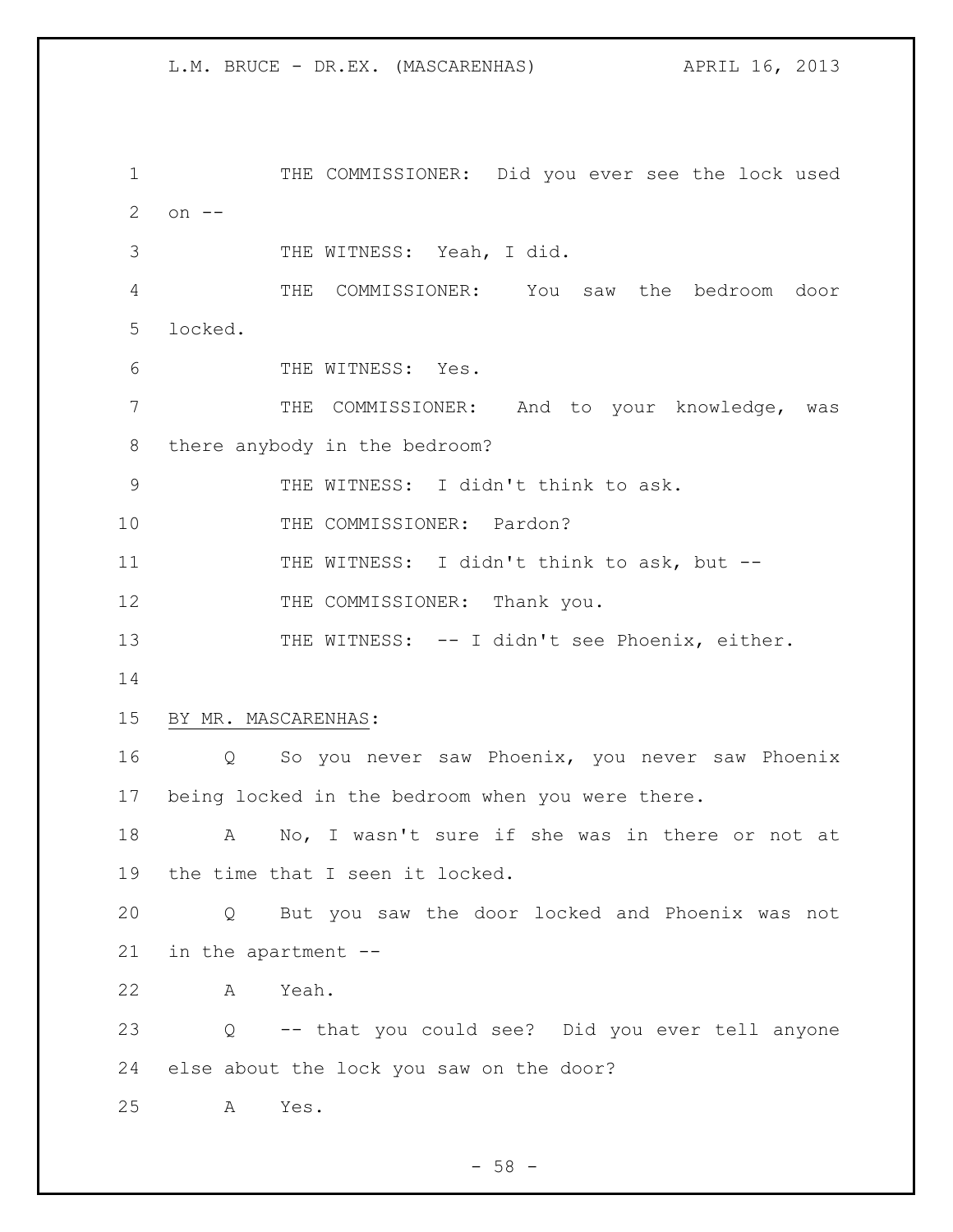Q Can you tell us who you told? A I told my mom and I told my cousin Amanda. Q And what was their reaction? A That they were locking Phoenix in the bedroom. Q That was their belief. They, they believed that Phoenix was being locked in the bedroom by Ms. Kematch and Mr. McKay? A Yeah. Well, my mom had -- she had the assumption and my cousin Amanda knew. She told me. Q And just for clarification's sake, when you say 11 your cousin Amanda, are you referring to -- what's --12 A Amanda McKay. Q -- Amanda's last name? Thank you. So your mom had the suggestion that Phoenix was being locked in the bedroom. You, yourself, stated that you found it unusual. Did you ever notify anyone else -- for example, CFS or any 17 other agency -- about your concerns? A I did try phoning CFS after I tried to go and pick up Phoenix for a Brownies program that I did at the Indian Métis Friendship Centre, and they said that Phoenix wasn't there, that she was being bad, and, and I didn't even see her at all, like, after that. But when I tried the phone to call her because -- like, my cousins were talking about her, so I tried to phone and they said that I was too young to be making a phone call to CFS. I wasn't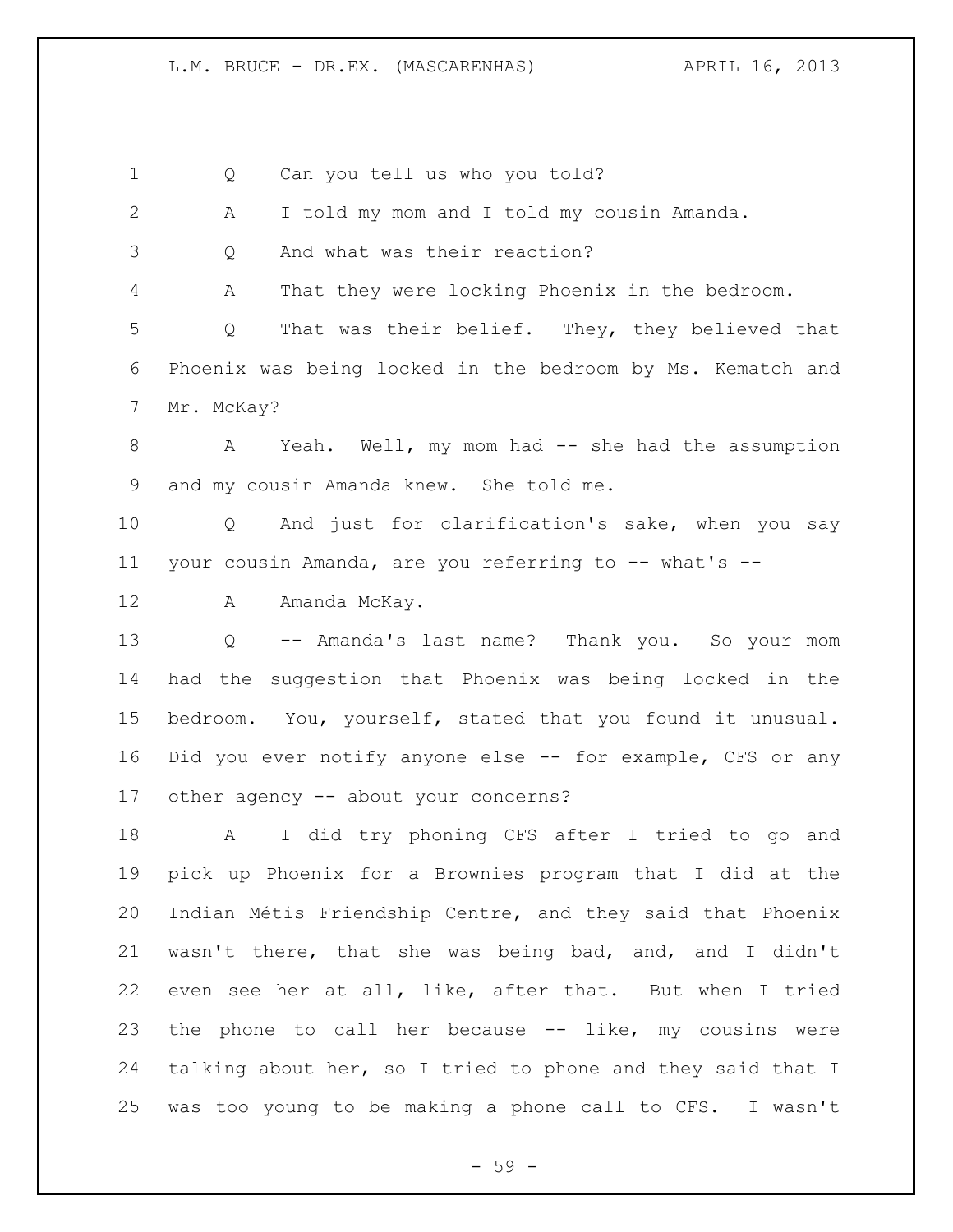18 yet. 2 THE COMMISSIONER: Who, who told you you were too young? THE WITNESS: The CFS, Winnipeg CFS, when I phoned there. THE COMMISSIONER: Where you made the call and that's what you were told when you got through. 8 THE WITNESS: Yeah. BY MR. MASCARENHAS: Q And, sorry, do you have a time frame of when you would have made this call? A Probably late May. Q And is that -- would that be of 2005? A Yeah. Q This was after their baby was born. A Yeah. Q So that would have been 2005. Do you recall who you spoke to on -- when you called CFS? A No, I didn't. Q What information did you give the CFS worker? Do you remember what you told them? A I asked them if I could do a reporting on somebody and ... I'm trying to remember. They, they asked me what my -- they wanted my information first before I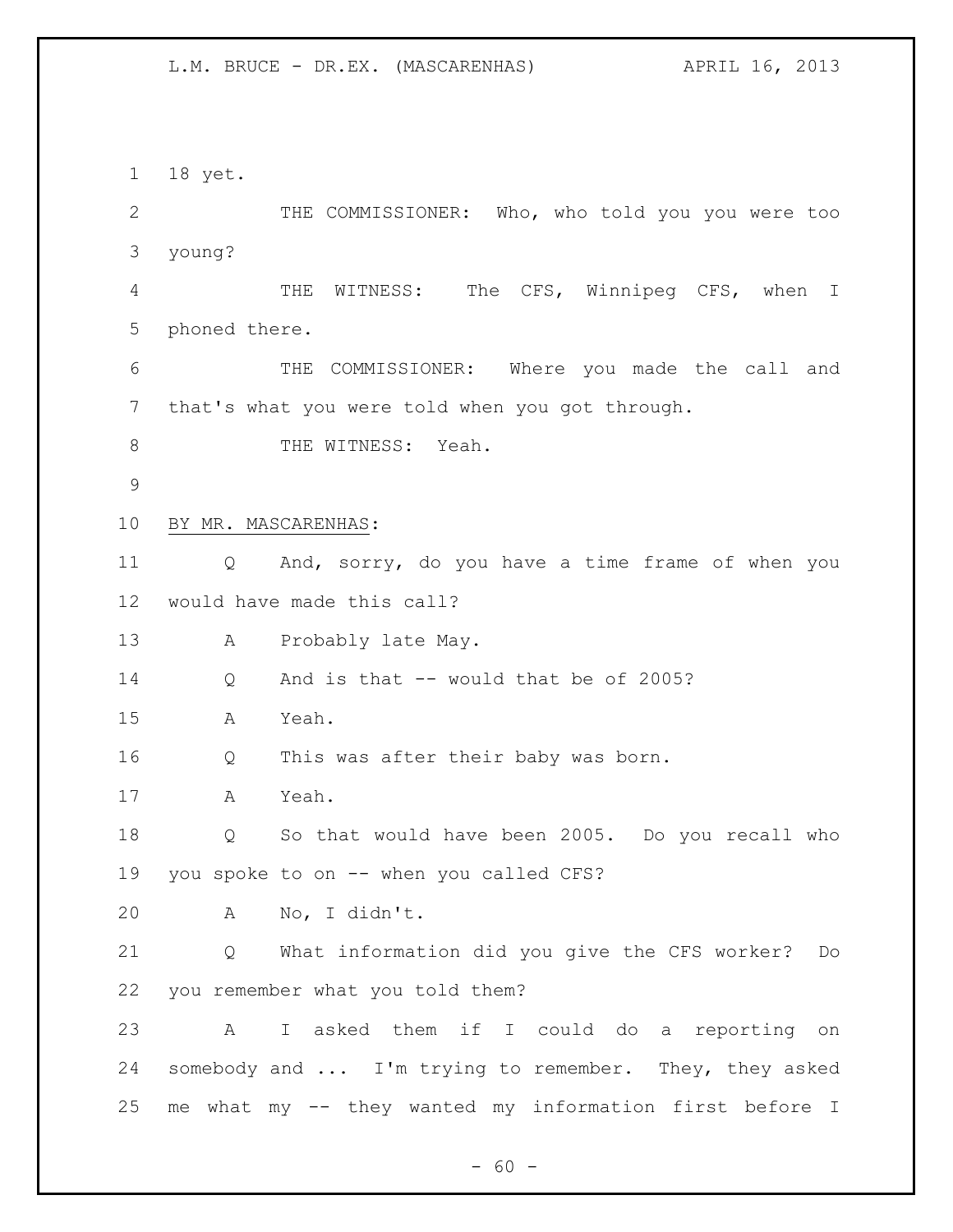| $\mathbf 1$     | could do any kind of reporting, and I didn't really want to        |
|-----------------|--------------------------------------------------------------------|
| $\mathbf{2}$    | release my information. And when I told them how old I             |
| 3               | was, they said that I would need, like, a parent or a              |
| 4               | quardian to be -- to doing the report to CFS.                      |
| 5               | When you state they wanted your information, are<br>Q              |
| 6               | you referring to your personal information, for --                 |
| 7               | Α<br>Yeah.                                                         |
| 8               | -- example, your name and your address?<br>Q                       |
| 9               | Yeah. My name, my address, how old I was.<br>A                     |
| 10              | So outside of telling them that you wanted to<br>Q                 |
| 11              | make a report, did you ever specify that it was in regards         |
| 12 <sup>°</sup> | to Phoenix Sinclair?                                               |
| 13              | Yeah, I did.<br>$\mathbf{A}$                                       |
| 14              | And did you ever tell them any of your actual<br>$Q \qquad \qquad$ |
| 15              | concerns? Like, for example, did you tell them that you            |
| 16              | saw a lock on the door, or did you not get to that stage?          |
| 17              | No, I didn't.<br>I didn't tell them my actual<br>A                 |
| 18              | concerns.                                                          |
| 19              | MR. MASCARENHAS: Mr. Commissioner, if it is all                    |
| 20              | right, I'd like to ask for a brief five-minute adjournment.        |
| 21              | COMMISSIONER: All right. Just a moment,<br>THE                     |
| 22              | please.                                                            |
| 23              | I'm sure there's a good reason for it, so I'll                     |
| 24              | allow that. We'll adjourn for five minutes.                        |
| 25              | Thank you very much, Mr.<br>MR.<br>MASCARENHAS:                    |

- 61 -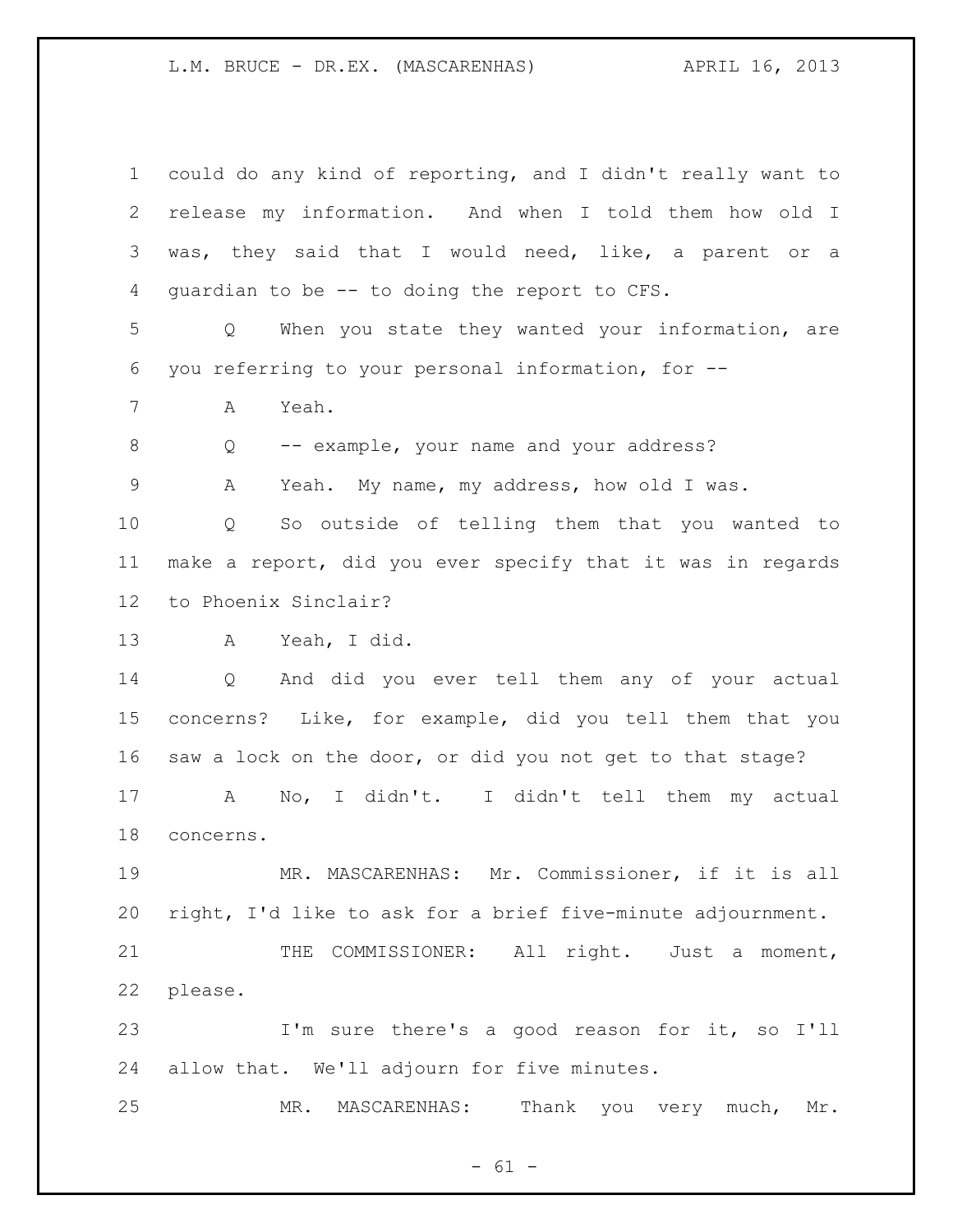Commissioner. (RECESS) THE COMMISSIONER: Okay, that's an awful long five minutes, so we'll have some explanation, Mr. 7 Mascarenhas, from you, I'm sure. 8 MR. MASCARENHAS: Sorry for the delay, Mr. Commissioner. Oh -- sorry, for the delay, Mr. Commissioner. 11 THE COMMISSIONER: Yes. MR. MASCARENHAS: In light of the evidence we heard from Ms. Bruce that she made a phone call to CFS, we wanted to take the opportunity to advise Ms. Bruce that she has a right to SOR protection as our other witnesses who made calls to CFS have under the legislation. We also wanted to re-advise her of her right to counsel if she should so choose to have that. In meeting with Ms. Bruce, she, she confirmed with us that she was willing to proceed without SOR protection or without counsel. Ms. Bruce, can you please put on the record that you agree to continue giving evidence today without any sort of protection and without right to counsel? 25 THE WITNESS: Yes.

 $- 62 -$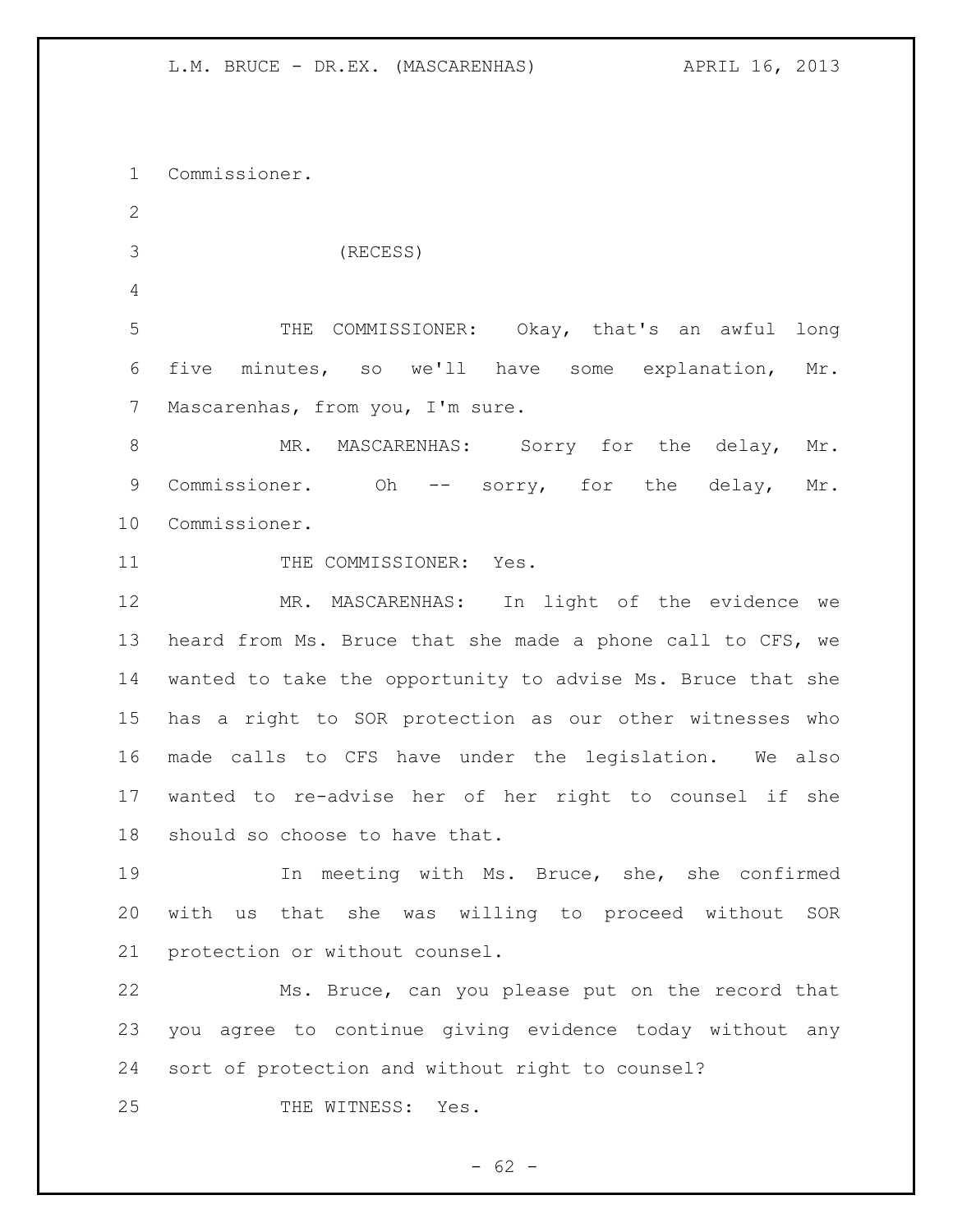1 THE COMMISSIONER: I take it that you were not aware of this prior to the evidence she gave this morning. MR. MASCARENHAS: No, Mr. Commissioner. This is new evidence that has been raised and -- THE COMMISSIONER: I see. MR. MASCARENHAS: -- that's what necessitated the delay. THE COMMISSIONER: And you're satisfied to proceed and get this completed before the noon hour, I take it, are you? 11 THE WITNESS: Yes. 12 THE COMMISSIONER: And that's all right with you? 13 THE WITNESS: Yes. 14 THE COMMISSIONER: All right. MR. MASCARENHAS: Thank you, Mr. Commissioner. 16 Thank you, Ms. Bruce. BY MR. MASCARENHAS: Q Ms. Bruce, I'm just going to take you back to a little bit before we took the break. You stated that you tried to pick Phoenix up for Girl Guides from Ms. Kematch and Mr. McKay's apartment? A Yes. Q And do you know when this was? A It could have been towards the end of April or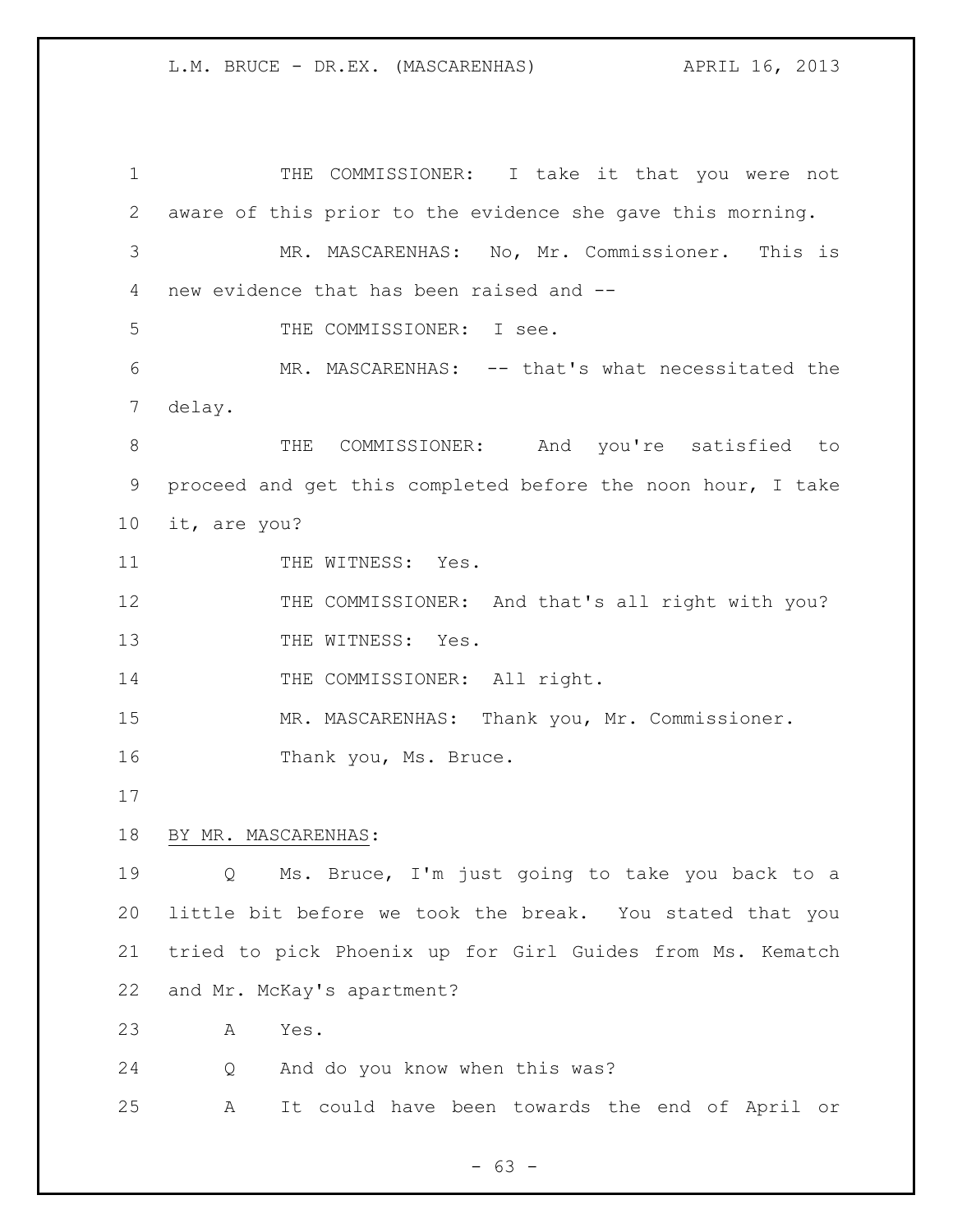May.

| $\overline{2}$ | And you stated that you had some concerns.<br>$Q \qquad \qquad$<br>Was |
|----------------|------------------------------------------------------------------------|
| 3              | this in -- what concerns did you have in regards to picking            |
| 4              | up Phoenix for Girl Guides?                                            |
| 5              | That I didn't really see her out often at all.<br>Α                    |
| 6              | And what year was this in? This would have been<br>Q                   |
| 7              | after their first child was born?                                      |
| 8              | Yeah, 2005.<br>Α                                                       |
| $\mathsf 9$    | Did you ever discuss your concerns about not<br>Q                      |
| 10             | seeing Phoenix with anyone?                                            |
| 11             | Yes. My cousins.<br>A                                                  |
| 12             | And which cousins were those?<br>Q                                     |
| 13             | It was likely Courtney, Ashley, and Amanda.<br>A                       |
| 14             | And then you, you told us that, based upon your<br>Q                   |
| 15             | concerns, you made a phone call to CFS.                                |
| 16             | Yes.<br>A                                                              |
| 17             | And when in relation to attempting to pick up<br>Q                     |
| 18             | Phoenix for Girl Guides did you make this call?                        |
| 19             | What's that?<br>Α                                                      |
| 20             | In regards to the time period that elapsed from<br>Q                   |
| 21             | the time you picked up -- you tried to pick Phoenix up for             |
| 22             | Girl Guides and you weren't able to, did you call the same             |
| 23             | day? Did you call shortly thereafter? Did you call a                   |
| 24             | couple weeks after?                                                    |
| 25             | Probably like a couple weeks, when I noticed that<br>Α                 |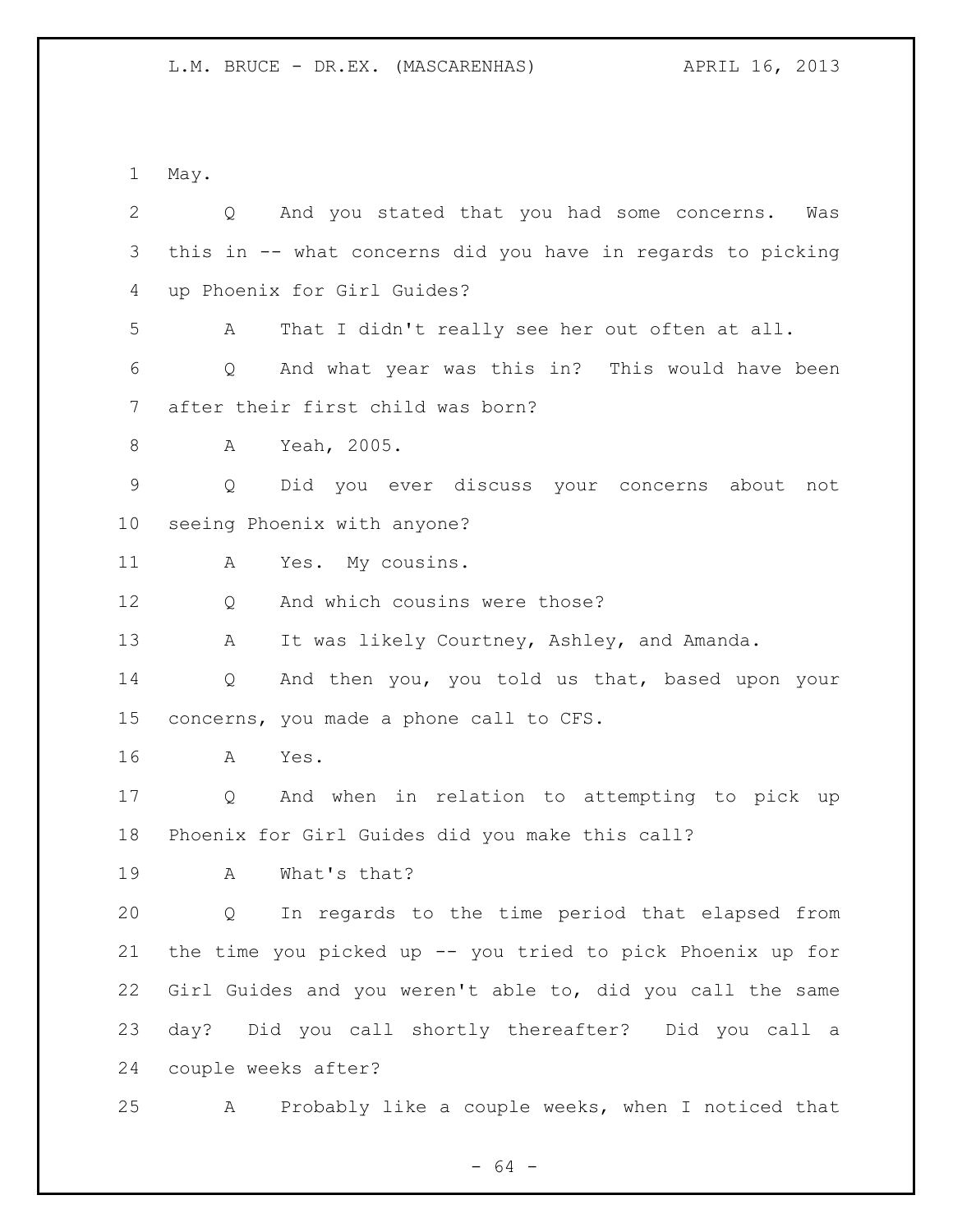she wasn't around. 2 Q Where did you make the call from? A My apartment. Q And was anyone else with you at that time? A No. Q Did you use a cell phone or a landline to make the call? 8 A A landline. Q Do you recall the number of that landline? A No, I don't. Q How did you know which number to call to contact CFS? A Phonebook. Q Did anyone hear you make that call? A No. Q And did you tell anyone else you had called CFS, after you made the call? A No. Q Did you tell anyone else you were planning to call CFS? A No. Q So when you made the call, you told us that you, you gave them Phoenix's name. Did you give them her full name? A No.

 $- 65 -$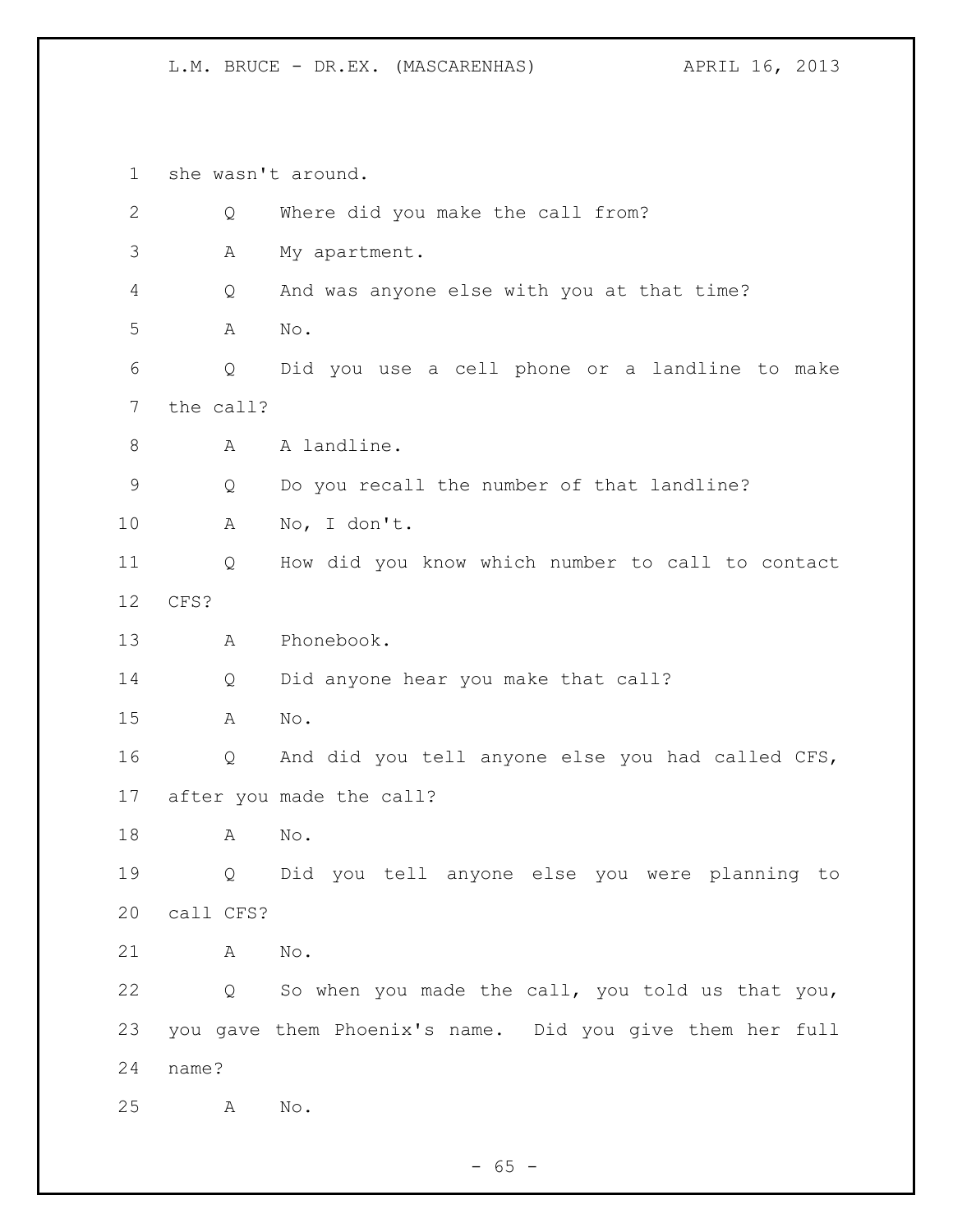Q Which name did you give? A Phoenix. Q So you didn't give her last name. A No. Q What else did you tell them? A Just that I wanted to make a report on a little girl named Phoenix, that it was my, my uncle's stepdaughter. Q Did you give them your uncle, Wes McKay's name? A No. Q Did you give Ms. Kematch's name? A No. Q Who did you speak to? 14 A The first person that answered the phone. Q Do you know -- A I'm -- Q Oh, sorry. 18 A -- thinking that it's a receptionist. Q So you didn't believe it was a social worker you actually spoke to. A No. Q Do you recall if it was a male or a female? A Female. Q And after you gave them this information, what did they say to you?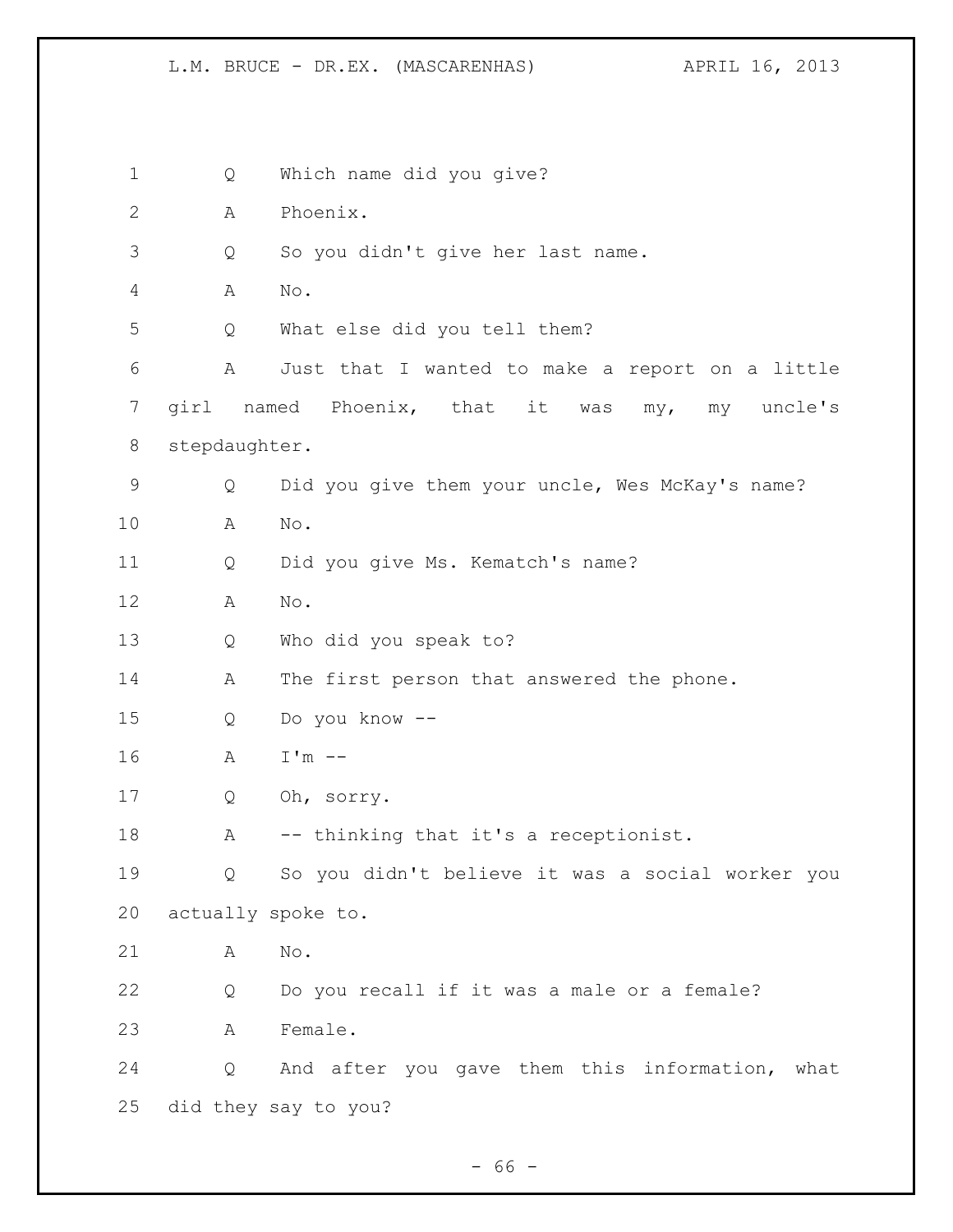1 A They said that I had to be 18, I had to get a parent or a guardian to call for me. Q And what was your response to that? A I just -- I was just, like, okay, and hung up the phone. Q Did they ask for your name? A Yes, they did. Q And did you give your name to them? A I said my name was Lisa. I didn't want to release any other name. Q Did they ask you any follow-up questions in regards to your concerns? A No. Q And did any -- what happened after you just gave them your first name, Lisa? A She was -- she asked me what the report was. I told them that it was for a little girl named Phoenix, that it was my uncle's stepdaughter, and then right after that she asked me how old I was and I told her that I was 17. Then that's when she said about needing a parent or a guardian to do the report for me. Q And what happened after she told you that you needed a parent and a guardian to do the report?

 A I -- like I said, I just said okay. Like, I couldn't do anything else. Not that I can remember. I

- 67 -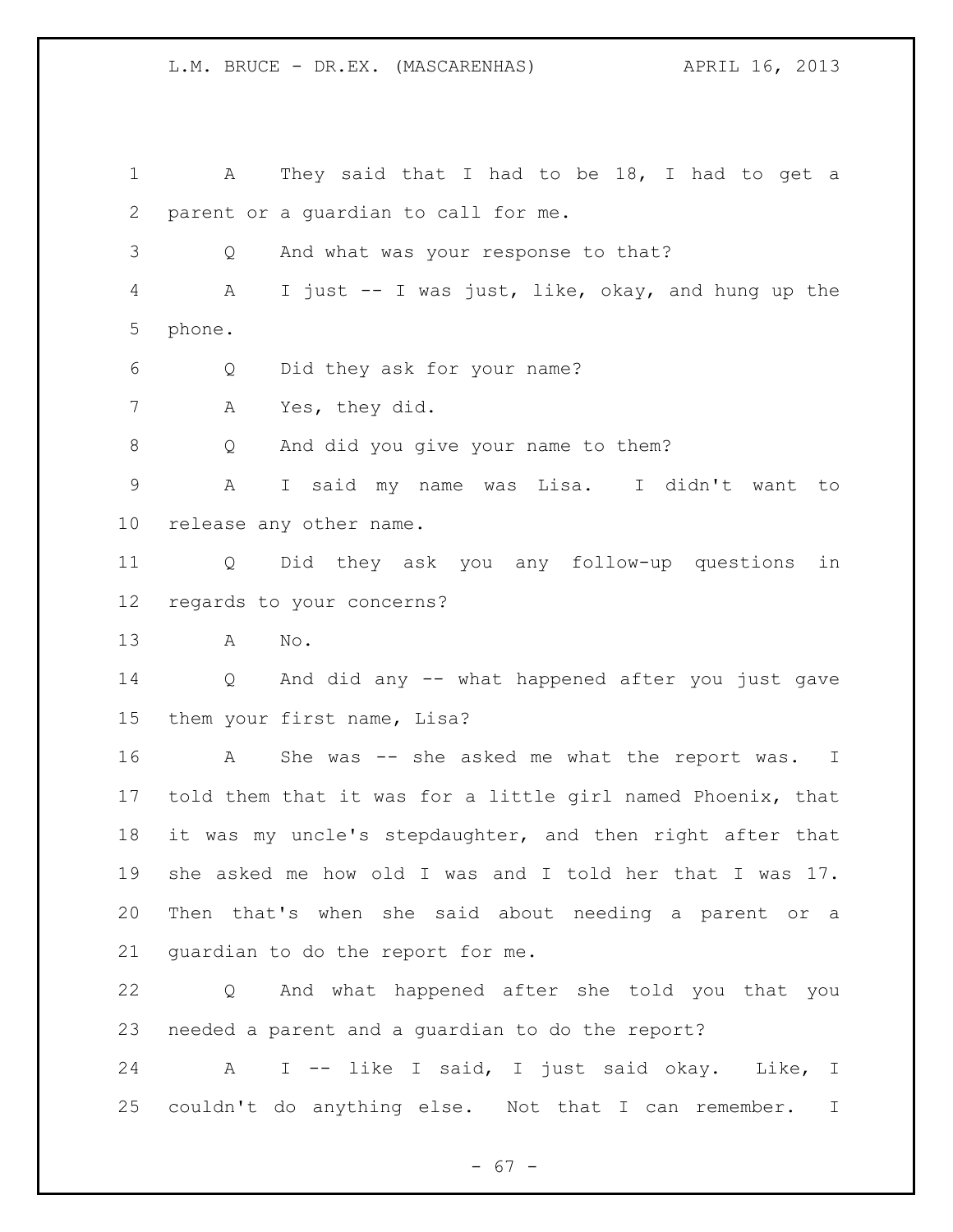just hung up the phone.

 Q So after you hung up the phone, did you ever try to get an adult to make a call to CFS for you in regards to your concerns? A No. Q Did you ever tell your mother about the call that you made to CFS? 8 A Later on, after everything happened. Q And just to confirm, I believe you earlier told us that you lived on your own in the apartment at 747 McGee at this time. A Yes. Q So there was no adult living with you and present in the house regularly. A No. Q I also understand that you gave a statement to the RCMP in 2006. Is this correct? A Yes. Q And you also testified at the criminal trial of Mr. McKay and Ms. Kematch? A Yes. Q Did you ever mention your phone call to CFS at these times? A No. Q Is there any reason you didn't mention this

 $- 68 -$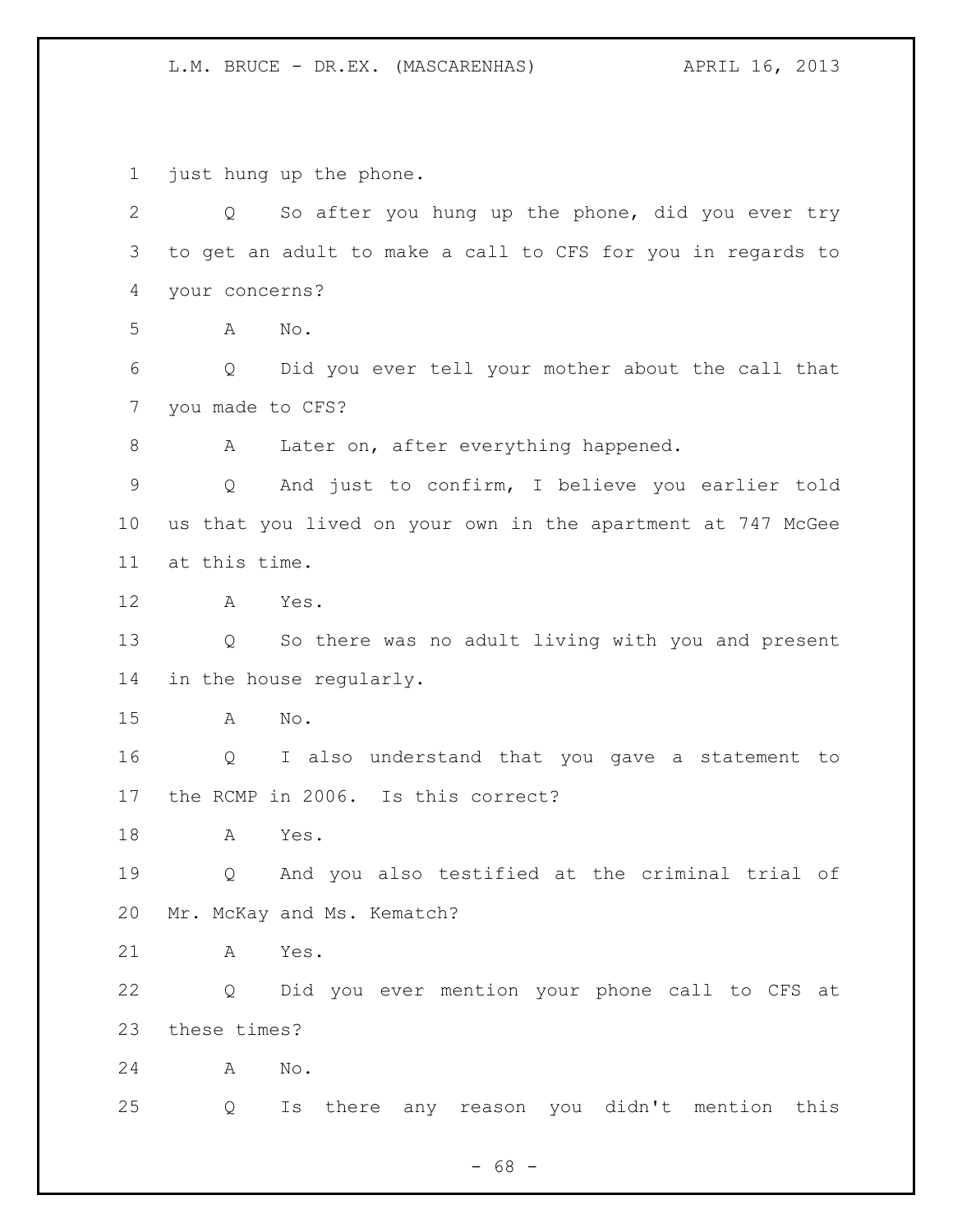information?

| 2  | I wasn't asked. Just during the lawyer<br>A                 |
|----|-------------------------------------------------------------|
| 3  | interviews, that was the only time that I can recall that I |
| 4  | was asked about making a phone call to CFS.                 |
| 5  | Q And when you say the lawyer interviews, are you           |
| 6  | referring to                                                |
| 7  | The interviews with the three lawyers before the<br>A       |
| 8  | trial.                                                      |
| 9  | That's the criminal trial.<br>Q                             |
| 10 | Yeah.<br>A                                                  |
| 11 | What did you tell those lawyers?<br>Q                       |
| 12 | They just asked me general questions about my<br>Α          |
| 13 | statement with the RCMP. And when it came -- I think I was  |
| 14 | talking to the woman lawyer. I think she was the last       |
| 15 | lawyer that I spoke to, who asked me that question about    |
| 16 | CFS.                                                        |
| 17 | THE COMMISSIONER: But it never came<br>up about             |
| 18 | whether $--$                                                |
| 19 | THE WITNESS: No.                                            |
| 20 | THE COMMISSIONER: -- you had made contact with              |
| 21 | CFS.                                                        |
| 22 | THE WITNESS: No, it didn't.                                 |
| 23 |                                                             |
| 24 | BY MR. MASCARENHAS:                                         |
| 25 | So even in the interview with the lawyers prior<br>Q        |

- 69 -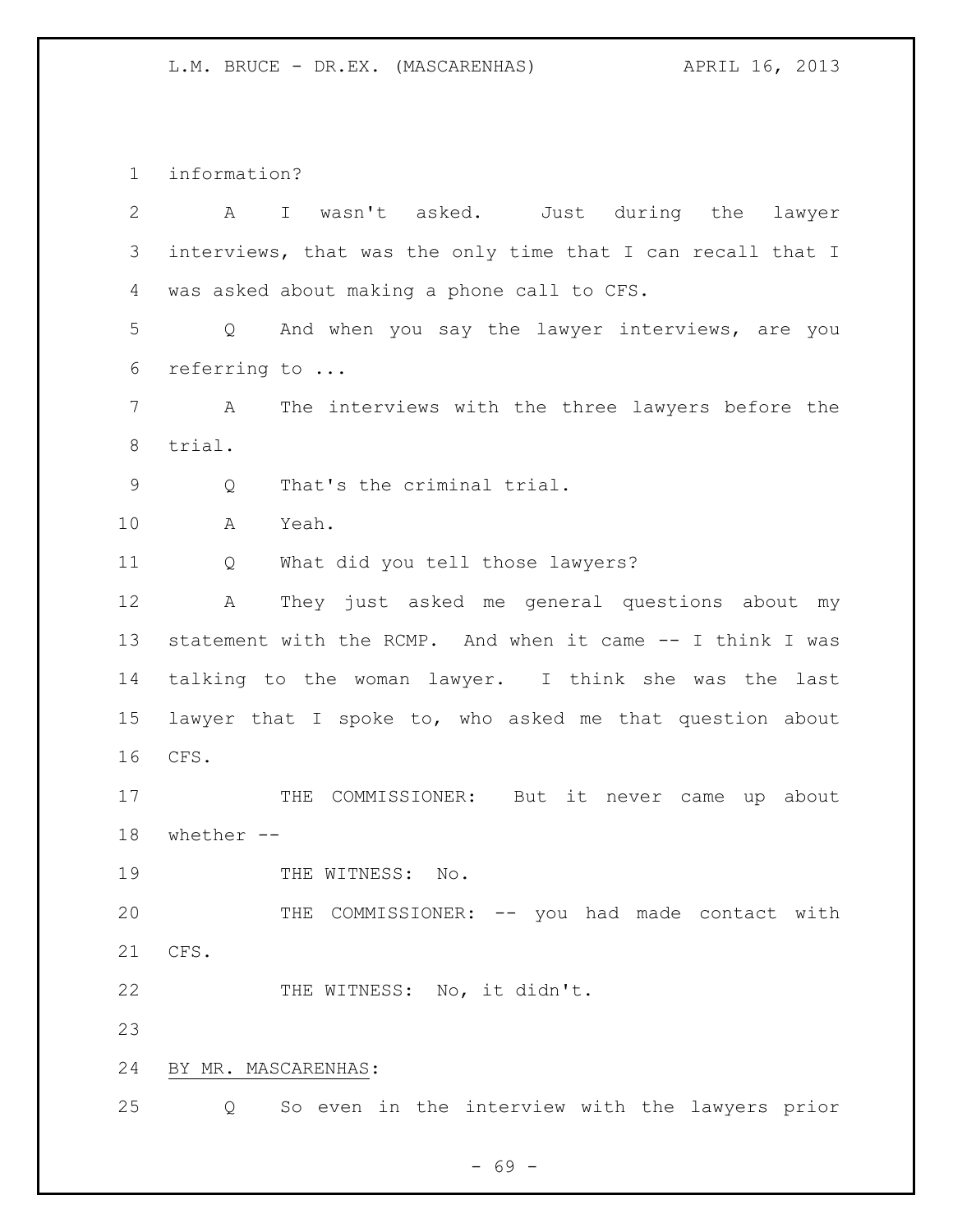L.M. BRUCE - DR.EX. (MASCARENHAS) APRIL 16, 2013

 to the trial you never told them that you called CFS? A No. MR. MASCARENHAS: Sorry, if I could just have one minute to organize my notes, Mr. Commissioner? THE COMMISSIONER: Right. BY MR. MASCARENHAS: Q Just to clarify, they asked you about your RCMP statement and did they ever explicitly ask you if you made a call to CFS? A Yes. Q And you told -- you never told them that you did make a call to CFS? A I did tell the lawyer that I did call -- that I tried to call CFS. Q So you told them that you tried to call CFS. A Yeah. Q Okay. Did they ask you that question when you testified? A No. Q I understand that you eventually moved into Mr. McKay and Ms. Kematch's apartment after they moved out. A Yes. Q When would this have been? A Some time in May.

 $- 70 -$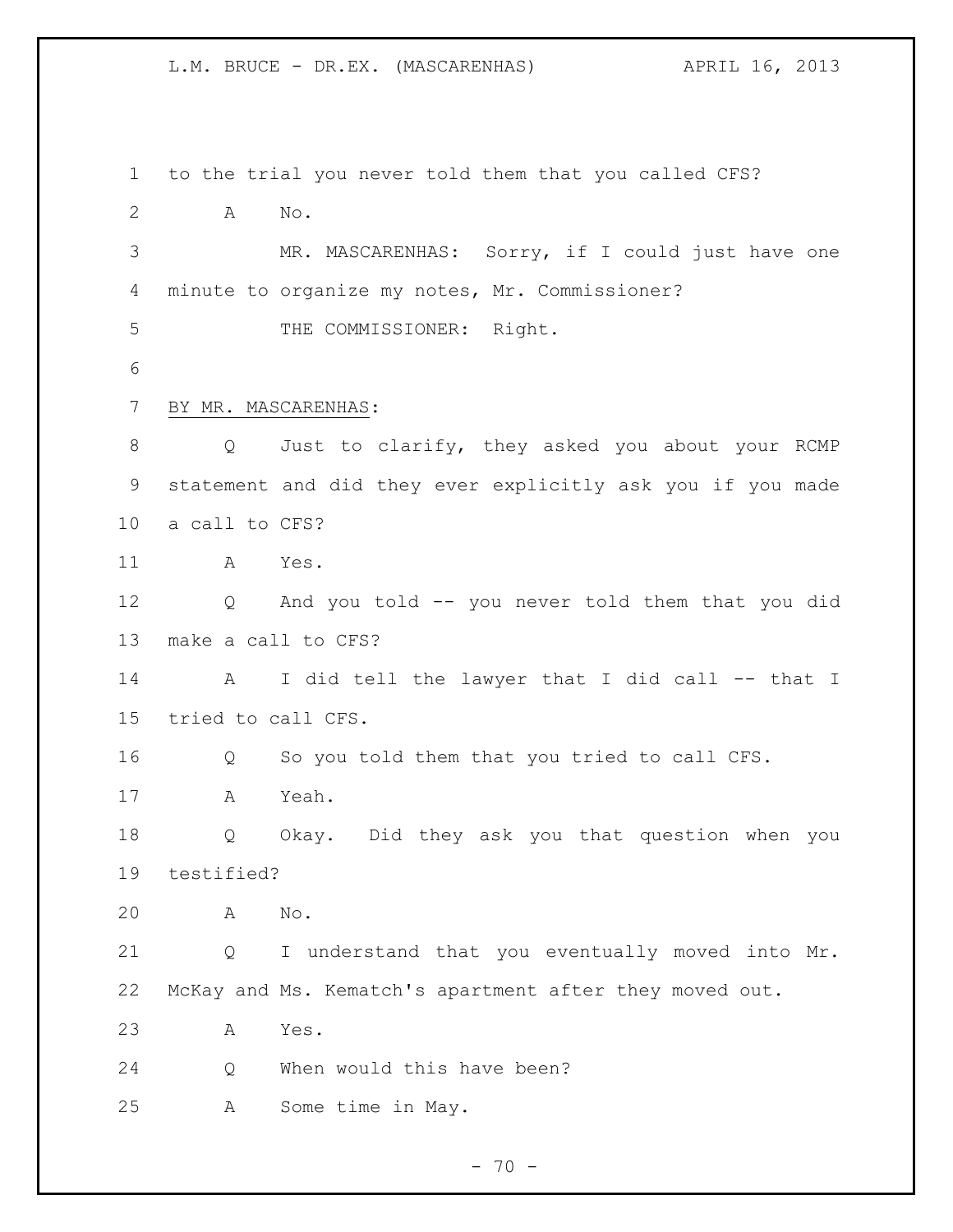Q Just going back to the lock on the door that we discussed earlier, when you moved into the apartment in May and just -- that would have -- what year would that have been in? A 2005. Q When you moved into their apartment in May of 2005, was the lock still on the door? A Yes, it was. Q Did you ever see Phoenix with any sort of injuries or bruises in the time that you were around her? A Yes. Q Could you please tell us what you observed? 13 A I seen her with a black eye once. Q Only once? A Yeah. Q And do you recall when this was? A Probably in that winter. Probably around February. Q And just to confirm, February of 2005? A Yeah. Q And where did you see her when she had this black eye? A In her apartment. Q Was anyone else with you when you were at the apartment?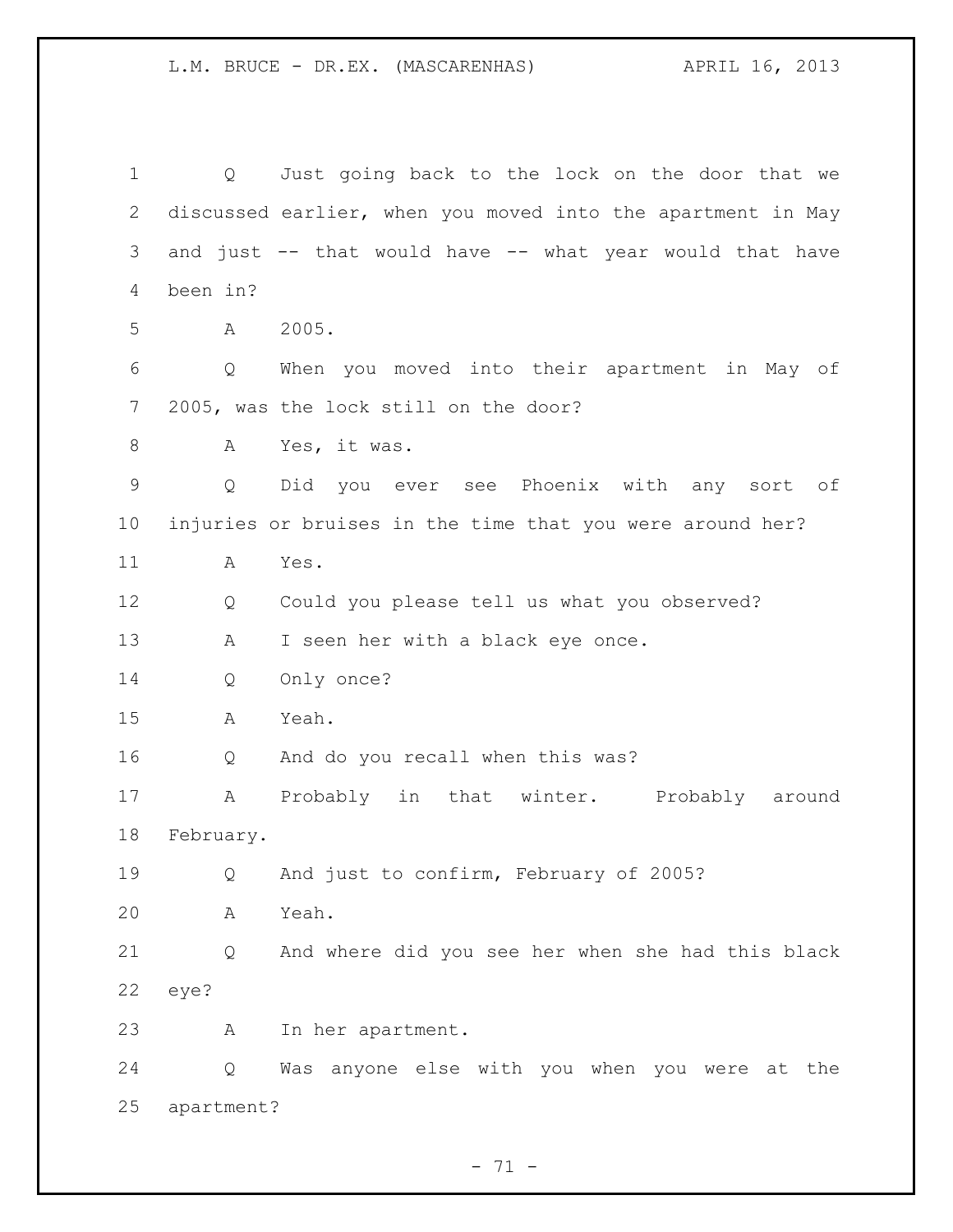1 A Yes, my uncle and Sam. Q Do you remember which eye the bruising was on? A No. I think it -- not really, but I'm trying to picture her. I think it was probably this eye. MR. MASCARENHAS: I'd just like to put on the record that the witness is motioning to her left eye. BY MR. MASCARENHAS: Q Is this the same time you told us earlier that you saw Mr. McKay push the hat off Phoenix's head? A Yes. Q And this was the first time, you said, that you saw Mr. McKay mistreat Phoenix. A Yes. Q When Mr. McKay pushed the hat off Phoenix's head, did you have a chance to observe Phoenix's hair? A Yes. Q Was it -- I believe you told us that when you met her in May of 2004, she had long hair. Was her hair still long? A Yes. Q Do you remember how Ms. Kematch treated Phoenix that day? A She was kind of, like, distant from her. I don't know. Just ... I can't really explain it. Just kind of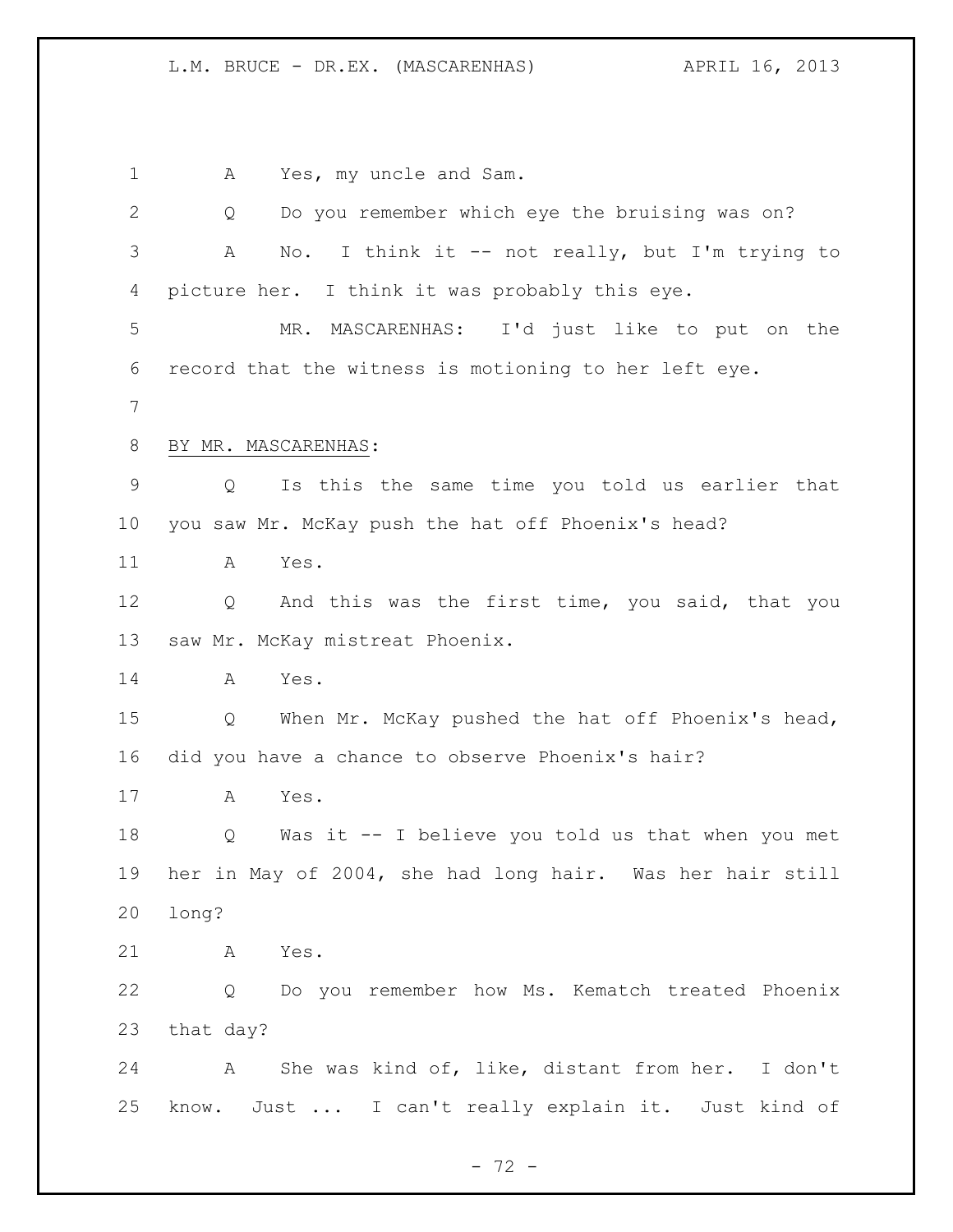L.M. BRUCE - DR.EX. (MASCARENHAS) APRIL 16, 2013

 -- she kind of just paid more attention to her baby, and that was about it. Q Would you say she neglected Phoenix? A Yeah. Q Did you think that Phoenix's injury, her black eye, was unusual? A Yes. Q Did you ask anyone about it and how it occurred? A Yes, I did. Q Who did you ask? A I didn't ask. I just talked about it with my cousin, Amanda. Q Did you ever ask Mr. McKay about the black eye? 14 A I think I did, like, right away. Q And do you recall what his explanation or response was? A They said -- him and Sam, they said that she fell. Q Did you ever ask Phoenix about her injury, the black eye? A Yeah. Yes, I did. Q When did you ask Phoenix about this? A When she was being babysat at my cousin Amanda's apartment. Q So you and Amanda were both present when you

- 73 -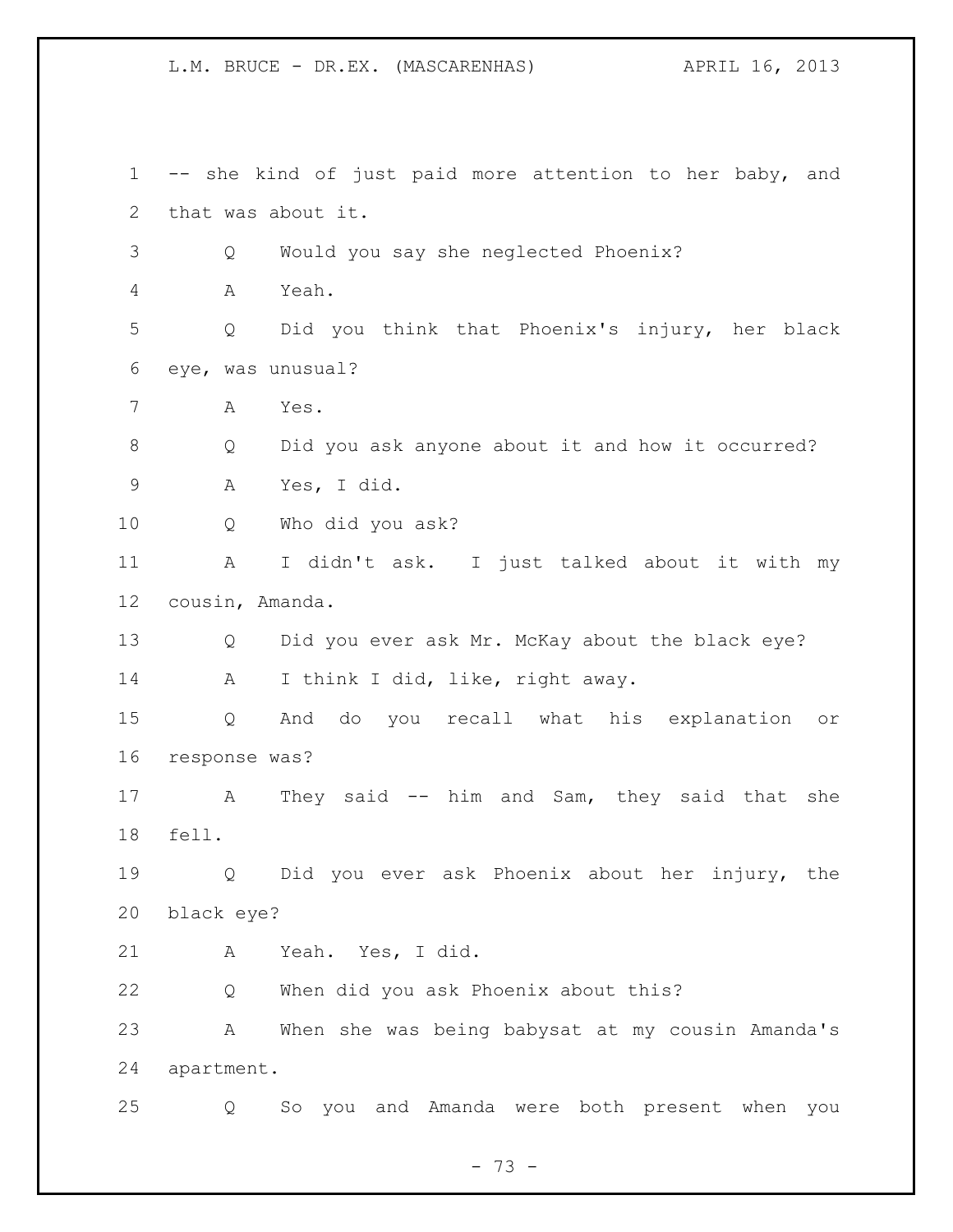L.M. BRUCE - DR.EX. (MASCARENHAS) (APRIL 16, 2013

asked Phoenix about her black eye?

| $\mathbf{2}$ | I don't think Amanda heard me ask her, though.<br>A             |
|--------------|-----------------------------------------------------------------|
| 3            | Like, I just asked her, I think, just generally when there      |
| 4            | was just me and her in a certain area of the apartment.         |
| 5            | What did Phoenix tell you?<br>Q                                 |
| 6            | She said she hurt herself. I think that was,<br>A               |
| 7            | that was the time. I'm not sure because I asked her             |
| 8            | another time, too.                                              |
| $\mathsf 9$  | Q You, you said you asked her another time about                |
| 10           | the same injury? Was that the black --                          |
| 11           | It wasn't about the black eye, because she had<br>$\mathbf{A}$  |
| 12           | bruising on her face another time that I can recall.            |
| 13           | Q Do you recall when the second time she<br>had                 |
| 14           | bruising on her face was?                                       |
| 15           | No. Probably just not too long after that.<br>A                 |
| 16           | And when you asked her the second time where the<br>Q           |
| 17           | bruising came from or how it occurred, what was<br>her          |
| 18           | response?                                                       |
| 19           | She, she just said that she hurt herself. Like,<br>$\mathbf{A}$ |
| 20           | I'm not really sure if that's how it went. Like                 |
| 21           | Did you ever ask Mr. McKay, Ms. Kematch, or<br>Q                |
| 22           | Phoenix herself how exactly she hurt herself?                   |
| 23           | $\mathop{\rm No}\nolimits$ .<br>A                               |
| 24           | Did you believe their explanation that Phoenix<br>Q             |
| 25           | hurt herself?                                                   |

- 74 -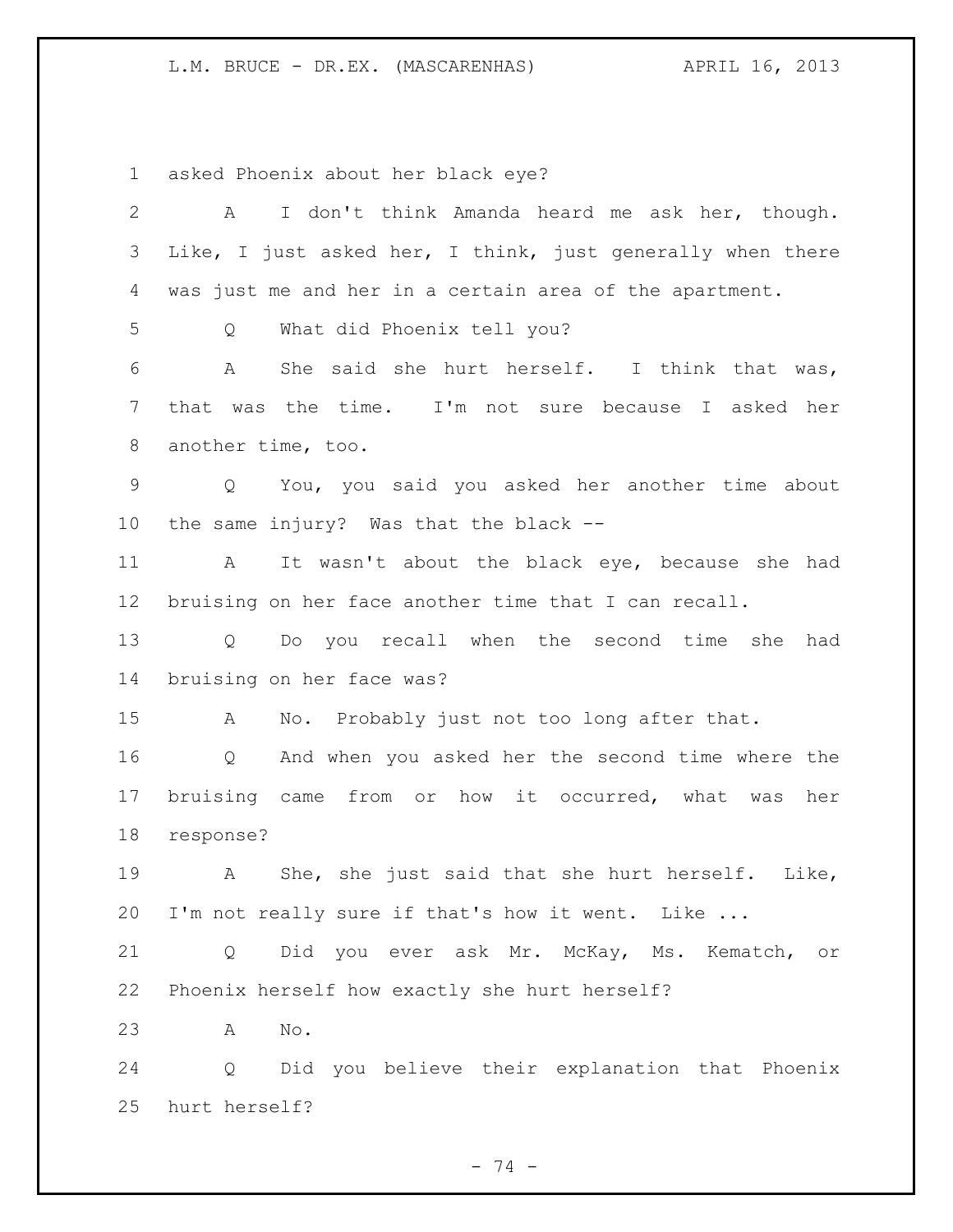A No. Q Now, you told us you discussed the bruising on Phoenix's face and the black eye with your cousin, Amanda. A Yeah. Q What was the result of these conversations? A Nothing, maybe. Nothing came of them. We just had conversations about them. Q Did you suspect that the black eye was possibly a result of abuse? A Yeah. Q Did you ever report the injury you observed to anyone? 13 A Like, to the authorities or anything? Q Yeah, to authorities or to an adult, even, perhaps. A To my mom later on, yes. Q And is -- what, what was your mom's reaction to that information? 19 A Just that they probably are abusing her. Q Was it your intention when you called CFS to relay this information -- was this information that you had at the time you made your call to CFS or did you find out this information afterwards? 24 A About the bruising and that? Q Yes.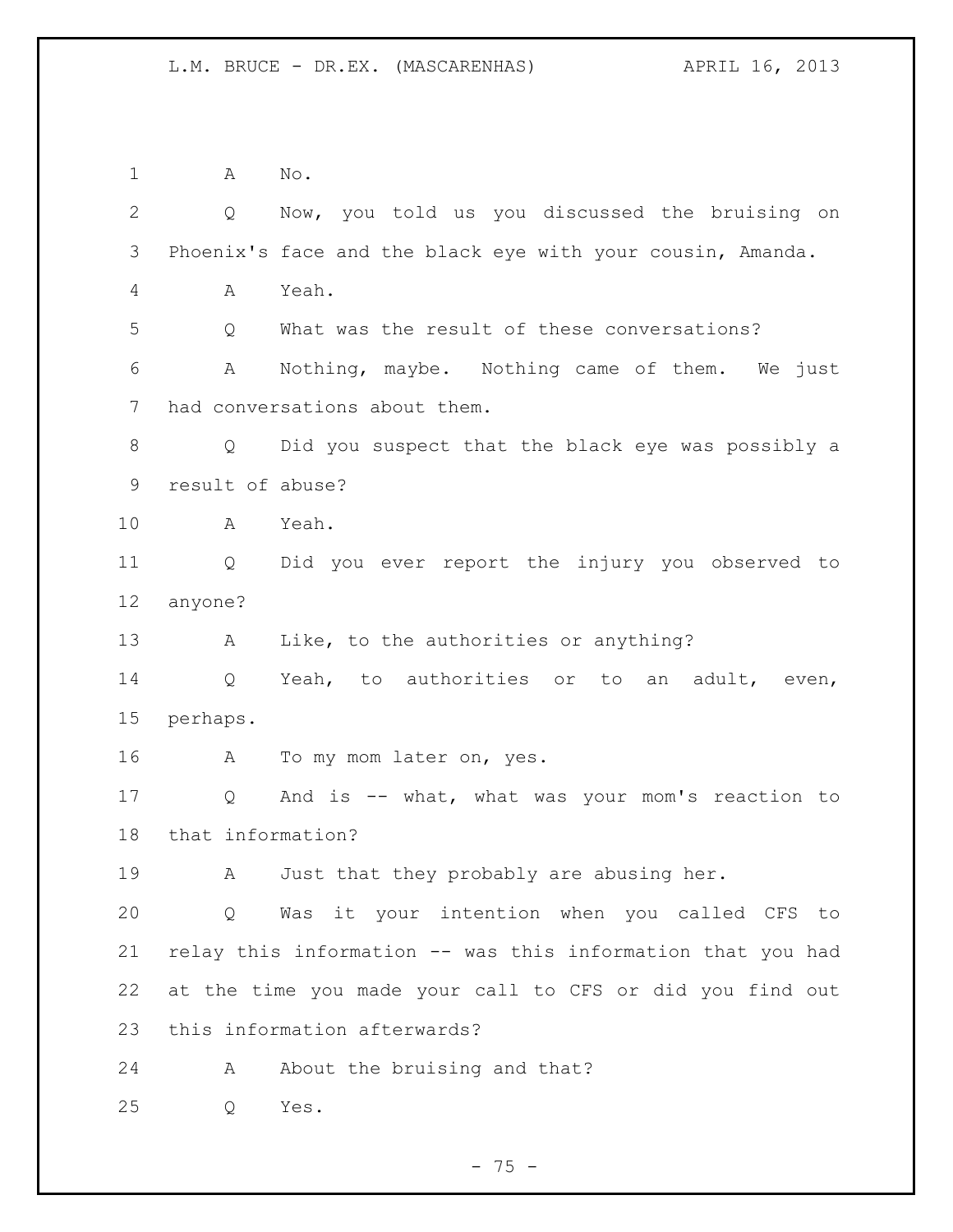A No, I just wanted to call them, like, to report it. Like, just to report abuse, because I didn't really see Phoenix after, after that, yeah. Q So you were more concerned that you hadn't seen Phoenix around at that time. That was -- A Yeah. Q Now, you told us earlier that your two oldest brothers used to interact with Mr. McKay and with DOEs 1 and 2. A Yeah. Q Did your brothers ever raise any concerns about Phoenix with you? 13 A Just my oldest brother. Q And what did he tell you? A That when they went to go and pick them up or, or he was getting picked up by my uncle or something like that, that he saw Phoenix sitting in the back seat and she was covered in a blanket, and that he noticed that she had a big bump or cut -- looked like a cut or a bump on her forehead. Q Do you recall when your brother told you this? A Probably that summer. Q And that's the summer of 2005? A Yeah. Q Did he tell you when exactly he witnessed it?

- 76 -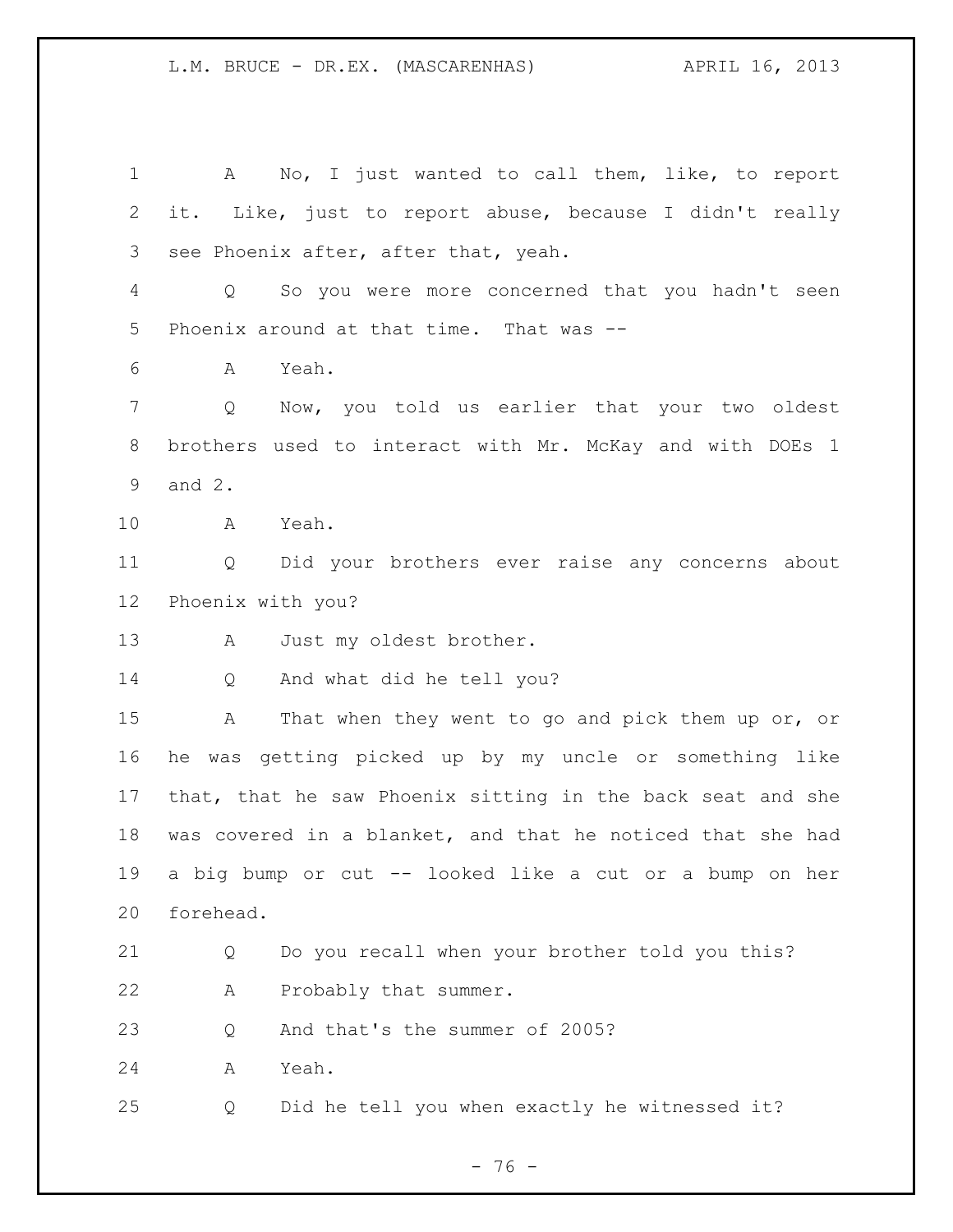1 A No, he didn't. Q Based on that information, did you ever consider calling CFS, or did you share that information with anyone? A No, he's never shared that information with anyone other than me and my mom. Q And -- sorry, but my question is did you ever consider sharing that information with CFS or with -- 8 A No. Q -- anyone else? Did you know at the time you made the call to CFS that Mr. McKay had a history with CFS? A No. Q Did you know that Samantha Kematch had a history with CFS? A No. Q And did you know that Phoenix Sinclair had a history with CFS? A No. Q Now, you told us that you moved into Ms. Kematch and Mr. McKay's apartment, and if we could just clarify that date again? A In May of 2005. Q Where did Ms. Kematch and Mr. McKay move to? A Fisher River. Q And did you help them move? A No.

- 77 -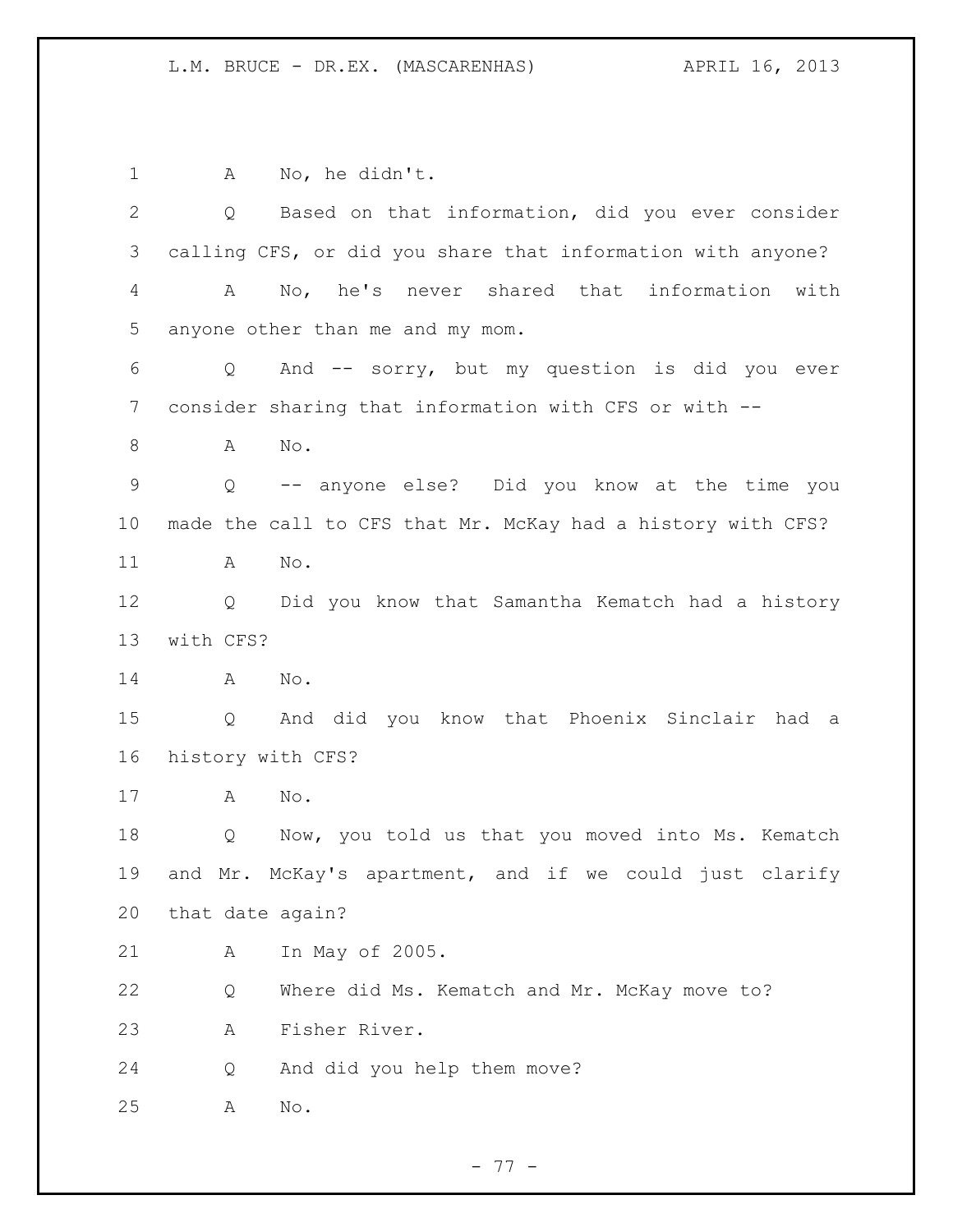L.M. BRUCE - DR.EX. (MASCARENHAS) APRIL 16, 2013

 Q Did you ever ask them why they were moving? A No. Q So they never gave you any sort of explanation as to why they were leaving Winnipeg and moving to Fisher River? A Not that I can remember right now. Q Do you have any personal connection to Fisher River? A Yes. Q And what is your connection? 11 A My grandpa used to live out there. Q Does he still live out there? 13 A He passed away. Q When Mr. McKay and Ms. Kematch were living in Fisher River, were you still living in Winnipeg? A Yes. Q And did you ever visit Fisher River with Mr. McKay and Ms. -- or did you ever visit Fisher River when Mr. McKay and Ms. Kematch lived out there? A No. Q So you never visited their home. A No. Q Did you ever talk to Mr. McKay on the phone or on the computer when he was in Fisher River? A Yes.

- 78 -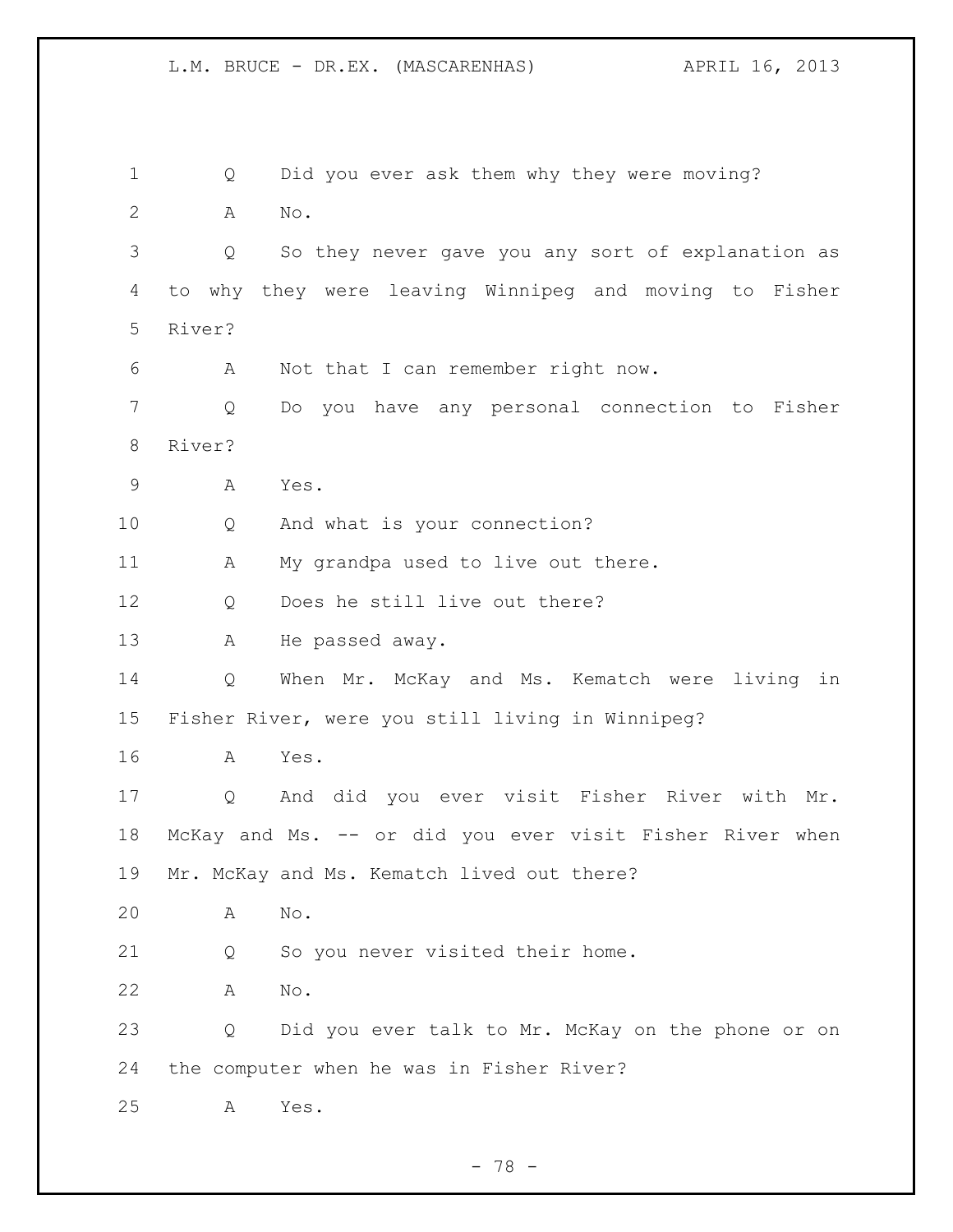L.M. BRUCE - DR.EX. (MASCARENHAS) (APRIL 16, 2013

| 1            | Q                | And was that on the phone or on the computer?      |
|--------------|------------------|----------------------------------------------------|
| $\mathbf{2}$ | Α                | On the computer.                                   |
| 3            | Q                | Did you ever use a webcam?                         |
| 4            | А                | Yes.                                               |
| 5            | Q                | And when you talked to Mr. McKay, did you talk to  |
| 6            |                  | any other members of his family?                   |
| 7            | Α                | Yes.                                               |
| 8            | Q                | Which members of the family did you talk to?       |
| $\mathsf 9$  | A                | DOE 1.                                             |
| 10           | Q                | And that was the only other member of the family   |
| 11           |                  | you talked to? You never talked to Ms. Kematch?    |
| 12           | A                | No.                                                |
| 13           | Q                | Did Phoenix ever come on the webcam?               |
| 14           | A                | No.                                                |
| 15           | Q                | Did you ever talk to anyone living in Fisher       |
| 16           |                  | River about Phoenix?                               |
| 17           | А                | No.                                                |
| 18           | Q                | never heard anyone<br>from Fisher River<br>And you |
| 19           | mention Phoenix. |                                                    |
| 20           | Α                | No.                                                |
| 21           | Q                | Did Mr. McKay and Ms. Kematch come back<br>to      |
| 22           |                  | Winnipeg after they moved to Fisher River?         |
| 23           | Α                | Yes.                                               |
| 24           | Q                | Do you recall when they first came back?           |
| 25           | Α                | I know they came back for a visit in August of     |
|              |                  |                                                    |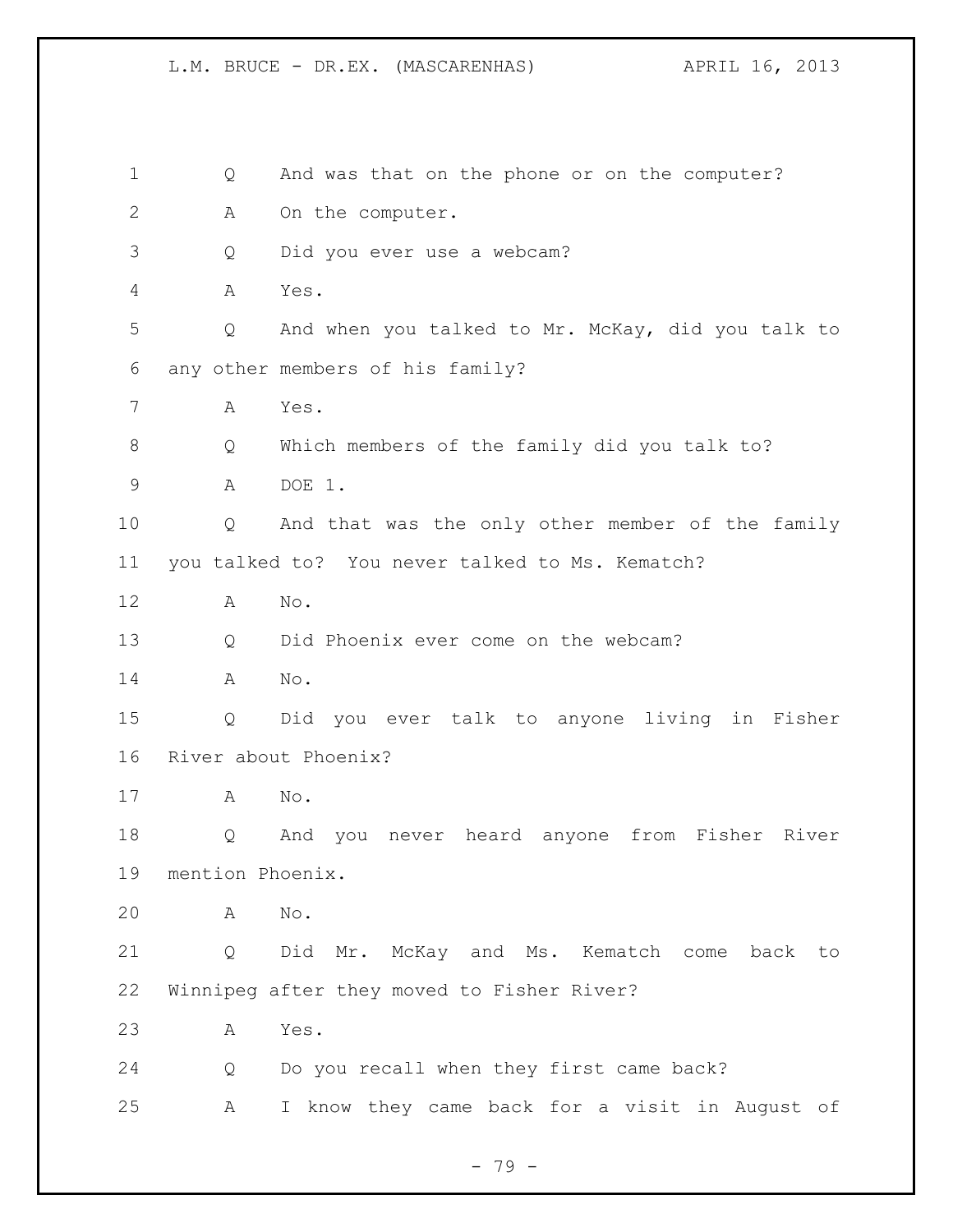L.M. BRUCE - DR.EX. (MASCARENHAS) APRIL 16, 2013

 that summer. Like, August 2005. But they didn't move back until the fall. Q So that August 2005 visit, do you know why they came back? A No, I don't. Q Did you see them when they returned? A Yes. Q Did they have Phoenix with them when they returned? A No. Q Did they have any of their children with them? A Yes. Q Which children did they have? 14 A They had their baby. Q Did they have either of the DOEs? A No. Q Did you ask them where Phoenix was? 18 A No. Not until they moved back. Q So you told us that they moved back permanently at some point. A Yeah. 22 Q And the date of that was? A In, in the fall some time. Q In the fall of 2005? A Yes.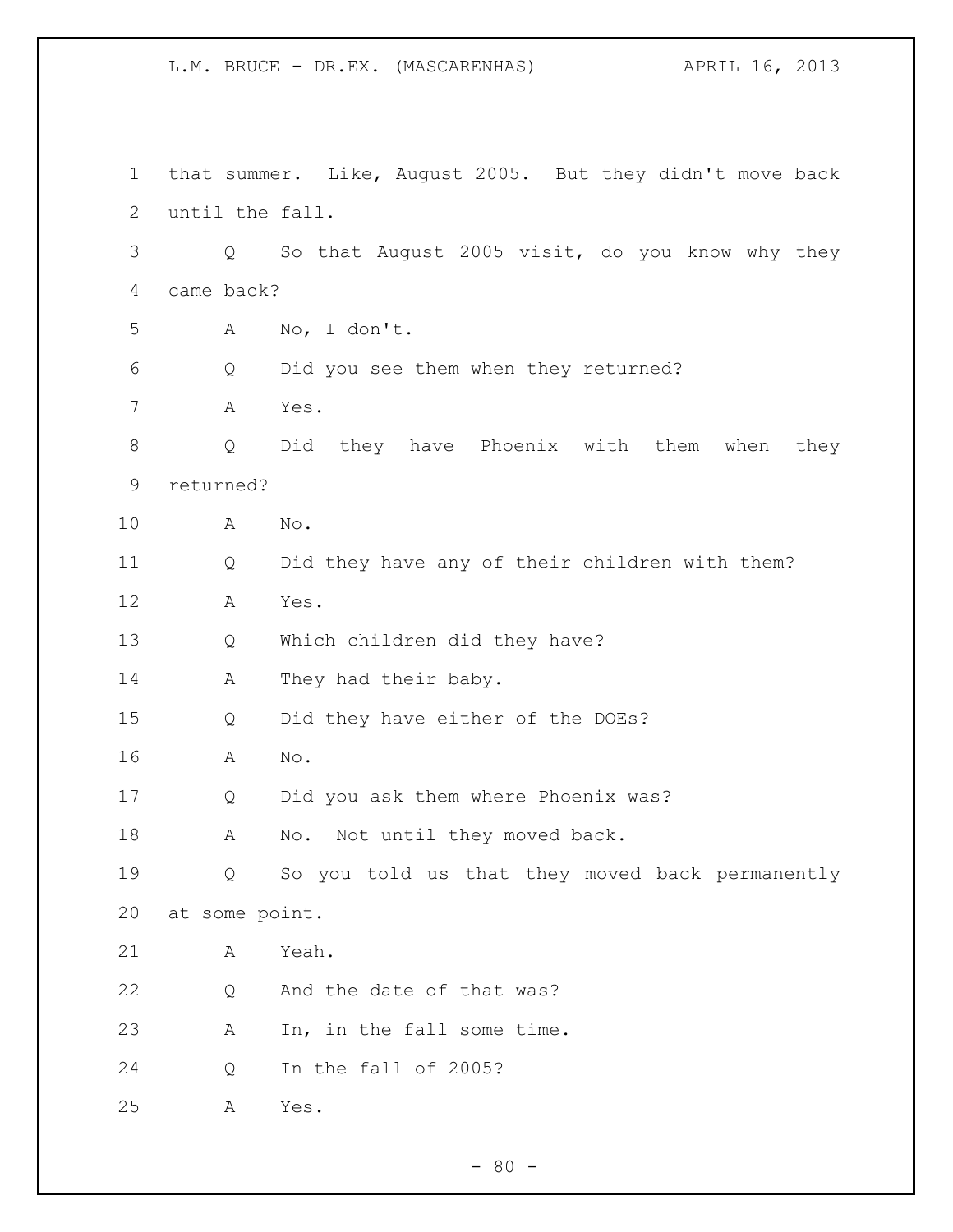Q Do you know why they moved back to Winnipeg from Fisher River permanently? A No, I don't. Q So you never discussed that with them? A I know that there was some issues with where they were staying. Like, I knew that they were staying in my cousin's house and she didn't want them living there anymore. Q And, sorry, which cousin was that? A Alison Kakewash. Q When they moved back to Winnipeg, did they move back into their old apartment? A No. Q Where did they live? A They moved in the same apartment building, but a different apartment. Q And was -- 18 A And -- Q Would that be above or below your apartment that you were living in? A I wasn't living there anymore. And they were living still on the main floor but in a different number. I don't know what number it was. Q Did you ask them where Phoenix was when they moved back?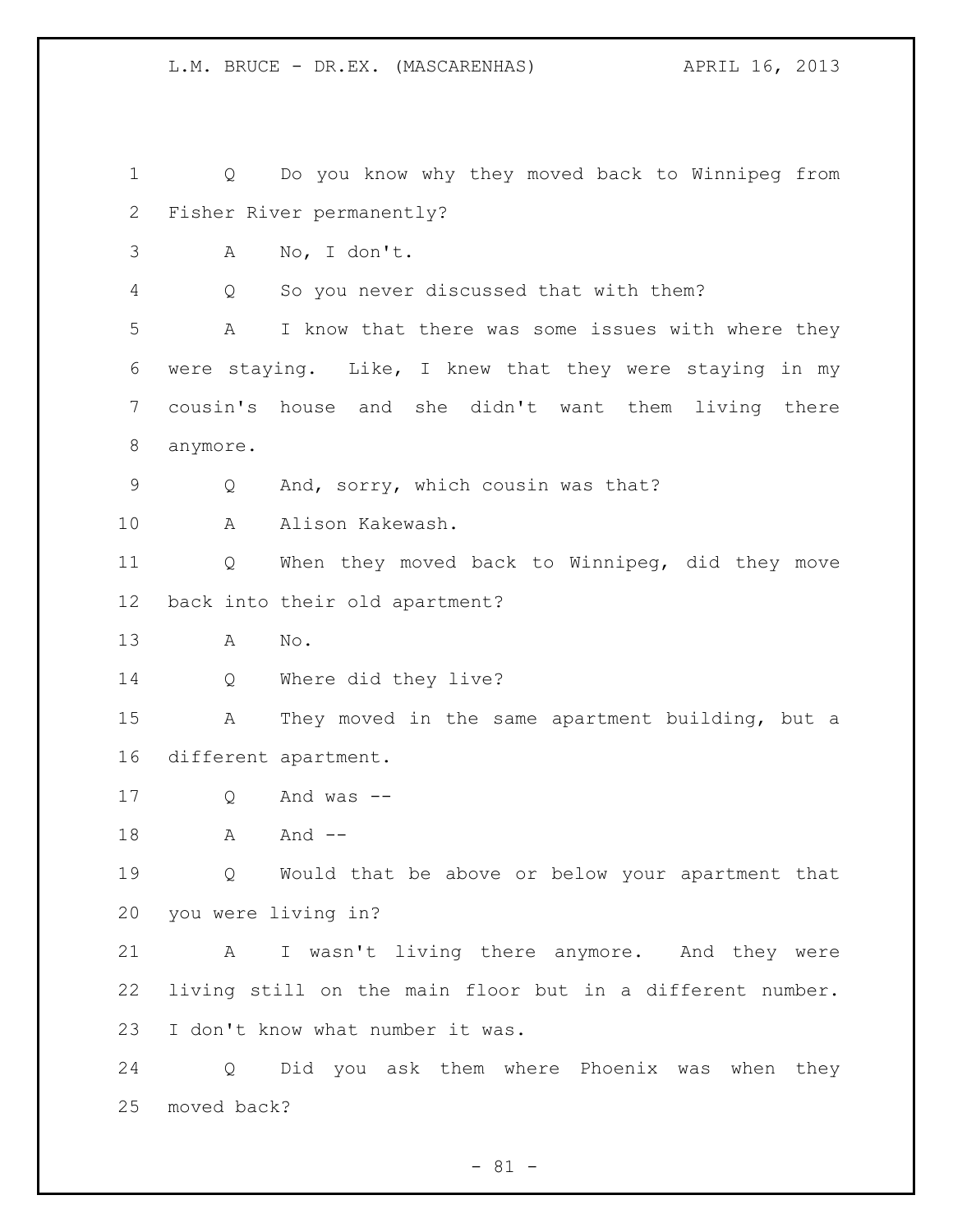A Yes. Q And what were you told? A That she moved with her father in Ontario. Q Did you know anything about Sam's family? A No. Q Did you know who Phoenix's biological father was? A No. Q In regards to Ms. Kematch telling you that Phoenix was living with her dad in Ontario, did you ever ask Sam if she missed Phoenix? A Yes. Q And what was her response? A She said no, because she was a bad kid. Q Did she specify any bad behaviour Phoenix had? A No. Q When Mr. McKay and Ms. Kematch moved back to Winnipeg after being in Fisher River, you just told us that you no longer lived in that apartment complex. Did you have much contact with them? A No, not really. Q But you did see them after they moved back. A Yeah. Q Did you notice any changes in Mr. McKay or Ms. Kematch? A No. Just that she, she was pregnant again when

- 82 -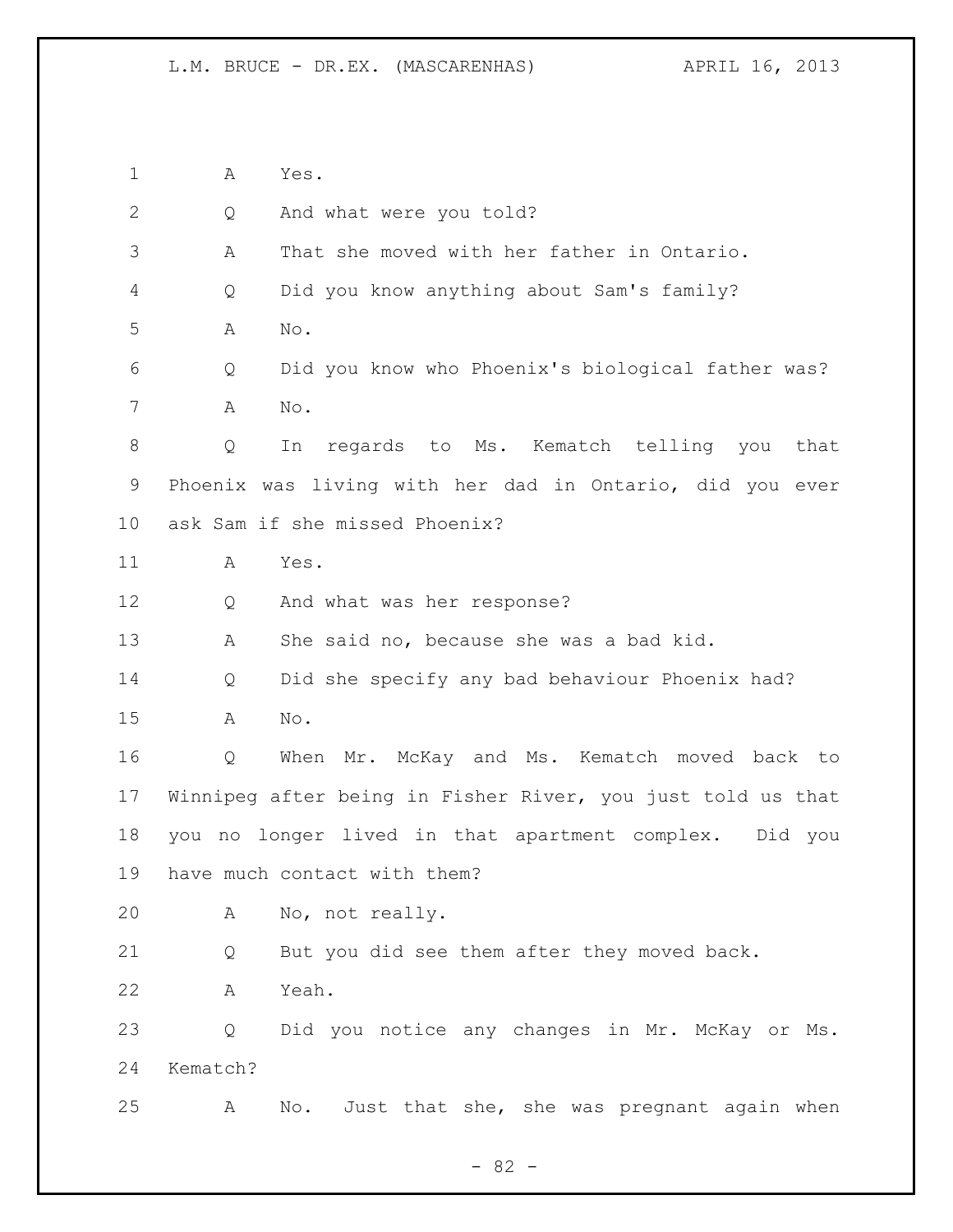she moved back.

| $\overline{2}$ | Q When they moved back and they didn't have Phoenix                    |
|----------------|------------------------------------------------------------------------|
| 3              | with them and they told you that she was living with her               |
| 4              | dad in Ontario, did you ever suspect that anything had                 |
| 5              | happened to Phoenix?                                                   |
| 6              | No.<br>A                                                               |
| 7              | Did you ever hear any information about Child and<br>$Q \qquad \qquad$ |
| 8              | Family Services asking to see Phoenix after they -- after              |
| 9              | Ms. Kematch and Mr. McKay moved back from Fisher River?                |
| 10             | Not until maybe about a week before they were<br>A                     |
| 11             | arrested.                                                              |
| 12             | And what did you hear at that time?<br>Q                               |
| 13             | That CFS was asking around for them, I guess.<br>A                     |
| 14             | Like, was asking about Phoenix. And then that they got --              |
| 15             | they were asking to meet with Phoenix and they asked my                |
| 16             | cousin to borrow her kid.                                              |
| 17             | Q And you just told us this was right or -- right                      |
| 18             | before they were arrested.                                             |
| 19             | $\mathbb A$<br>Yeah.                                                   |
| 20             | Do you remember the last time you actually saw<br>Q                    |
| 21             | Phoenix?                                                               |
| 22             | Just before they moved. I'm thinking probably<br>A                     |
| 23             | April.                                                                 |
| 24             | How did you first find out about Phoenix's death?<br>Q                 |
| 25             | The day that they were arrested.<br>A                                  |

- 83 -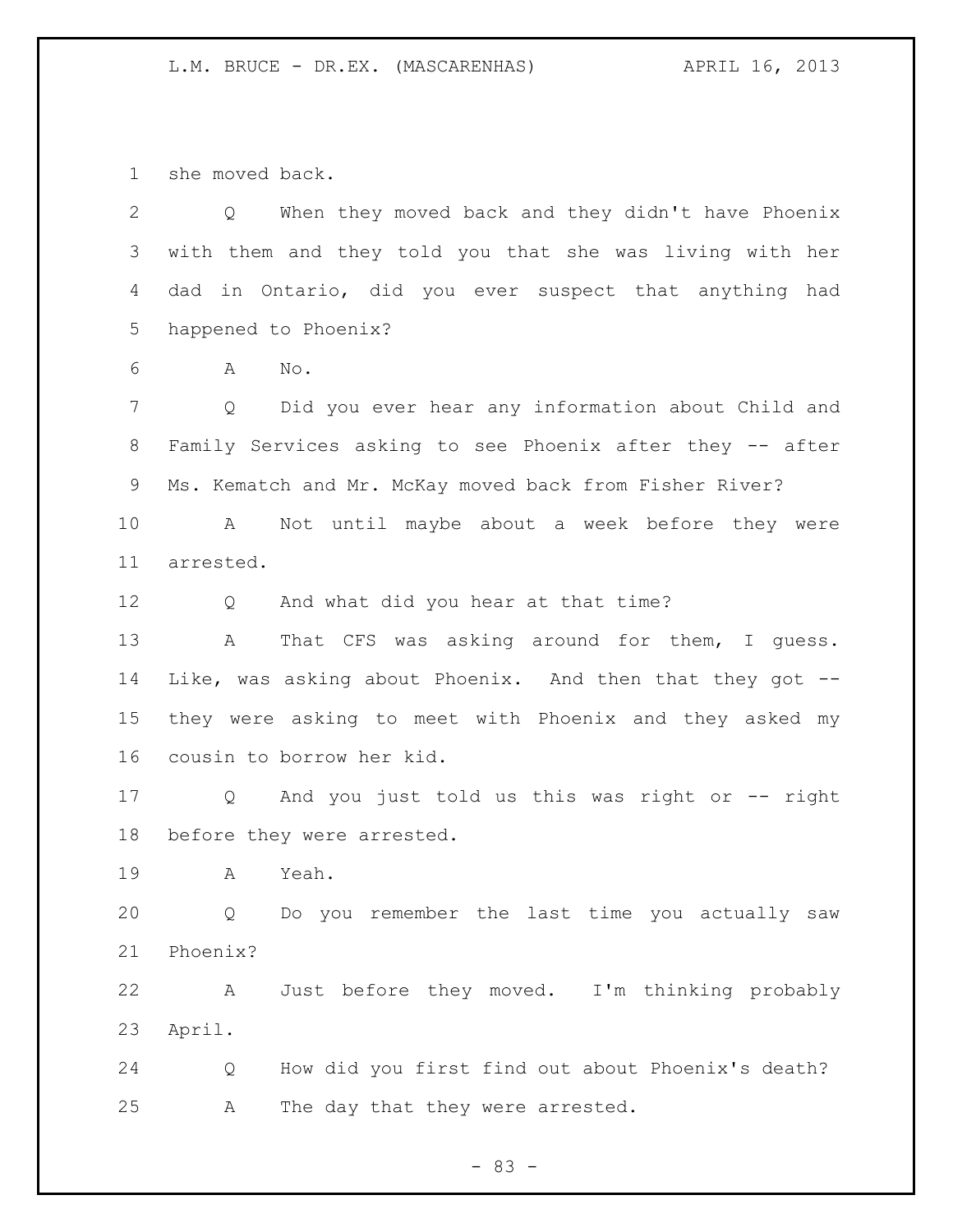Q Did you find out through an individual? A Through -- like, my mom and her sister phoned out to Fisher River, and all they were saying was that they were -- the RCMP were investigating the disappearance of Phoenix. And, and then there was rumours that, that she was already dead, and that she was dead inside that house, but that was about it. Q So at that time you knew that Phoenix was missing and it was suspected that she was dead, but did you have any -- when did you first find out that Phoenix actually was deceased? A When we heard a report that they were taking my uncle out to the reserve to show where her body was buried. Q And that was a news report? A Yes. Q How did you feel when you found out about Phoenix's passing away? 18 A Shocked and ... Yeah, just really shocked. Sad. Q Did you ever have any further contact with Mr. McKay or Ms. Kematch after they were arrested for Phoenix's murder? A Just the phone call from my uncle. Q He called you? A Yeah. Q Can you --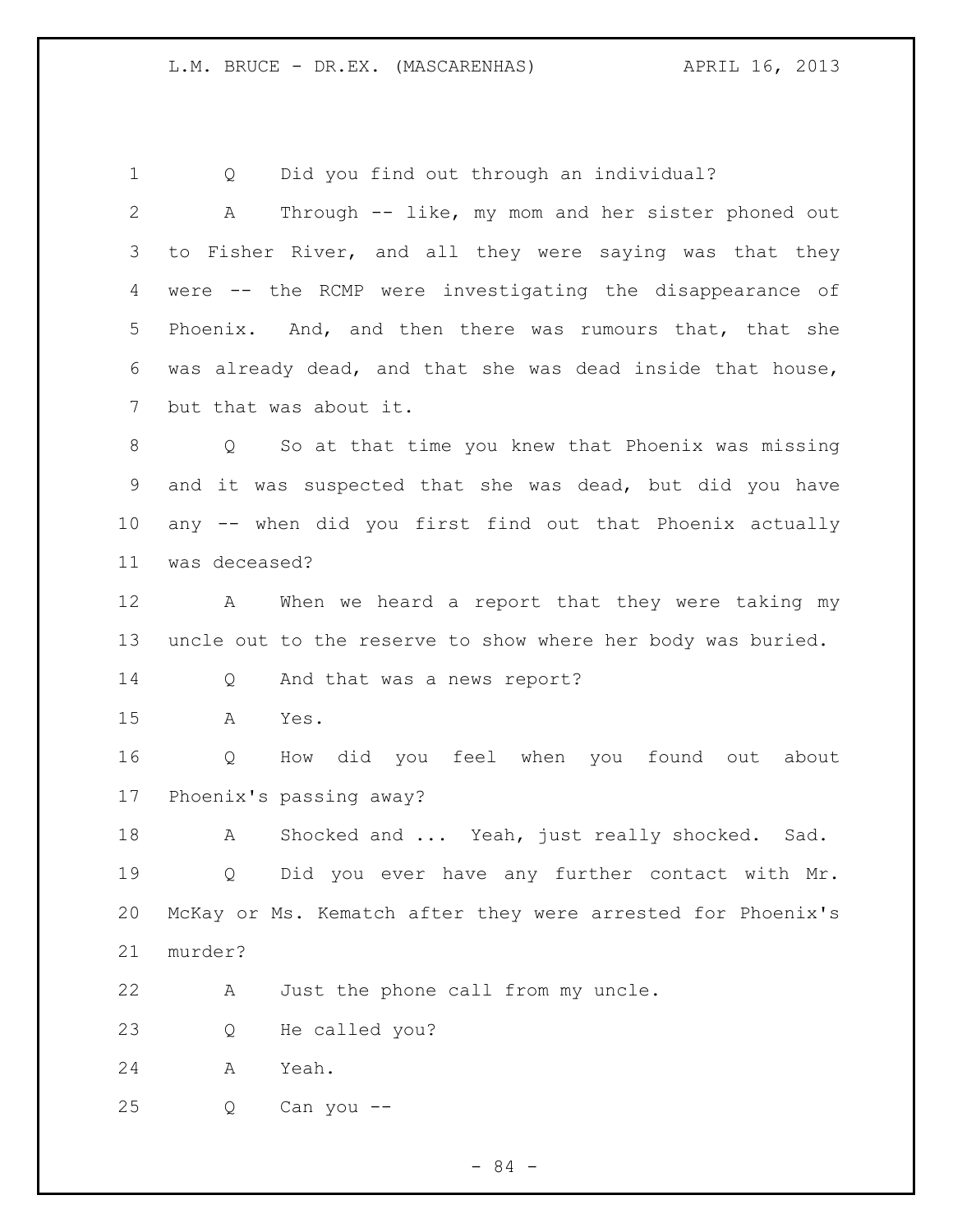A He called my, my grandma's house, and he asked to speak with me when I was there because I was there when he phoned. Q Do you know when this would have been, roughly? A Probably just close to the trial. Q And what did he tell you? A He just asked me how I was doing, and then I just told him that I was doing fine, that I didn't really want to talk to him. And that was about it. Q And just to confirm, you were interviewed and gave a statement to the RCMP in 2006 and you did -- Sorry, could you please speak into the record? A Yes. Q And you did testify at the criminal trial. A Yes. MR. MASCARENHAS: Mr. Commissioner, those are all my questions for the witness. 18 THE COMMISSIONER: Thank you, counsel. Mr. Gindin, you're the -- falls to you, it seems, to do the heavy lifting here. Do you want to adjourn for lunch now or ... MR. GINDIN: I can go either way. 23 THE COMMISSIONER: Are there -- others are going to want to ask questions? MR. PAUL: Yes, Your Honour.

 $- 85 -$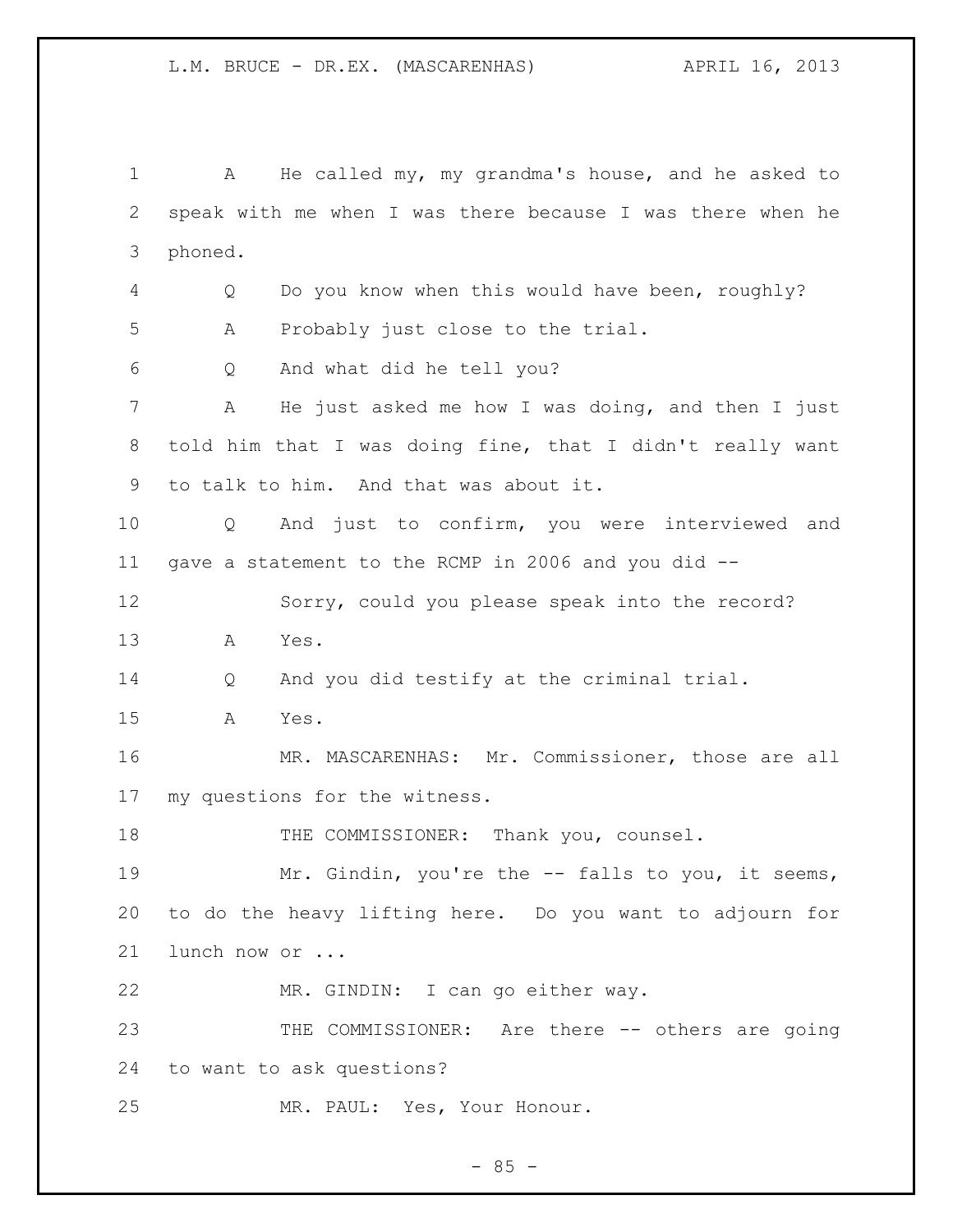1 THE COMMISSIONER: There are. All right. Well, then I think we better adjourn till two o'clock and, and have the cross-examination at that time. 4 MR. GINDIN: Thank you. (LUNCHEON RECESS) 8 THE COMMISSIONER: All right, Mr. Gindin, please. MR. GINDIN: Thank you. CROSS-EXAMINATION BY MR. GINDIN: Q Good afternoon. My name is Jeff Gindin. I appear for Kim Edwards and Steve Sinclair, and I have some questions for you. Now, just prior to the break before lunch you were asked some questions about the call that you had told us you had made to CFS back in 2005. One of the questions you were asked was whether you spoke to the RCMP and told them about that call, and I think you said that that was something they never asked you. Is that right? A Yes. Q And you told us as well that you did speak to one 23 of the Crown prosecutors, lawyers, before the trial. It was a woman, I think you said? A Not a prosecutor. I think she was either Sam or

 $-86 -$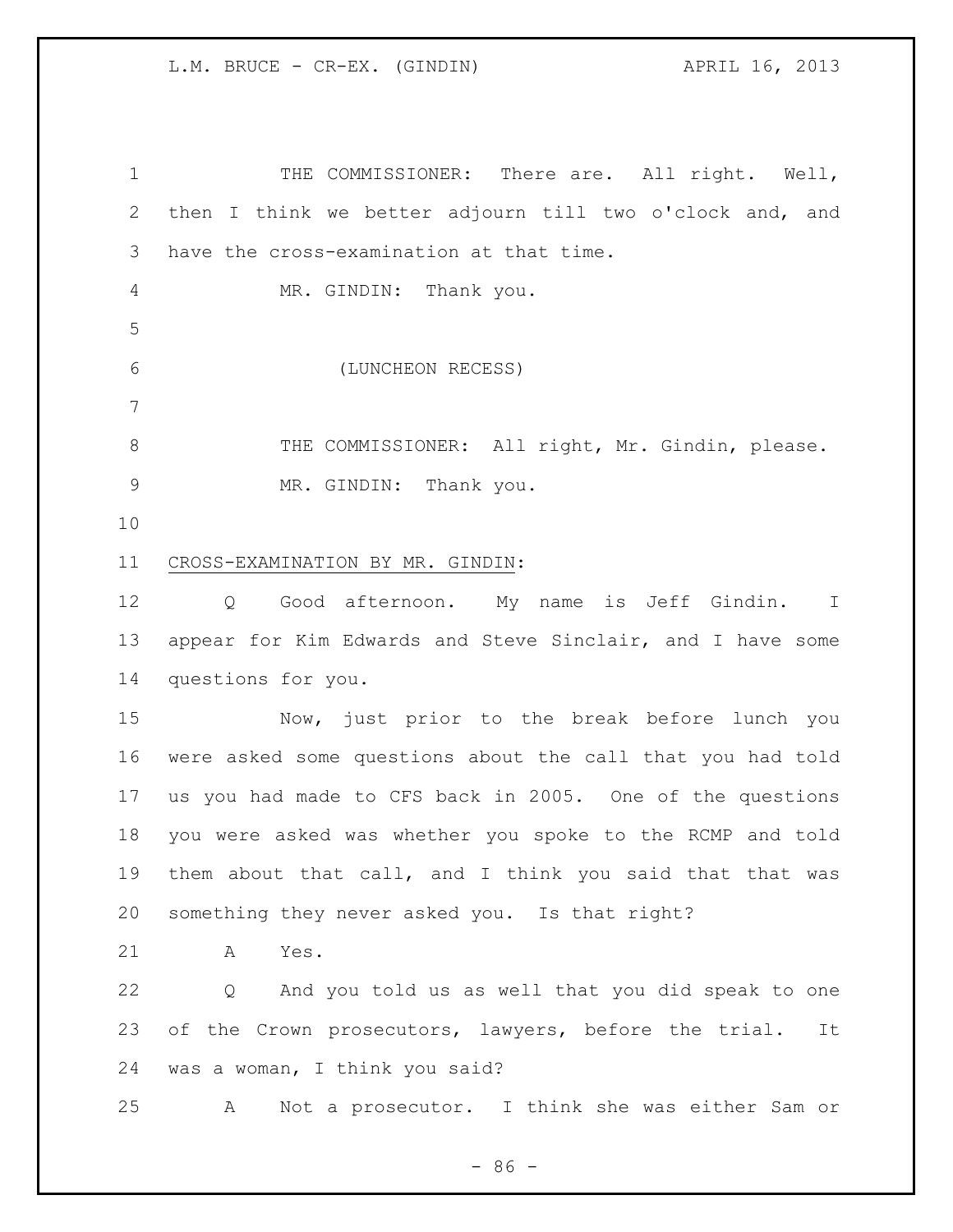my uncle's lawyer, I'm not sure. Q I see. So it was a female lawyer? A Yeah. Q Whose name you don't remember -- A No. Q -- is that right? And that person did ask you 7 about whether you made that call; is that right? 8 A Not that call specifically. Q Or any call. A Yeah. Q And you told them that you did try and call CFS? A I did try -- Q Yeah. 14 A -- to make a call. Q So when you were specifically asked that, you did tell them that, correct? A Yes. Q Now, these lawyers to my right, when they were talking to you about the evidence that you would be giving here, I presume they asked you about whether that call was made. Did they? A Yes. Q Okay. And do you recall what your answer was at that time? A To which? If I made that call?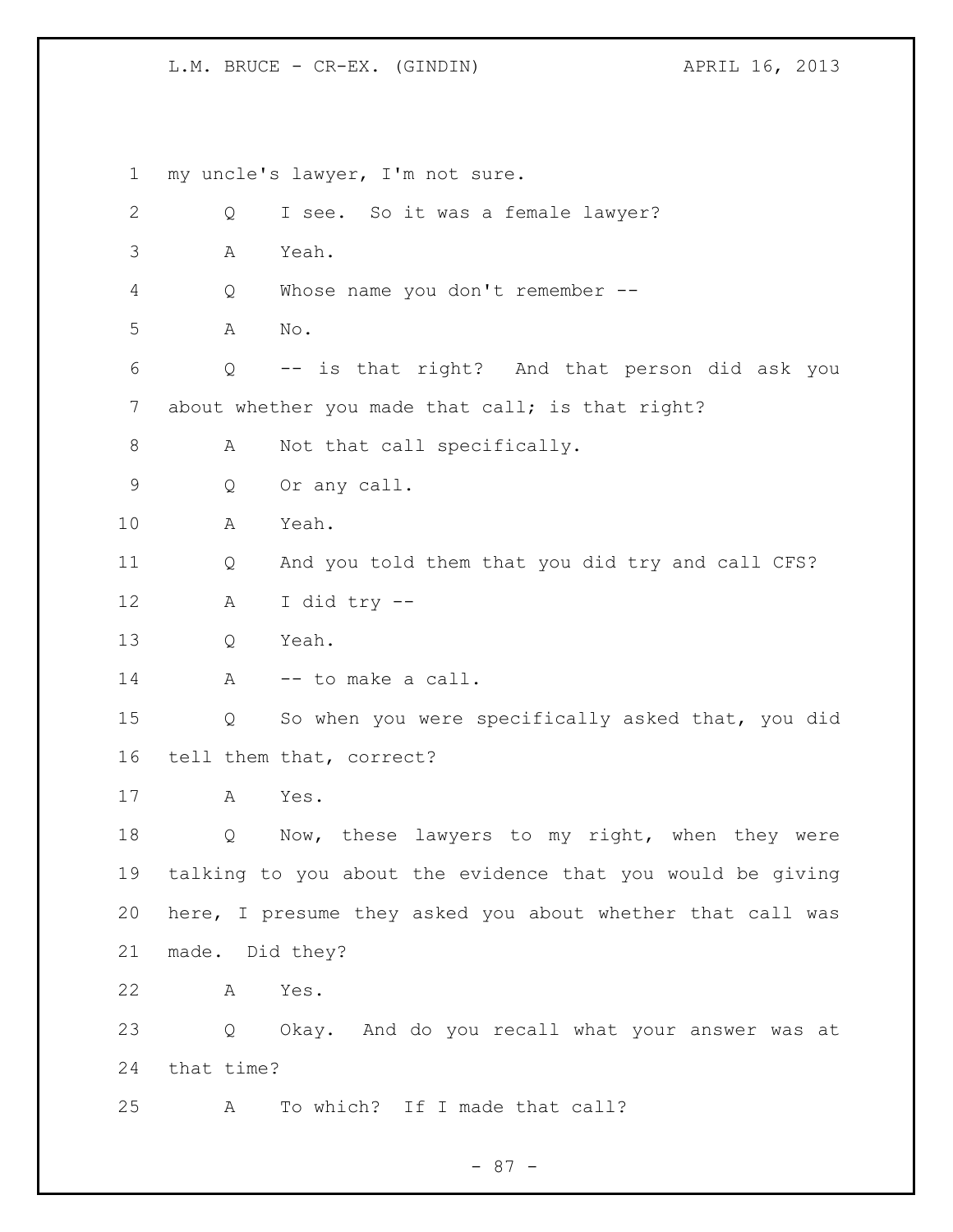Q Yes. A Yes. Q And what did you, what did you answer at that time? A That, yes, I did try to make a call to CFS. Q Were you asked whether you considered making a call and you said that you did consider it? 8 A Yes. Q And you're telling us now that you did tell somebody that you at least tried to make that call. A Yes. Q Okay. Do you recall who that was, or which lawyer that was that you advised? 14 A Like, what do you mean? Like ... Q Was one of the lawyers here present? A When we went on a break, I went to go talk to them. Q I see. No, I'm talking about way back when you were first interviewed by some lawyer here. THE COMMISSIONER: No, just, just wait. Just let Mr. Gindin just finish this, and then I'll hear you. BY MR. GINDIN: Q Yeah, my question was, other than today, other -- A Yeah.

- 88 -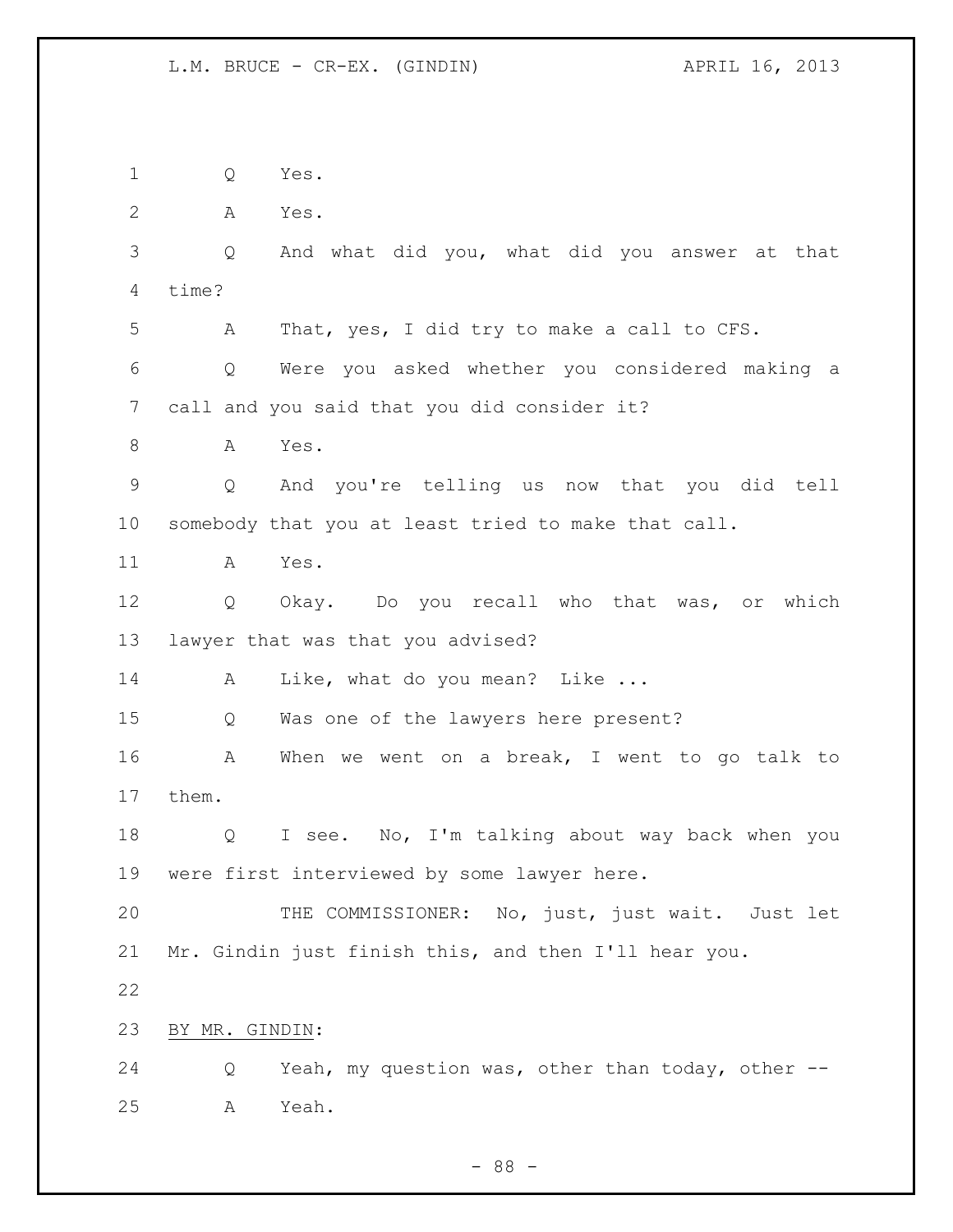Q -- than today where you did talk about having tried to make that call, were you asked the question earlier on when you first became involved in the Inquiry as to whether you made that call? A No. Q You weren't asked about that. A Not in the -- not during the Inquiry, no. Q Or any interviews outside of the Inquiry? A Before the trial with those lawyers, that's -- Q That's it? 11 A -- when I was asked. 12 Q That's the only time. A Yes. Q All right. Now, you decided to try and contact CFS, as you told us, based on a number of things that you observed about Phoenix or the way she was treated, right? A Yes. Q So there clearly was a number of things that you saw that bothered you. A Yes. Q You told us, for example, that on one particular day -- I think you were talking about when you all went for a sandwich and out to eat with Phoenix and Wes and Samantha, that you noticed that Wes grabbed her roughly. A Yes.

- 89 -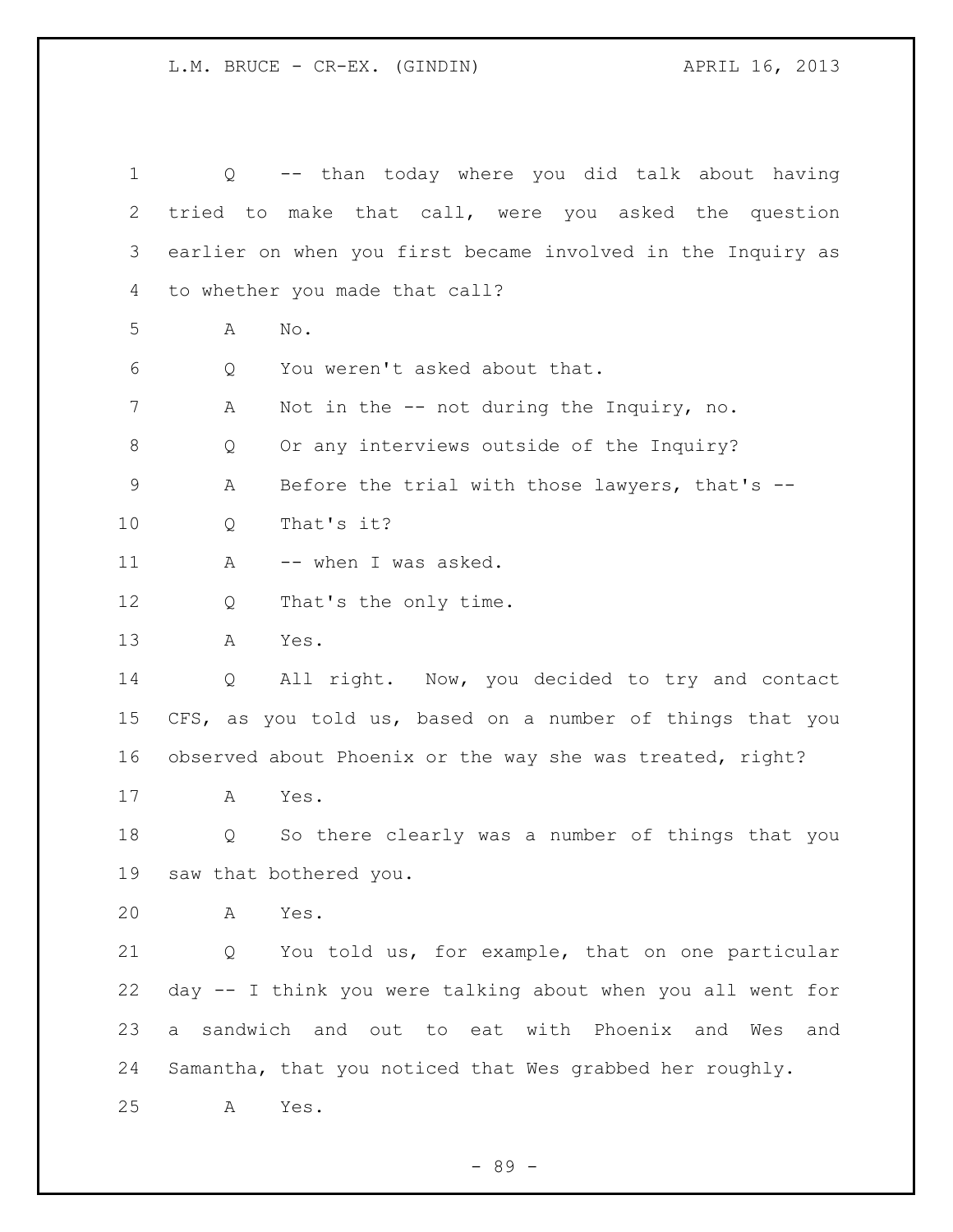Q Right. So that was one thing that you noticed as being improper, correct? A Yes. Q You were also asked some questions about whether Samantha had been using drugs? A Yes. Q And I think you said that she smoked marihuana and you saw her using crack cocaine. A Yes. Q Did you ever see her do that in front of Phoenix? A No. 12 Q Or at least with Phoenix home? 13 A Not that I was aware of, no. Q You can't tell us whether Phoenix was in the bedroom during those episodes of drug taking? A No. 17 Q You're not sure. 18 A I'm not sure. Q You also told us that at some point Wes was becoming a little more violent, more aggressive, and you noticed that. A Yes. Q And you told us you thought that Phoenix was being neglected, as well. A Yes.

 $-90 -$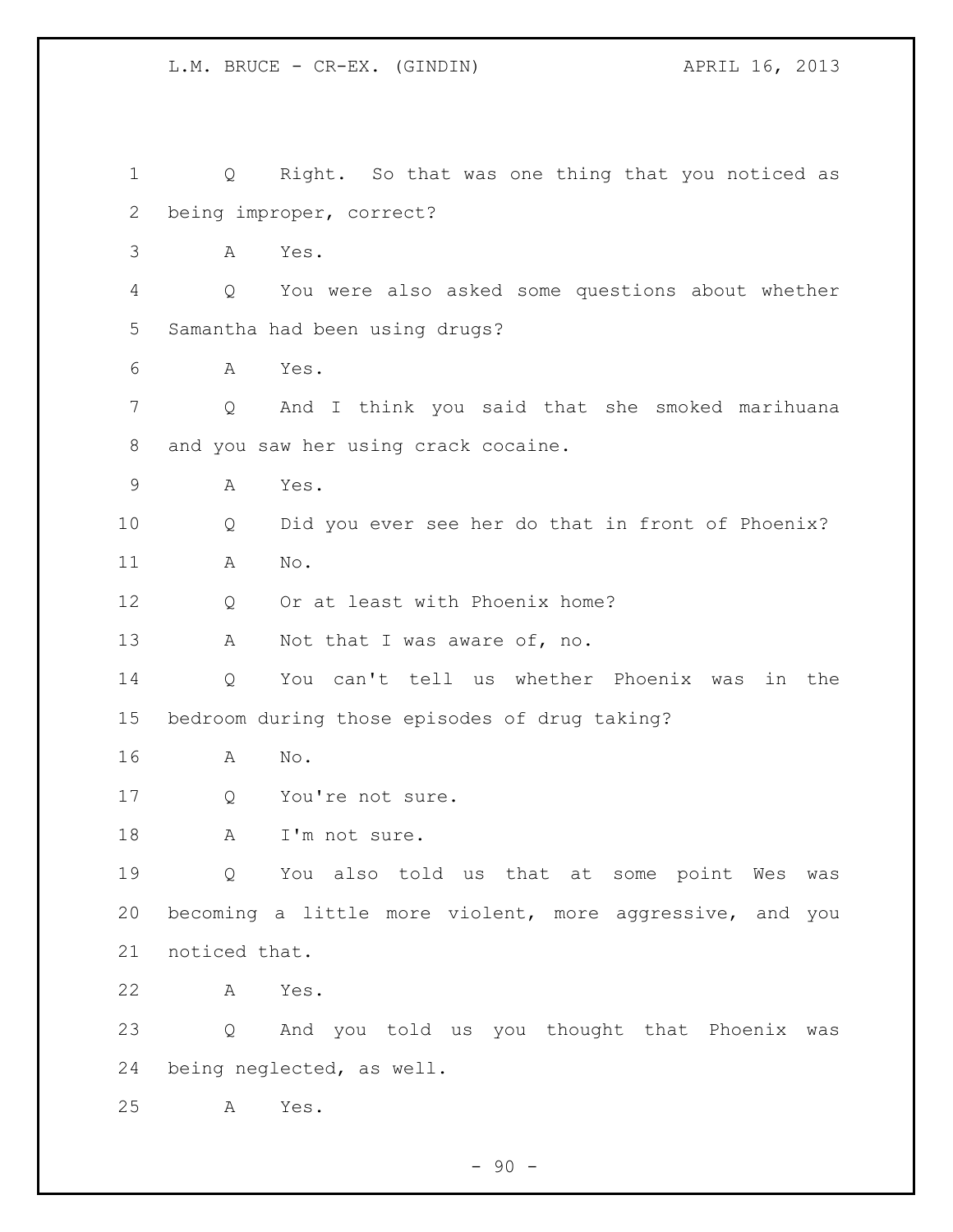Q Especially after the other baby came along. A Yes. Q And you noticed a lock on the bedroom. A Yes. Q And that troubled you as well. A Yes. 7 Q That's not something you've seen before. A No. Q And so these things clearly bothered you enough for you to at least talk to some members of your family about what was going on, and I think you spoke to Amanda McKay? A Yes. Q As well as your mom? A Yes. Q And this would be, obviously, prior to you trying to make that call, right? 18 A Yes, and after. Q And after, as well. And you were living in Winnipeg at this time, correct? A Yes. Q And was this on McGee? A Yes. Q Your mother, where would she be living? A In Fort Alexander.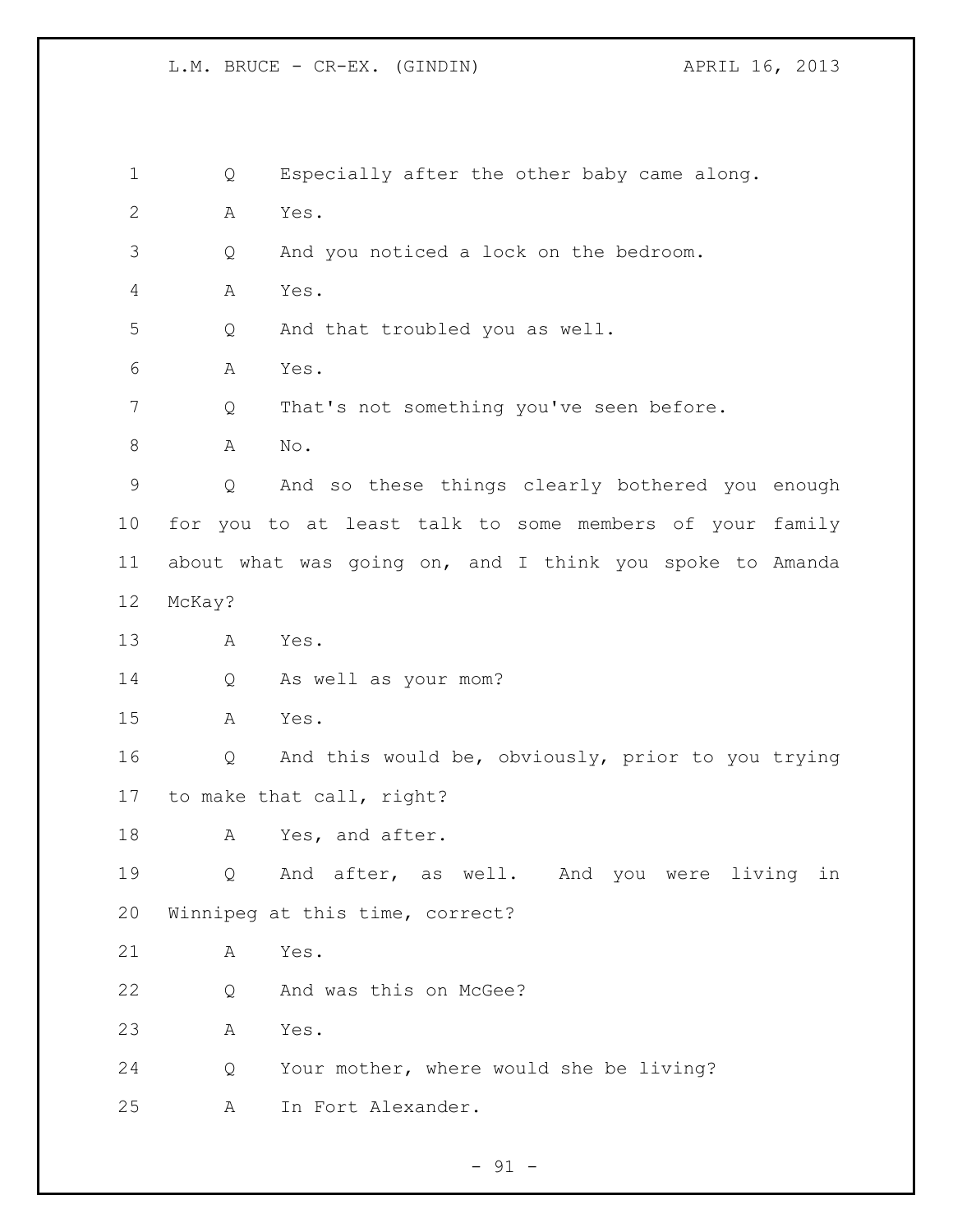Q Okay. And did you communicate with her pretty regularly?

A Yes.

Q Almost every day?

A No.

Q But certainly every week?

A Yeah.

 Q And did you discuss with her some of your concerns, on the telephone, when you spoke to her sometimes?

A Yes.

 Q Okay. So you came to the feeling that you wanted to report the things that you had seen that you didn't think were right, correct?

A Yes.

 Q And I take it that wasn't easy to do, but you made the decision it should be done, right?

A Yes.

 Q Okay. And you have a clear memory that you were in your apartment and you decided to make that call, right?

 A Not a clear memory, but I'm pretty sure I was in my apartment.

 Q Okay. So what you mean is that there's a clear memory of making the call, but you're not a hundred percent sure where it was that you made it.

 $-92 -$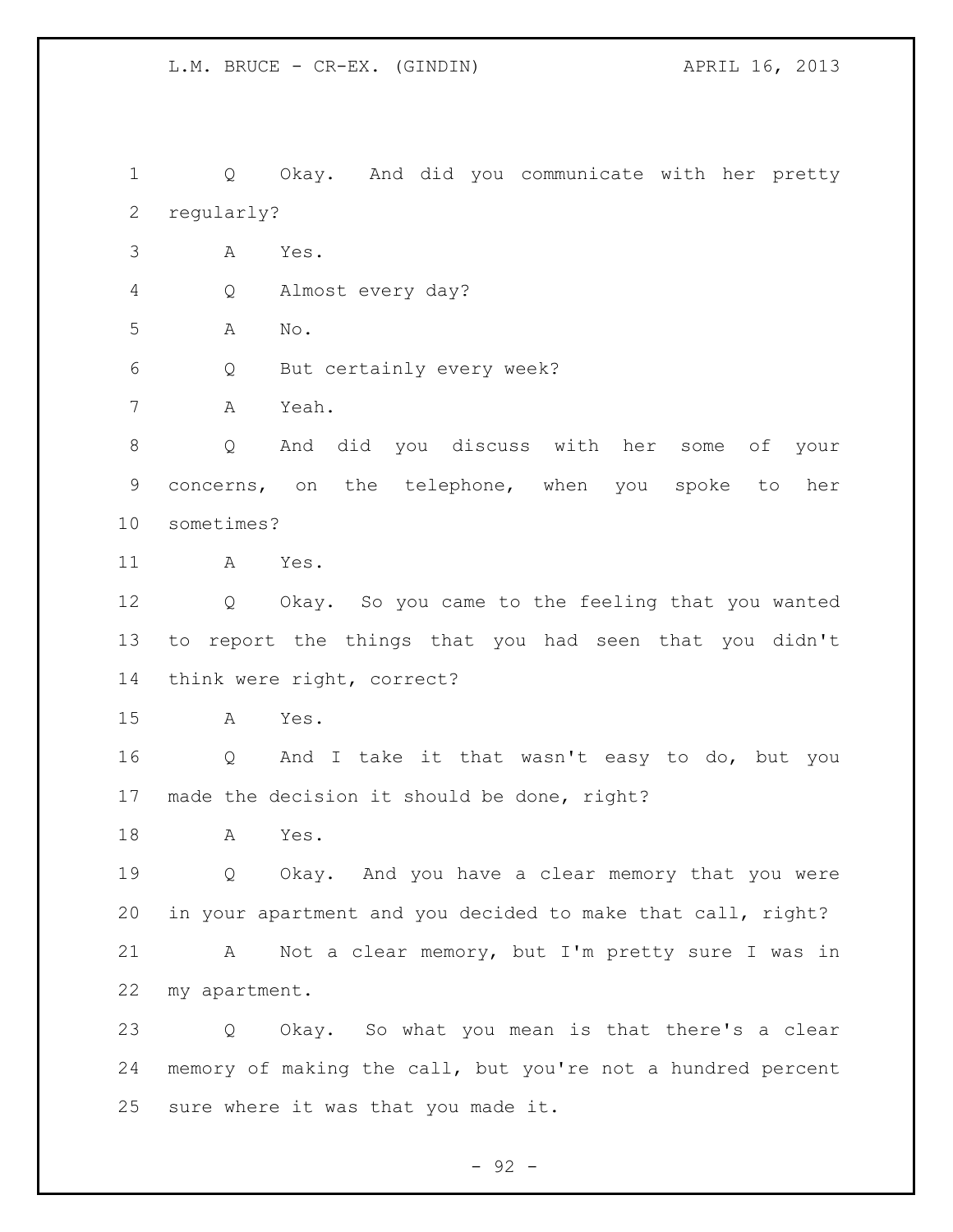A Yeah. Q Okay. I think you said that you used a landline earlier. Am I right? A Yes. Q Are you certain that you used a landline and not, perhaps, a cell phone? A Yeah. I'm -- it could have been a landline. Q Could have been a -- A Yeah. Q -- cell phone, correct? A Yeah. Q Okay. That would be seven or eight years ago, so it might be hard to recall whether you used a landline or a cell phone, right? A Yes. Q Okay. Now, you told us that you went to the phonebook and you looked up the number? A Yes. Q And do you remember what you were looking up? Was it Winnipeg Child and Family Services, or what -- A Yeah, that's, that's what I was -- that was the only CFS that I would know of, was Winnipeg Child and Family Services. Q Do you recall whether you actually found it in the phonebook or went through information?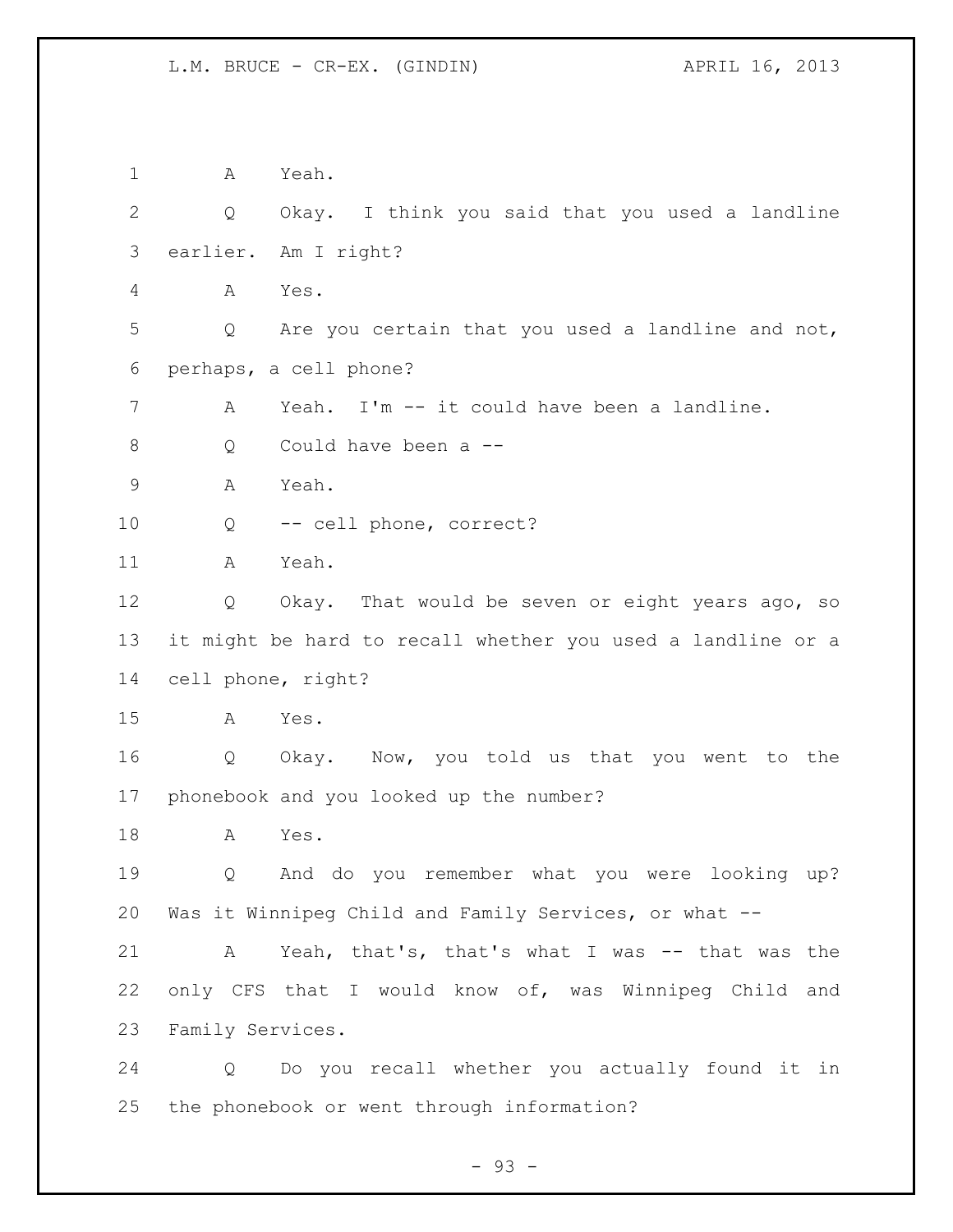A I'm pretty sure I found it in the phonebook. Q And then you made the call. And do you recall whether it would be in the daytime or in the evening? A Probably in the daytime. Q So let's discuss the call that you made. A receptionist, I think you said, answered the phone, as far as you can tell. A Yeah, because it was -- usually that's the first person that answers the phone, right? Q And do you recall whether it was a male or a female? 12 A A female. Q A female, okay. And you indicated to them that you wanted to report something about a baby, Phoenix. A Yeah. Q A child, Phoenix. A Yeah. Q But you never got to give them the, the full name. A No. Q Were you interrupted with some questions? A No, I never knew her full name. Q Oh, so you just knew her as Phoenix. A Yes. Q And when they asked you how old you were, you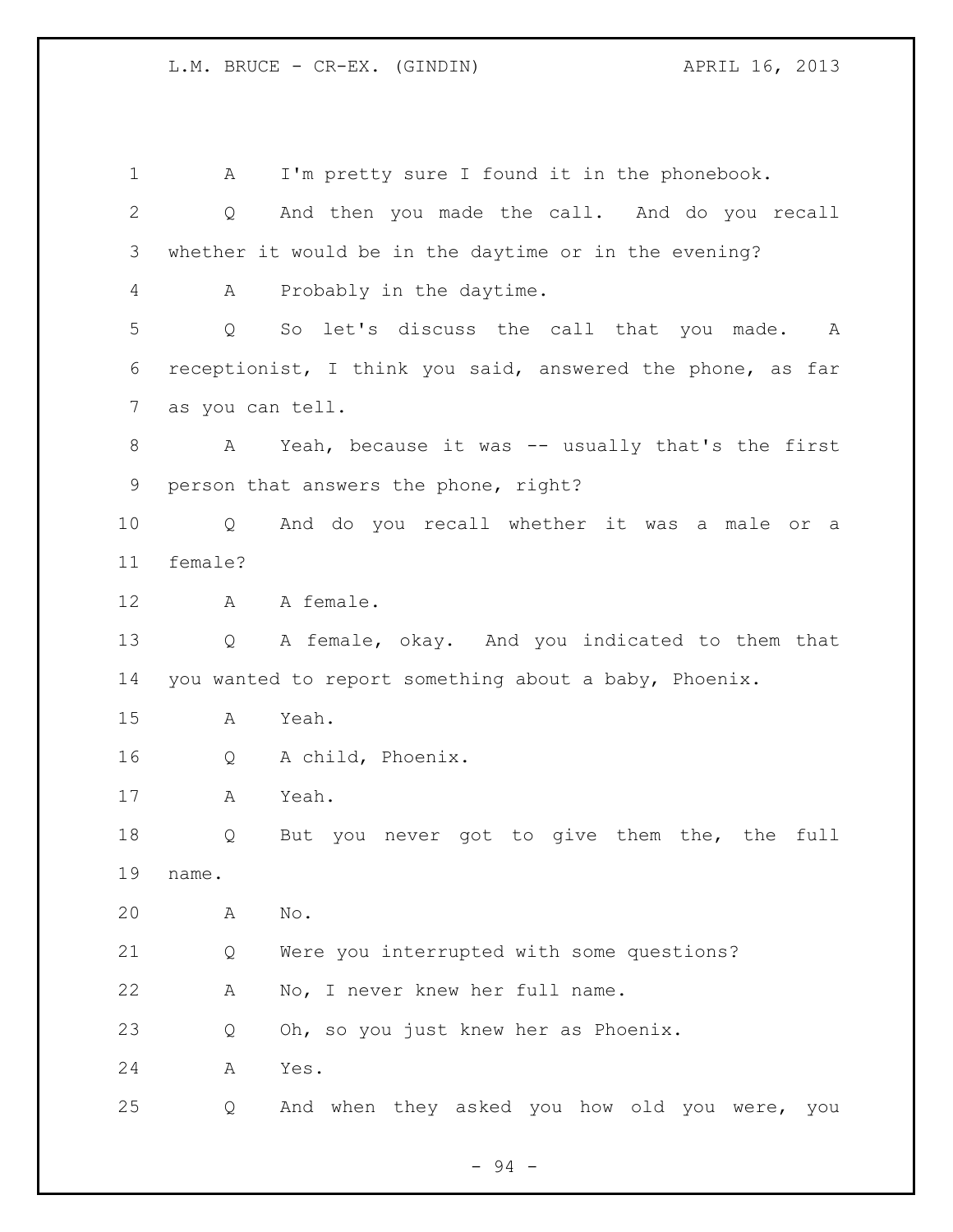said 17. A Yes. Q Okay. You were living by yourself at that time? A Right. Q Were you working at that time or were you -- A I was going to school. Q You were going to school. You were a student at the University of -- A No, I was going -- Q Or -- 11 A -- to school at high school. Q High school. So what, what grade were you in? Do you recall? A I was in grade 12. Q Okay. So you're in grade 12, you're living by yourself in your own apartment, right? A Yes. Q On McGee. A Yes. Q And whoever answered the phone told you that because of your age, they wouldn't take the call from you. Is that the way it went? A No, she said that I would need a parent or a guardian -- Q So --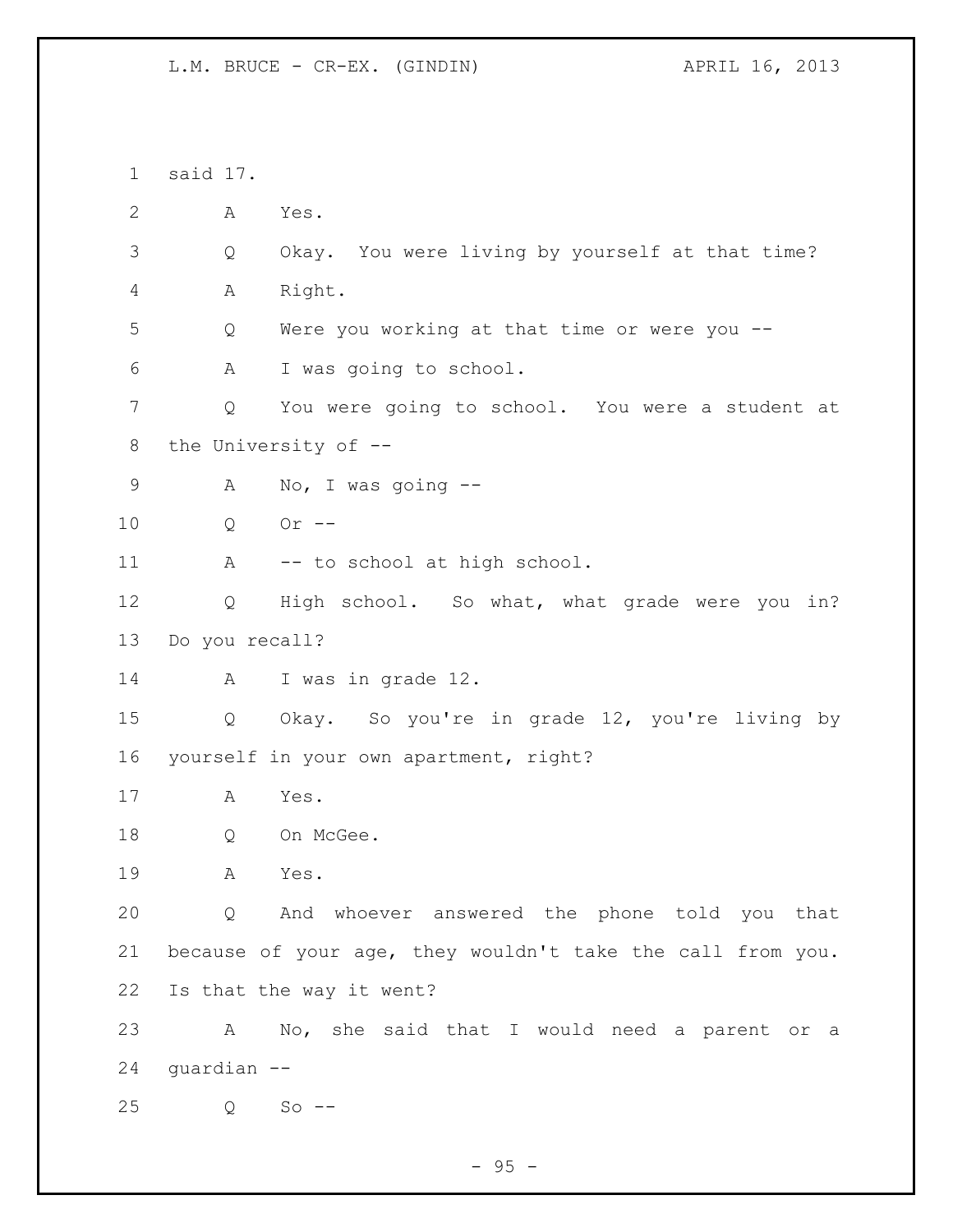1 A -- to, to call, to call in, or something like that. Q So the suggestion was that essentially you call back with a parent or guardian. A Yes. Q And then they would take the information, right? A Yes, I guess. Q But they never asked you about why you were calling, exactly, or what you observed. Am I right? A Yes. Q So the first and only question they asked was how old you were. A No. She wanted to take my information first. Q Um-hum. 15 A And then she -- I told her, like, no, but I told her my first name. And I -- like, all I said was, like -- something like I told her my first name and then I told her that I was calling regarding Phoenix, who's my uncle's stepdaughter. Something like that, along those lines. I don't remember exactly the words that I said. And then that's when she asked me, well, how old, how old I was, and that was when I told her I was 17. Q So once you told her your age -- A Right. Q -- the person on the phone did not ask you more

- 96 -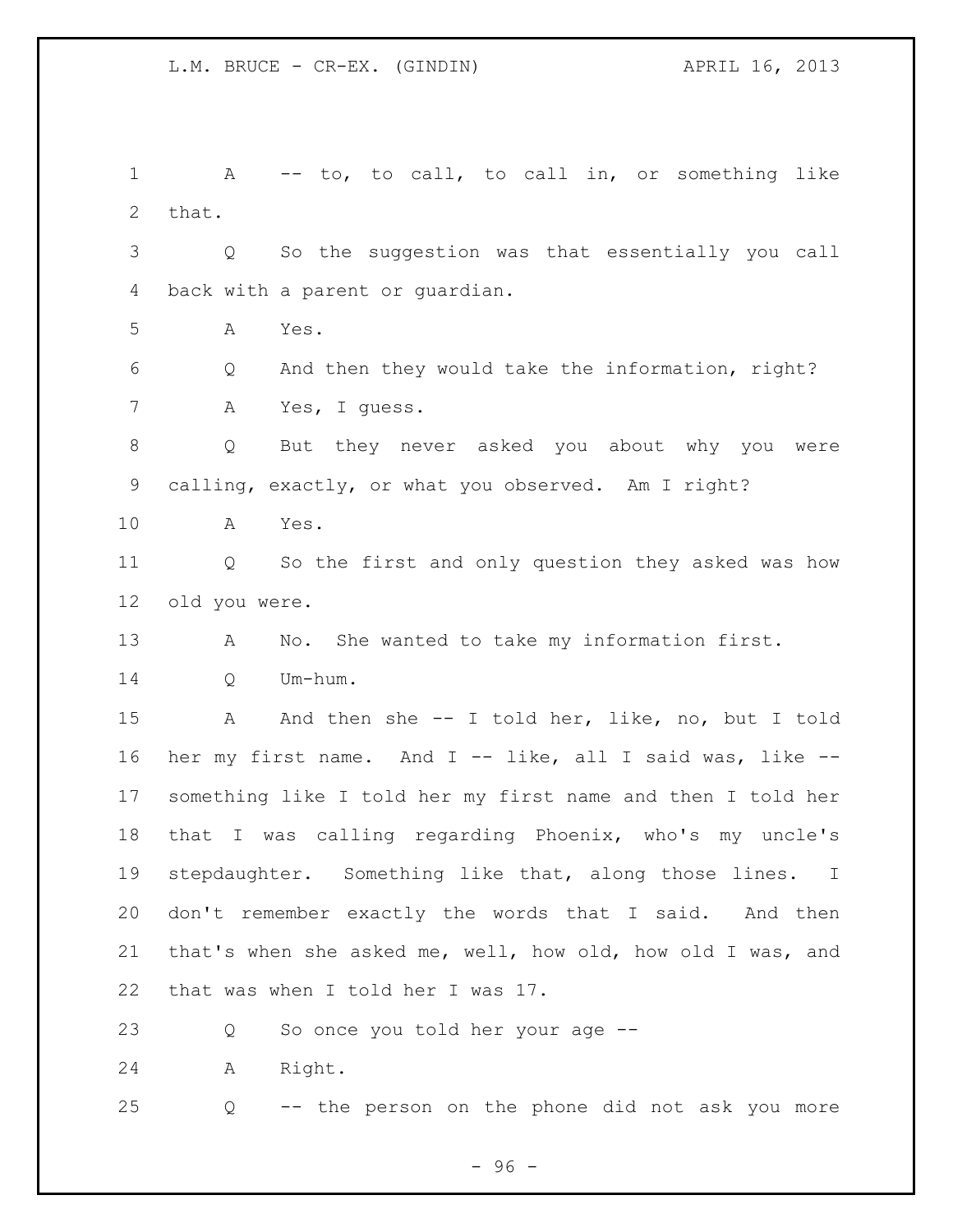questions about what it was you saw or why you called. A Yes. Q What they told you was that you had to call back, if you wanted to report this, with a parent or guardian. 5 A Along those lines, yes. Q Now, you obviously thought that -- based on a number of things that you saw, that you were going to call CFS and try and report what you observed, correct? A Yeah, sort of. Q Okay. Well, you did try to make that call, correct? A Yes. Q The obvious question I have is, why wouldn't you call back with a parent or guardian or, or at least have a parent or guardian call for you, now that you know that's what they would prefer? A I didn't really want to, like, talk to anybody to do it and I also didn't want to butt into their own business, you know, like -- that's the way I felt at the time (inaudible). Q So you didn't want to impose on other adults or other people to make the call that you were trying to make. Is that  $-$  A Yeah. Q -- what you're saying? Did you discuss that with

- 97 -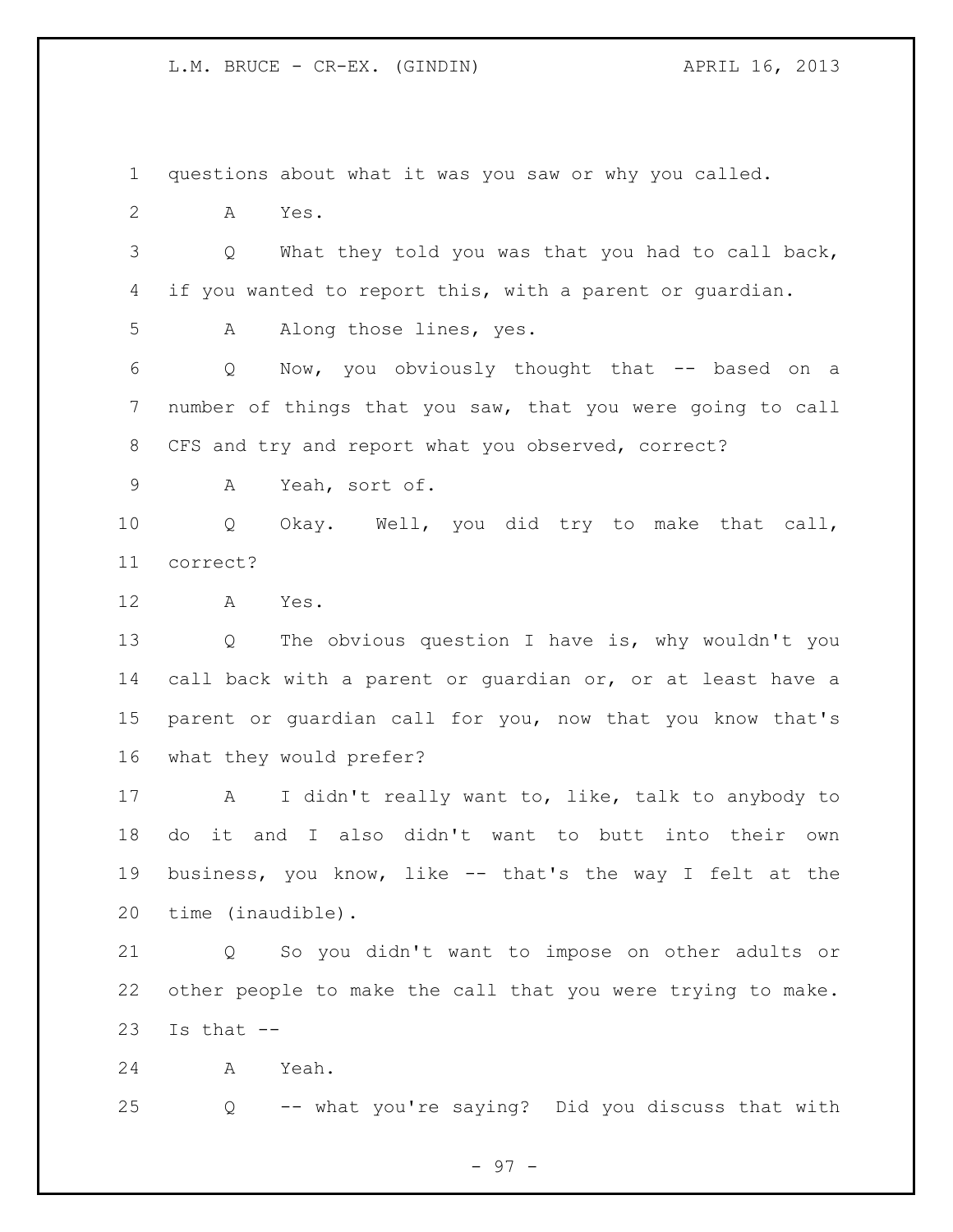your mother at all, in fact? A I didn't, I didn't discuss the call, no. Q Did you discuss the call that you are telling us about with anyone? A No. Not until later on, like, after -- Q Yeah. 7 A -- the whole thing happened with Phoenix. Q And then you told some people that you had tried to make this call, right? A Yes. Q And, and who did you tell? A Just amongst conversation with my cousin, with my cousin Amanda, and with my mom. Q Okay. So would it be fair to say that you found it somewhat difficult to make that call in the first place -- A Yes. Q -- because it concerned family. A Yes. Q Right? And then it was more difficult for you to 21 try and repeat that by telling other people about the call; is that right? A Trying to repeat what? Q I'm saying it was even more difficult to repeat the call that you had made by getting other people involved

- 98 -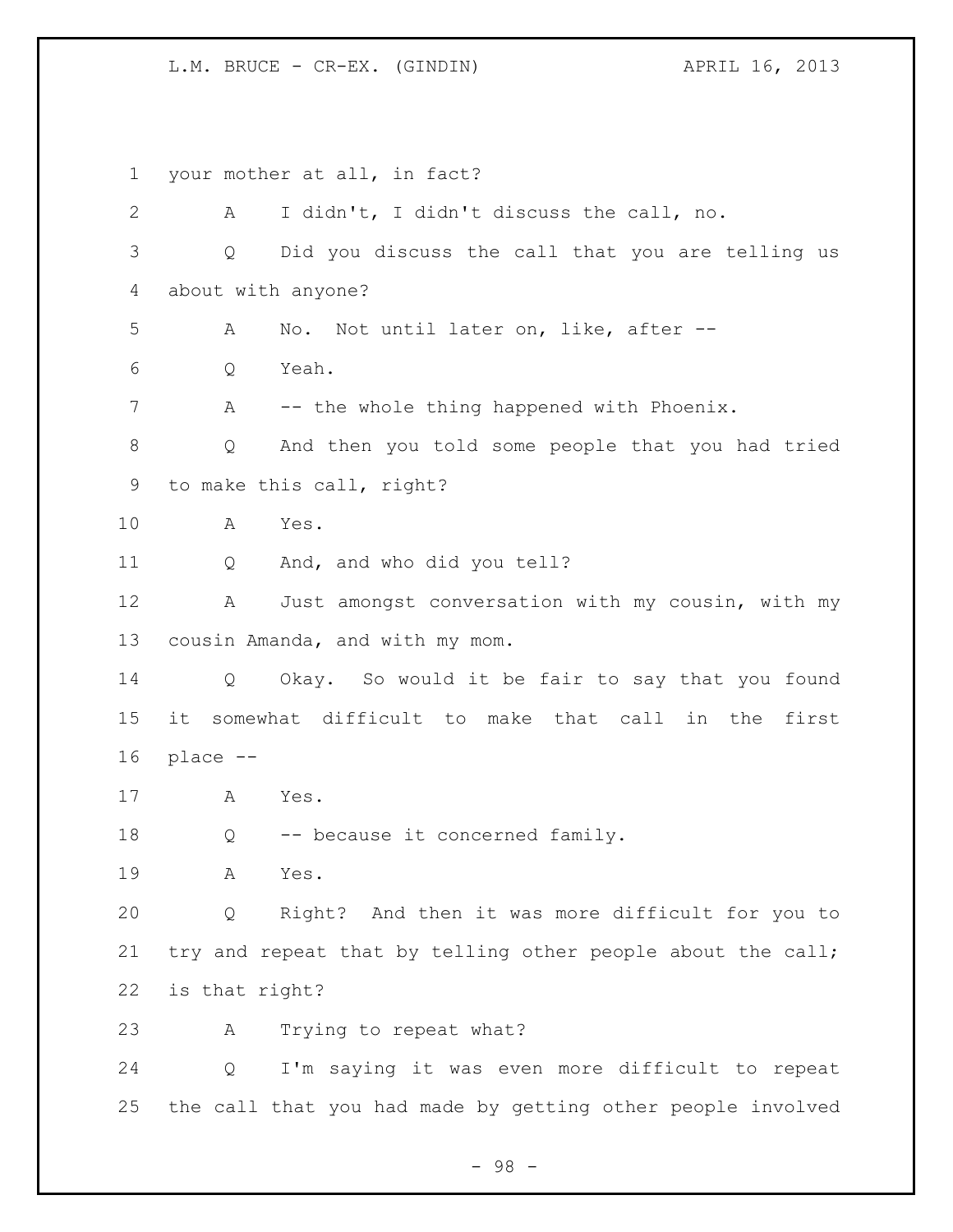and telling them about it. A Yes. Q So that's the reason you never made the call again with any other parent or guardian. A Yes. Q Is that a fair description of how you were feeling? 8 A Yes. Q All right. And in terms of what led you to make the call, I think you told us that on at least two occasions you noticed bruising on Phoenix's face? A Yes. Q And you asked about it? A Yes. Q I think you said asked Wes, did you say? A Yeah. Q And did you ask Samantha as well? 18 A She was present, yeah, when I asked. Q And you also asked Phoenix directly when you had a chance. A Yes. Q And you didn't really believe the answers you got. A No. Q Which is one of the reasons you made the call

- 99 -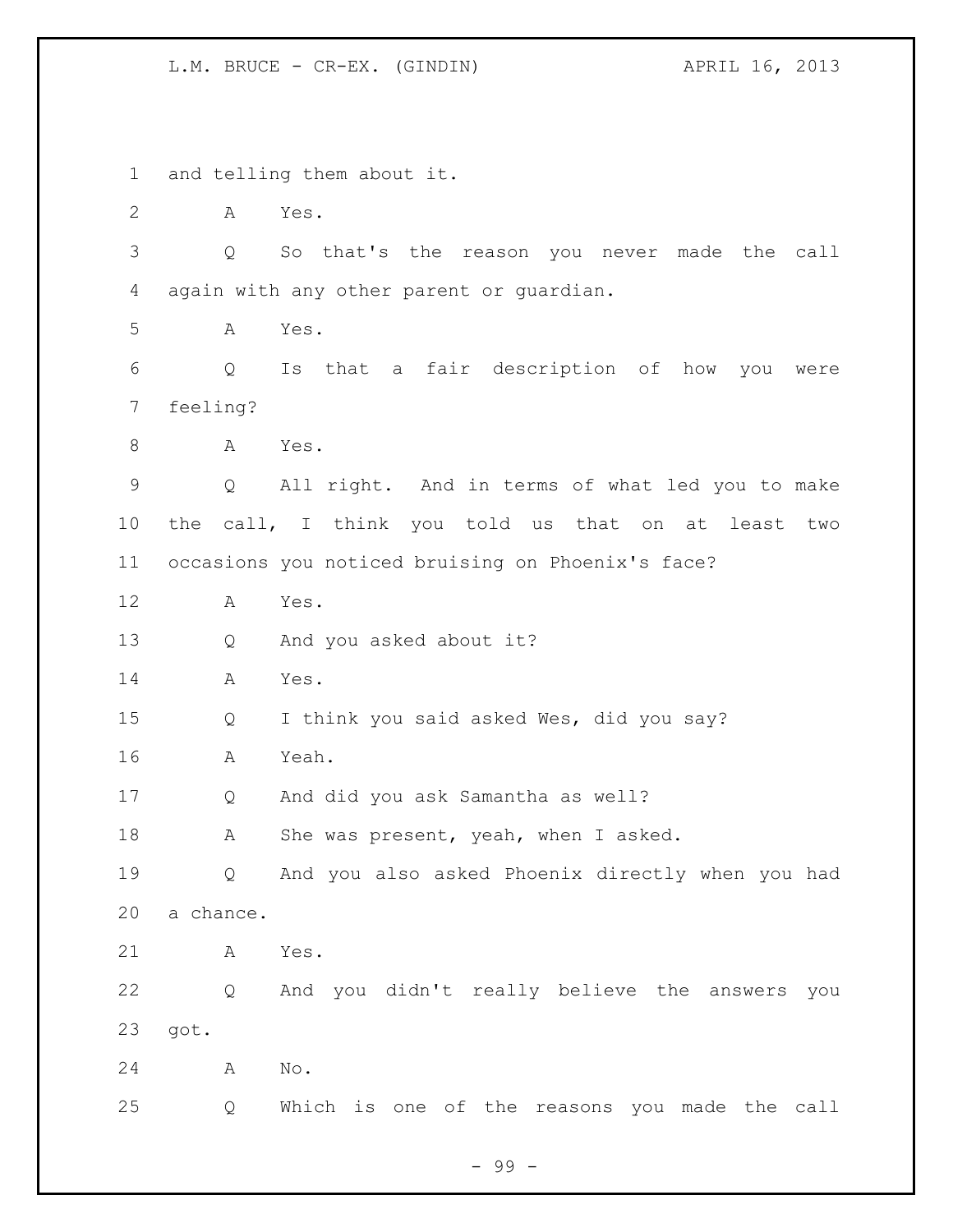there, right?

A Yes.

 Q In terms of who, who you discussed this with, the things you observed about Phoenix and what was going on, we know that you talked to Amanda McKay at some point?

A Yeah.

7 Q More than once or ...

A Yeah.

 Q We're talking about a time period prior to you making this call. Is that right?

A Talking about the call?

 Q We're talking about what you saw and the fact that it bothered you --

14 A Oh, yeah.

Q -- and should we do something --

A Yeah, I talked about it with my cousin.

 Q With Amanda. This would be before you actually made the call, of course.

A Yes.

Q And I think you indicated that even afterwards.

A Yes.

 Q Okay. And aside from Amanda, you did mention it to your mother.

A Yes.

Q Is that right? On more than one occasion?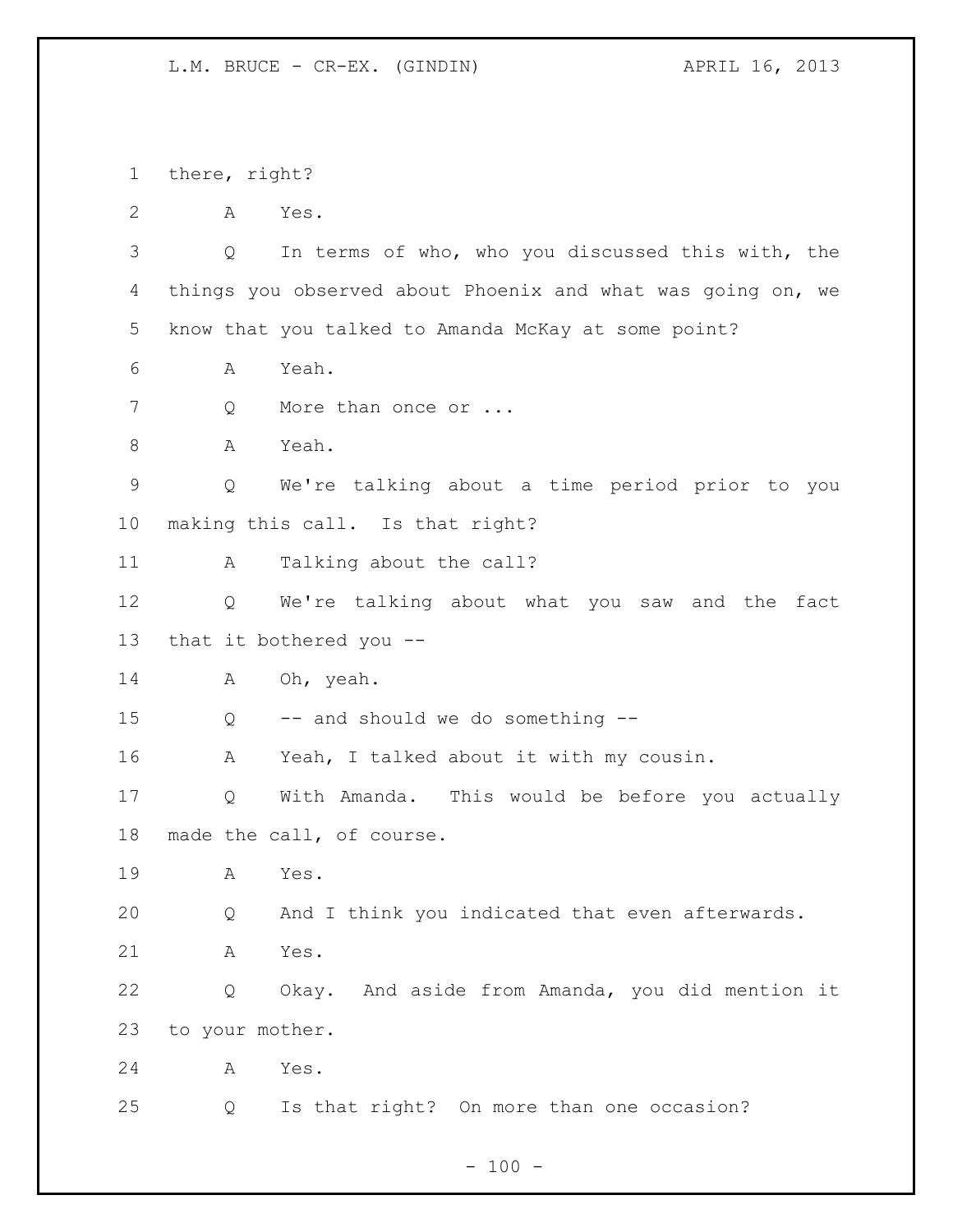| $\mathbf 1$  | Α      | About what $I$ --                                 |
|--------------|--------|---------------------------------------------------|
| $\mathbf{2}$ | Q      | About --                                          |
| 3            | Α      | -- saw in Phoenix?                                |
| 4            | Q      | Yeah, exactly.                                    |
| 5            | Α      | Yes.                                              |
| 6            | Q      | The things you observed.                          |
| 7            | Α      | Yeah.                                             |
| 8            | Q      | Things that were bothering you.                   |
| $\mathsf 9$  | Α      | Yes.                                              |
| 10           | Q      | You did mention that to your mother a couple of   |
| 11           | times. |                                                   |
| 12           | Α      | Yes.                                              |
| 13           | Q      | That's before you made the call.                  |
| 14           | A      | Yes.                                              |
| 15           | Q      | And also after.                                   |
| 16           | А      | Yes.                                              |
| 17           | Q      | Anyone else that you felt the need to talk about  |
| 18           |        | what you had observed?                            |
| 19           | А      | Just them, I guess.                               |
| 20           | Q      | Okay. Now, you understand, of course, that when   |
| 21           |        | you're testifying here you're under oath, right?  |
| 22           | Α      | Yes.                                              |
| 23           | Q      | That means that you've sworn to tell the truth.   |
| 24           | Α      | Yes.                                              |
| 25           | Q      | And what you're telling us under oath is that you |
|              |        |                                                   |

- 101 -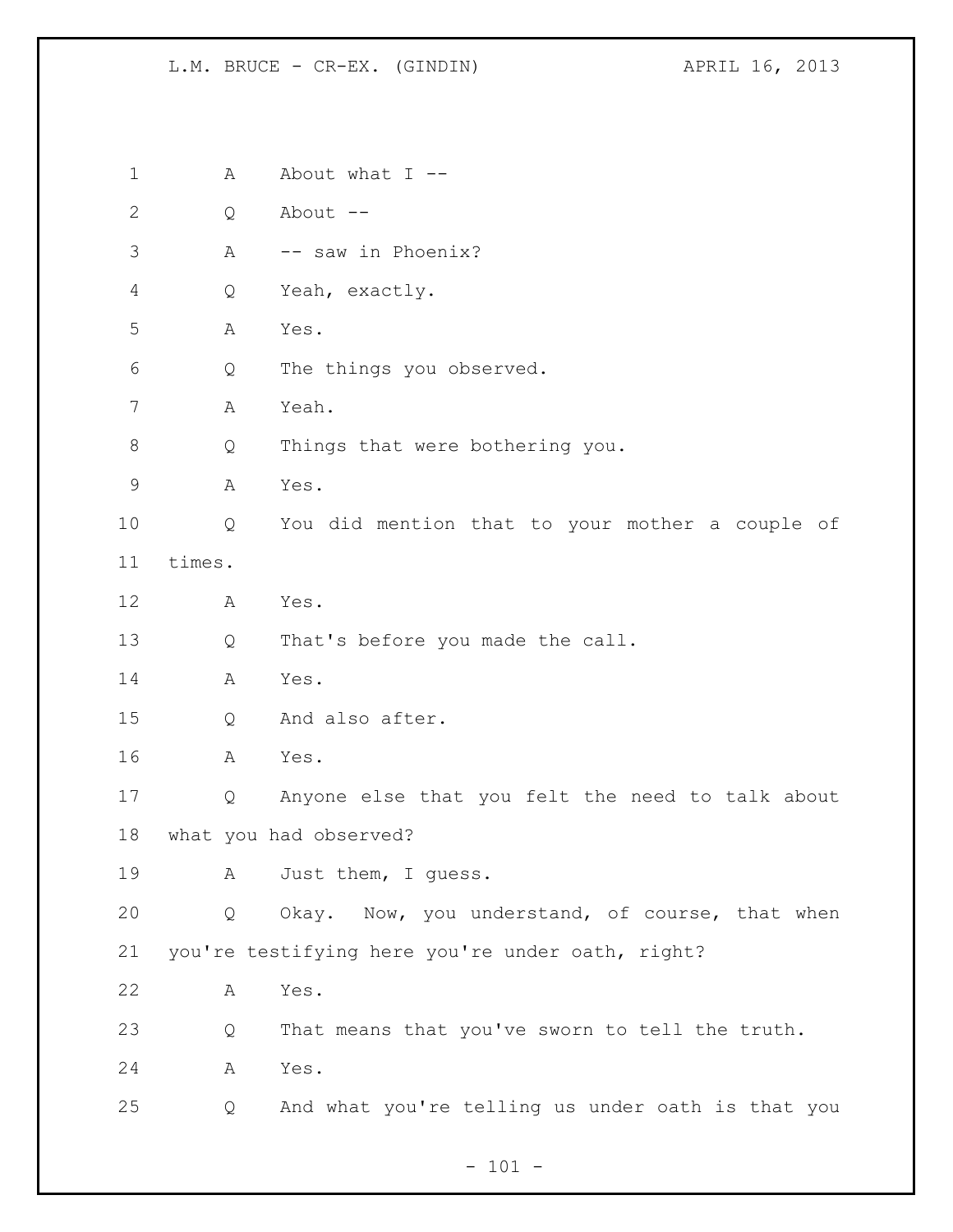L.M. BRUCE - CR-EX. (GINDIN)  $APRIL 16, 2013$ L.M. BRUCE - CR-EX. (PAUL)

made that call to CFS.

| Α      | Yes.                                                       |
|--------|------------------------------------------------------------|
|        | MR. GINDIN: Okay. Thank you.                               |
|        | THE COMMISSIONER: Thank you, Mr. Gindin.                   |
|        | Mr. Paul?                                                  |
|        | MR. PAUL: Good afternoon, Mr. Commissioner.                |
|        |                                                            |
|        | CROSS-EXAMINATION BY MR. PAUL:                             |
| Q      | Witness, my name is Sasha Paul. I'm one of the             |
|        | lawyers for Winnipeg Child and Family Services, as well as |
|        | the department, and I have just a couple of questions for  |
| you.   |                                                            |
|        | I'm going to do my best to try and understand, to          |
|        | begin with, the family that you're in. You mentioned that  |
|        | you had some brothers, previously; is that correct?        |
| Α      | Yes.                                                       |
| Q      | And what are your brothers' names?                         |
| A      | Jeremy and Johnny.                                         |
| Q      | And Johnny, last name?                                     |
| Α      | Kakewash.                                                  |
| Q      | Kakewash, okay. So both<br>the<br>same<br>last<br>name,    |
| right? |                                                            |
| Α      | No.                                                        |
| Q      | Well, give me their full names.                            |
| Α      | Jeremy Steven Roulette.                                    |
|        |                                                            |

- 102 -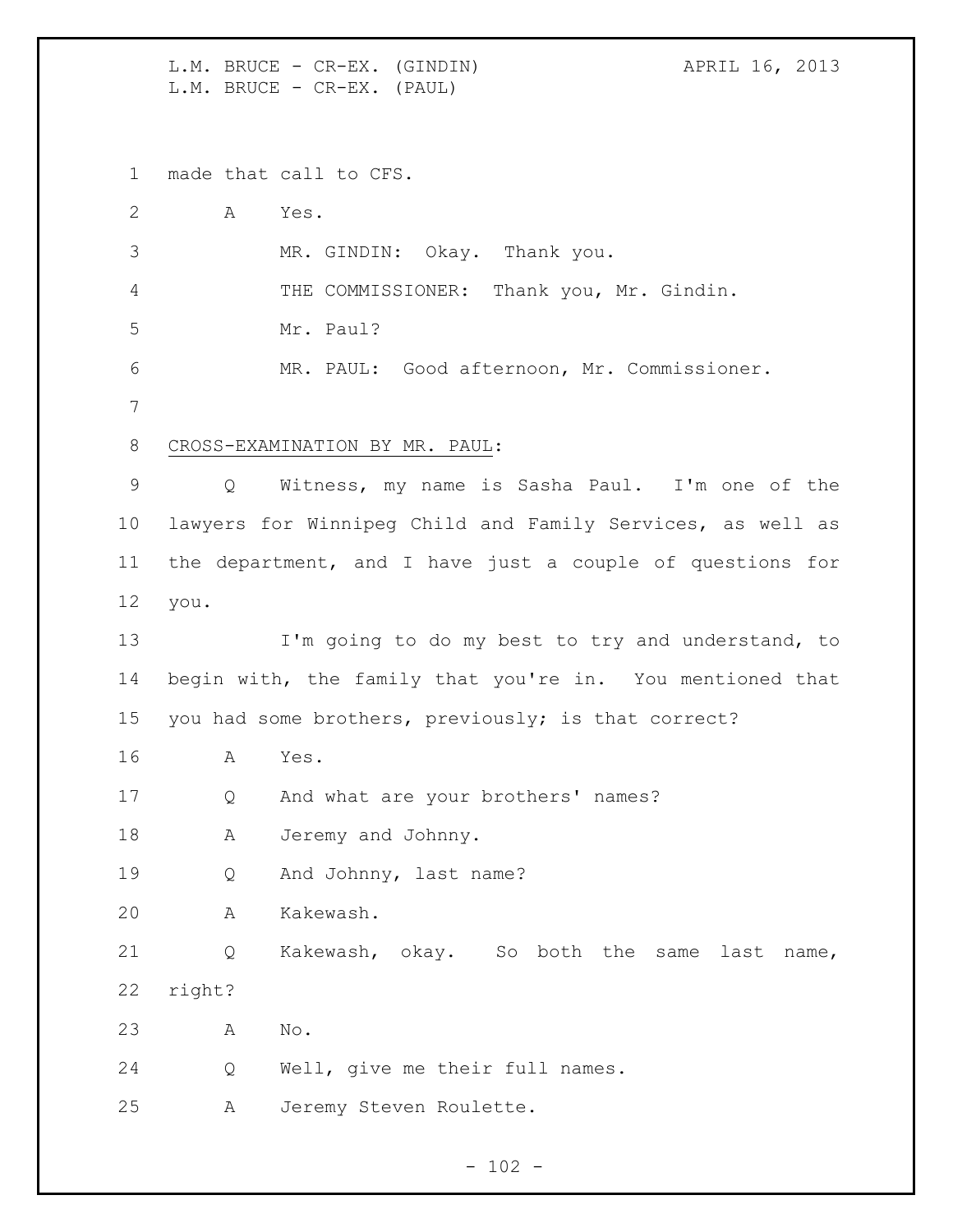Q Um-hum. A And Jonathen Edward Lee Ivan Kakewash. Q And those are the two brothers you spoke about previously. A Yes. Q Okay. And you've also mentioned Ashley Roulette. And again, what is she to you? A She's my cousin. Q She's your cousin, okay. And how often do you see Ashley? Talking presently. A Presently? Q Yeah. A Not that often. 14 Q No. Don't communicate over -- A Don't really communicate at all, no. Q Okay. Did you happen to see her today? A Yes. 18 Q I want to see if I can understand, again, some timelines now. I was a bit fuzzy in terms of trying to understand timelines from your evidence. It'd be fair to say from the outset that when you're talking about dates and times today, you are reaching back into your memory and doing your best, correct? A Yes. Q Right. And so when you do that, sometimes you

 $- 103 -$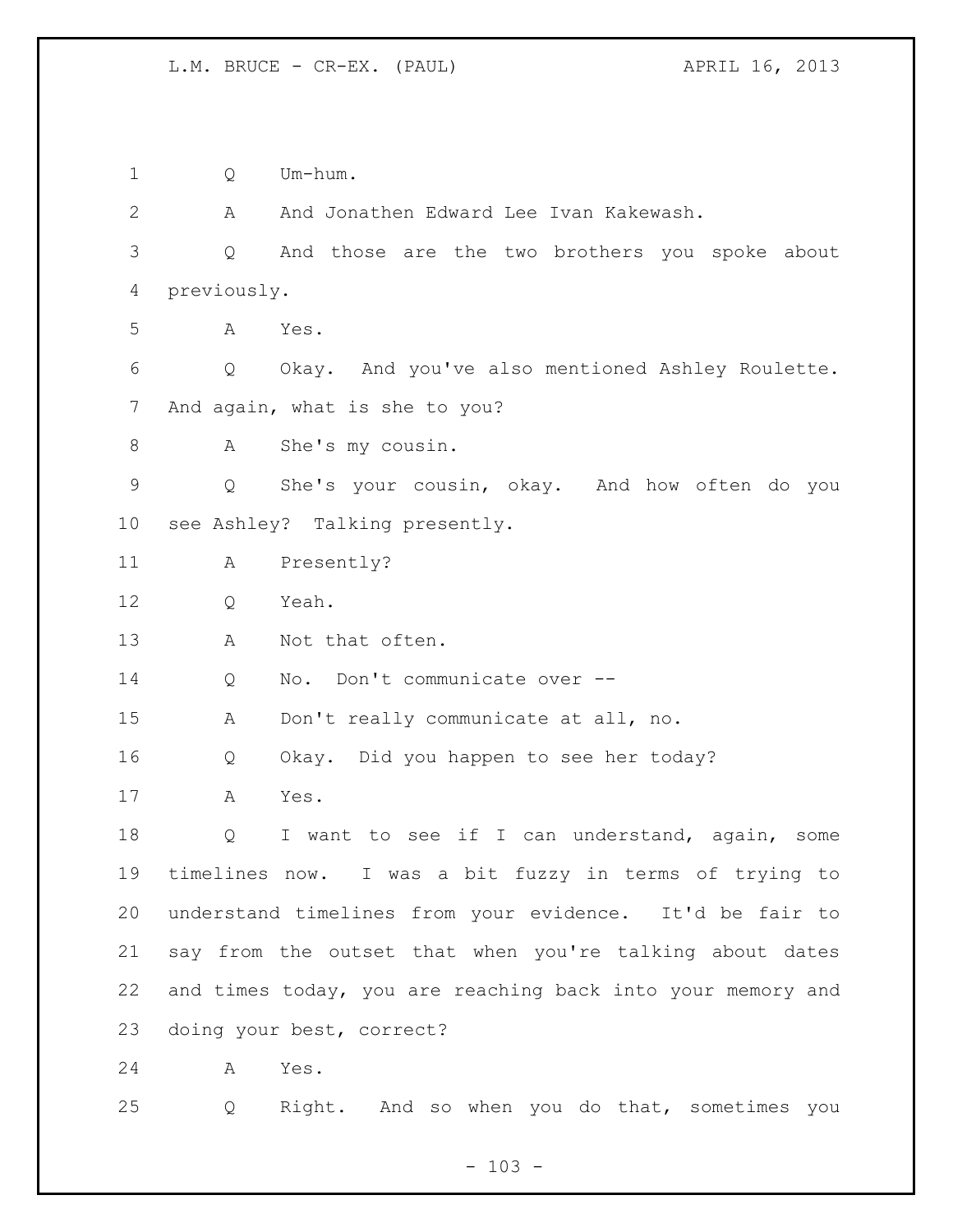may not be a hundred percent accurate as to the times and dates that you may have.

A Yes.

 Q Possible, right? My understanding of your evidence is that, essentially -- if I can look at the time period between, say, May '04 and November '04, my understanding of your evidence is that you first see Phoenix in and around May of 2004; would that be correct?

A Yes.

 Q Okay. And generally, from my understanding of your criminal transcript and my understanding of your RCMP report, is that from this period -- May to the end of November -- your view is that Phoenix is generally happy.

A Yeah.

 Q Okay. And I think, based upon my review of the, of the transcripts, Phoenix was smiling all the time, I thinks I what you told.

18 A Not all of the time.

Q Um-hum. But generally happy.

A Yes.

 Q And, of course, during this time you actually are babysitting Phoenix, as I understand it.

A A few times, yes.

 Q A few times, right. And as I understand your evidence, then, I think things start to change in the end

 $- 104 -$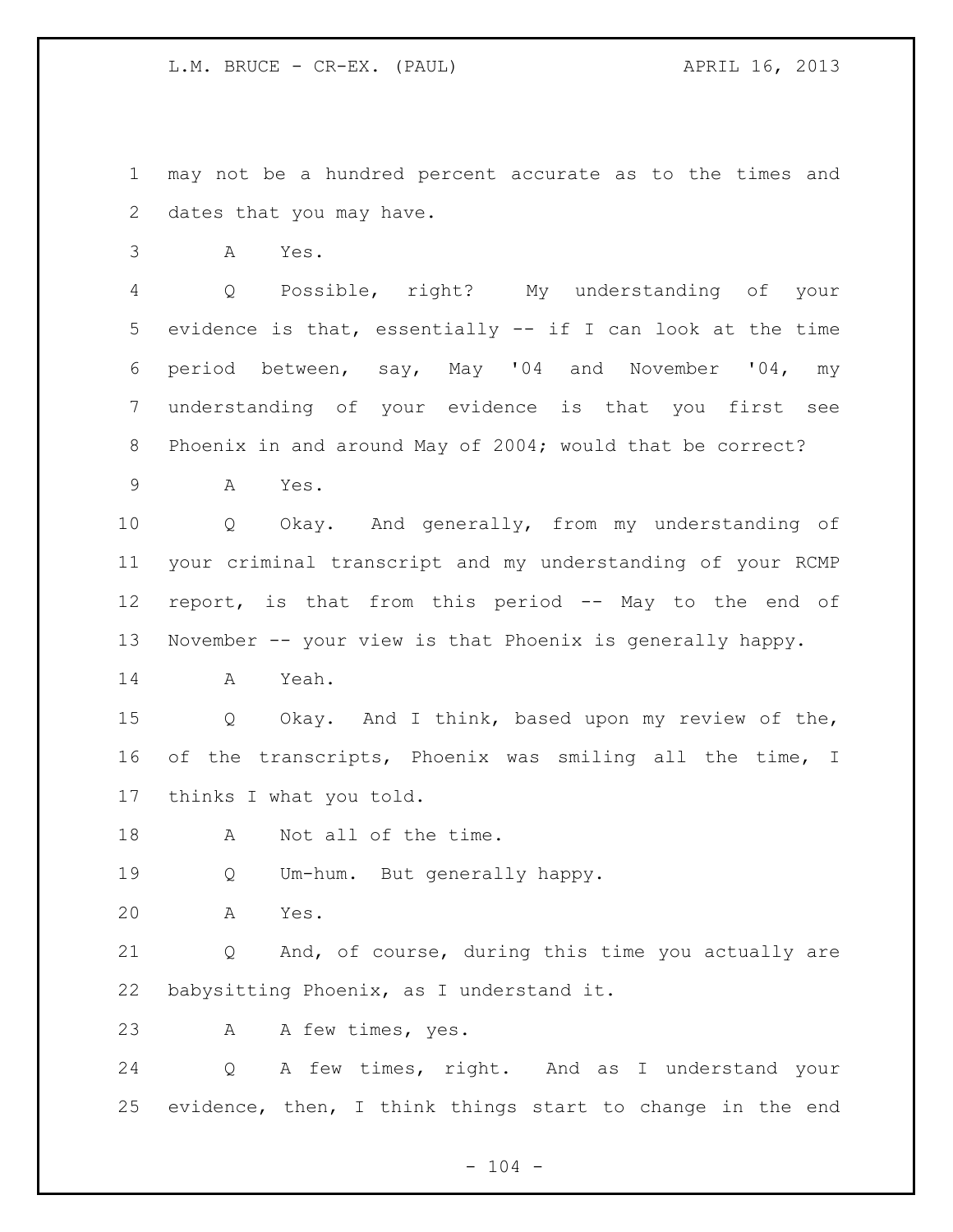### L.M. BRUCE - CR-EX. (PAUL) APRIL 16, 2013

 of November, early December, when the baby is born. A Yes. Even before the baby was born. Q Okay. But sort of the latter half of November. Like, I'm -- A Yes. Q -- trying to get the time -- okay. And my understanding is that you actually observed Phoenix in and 8 around Christmas of 2004; is that correct? A Yes. Q And my understanding of what, of what you told the court in the criminal trial is that Phoenix didn't to be -- didn't appear to be hurt that time when you saw her during the Christmas break. Would that be correct? A Yes. Q Right. And I think your evidence there was -- and I think your evidence today would be that during this time you see Phoenix get a gift and she was happy. 18 A From us. Q Right. And she was happy to get that gift. A Yes. Q Right. And again, my understanding of your RCMP statement is that it's just after New Year's that you notice Phoenix Sinclair with a black eye, correct? A Yes. Q And my understanding was that this was something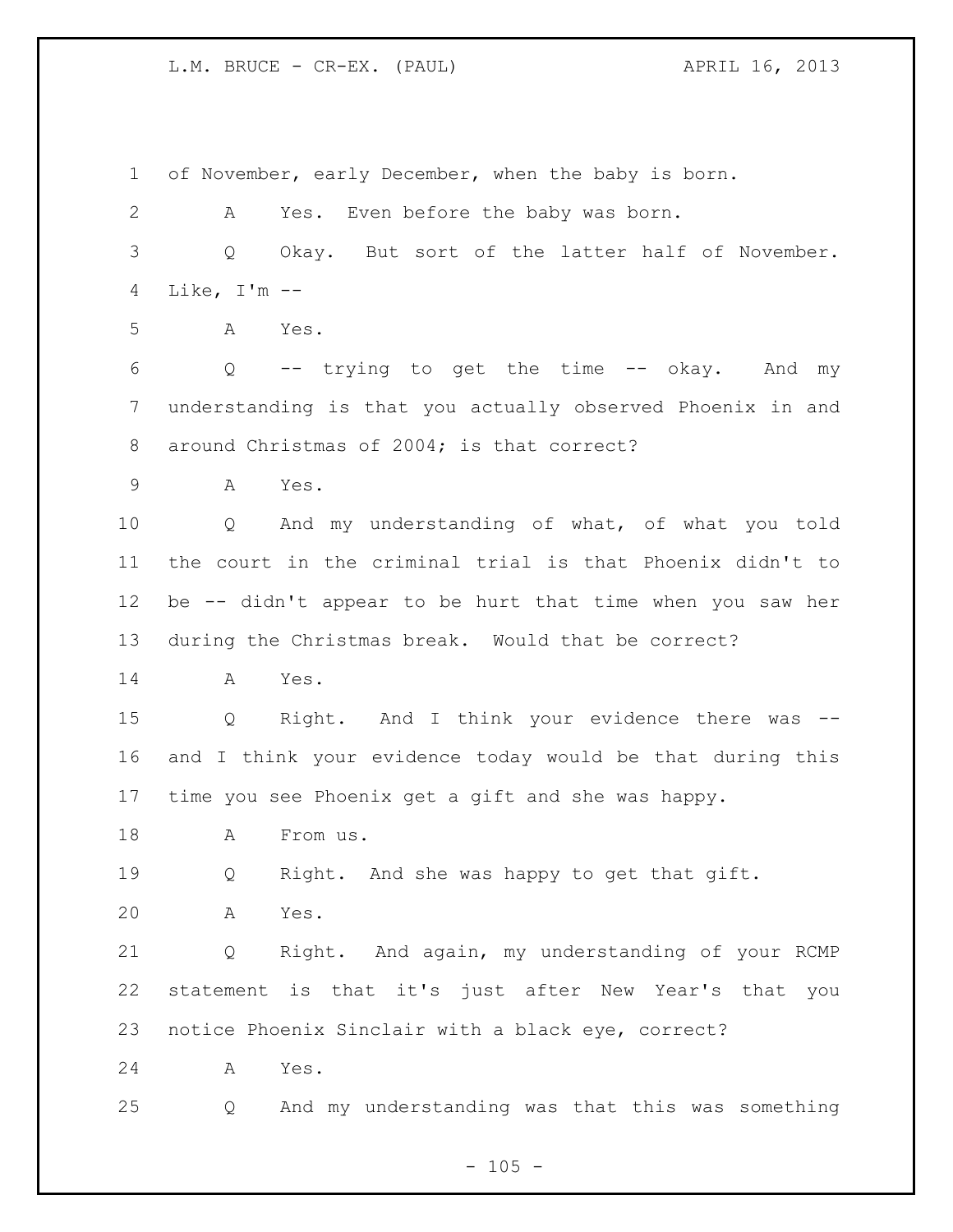L.M. BRUCE - CR-EX. (PAUL) APRIL 16, 2013

 you followed up on, first by talking to Wes McKay about it. Am I correct in that? A Yeah, I just asked him. Q Right. And McKay told you that Phoenix had hurt herself. A Yes. Q Right. But you would agree with me that this was still something that you wanted to follow up on your own. Correct? A Yes. Q In fact, what you did was you actually asked Phoenix about it when you were babysitting her. 13 A Yes. Well, I wasn't really the one that was watching her. My cousin was. Q But you actually had an opportunity to speak to Phoenix about this directly, correct? A Yes. Q Right. And when you asked Phoenix about it, my understanding was that Samantha Kematch wasn't there. A Yes. Q You're agreeing with me. A Yes. Q Right. And, of course, your uncle McKay wasn't there, either. A Yes.

 $- 106 -$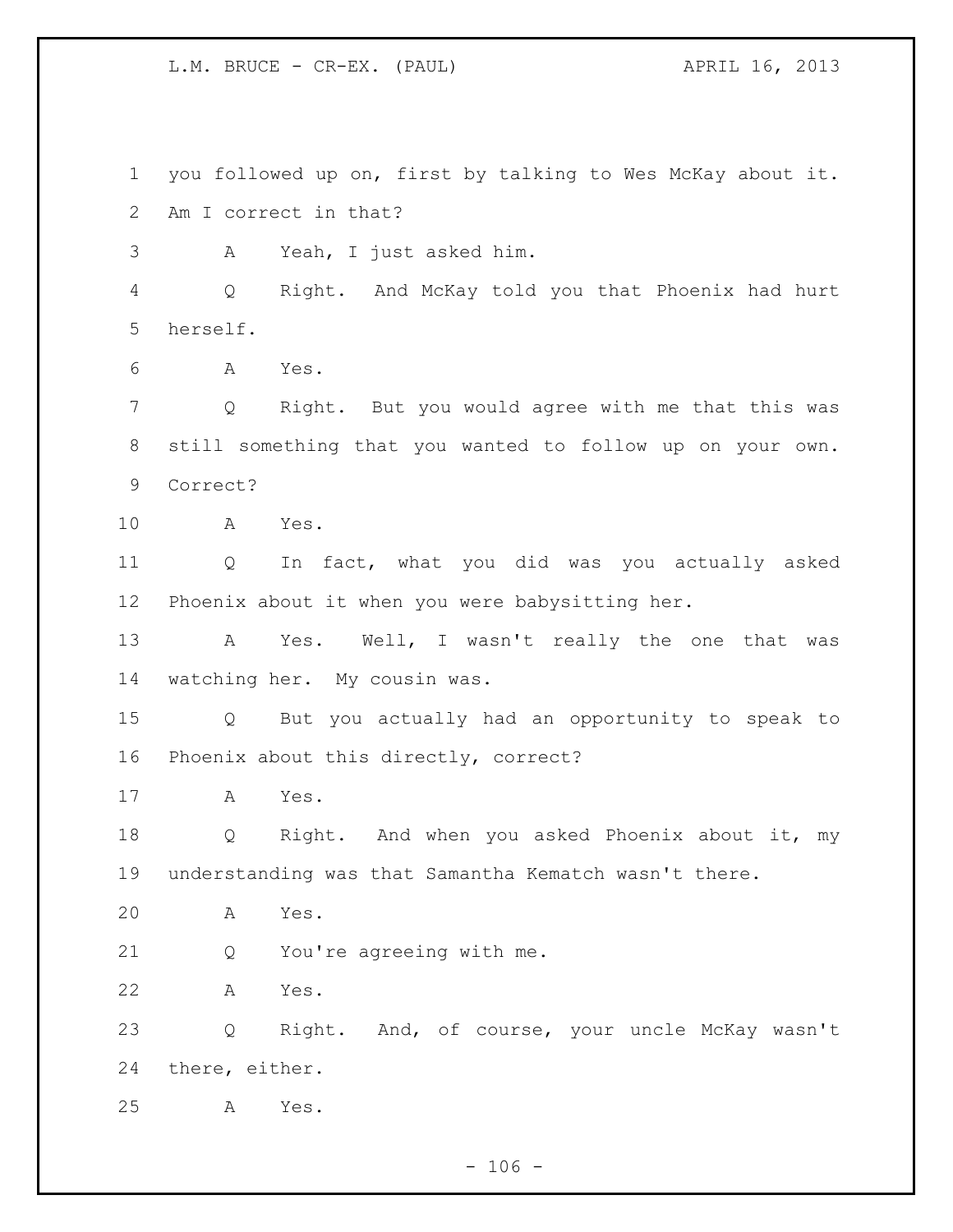L.M. BRUCE - CR-EX. (PAUL) APRIL 16, 2013

 Q Right. And my understanding was that this conversation took place in your apartment. A No. Q Where did it take place? A In Amanda's -- Q Oh, my apologies. 7 A -- (inaudible). Q Amanda ... A McKay's apartment. Q McKay's apartment. A We lived in -- all in the same apartment building. Q I apologize, I get the McKay McGee address mixed up. But it's your cousin Amanda's apartment that you have this opportunity to speak to Phoenix about the bruise on her face. A Yes. Q And my understanding is when you asked Phoenix about this, Phoenix tells you that she hurt herself. A Yes. Q Right? And my understanding of your criminal trial transcript was that after talking with Amanda, you 23 didn't think anything further about the bruise on the eye; is that correct? A Yes.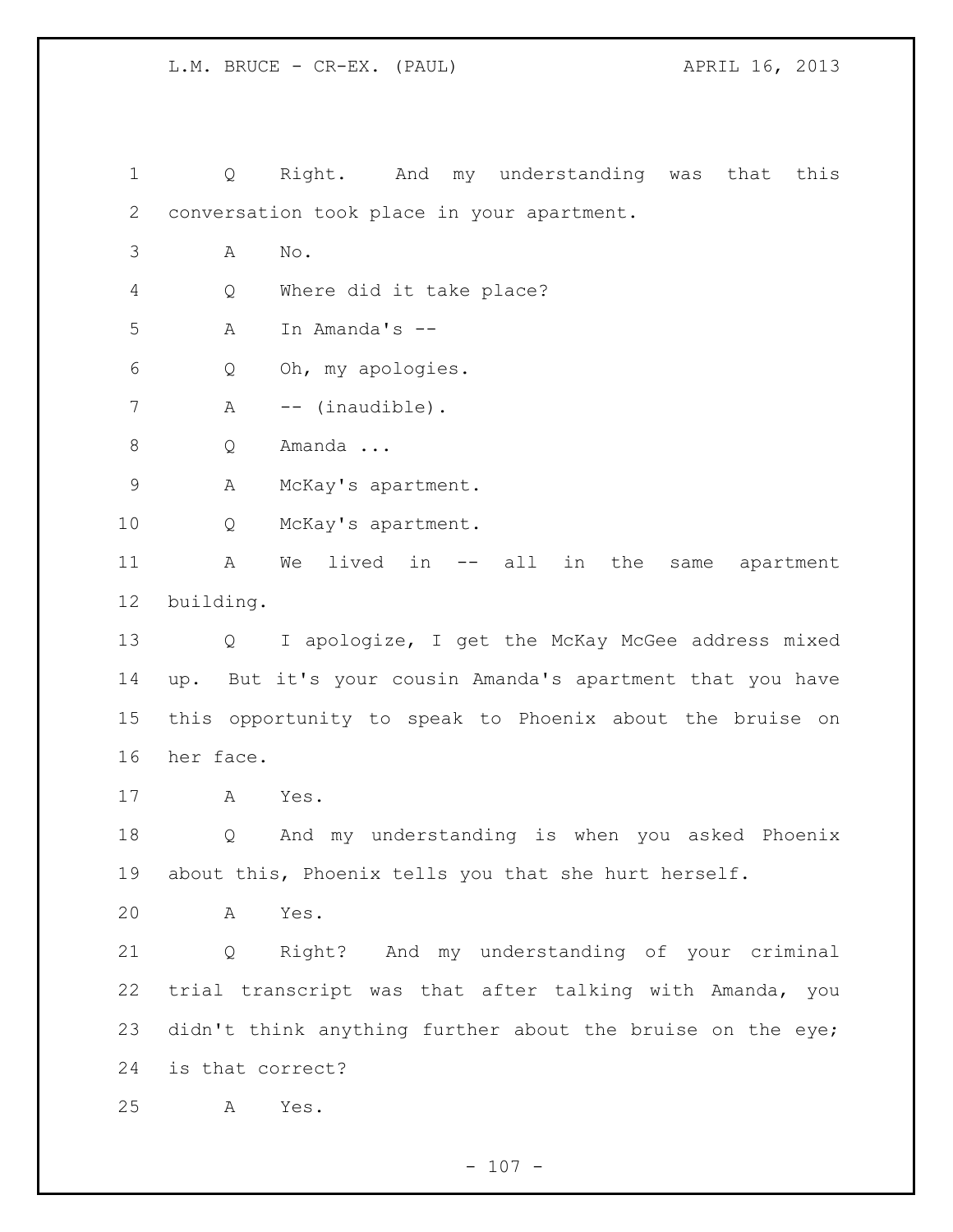Q And, in fact, as I, as I look over your transcript, you talk to Amanda -- and I, and I think the words you said here was, So then after that we just kind of dropped it. So you dropped the issue thereafter. A Yes. Q Right. And this is the bruise that you saw during the January period in 2005, correct? 8 A Yes. Q Right. And so my understanding of your evidence is that you continue to have some contact with Phoenix Sinclair over February and March. A Yes. Q Right? And, of course, my understanding -- and 14 if I can get back to the question that was asked previously -- you speak about an effort to pick up Phoenix Sinclair from Brownies, was it, as I understand your evidence? A No, I was trying to pick her up from Sam and Wesley's apartment, they were living in number one, to -- Q Okay -- A -- take her to the Brownies. Q Okay, that's where I heard the Brownies. So again, there was, there was a time, as I understand your evidence, then, that you wanted to take Phoenix to the Brownies program. A Yes.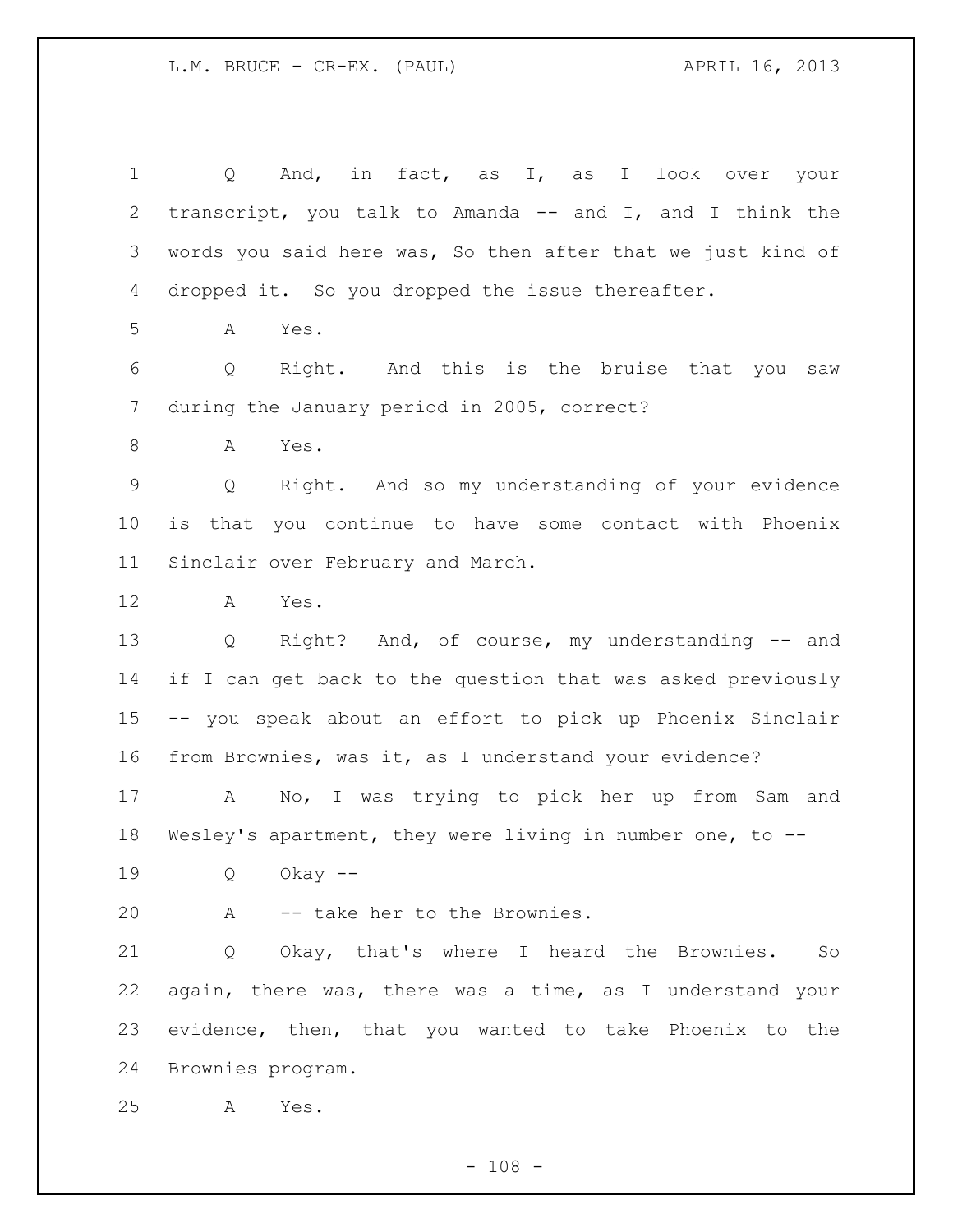Q Right. And where was that Brownies program? A Indian Métis Friendship Centre. Q Okay. And when was this effort? When did you say, All right, I'm going to take Phoenix to the Brownies program? When did that happen? A I don't know. I would say, like, around April or May. Like, it was around the spring time anyways, I know that. Q Spring time. And you think April or May. A Yeah. Q All right. And again, if I can get the, the sequencing correct ... 13 How I put it this way: Are you able to say, in April or May, whether or not the front half of April, the back half of April, or May -- 16 A The back, the back half of April. Q Back half, okay. And in terms of this call you were speaking about to CFS -- and again, I'm, I'm trying to understand the evidence that you gave -- when, in relation, did you say that you made this call? Was it immediately thereafter? A No. Q Okay, how long? A Probably, like, couple weeks. Q Couple weeks. So you're -- now you're talking

 $- 109 -$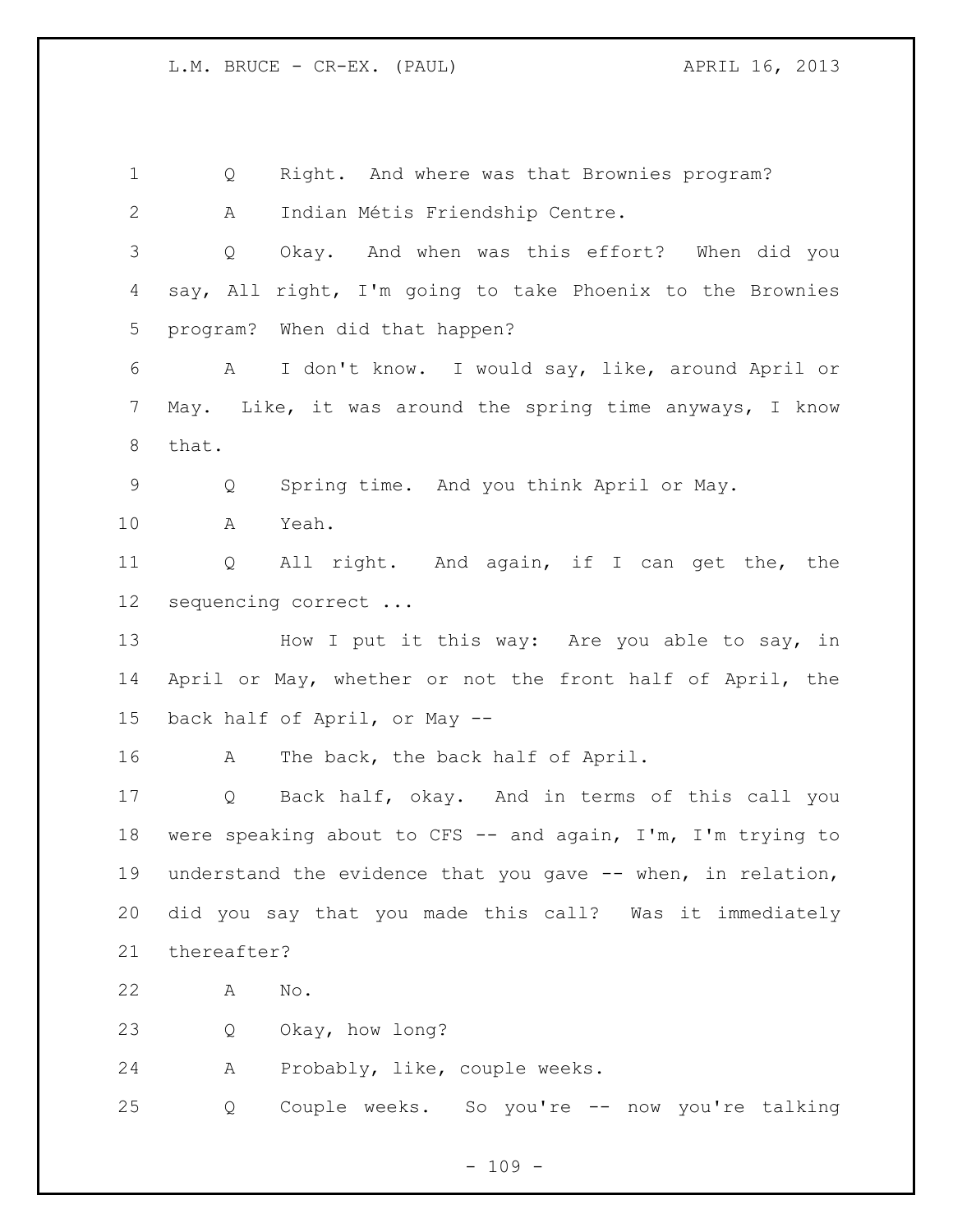L.M. BRUCE - CR-EX. (PAUL) 32213

either May or June.

| $\mathbf{2}$    | No, probably, like, May. I don't know.<br>Α                |
|-----------------|------------------------------------------------------------|
| 3               | Somewhere around that time frame. It wasn't that long      |
| 4               | after. I don't really remember when.                       |
| 5               | Okay. And again, my understanding of your<br>Q             |
| 6               | evidence was the sole reason you were deciding to, to make |
| $7\phantom{.0}$ | this effort to call was because you hadn't seen Phoenix in |
| 8               | a while.                                                   |
| $\mathsf 9$     | Α<br>Yes.                                                  |
| 10              | Is that correct?<br>Q                                      |
| 11              | Α<br>Yes.                                                  |
| 12              | Right. And then the issue that you saw about<br>Q          |
| 13              | bruises, that wasn't why you were calling.                 |
| 14              | No, but it came to mind to maybe try and call<br>A         |
| 15              | because I seen it before.                                  |
| 16              | Q Um-hum. But definitely, you would agree with me          |
| 17              | that you didn't make a call to CFS in January when you saw |
| 18              | the bruise.                                                |
| 19              | I didn't make a call.<br>A                                 |
| 20              | You did not, right. And, in fact, you didn't<br>Q          |
| 21              | make a call to CFS when your effort to take Phoenix        |
| 22              | Sinclair to the Brownies -- that failed. You didn't make   |
| 23              | the call that day, either. You waited some time.           |
| 24              | No, I didn't.<br>A                                         |
| 25              | You waited some time.<br>Q                                 |
|                 |                                                            |

- 110 -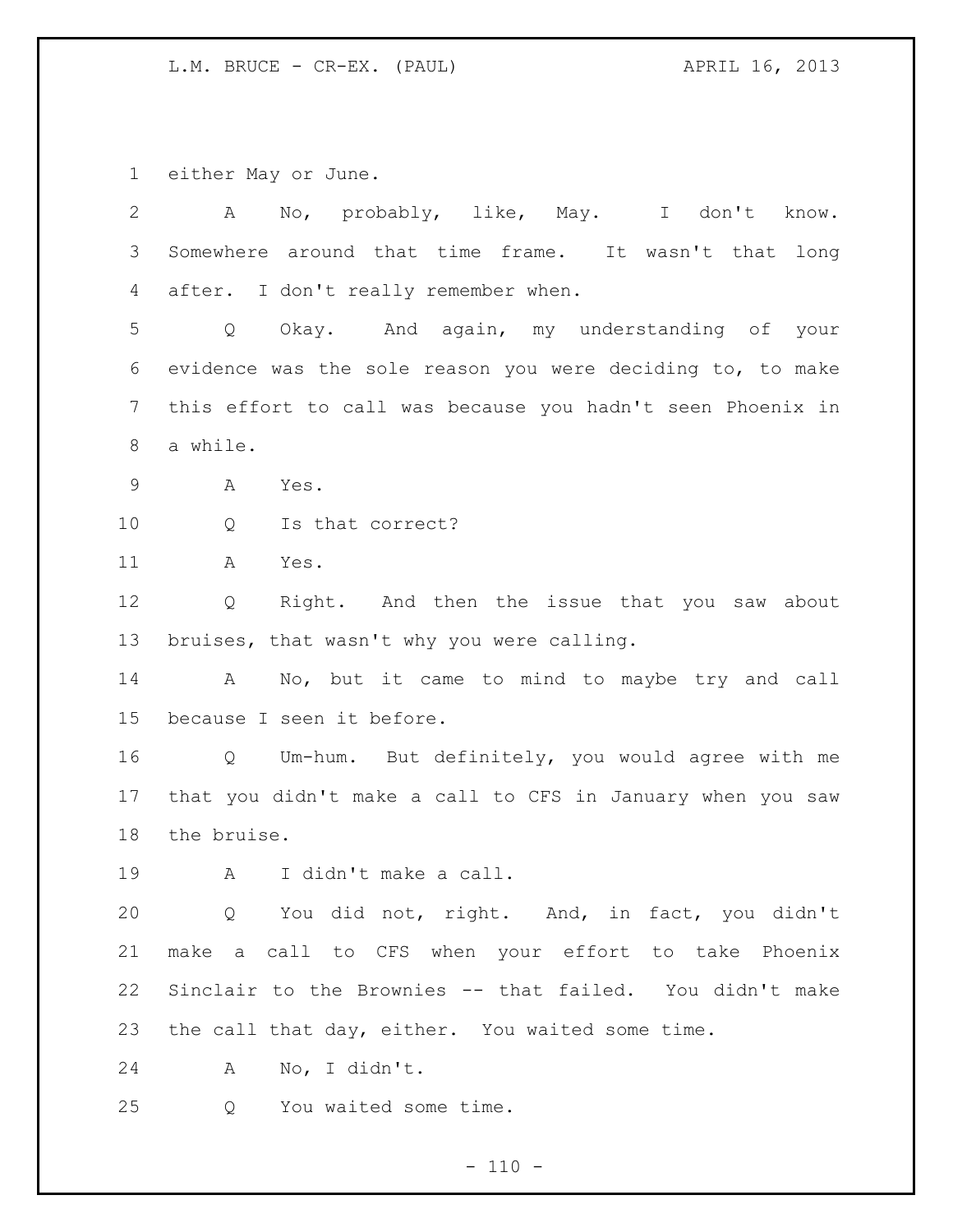A Yes. Q Right, okay. MR. PAUL: If we could pull up Exhibit 7? BY MR. PAUL: Q We heard some evidence -- and you'll see it on the screen in a second -- from another witness who's known as source of referral number 6, that she took this picture on March 18, 2005. Do you see that? Do you see that? A Yes. Q Right. And again, source of referral 6's evidence was that she took that picture on March 18, 2005. And so my question to you is, that would be generally how Phoenix looked at that time, correct? A Yes. Q Right. And the evidence that we heard source of referral number 6 give to the Commissioner was that on that day, on March 18th, Phoenix walked a kilometre on her own from one place to another -- she walked a kilometre -- and you wouldn't be in a position to disagree with that evidence, would you? A I wouldn't know. Q Fair enough. And source of referral number 6's evidence to this Commissioner was that at this point she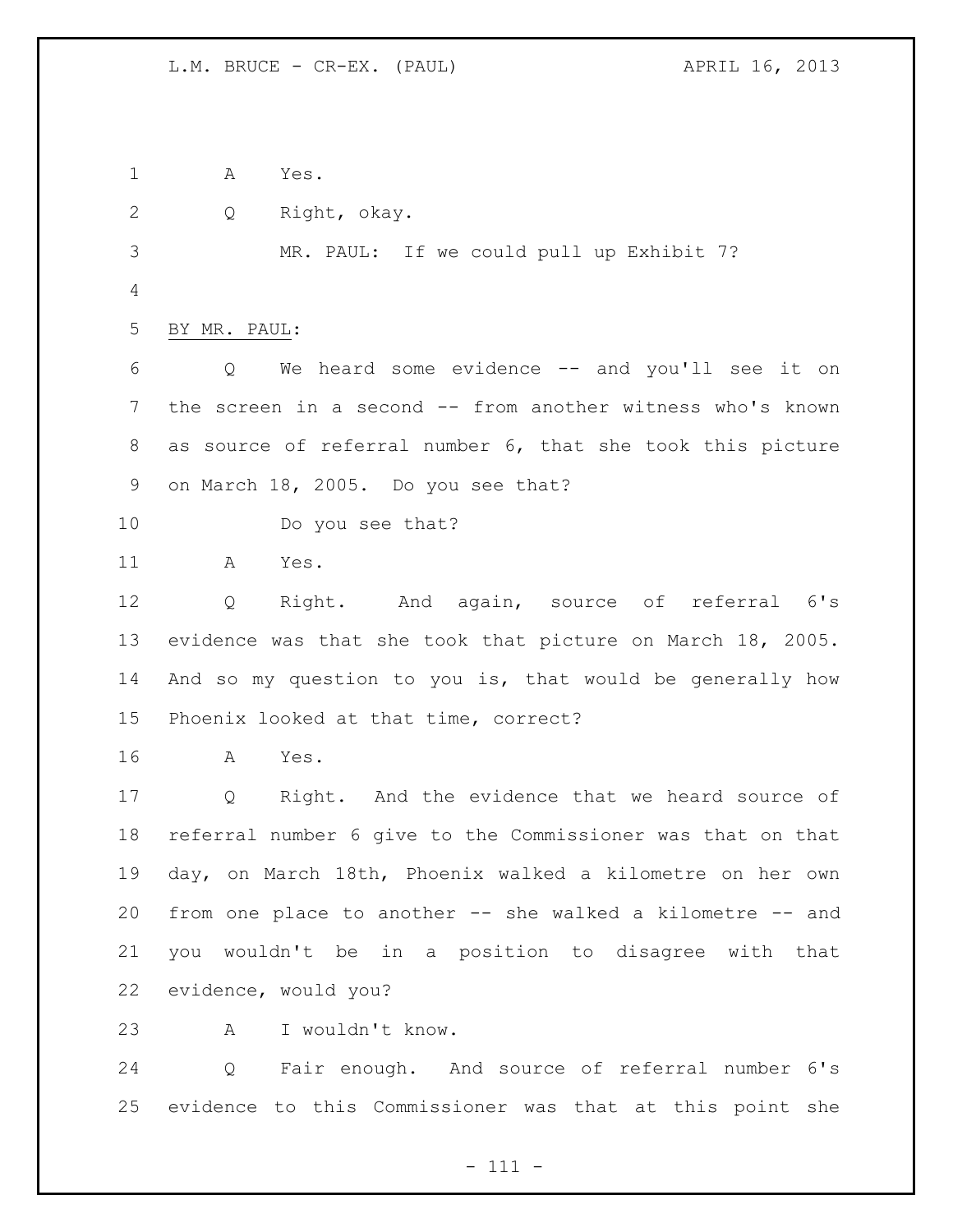L.M. BRUCE - CR-EX. (PAUL) APRIL 16, 2013

 didn't see any signs of physical abuse on Phoenix. And you wouldn't be in a position to disagree with that evidence, either. A What's that? Q You wouldn't be in a position to disagree with source of referral number 6 when she says she didn't see any signs of physical abuse on March 18th. 8 A I wouldn't be in disagreement? Q Yeah, you wouldn't be able to say. 10 A I wouldn't be able to say. Q Right. Sorry, if I can double back, I think you said to me earlier that you, you saw Ashley Roulette today? A Yes. Q Did you talk about her experience in this Inquiry today? A No, I didn't. Q No? When we get back to your call to CFS, as I understand it, in May or so of 2005, your evidence then is that you make a call and the person on the line, I think you said, is a receptionist. A Yes. Q Right. And I think in, in response to questions put by my friend, Mr. Gindin, I think you said usually it's a receptionist. And I was curious about the term "usually." Have you called CFS before on other matters?

 $- 112 -$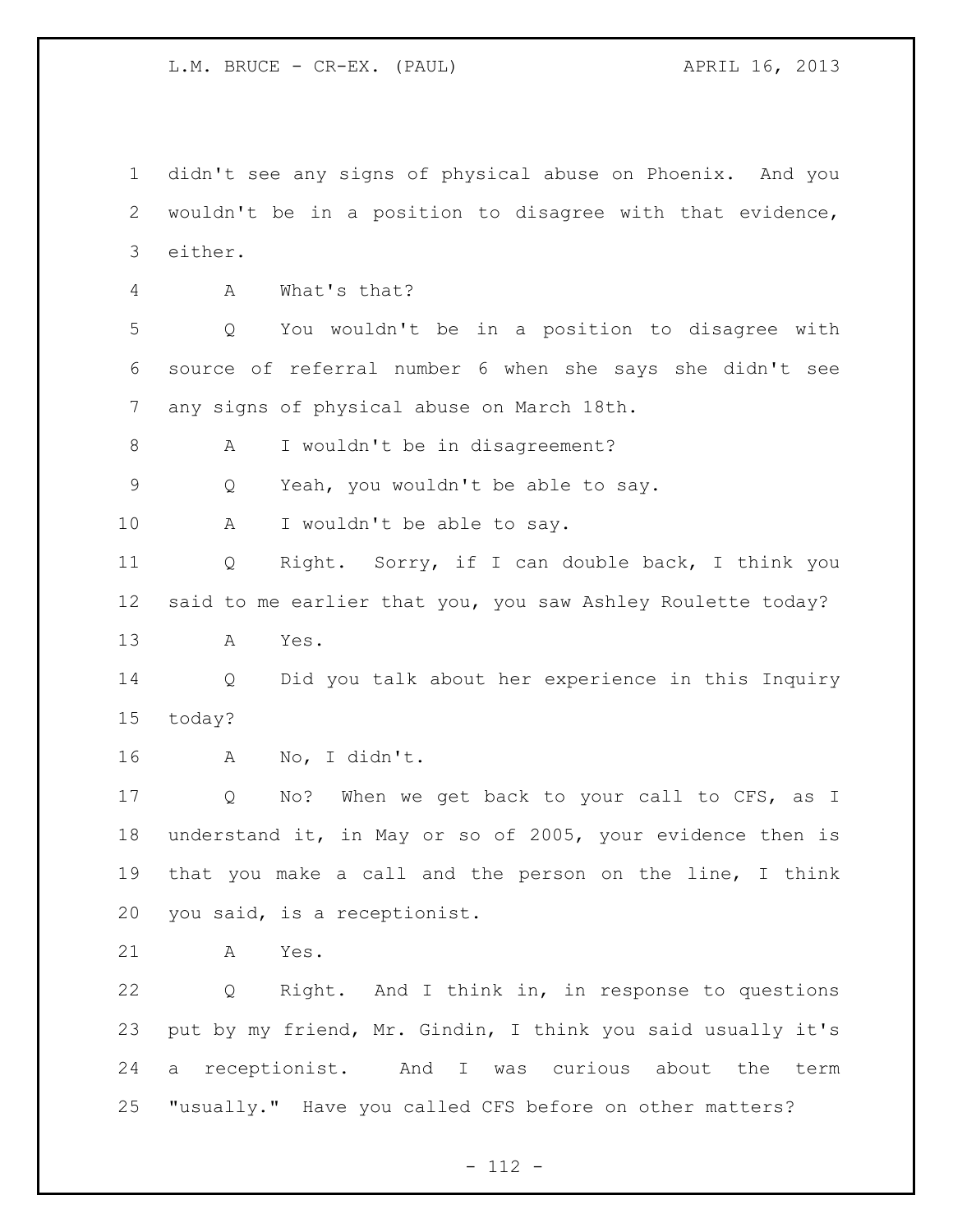## L.M. BRUCE - CR-EX. (PAUL) APRIL 16, 2013

 A No, I didn't. Q This was the first time? A Yes. Q Okay. A I'm just referring, like, as all organizations have a receptionist -- Q Um-hum. 8 A -- even just people who work on their own, they have a receptionist, right? Q Okay. So you're, you're assuming it's a receptionist. A Yes. Q Right. And you wouldn't have -- are you able to say either way whether or not your call was transferred at all? A No. Q No. And again, this person that you're speaking to, your evidence then is, that they want you to call back with a parent or guardian. I -- is that your evidence? A I didn't say they wanted me to call back. They said -- Q Let -- A -- that I would need a parent or a guardian. Q Um-hum. That in order for them to actually take your call, they needed you to have a parent or guardian

- 113 -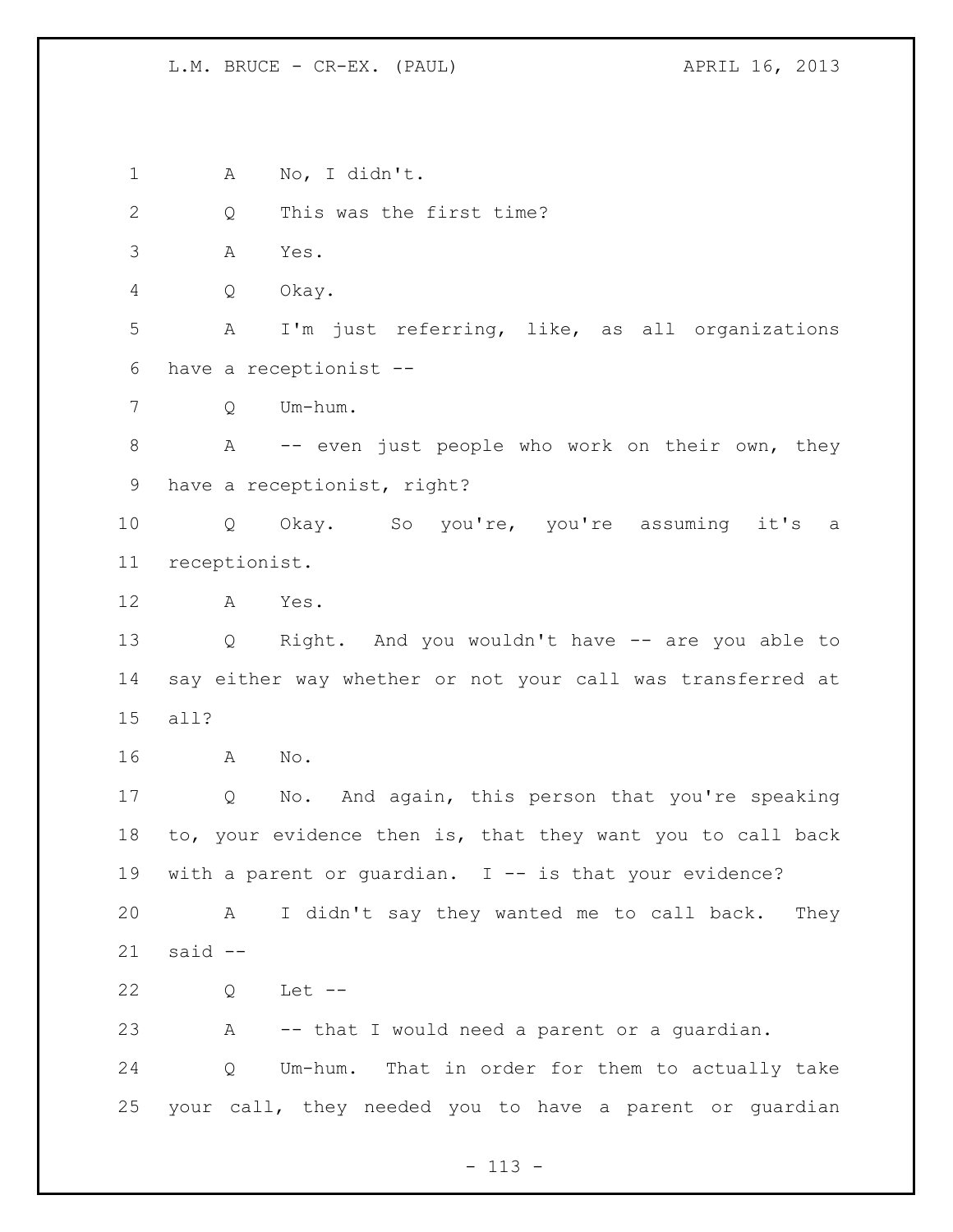with you when you had that -- when you, when you made a call to CFS.

 A I'm not sure if that's what they said, but I know that's what they told me, was that I needed a parent or a guardian.

 Q Your impression after you hung up that phone was that in order for CFS to talk to you, they needed you to have a parent or guardian with you. That's what --

 A I don't know if that was my impression. Like, really, I -- like, I just, I just dropped it there. I was just, like, okay, like, whatever, then, at the time.

 Q And if I were to suggest to you that Winnipeg CFS takes calls from people regardless of your -- of their age, would you be able to comment on that?

A No, I wouldn't.

16 Q And if I were to suggest to you that, in fact, Winnipeg CFS would take a call from someone under the age of 18, would you disagree with that?

19 A No, I wouldn't, because --

Q In --

A -- that's in your, in your guidelines, right?

 Q And if I were to suggest to you that there's no requirement that a person have a parent or guardian when they call CFS, would you be in a position to disagree with that?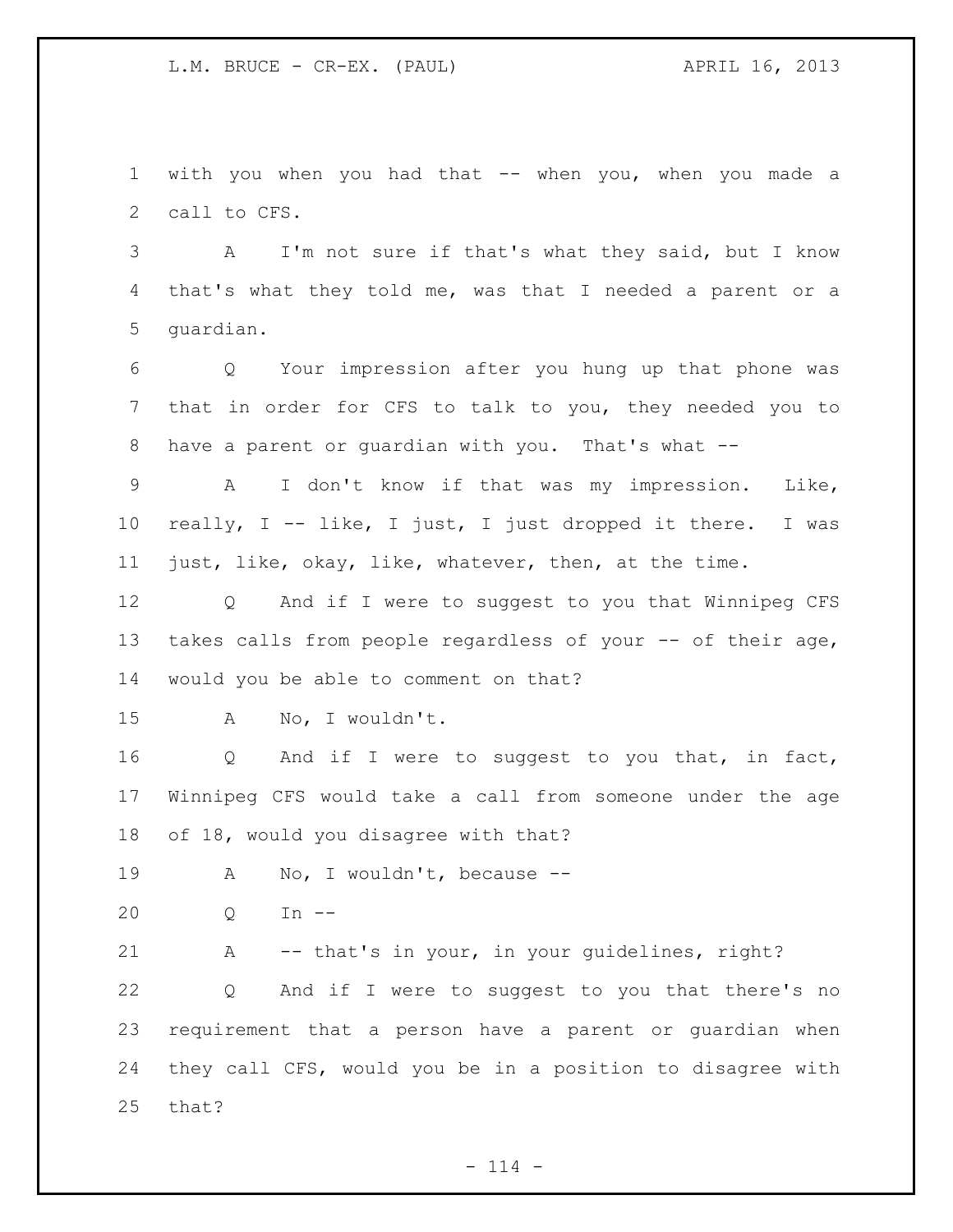L.M. BRUCE - CR-EX. (PAUL) APRIL 16, 2013

 A No, because you're telling me now. Q Okay. You wouldn't be able to say either way. A I wouldn't be able to say either way. Q Okay. A Because you're letting me know right now. MR. PAUL: Fair enough. If I can have a moment, Mr. Commissioner? 8 THE COMMISSIONER: Certainly. Certainly. MR. PAUL: One final question. In order to be fair to the witness, I want to put this up, page 2107. BY MR. PAUL: Q This is a portion of your criminal transcript when you were being cross-examined by a lawyer by the last name of Inness. And one of the questions that was put to you, at line 12, was: 18 TAnd, Ms. Bruce, had you seen anything that you thought might have been some form of abuse or concerning enough behaviour, no doubt you would have reported that to somebody out of a concern for Phoenix. "A Yeah. Probably if I

 $- 115 -$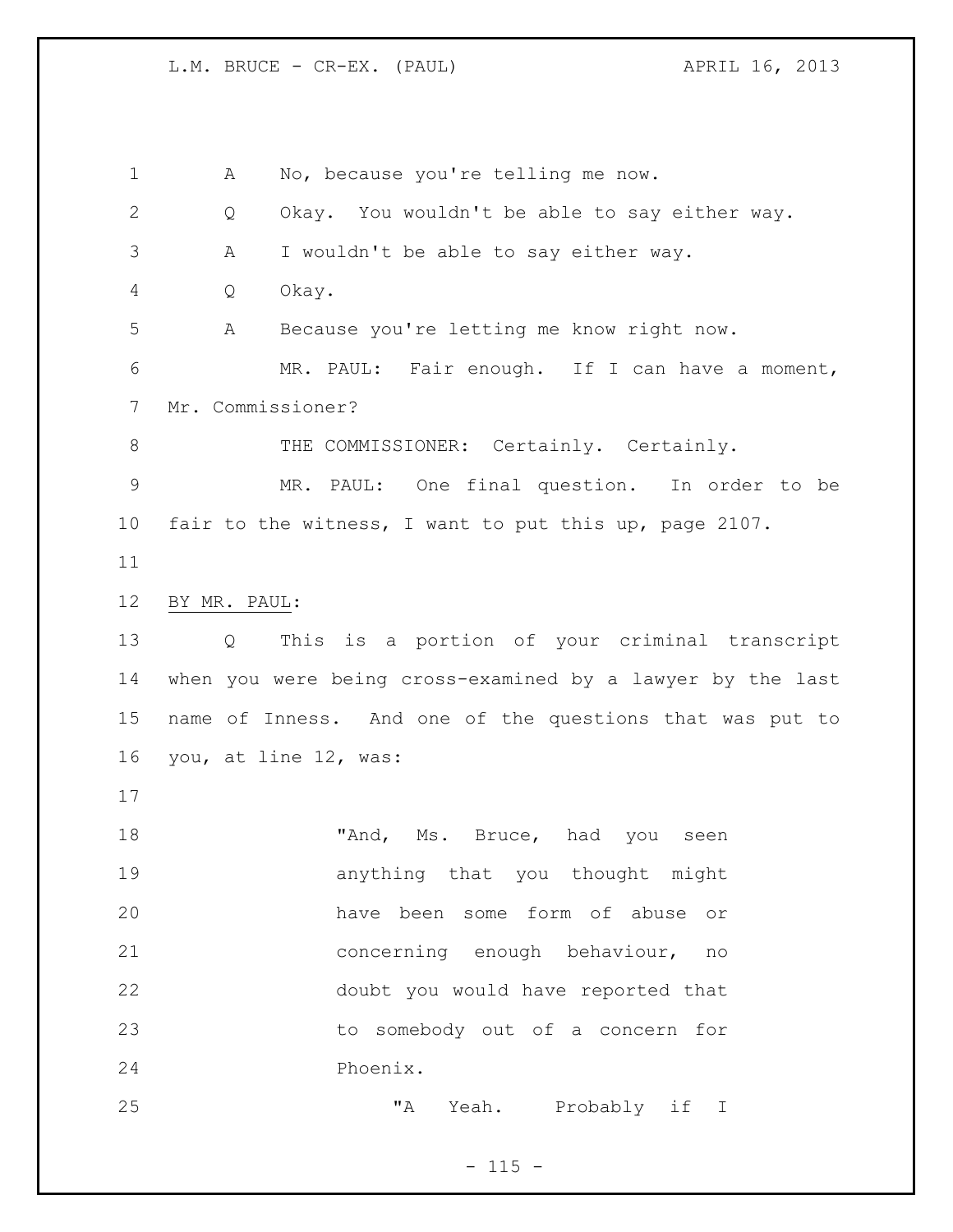seen [something] really huge like problem, like if I seen something like really bad, like scarring or bruises, then yeah, I probably would have reported it." You recall giving that -- hearing that question, giving that answer? A Yes. Q And that's the evidence that you gave to the criminal trial a number of years back, in 2008. Yes? A Yes. Q And I'm going to suggest to you that you actually never did call CFS at any time because you never had a concern big enough to warrant you to call. Would you agree with that? A I did, did try to call, though. Like, it wasn't -- it was just to try and call them. MR. PAUL: Mr. Commissioner, those are my questions. 21 THE COMMISSIONER: What page of the transcript is that? MR. PAUL: 2107. 24 THE COMMISSIONER: Oh, that's the page of the transcript.

 $- 116 -$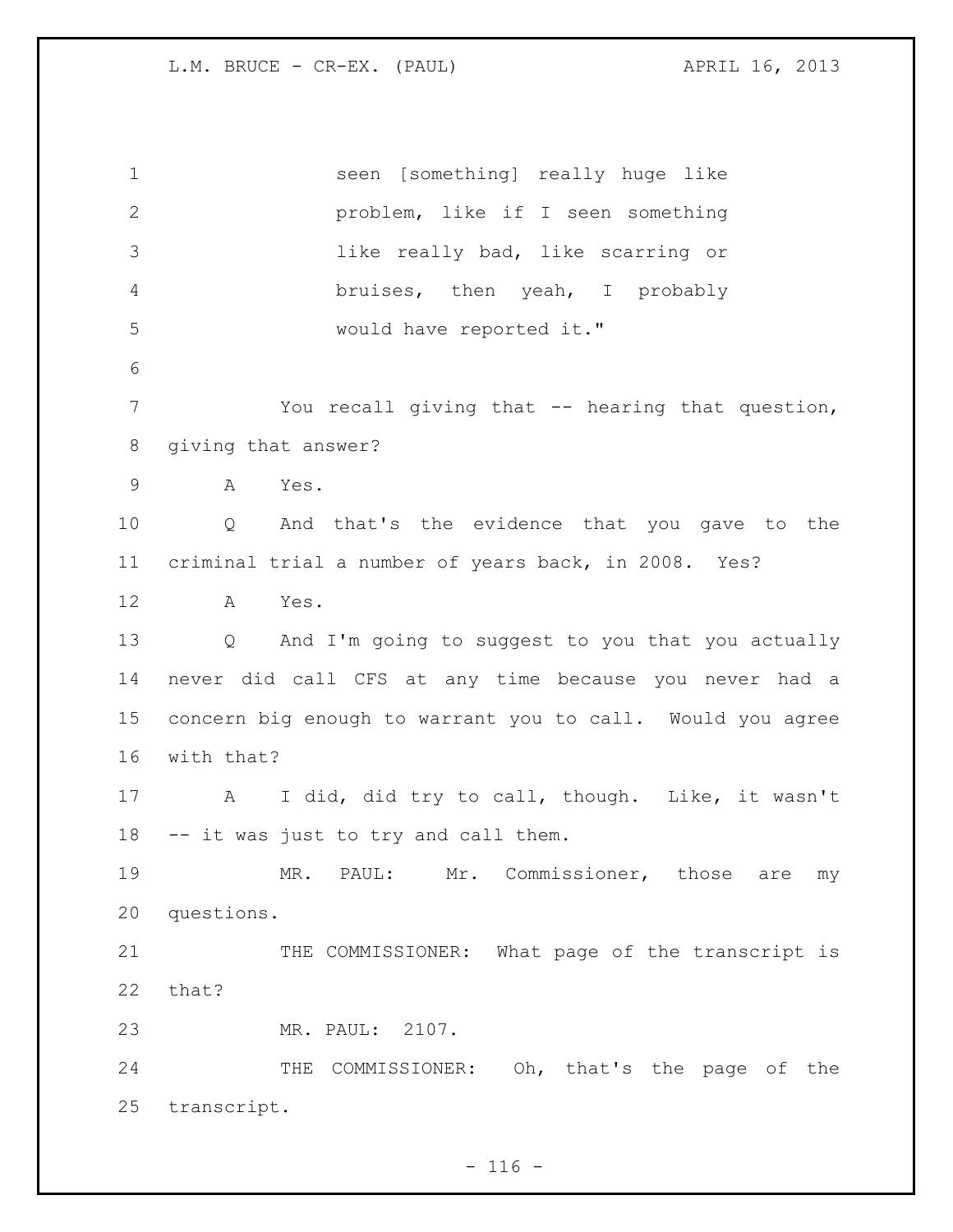1 MR. PAUL: Yes. Sorry, that's the Commission disclosure page. THE COMMISSIONER: Yes -- MR. PAUL: The page of the transcript's page 117. 5 THE COMMISSIONER: Oh, okay. MR. PAUL: Thank you. 7 THE WITNESS: You're welcome. 8 THE COMMISSIONER: Are anyone else -- yes? MR. MASCARENHAS: I just have a brief re-examination, Mr. Commissioner. 11 THE COMMISSIONER: No, but are there any other counsel? All right, hearing none -- UNIDENTIFIED PERSON: No questions. 14 THE COMMISSIONER: -- go ahead. UNIDENTIFIED PERSON: No. THE COMMISSIONER: Mr. Mascarenhas, you go ahead. 17 MR. MASCARENHAS: Thank you. RE-EXAMINATION BY MR. MASCARENHAS: Q Ms. Bruce, I just wanted to confirm that your understanding of the reason that CFS did not accept your referral when you called was because you were under the age of 18? A Yes. Q And did they actually tell you that on the phone?

# - 117 -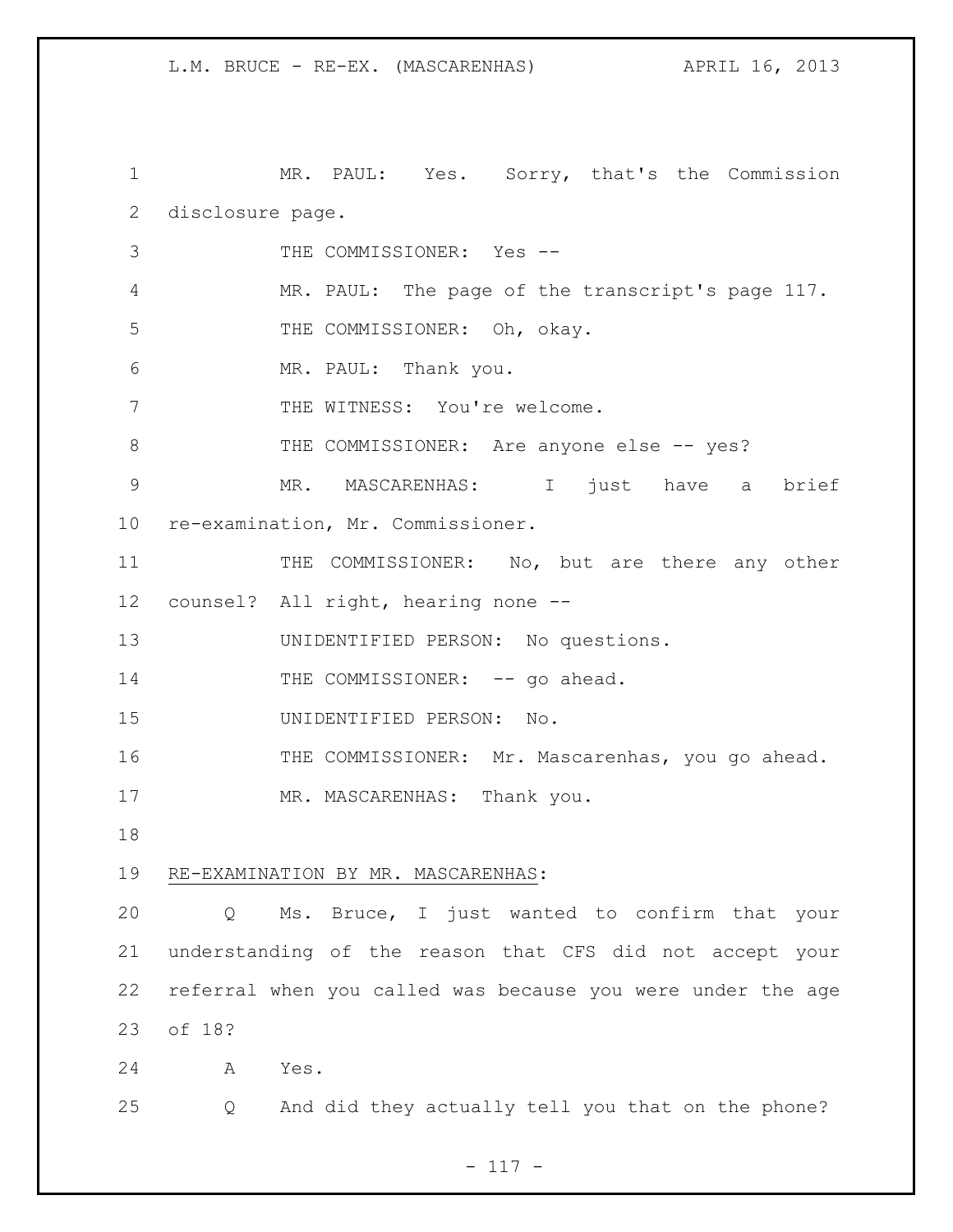A No. Q So how did you come to that understanding? A That -- well, I guess because I was 17, and then that's when they said parent or guardian, and usually when it's 18 and I came to that assumption. Q And I also just wanted to confirm that at the time you called, you were living on your own? A Yes. Q And your mother was in Fort Alexander, I believe you stated, at the time? A Yes. MR. MASCARENHAS: Thank you. Those are all my questions. 14 THE COMMISSIONER: All right, Witness, you're finished, and thank you very much for -- 16 THE WITNESS: Thank you. 17 THE COMMISSIONER: -- your attendance here. (WITNESS EXCUSED) 21 THE COMMISSIONER: All right. Next witness? MR. MASCARENHAS: Yes, Mr. Commissioner. MS. WALSH: Mr. Commissioner, might I have a five-minute break before we call our next witness? THE COMMISSIONER: Yes.

- 118 -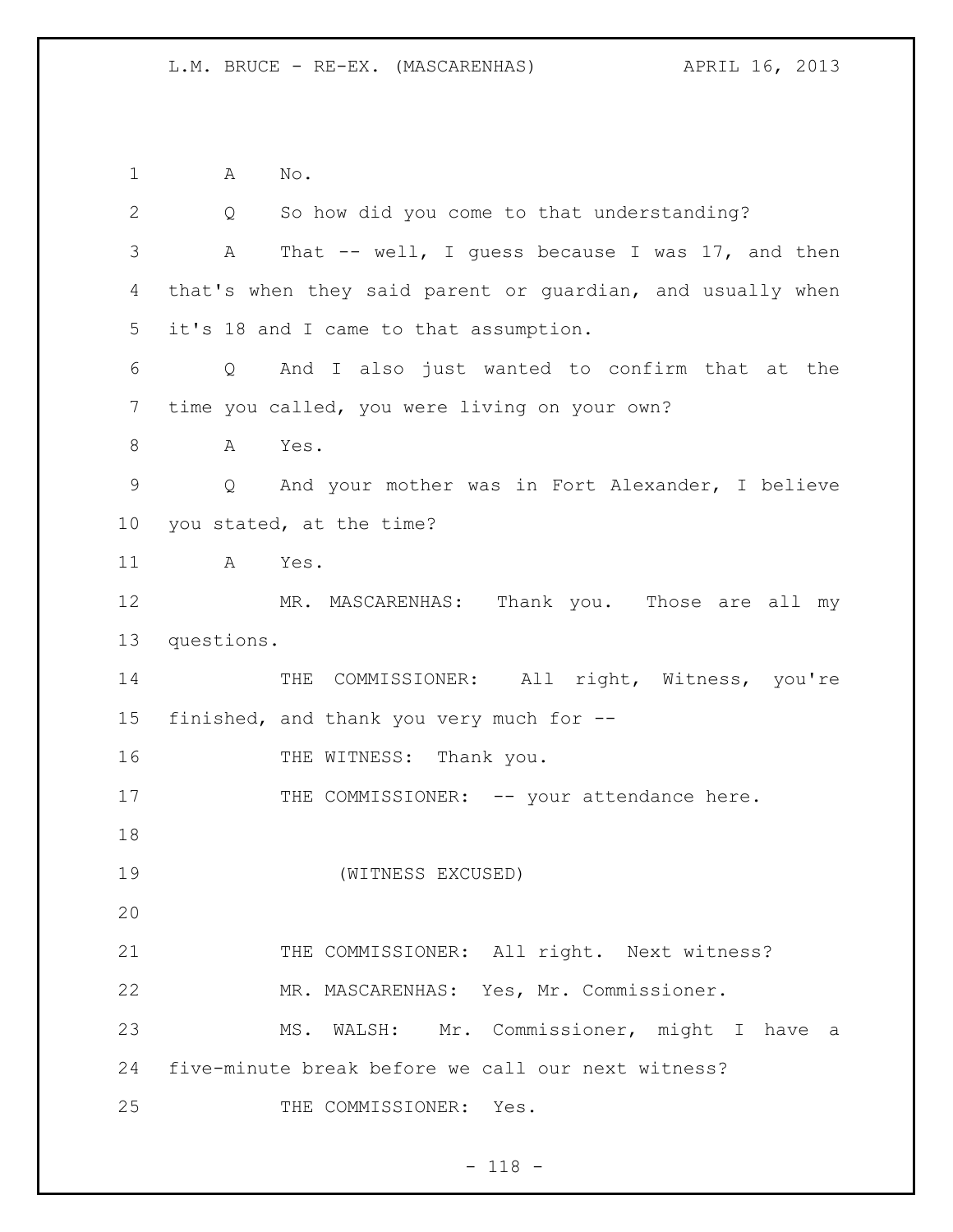PROCEEDINGS APRIL 16, 2013

1 MS. WALSH: Thank you. 2 THE COMMISSIONER: All right. We will adjourn 3 for five minutes. 4 5 (BRIEF RECESS) 6 7 THE COMMISSIONER: Ms. Walsh? 8 MS. WALSH: Thank you, Mr. Commissioner. We 9 could have Mr. Wiebe sworn or -- what he prefers. 10 THE CLERK: Sir, if you could just stand for a 11 moment. Is it your, your choice to swear on the Bible or 12 affirm without the Bible? 13 THE WITNESS: I'd like to affirm. 14 THE CLERK: All right. State your full name for 15 the court, then. 16 THE WITNESS: Grant Wiebe. 17 THE CLERK: And spell me your first name. 18 THE WITNESS: G-R-A-N-T. 19 THE CLERK: And your last name. 20 THE WITNESS: W-I-E-B-E. 21 22 **GRANT WIEBE**, affirmed, testified 23 as follows: 24 25 MS. WALSH: Now, does the witness have the key to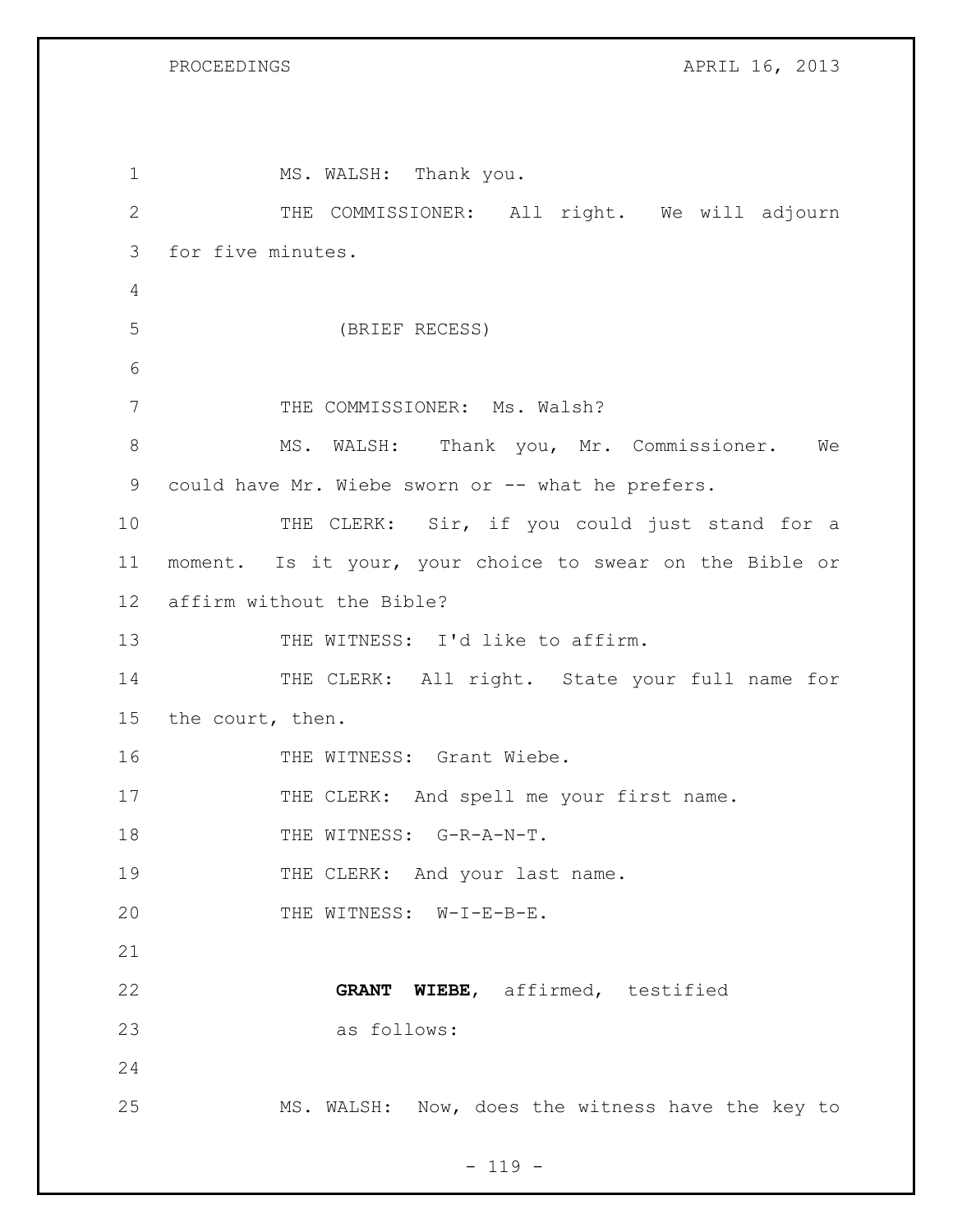the DOEs? I think it might be on your -- 2 THE CLERK: Yeah, it's right under the --3 MS. WALSH: -- desk. 4 THE CLERK: -- Bible, actually. MS. WALSH: Yes. 6 THE CLERK: Right here. 7 THE WITNESS: Thank you. DIRECT EXAMINATION BY MS. WALSH: Q Mr. Wiebe, there are three witnesses about whom we are referring as DOEs 1, 2, and 3, rather than identifying their actual names, and the -- A Okay. Q -- key to who those witnesses are is in front of you. And to the best of, of your and my ability, that's how we'll refer to them. A Okay. Q Thank you. You are employed with Macdonald Youth Services? A That's correct. 21 THE COMMISSIONER: With who? MS. WALSH: Macdonald Youth Services. 23 THE COMMISSIONER: Thank you. BY MS. WALSH: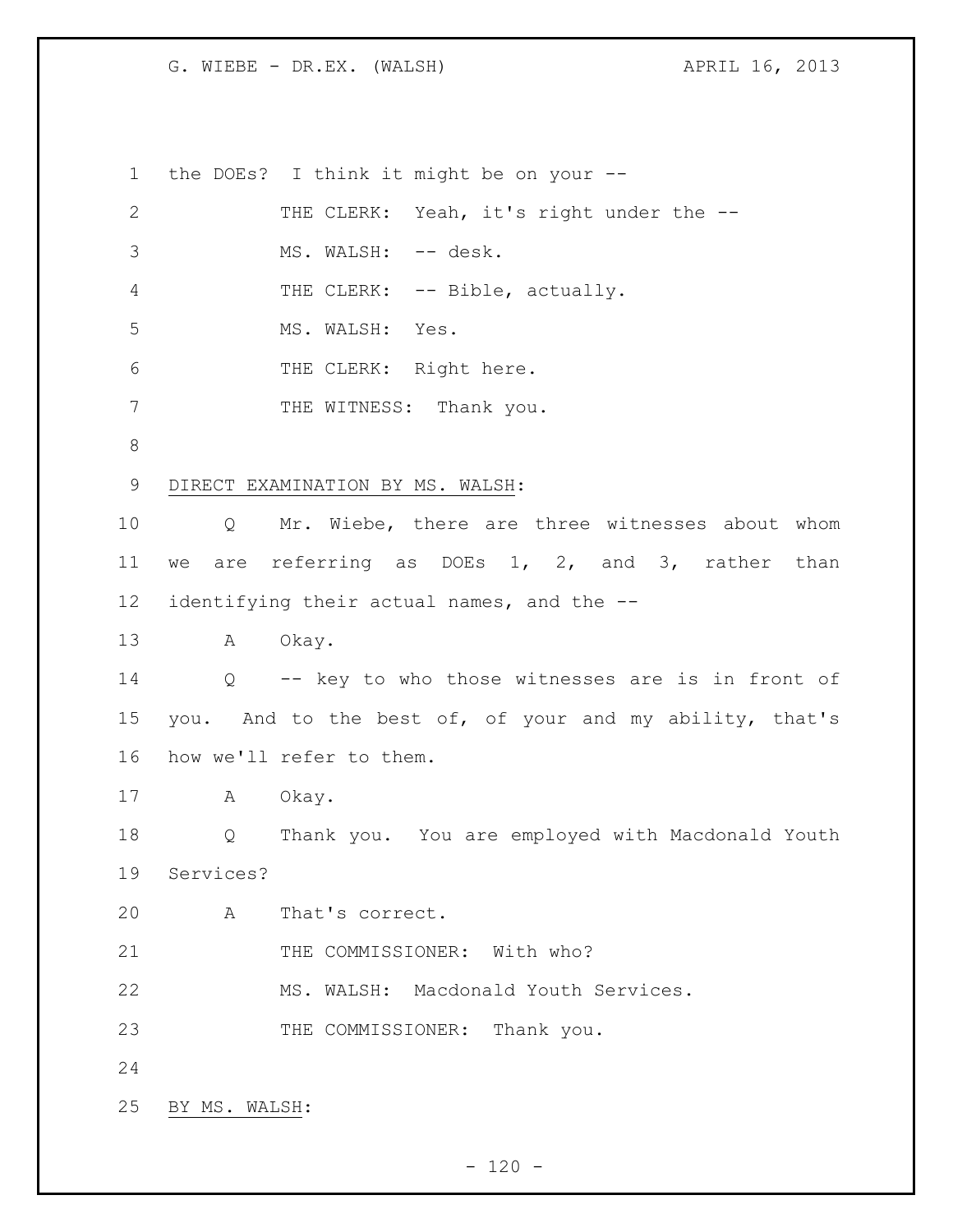Q You've been employed there since 1998?

A That's right.

Q What is Macdonald Youth Services?

 A It's a large non-for-profit agency. The portion of the agency that I work for is the youth crisis stabilization system. Would you like me to describe the system?

8 Q Please.

 A It's a cooperation between four agencies within the city, including Ma Mawi Wi Chi Itata, Marymound, Neecheewam, and Macdonald Youth Services, and we provide a voluntary service in which young people and their families contact our intake line in times of crisis.

 We have an intake worker that will take their information, attempt to assist them with any kind of outside resources that may be helpful to them. Our intake worker will also try and resolve the crisis at hand when they contact our intake line. The intake worker also has multiple resources available to them, including our youth education service.

 Our youth education service consists of teachers and TAs that work directly with young people and their school personnel in an effort to stabilize their school placement.

We also have home-based crisis intervention

- 121 -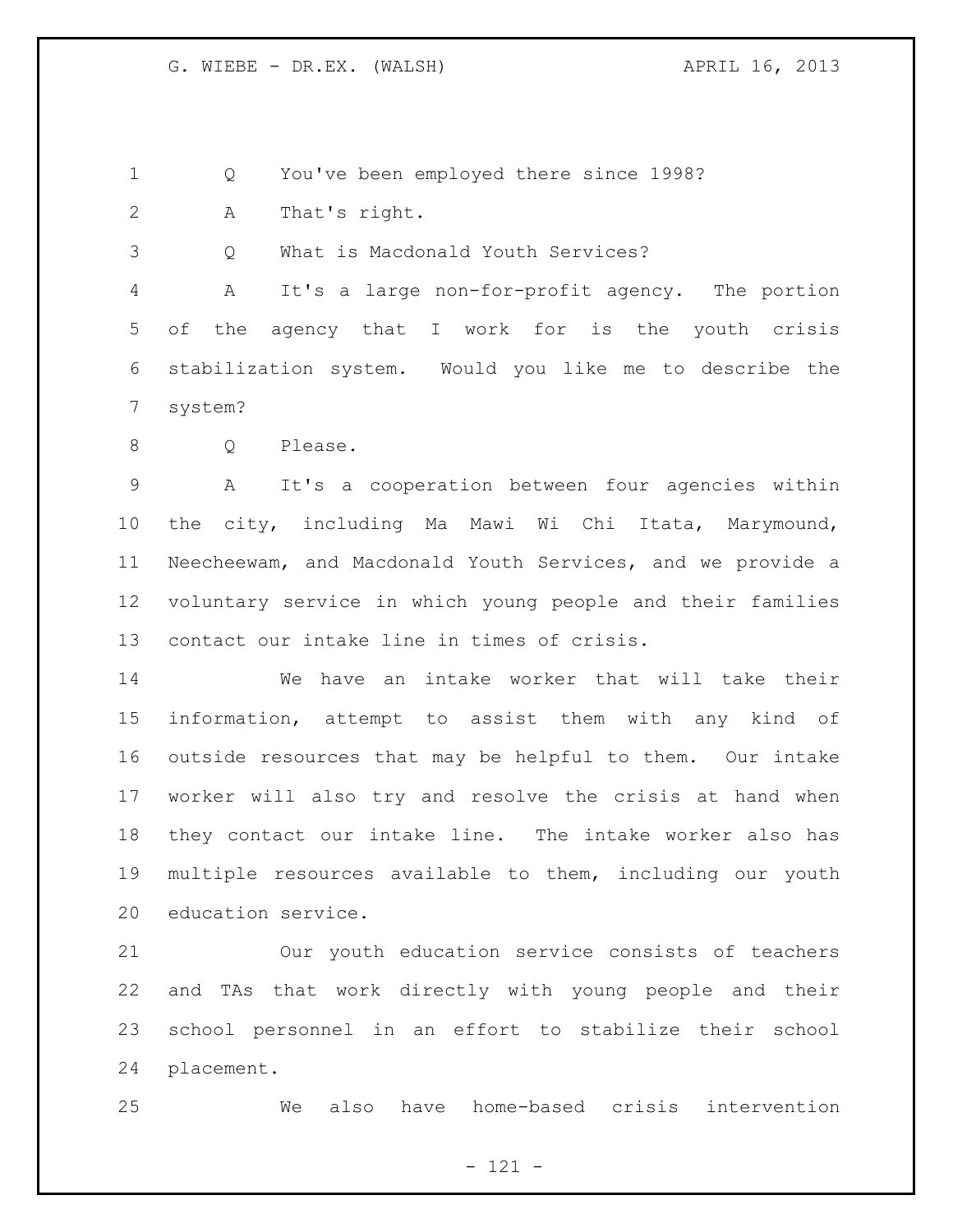service. We have youth care workers that will go right into the home, provide respite for young people. Also provide structured activities for young people in the community.

 The intake worker also has the availability of a mobile team, and we have mobile teams that are available 20 hours a day, 365 days a year. We have a mental health worker and a crisis worker that will attend the home in an effort to further stabilize the crisis. Our mobile crisis team have access to all the resources that I've described already, plus our mobile team can also make a referral to the brief therapy team, and I'm a therapist with that therapy team.

 Q So describe what your role, then, is as a therapist.

 A I will follow up on referrals from our mobile team. I can also get referrals from our educational service and also from our clinical follow-up facilitator who discharges young people from our crisis stabilization unit. I offer six to eight sessions of therapeutic follow- up for families that I work with, again in an effort to further stabilize the crisis at hand.

 Q Is this type of work work that you did in 2005 and 2006?

A That's correct.

- 122 -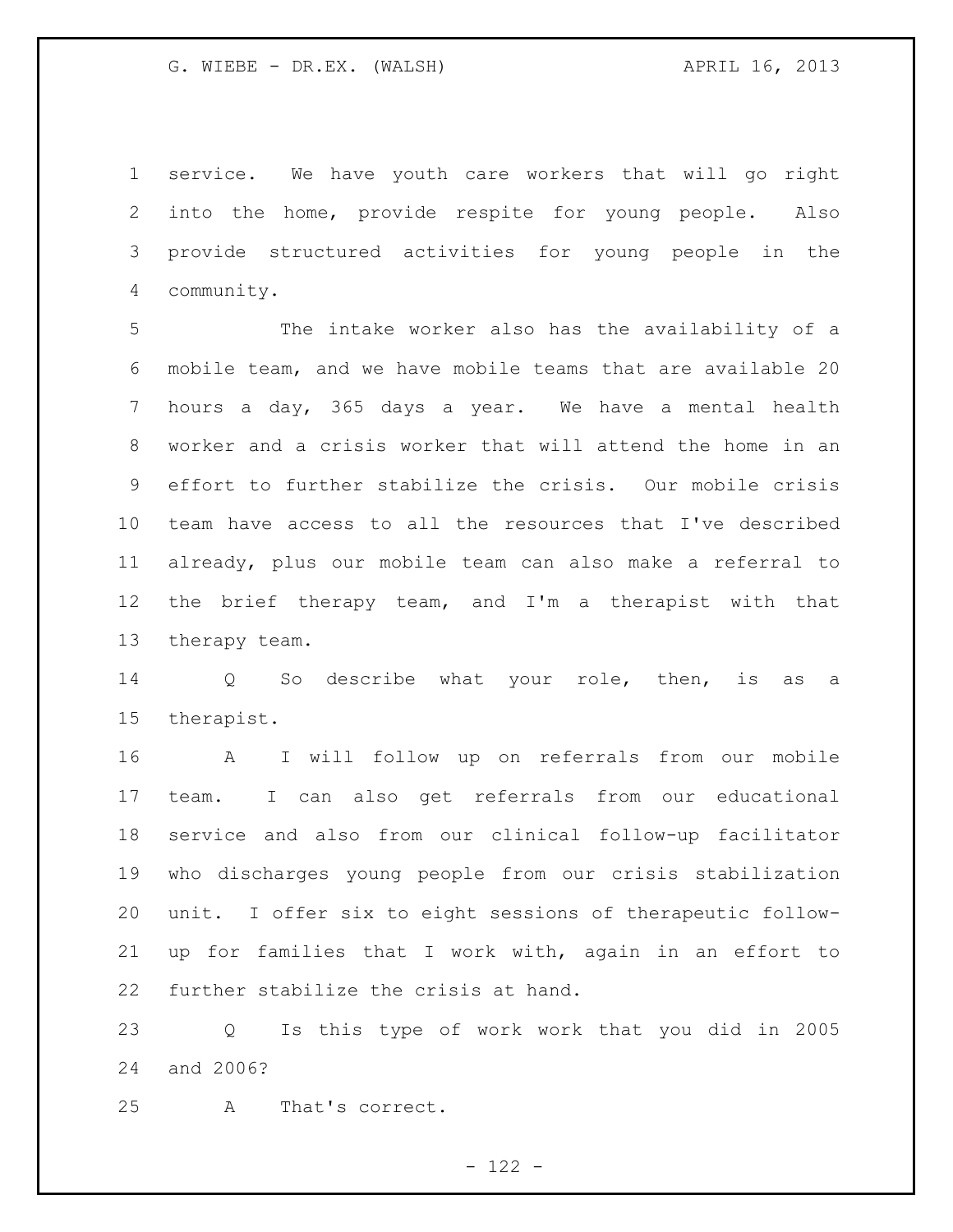1 Q And you're still doing it. A That's right. THE COMMISSIONER: As a matter of interest, how, how are you funded? THE WITNESS: We're funded right now through Family Services and Labour. THE COMMISSIONER: It sounds like such a worthwhile program that it was of interest to me. Thank you. BY MS. WALSH: Q You also receive donations from the public? A Generally, most of our funding is from Family Services and Labour. We also will accept -- Macdonald Youth Services will accept donations, certainly. 16 Q In your role as a therapist, you meet, then, with children, adolescents, or parents? 18 A All of the above. Q Okay. And that was true in 2005, 2006? A That's correct. Q Your job description hasn't changed since that time? A That's correct. Q Do you keep records of meetings with children and, and parents?

- 123 -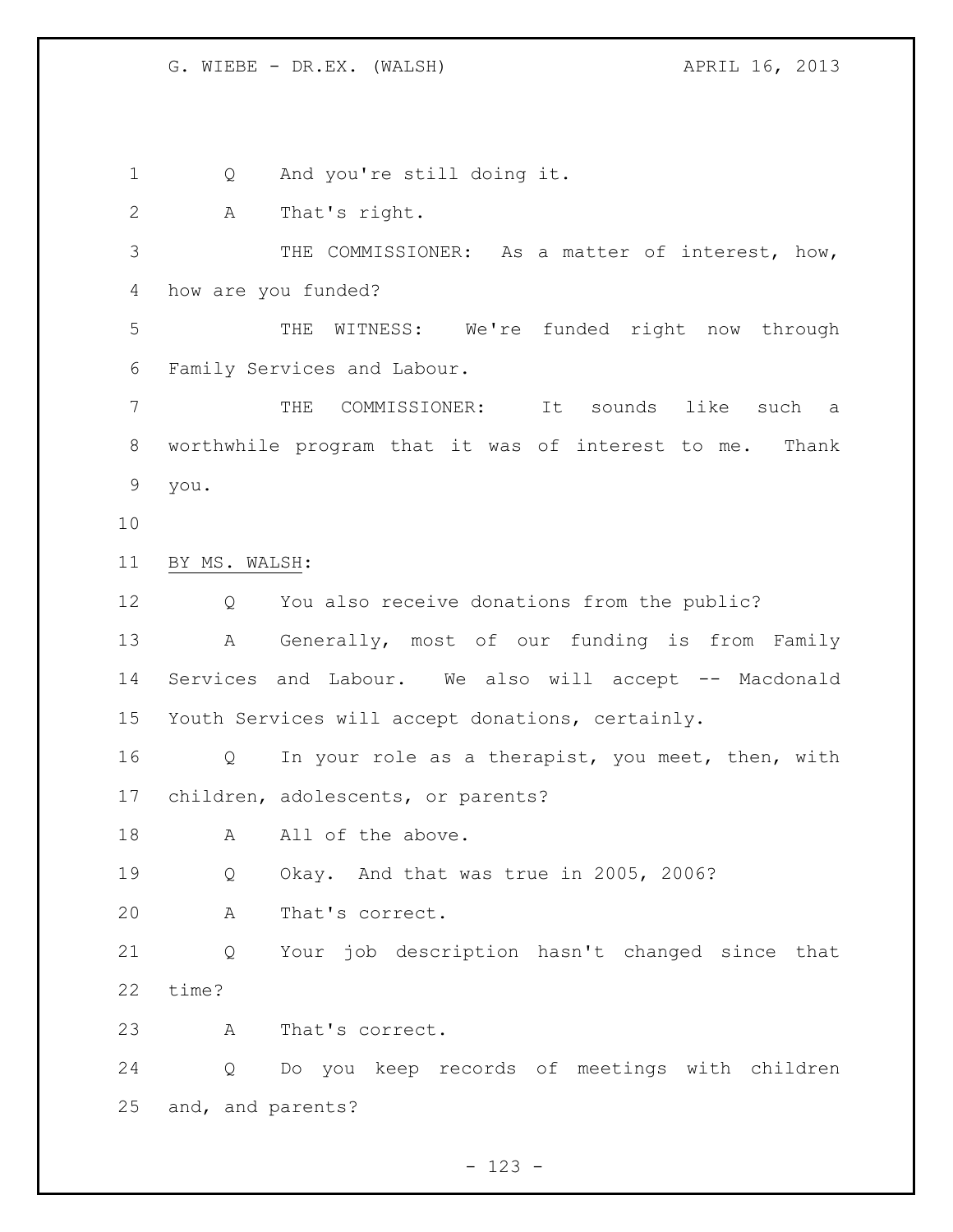A Yes.

2 Q What form of records? A It would be a dictated record, so it would be a typed record. I have a program in which I speak and it types, and I usually dictate my notes after meeting with young people or with families. Q Did you have use of that program in 2005? 8 A That's correct. Q In your role as a therapist, do you also work with child welfare agencies? A Certainly. Q Under what circumstances? Can you give us some examples? A Sure. I would say probably at any given time perhaps 10 to 20 percent of my caseload would involve families working with the agency. If the agency is providing supports such as in-home supports, I'd like to be able to collaborate with those services, so I'd like to speak with the social worker about what kind of focus they have in terms of services they're providing for the family, and make sure that I'm aware of that. Not duplicating or confusing services, but try and work in a collaborative nature.

 Q When you do that, do you have to seek permission from the family?

 $- 124 -$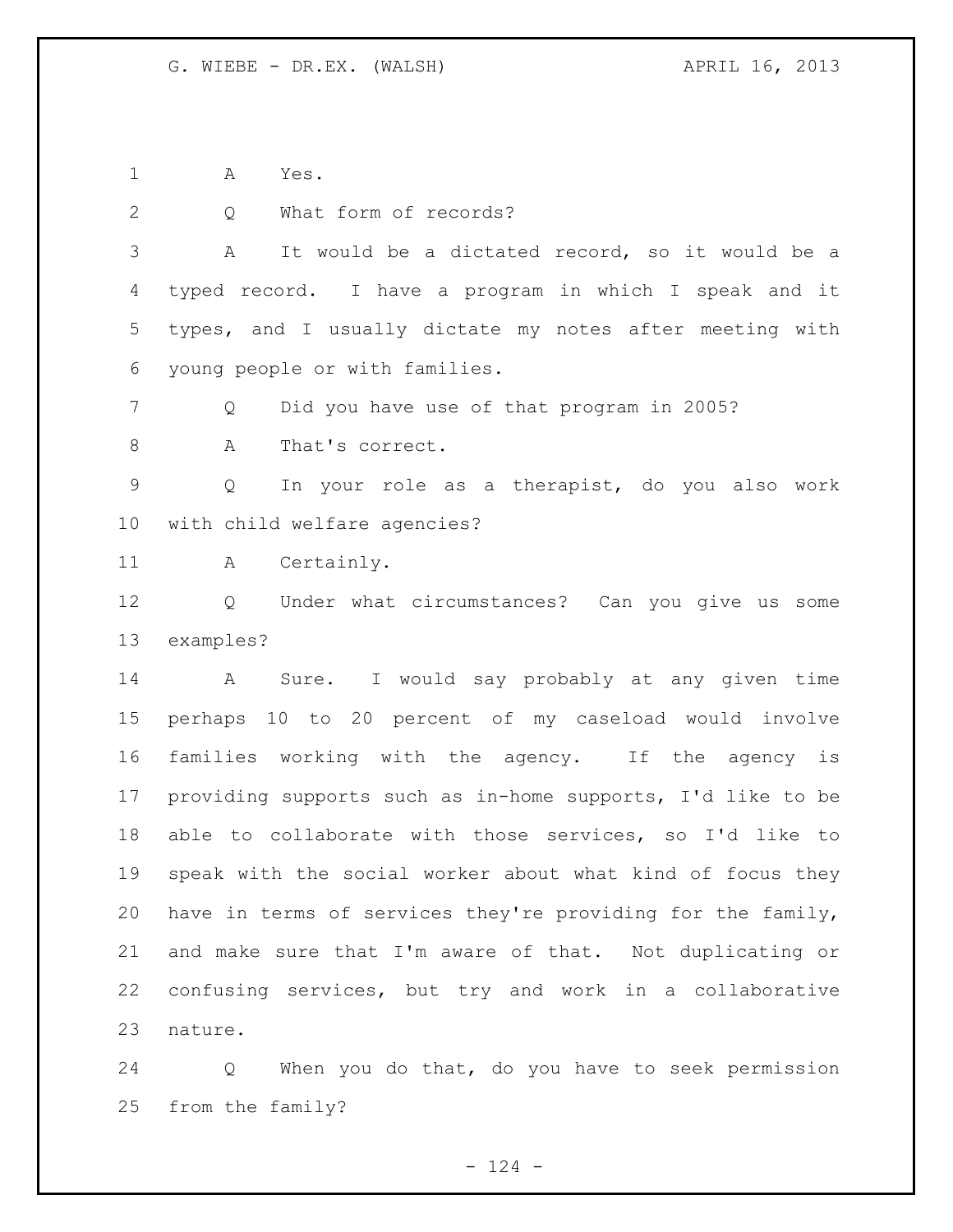A Yes, I do.

 Q And typically is a family happy to give you that permission to speak with CFS?

 A I would say generally. Sometimes that's not the case, but generally families are aware that I'm working in their best interests, they trust the reasons that I want to contact the agency, and they are okay with signing a release of information.

 Q Do you think the family sees you as their advocate?

A Very much so.

 Q Would you describe the, the work that Macdonald Youth Services does as being preventative in the sense of preventing a family from having ongoing protection involvement with the child welfare system?

 A Yes, certainly. I think if we can stabilize a crisis before it escalates to the point of child welfare concerns, then we're doing our job.

 Q So I want to take you now to the specific involvement you had with the witnesses, DOEs 1 and 3.

A Okay.

 Q I understand that DOEs 1 and 3 were clients of yours at one point.

A That's correct.

Q Do you recall how you became involved with them

 $- 125 -$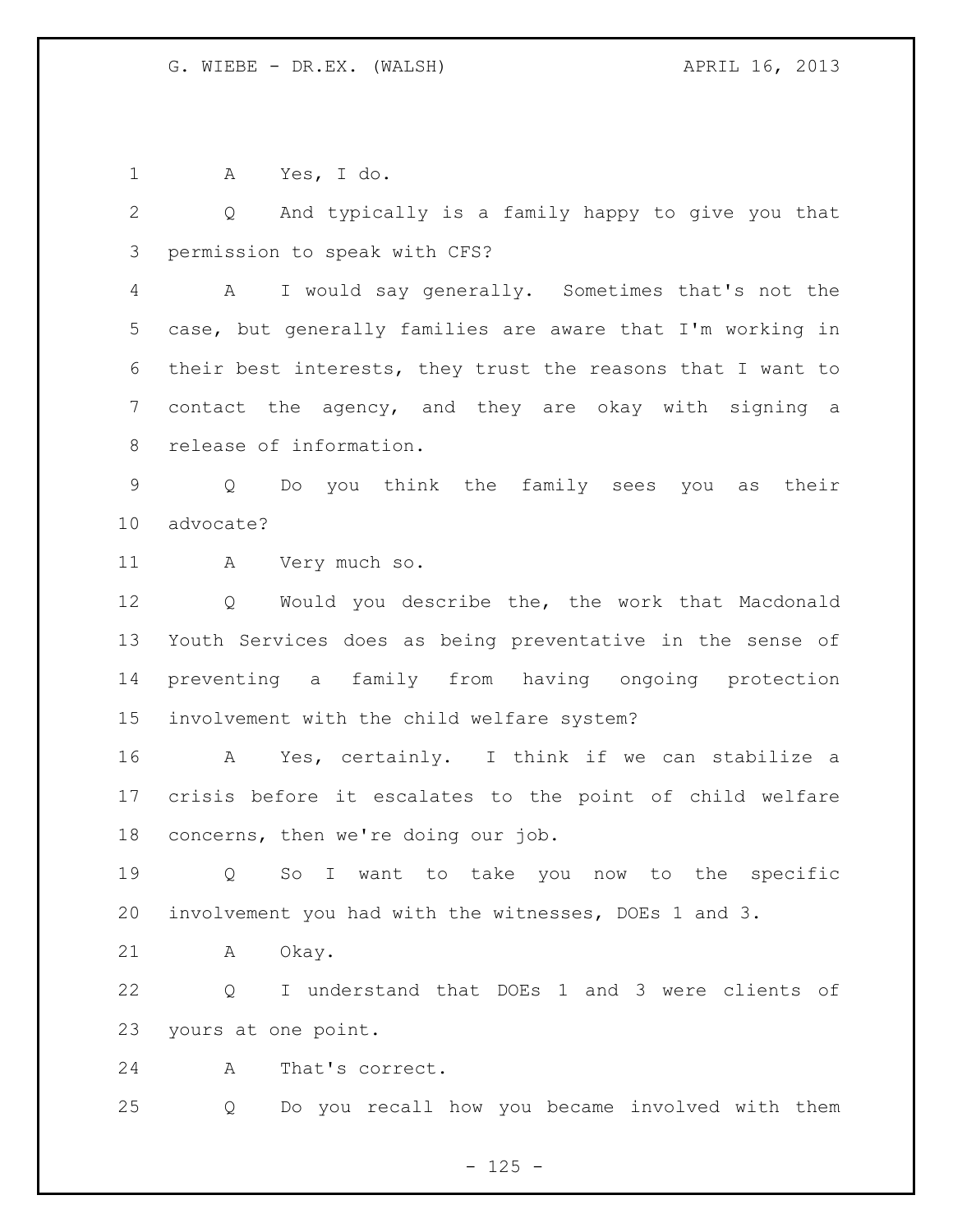initially?

 A It was in, I believe, October of '05 that the mother had contacted our intake and requested some school supports. Our educational service was offered at that time and was accepted by the mother. The following day, our mobile team was called out to sit with the family as well. That same month, approximately two weeks later, the educational service asked me to get involved with the family. So it was a series of different aspects of our program that became involved in October and eventually led to a referral to myself.

 Q That process that you've described, is that a typical process for involvement with a family?

 A Fairly typical. Majority of our referrals we get directly from the mobile crisis team. In this instance, it came through the educational service, but a fairly typical process.

 MS. WALSH: If we can turn to page 37980? Actually, let's go to 37981, please.

BY MS. WALSH:

 Q Now, I don't know, did you bring something up with you or did your counsel put some documents on the table for you?

A Yeah, my lawyer put together the Commission

 $- 126 -$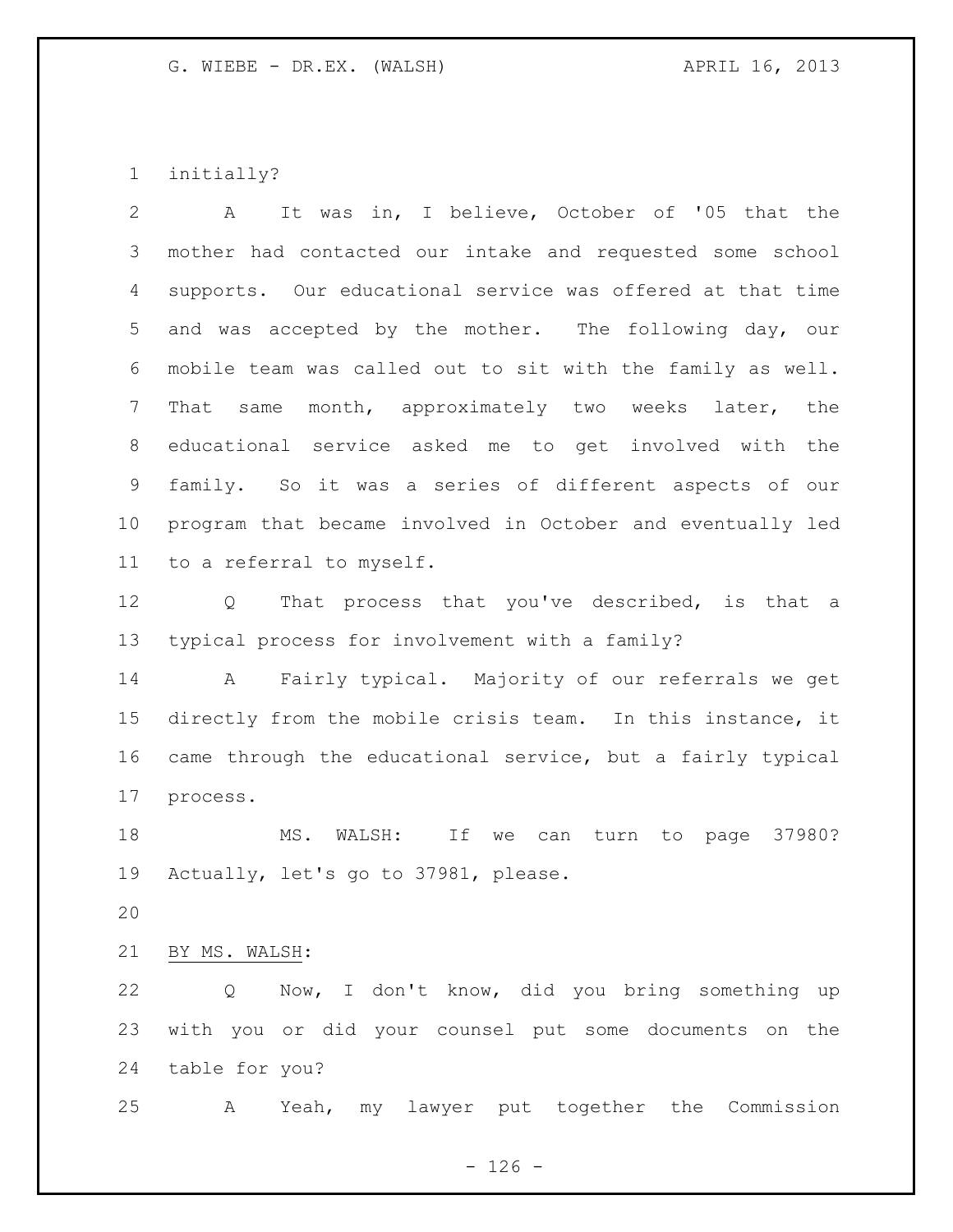disclosure documents.

| $\overline{2}$ | Okay. Now, I'm not sure if what your counsel has<br>Q     |
|----------------|-----------------------------------------------------------|
| 3              | given you has all of the redactions in terms of referring |
| 4              | to witnesses as DOEs, just as a caution.                  |
| 5              | Okay, thank you.<br>А                                     |
| 6              | You can also follow along on the, on the screen<br>Q      |
| 7              | in front of you, but --                                   |
| 8              | Okay.<br>А                                                |
| $\mathsf 9$    | But whatever you're comfortable with.<br>Q                |
| 10             | Right.<br>Α                                               |
| 11             | This document that's in front of you, YECSS<br>Q          |
| 12             | Contact Record, what is this?                             |
| 13             | This would be a documentation indicating any type<br>A    |
| 14             | of contact with clients or outside professional services. |
| 15             | So a form of log?<br>Q                                    |
| 16             | Correct.<br>А                                             |
| 17             | What does YECSS stand for?<br>Q                           |
| 18             | Youth Crisis Stabilization System. Pardon me, at<br>А     |
| 19             | the time it was the Youth Emergency Crisis Stabilization  |
| 20             |                                                           |
|                | System. We took "emergency" out of our title.             |
| 21             | Okay. The client is identified as --<br>Α                 |
| 22             | THE COMMISSIONER: Youth Emergency Crisis what?            |
| 23             | THE WITNESS: Stabilization System.                        |
| 24             | THE COMMISSIONER: All right.                              |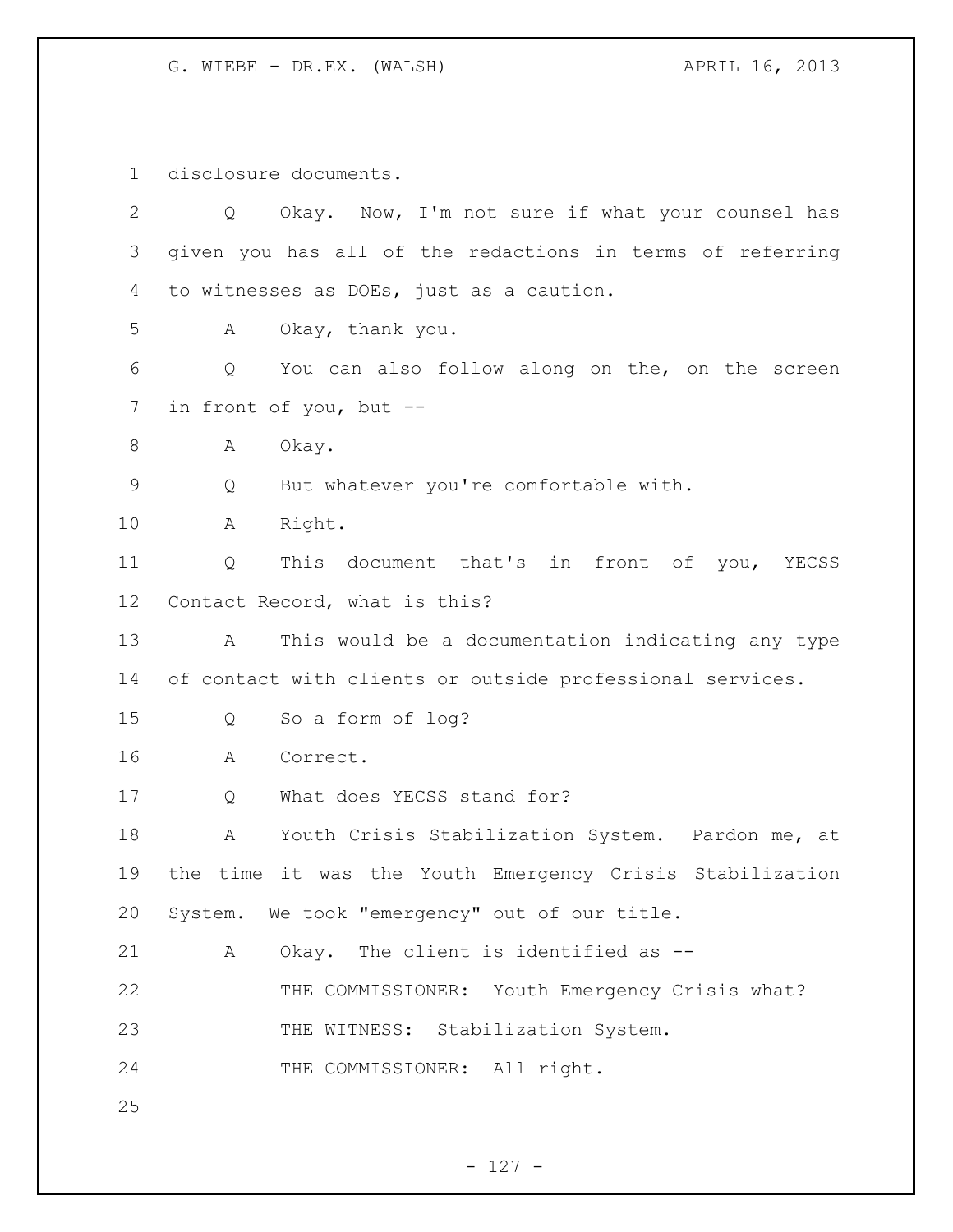BY MS. WALSH:

| $\overline{2}$  | The client is identified as DOE number 1, the<br>Q         |
|-----------------|------------------------------------------------------------|
| 3               | child. In terms of the order of this document, it was --   |
| 4               | somehow made its way into our disclosure out of order      |
| 5               | chronologically, but the correct order should be --        |
| 6               | MS. WALSH: If we can bring these up.                       |
| 7               |                                                            |
| 8               | BY MS. WALSH:                                              |
| 9               | Q -- page 37981, 37982, and then 37980, and that           |
| $10 \,$         | shows the correct chronology. The three-page document then |
| 11              | lists -- if we go back to page 37981, it lists a number of |
| 12 <sup>°</sup> | contacts with the client, DOE number 1, and his mother on  |
| 13              | the dates listed, and then the type of contact. Is that    |
| 14              | how the document reads?                                    |
| 15              | Yes.<br>A                                                  |
| 16              | The date of the contact and the nature of the<br>Q         |
| 17              | contact.                                                   |
| 18              | A There's another sheet that would be progress             |
| 19              | notes that would elaborate a little bit more on the nature |
| 20              | of the contact.                                            |
| 21              | And we'll, we'll come to that $-$ -<br>Q                   |
| 22              | Okay.<br>Α                                                 |
| 23              | -- in a minute, thank you. This shows that the<br>Q        |
| 24              | very first contact with this family was February 17, 2005? |
| 25              | I believe that is '02, so I think that would be<br>A       |

- 128 -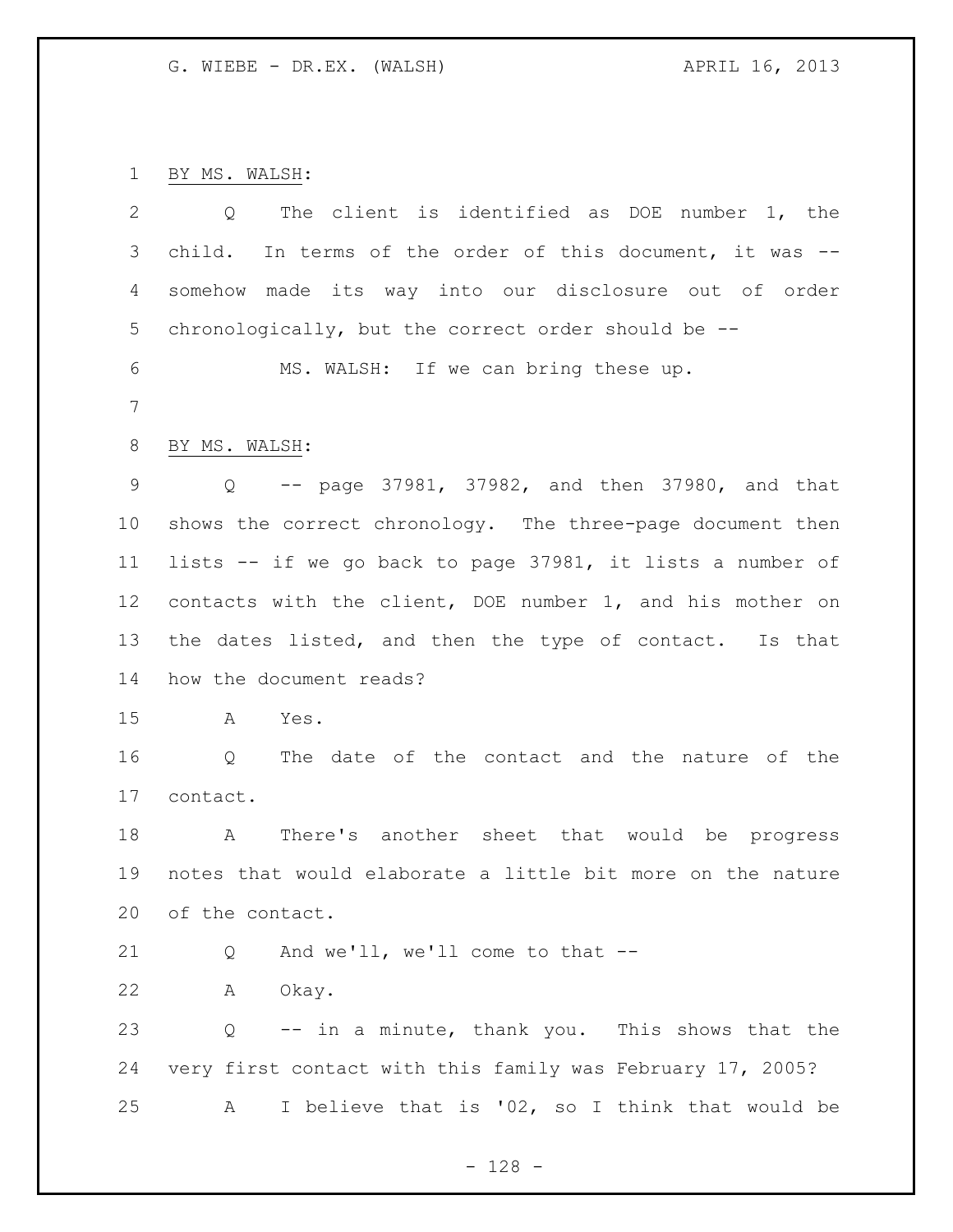May 17th, '02. 2 Q Well, if you look at the next contact --3 THE COMMISSIONER: Now, just --4 MS. WALSH: -- we're into March '05. THE COMMISSIONER: Does this, does this file relate to one family or ... THE WITNESS: Yes, this is one file on one family. BY MS. WALSH: Q This is all with respect to the client identified DOE number 1? A That's right. Q I think if you, if you look at the document, it starts in February and then proceeds through March? A Yeah. Q Starts in '05? 18 A Unfortunately, I think those dates are turned around. We first saw DOE 1 when he was age nine. Q Ah, okay. A Or we had contact from the mother when -- Q Okay. So the -- A -- he was age nine. Q -- the very first contact was in '02, then? A I believe so.

 $-129 -$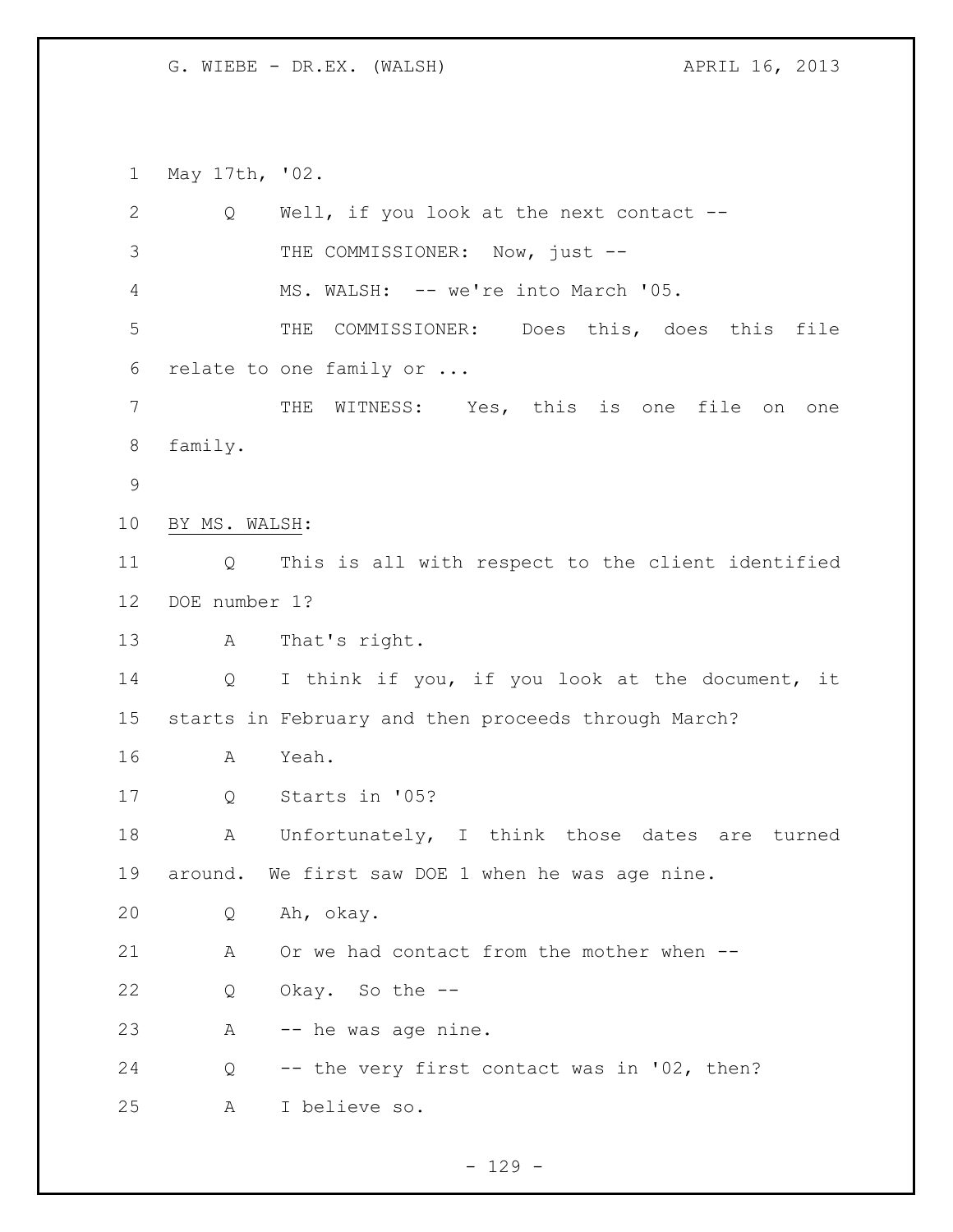Q Okay. And there were two of those contacts? A Yes. Q And then the next time you had contact was in March of '05? A Yes, there was a phone call to our intake, yes. Q Okay. And then proceeding through October, chronologically ... 8 MS. WALSH: If we can just scroll down and 9 through the next three pages, please -- and we'll come back to some of the specifics -- through to '06. Just a little slower. BY MS. WALSH: Q March of '06. A That's right. Q And it keeps going. March '06, and on the last -- that's the last page, is -- MS. WALSH: If we can go to page 37980? BY MS. WALSH: Q That's the last -- oh, if we can just go to the bottom, goes all the way through March of '06, and the very last contact is March 9, '09. A Correct. Q Now, beginning -- if we go back to page 37981,

 $- 130 -$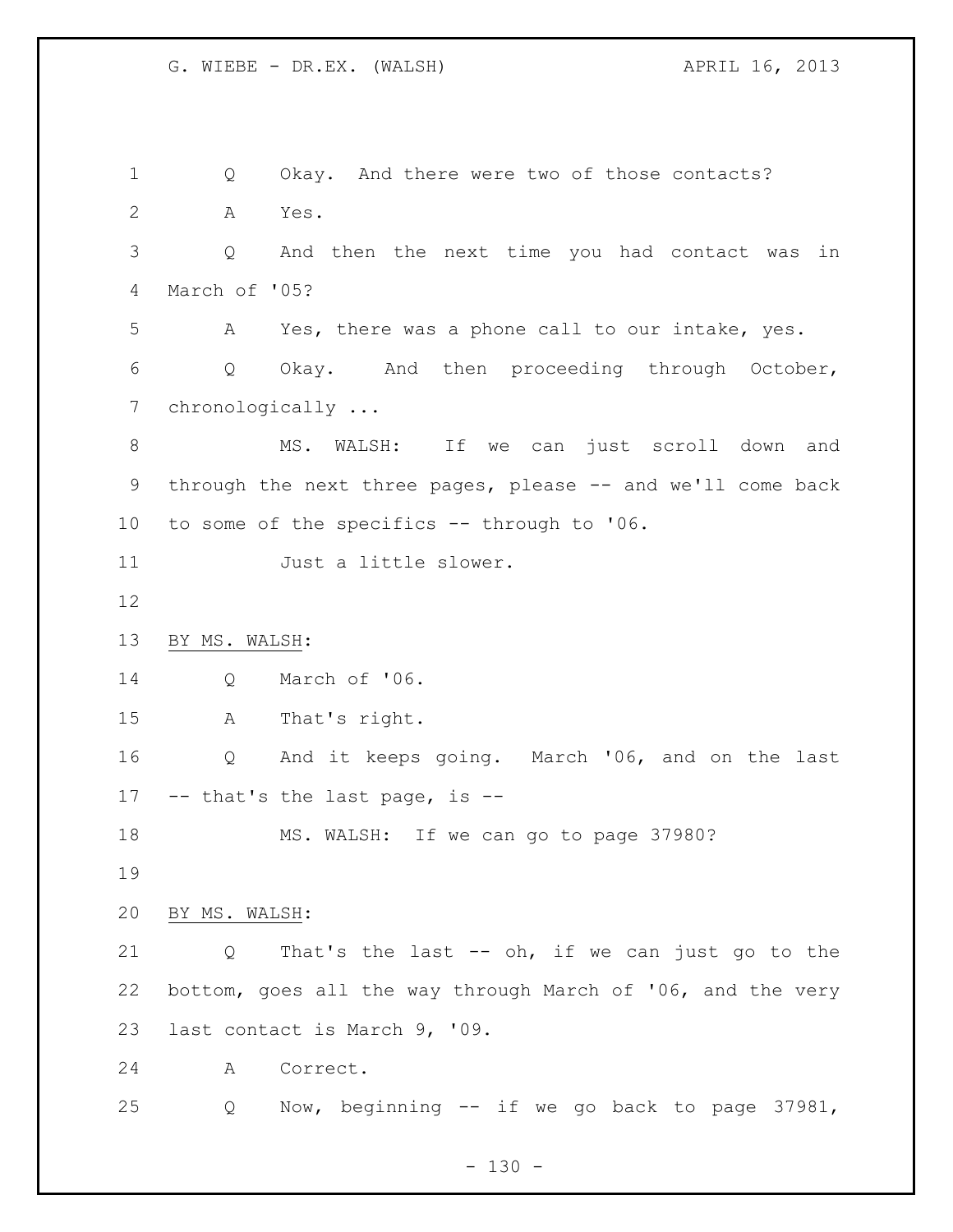there is a contact recorded November 22nd, 2005. You see that? A Yes. Q And what have you written as to the nature of the contact? A That was my initial meeting with the DOE family. Q So that included DOE number 1 and his mother, DOE number 3? A That's correct. Q Now, as you said, there are -- there's a more detailed document that evidences that meeting. MS. WALSH: If we can go to page 37990? 13 THE COMMISSIONER: Three-seven-nine? 14 MS. WALSH: Nine-o. 15 THE COMMISSIONER: Yes. BY MS. WALSH: Q What is this document? A This is a discharge summary. So this would be summarizing my involvement before I close a file. Q So if you can just walk us through and show us what it says? A Sure. It's indicating the first session -- Q Now, again -- A -- date of the first --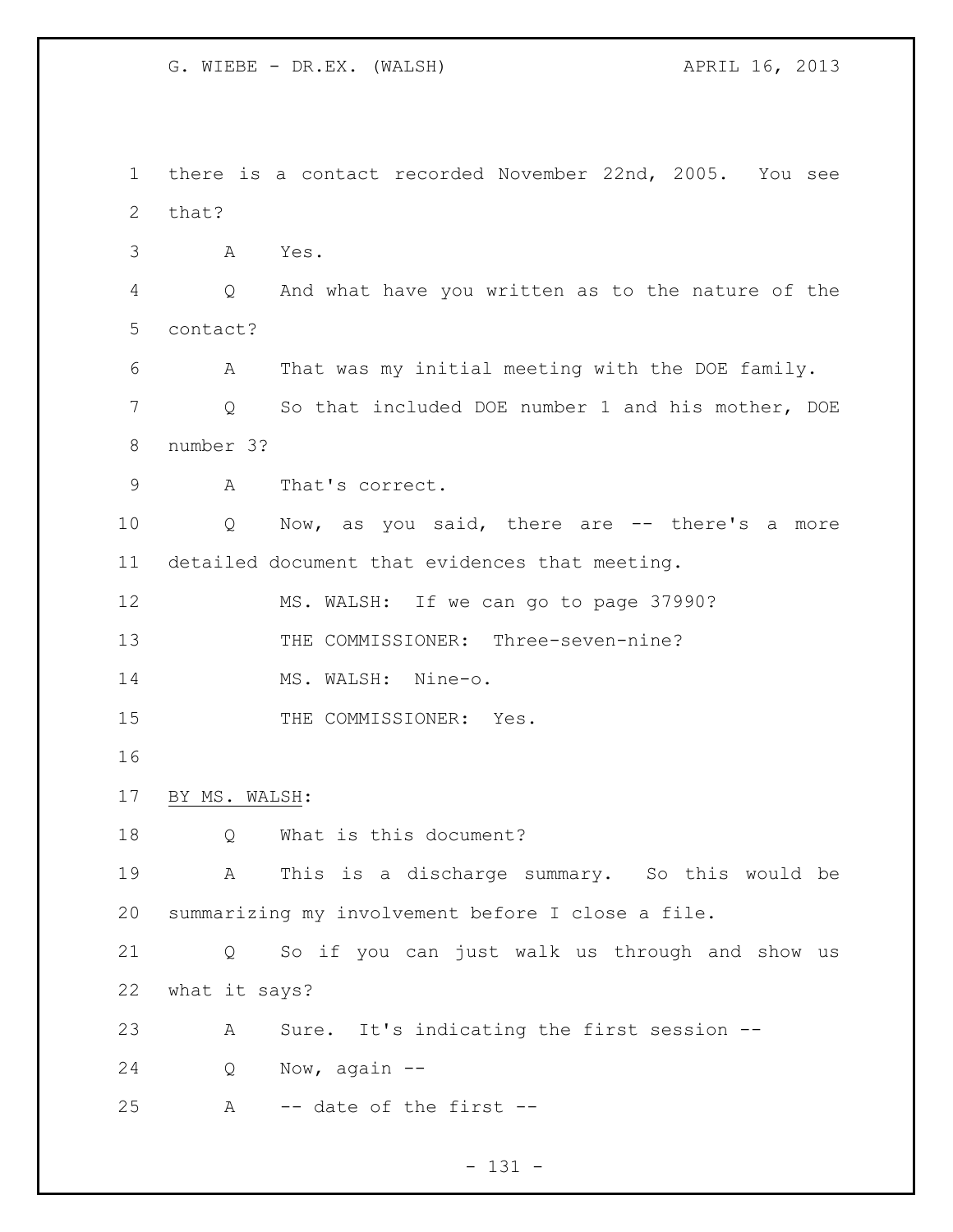Q Just -- sorry, to -- just to interrupt you. A Sure. Q But the name of -- it's referring to the client as DOE number 1, the child. A Correct. Q Okay. Proceed. 7 A And my name is there as the therapist, and I'm writing this document or filling out this document. It indicates the first session, which would be November 22nd of '05, but it's also the last session. MS. WALSH: Mr. Commissioner, do you have -- 12 THE COMMISSIONER: Yeah. MS. WALSH: Are you following with the document? 14 THE COMMISSIONER: Yes. MS. WALSH: You've got it? 16 THE COMMISSIONER: Yes. MS. WALSH: Okay, good. BY MS. WALSH: Q The -- all right, thank you. A It's -- the next line is the date of the referring intake, so that was October 25th when I first received the referral. Picked up the referral the following day. Pardon me, referring intake, October 25th; I picked up the referral October 26, and then my initial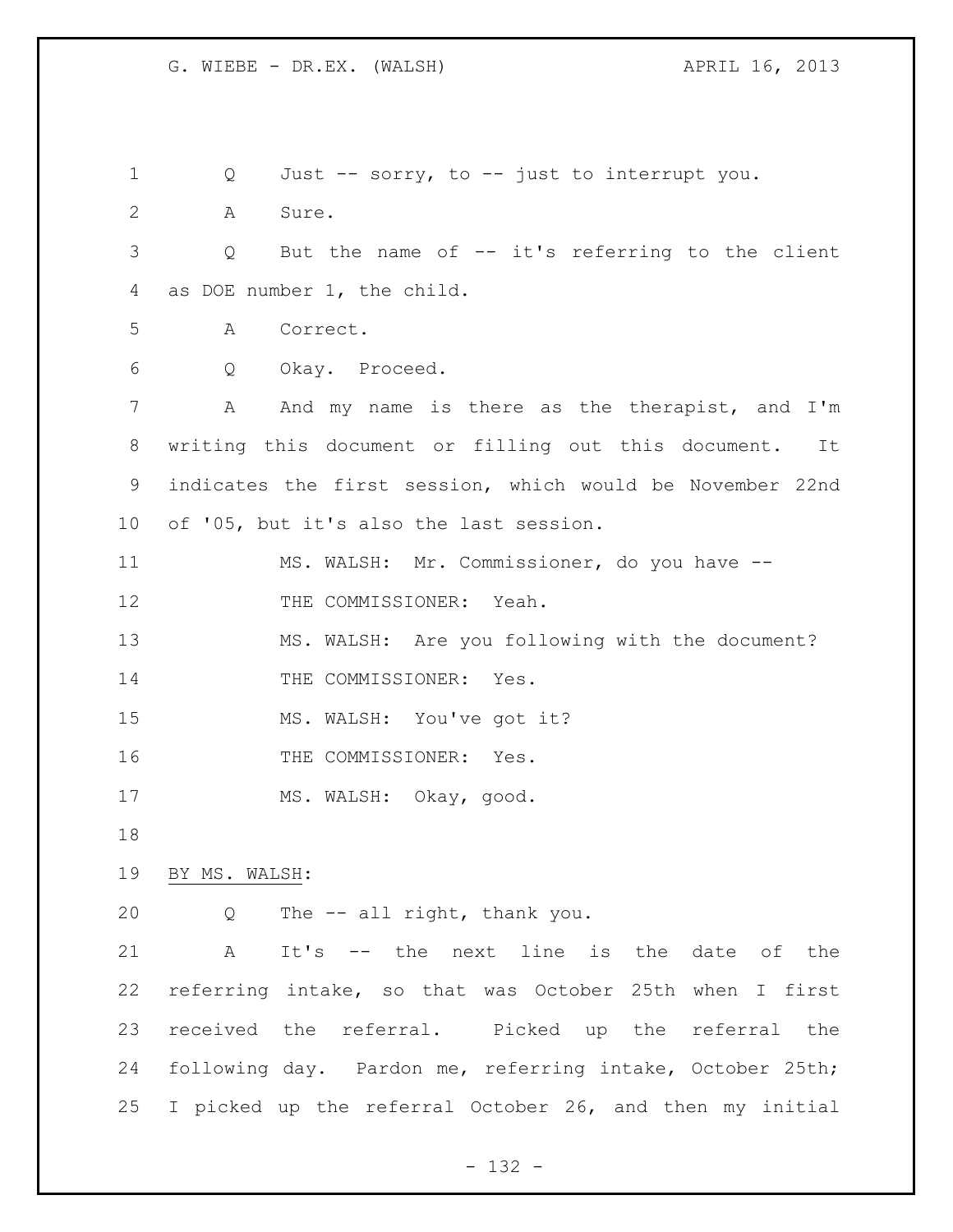contact with the family was October 26 of '05.

Q Okay.

 A And I closed the file on December 23rd of '05. Had scheduled two sessions. One was attended.

Q And that's the one on November 22nd?

A That's right. And --

Q 2005.

A Correct. And then two consults following that.

 The focus of intervention, the section below that, is a checklist of what the initial focus was, and the primary focus, indicated by a P, which is parent/child conflict. Also checked off is school performance, caregiver unable to cope, and mental health/psychiatric issues.

 Supports already in existence is indicating what supports are available when we initially contact the family, and that was a school counsellor, a family doctor who was contemplating a medication regiment at the time, and the Youth -- the YEES is the Youth Emergency Educational Service, which is the educational service I spoke of earlier that's part of our program.

Q Okay.

23 A And supports pending on referral, again, other services, medication regiment.

Below that, referrals, internally would be our

- 133 -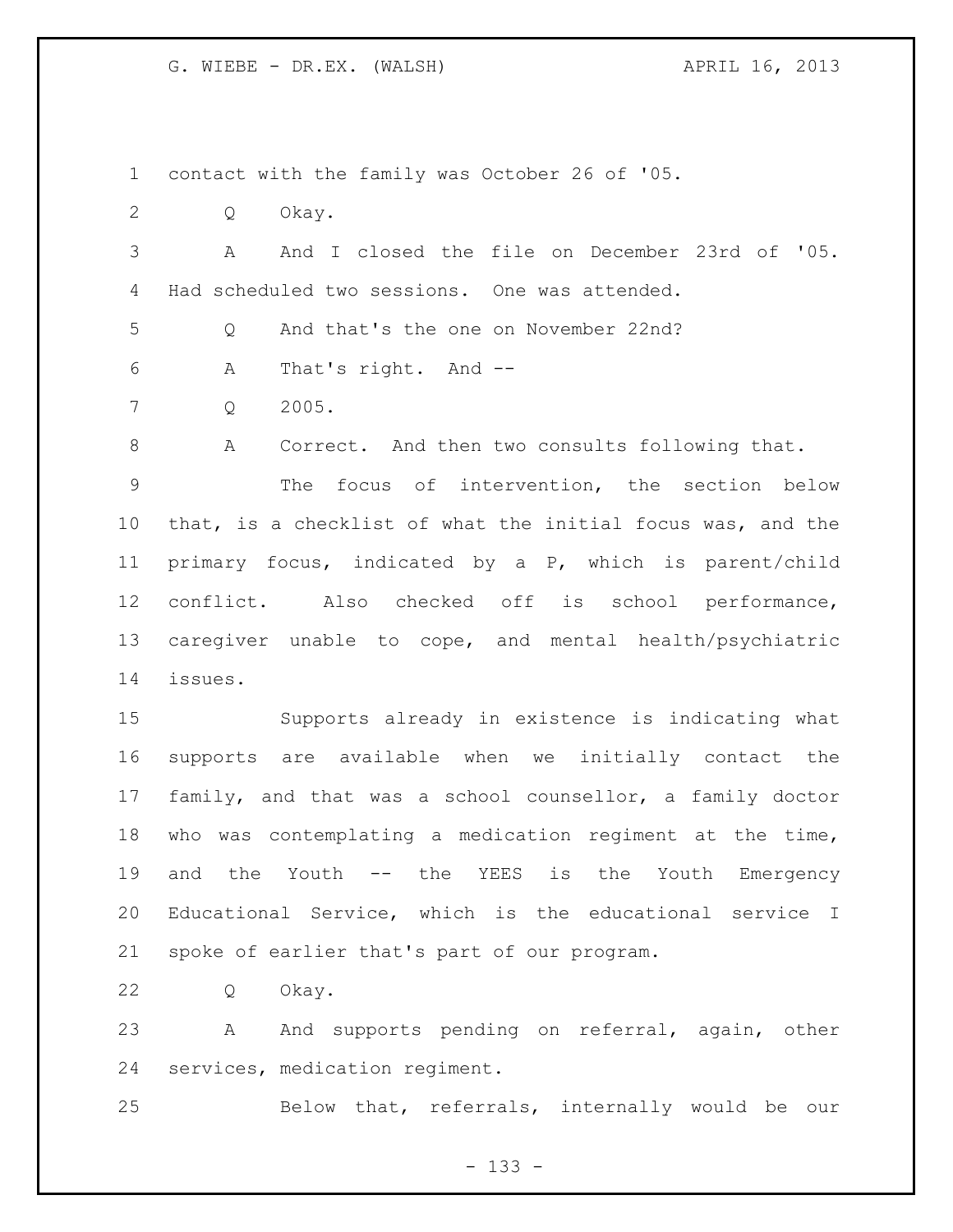educational service, and then external referrals, and I've indicated none. And reason for termination, goals reached. And then there's a brief discharge summary. Q Okay. And if you want to just read that out, please? A Sure. "At initial and last contact 10 the mother reports the situation 11 in the home has improved 12 significantly. The client presents as a higher functioning insightful young person who is determined to improve the **16** situation in the home and at 17 school. The mother reports 18 ongoing supports through the school if needed and also culturally appropriate supports 21 through an elder in the community. No further contact therefore discharge. The family is aware of the ongoing availability of the 25 [Youth Emergency Crisis

- 134 -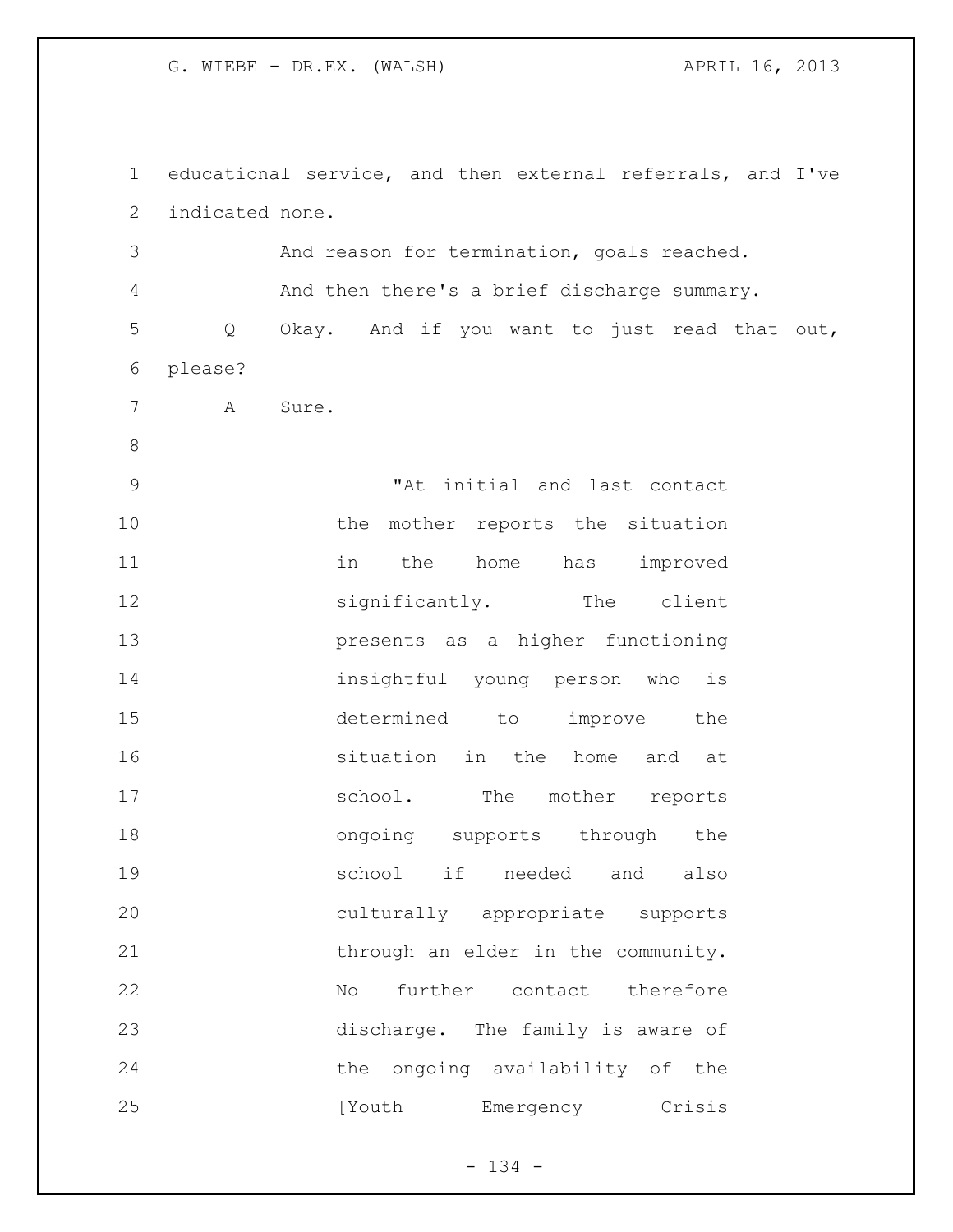| 1            |                   | Stabilization System]."                                  |  |
|--------------|-------------------|----------------------------------------------------------|--|
| $\mathbf{2}$ |                   |                                                          |  |
| 3            |                   | And that's my signature at the bottom.                   |  |
| 4            | Q                 | So what was your understanding of the reason for         |  |
| 5            | your involvement? |                                                          |  |
| 6            | A                 | Primarily was oppositional behaviour within the          |  |
| 7            |                   | school and in the home.                                  |  |
| $8\,$        | Q                 | By DOE number 1.                                         |  |
| 9            | Α                 | Correct.                                                 |  |
| 10           | Q                 | And those are your initials at the bottom under          |  |
| 11           |                   | the discharge summary?                                   |  |
| 12           | A                 | That's correct.                                          |  |
| 13           |                   | MS. WALSH: The next document to pull up, please,         |  |
| 14           | is page 37991.    |                                                          |  |
| 15           |                   | COMMISSIONER: Just before you -- you made<br>THE         |  |
| 16           |                   | reference to behaviour in the school and home. Did you   |  |
| 17           |                   | describe that behaviour some way? Did<br>you use<br>some |  |
| 18           | adjective?        |                                                          |  |
| 19           |                   | THE WITNESS: Oppositional.                               |  |
| 20           |                   | THE COMMISSIONER: Oppositional. Thank you.               |  |
| 21           |                   | All right, sorry, Ms. Walsh --                           |  |
| 22           |                   | MS. WALSH: No problem, thank you.                        |  |
| 23           |                   | THE<br>COMMISSIONER: -- carry on. Where are we           |  |
| 24           | going now?        |                                                          |  |
| 25           |                   | MS. WALSH: Page 37991. It should be the next             |  |

- 135 -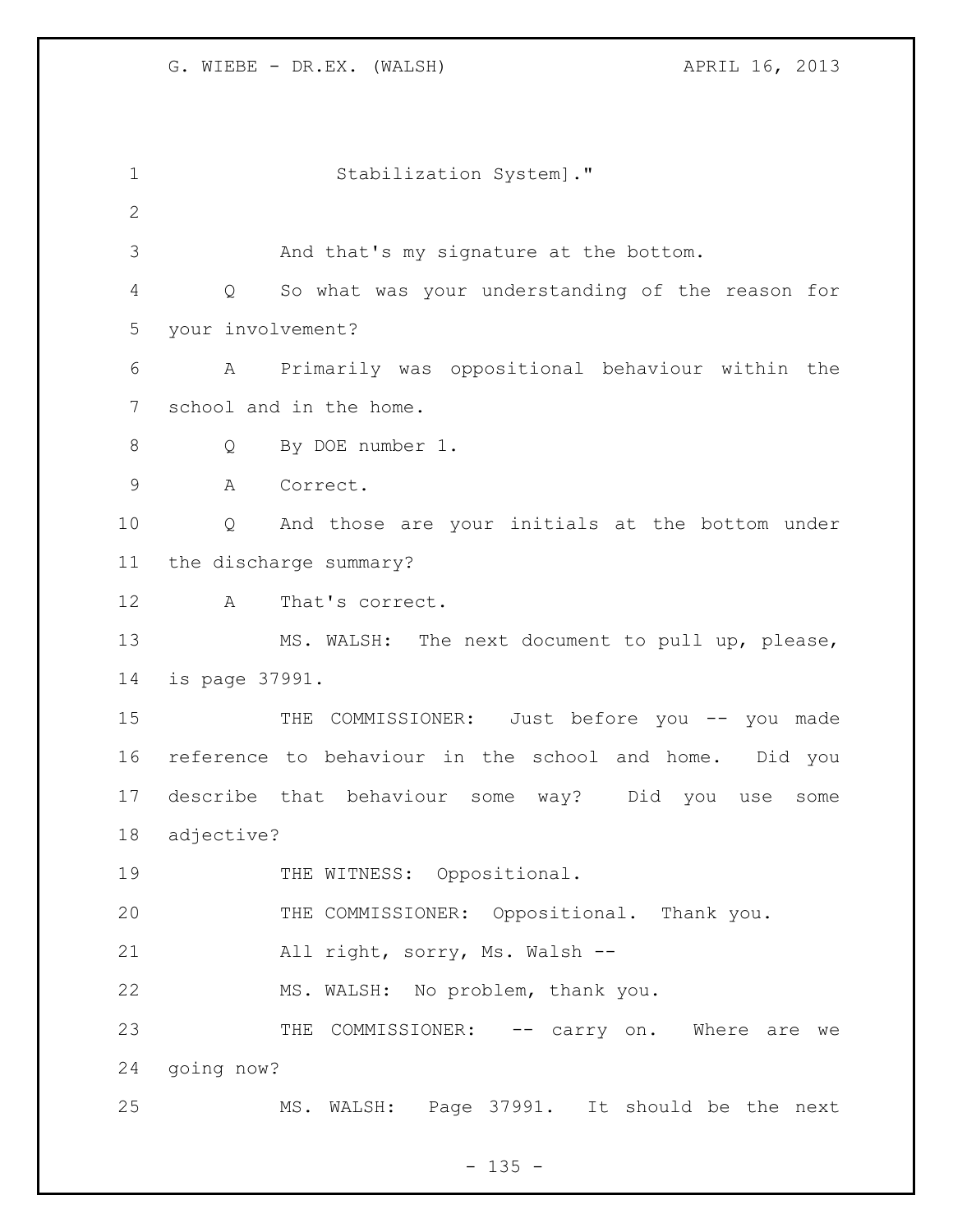document in your materials, Mr. Commissioner. 2 THE COMMISSIONER: Yes. BY MS. WALSH: 5 Q You have that, Mr. Wiebe? THE COMMISSIONER: Yes. 7 THE WITNESS: Yes. BY MS. WALSH: Q This document is entitled Macdonald Youth Services Brief Treatment: Assessment and Treatment Plan. What is this document? A This document is what we fill out after our initial meeting with the family. We want to reflect on a young person's presentation. We're reflecting on their functioning in the home, in the community, in the school. We're also reflecting on what we think would be helpful in terms of providing some supports for the family. Q Is this a document that you created through that computer program, dictation program that you described? 21 A That's correct. Q If we turn to -- it's three pages long. If we turn to page 37993 -- scroll down -- are those your initials? A That's correct.

- 136 -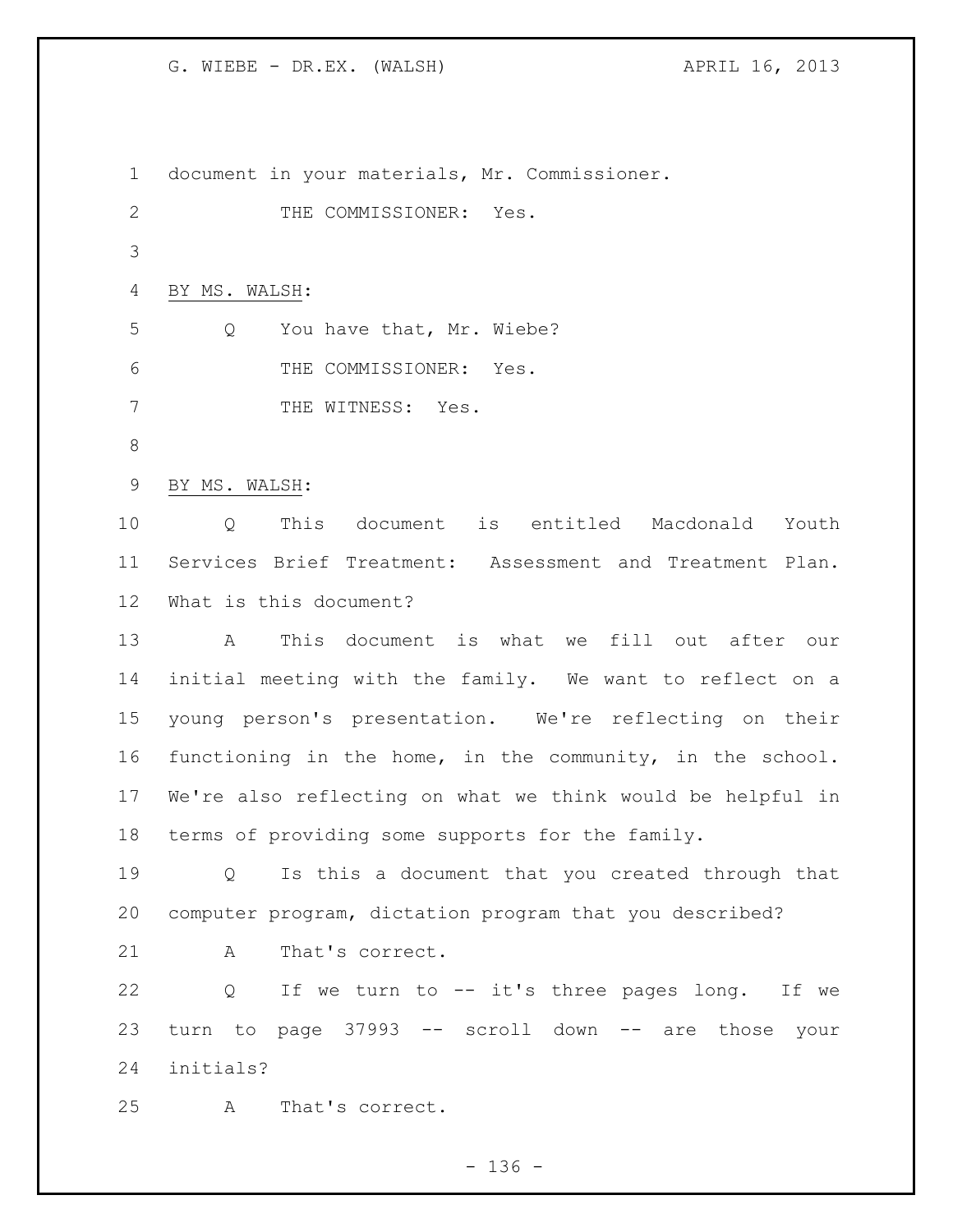Q Let's go back to the first page of this document; I want to go through it with you. So the name of the document, the client is DOE number 1? A That's right. Q And the date -- and you're listed as the therapist? A That's right. 8 O The date is November 22nd, 2005. We've redacted, for privacy reasons, information that you included regarding presentation and reason for intervention. Then you go on to say: 13 The client also reports difficulty over the summer. The client reports that he resided with his biological father at Fisher River from May to July of 18 this year. The client reports he was returned home after Child and Family Services intervened when **blue client** was left with an 22 inappropriate caregiver. The client also reports that while in the home a four-year-girl was being abused by the father and the

- 137 -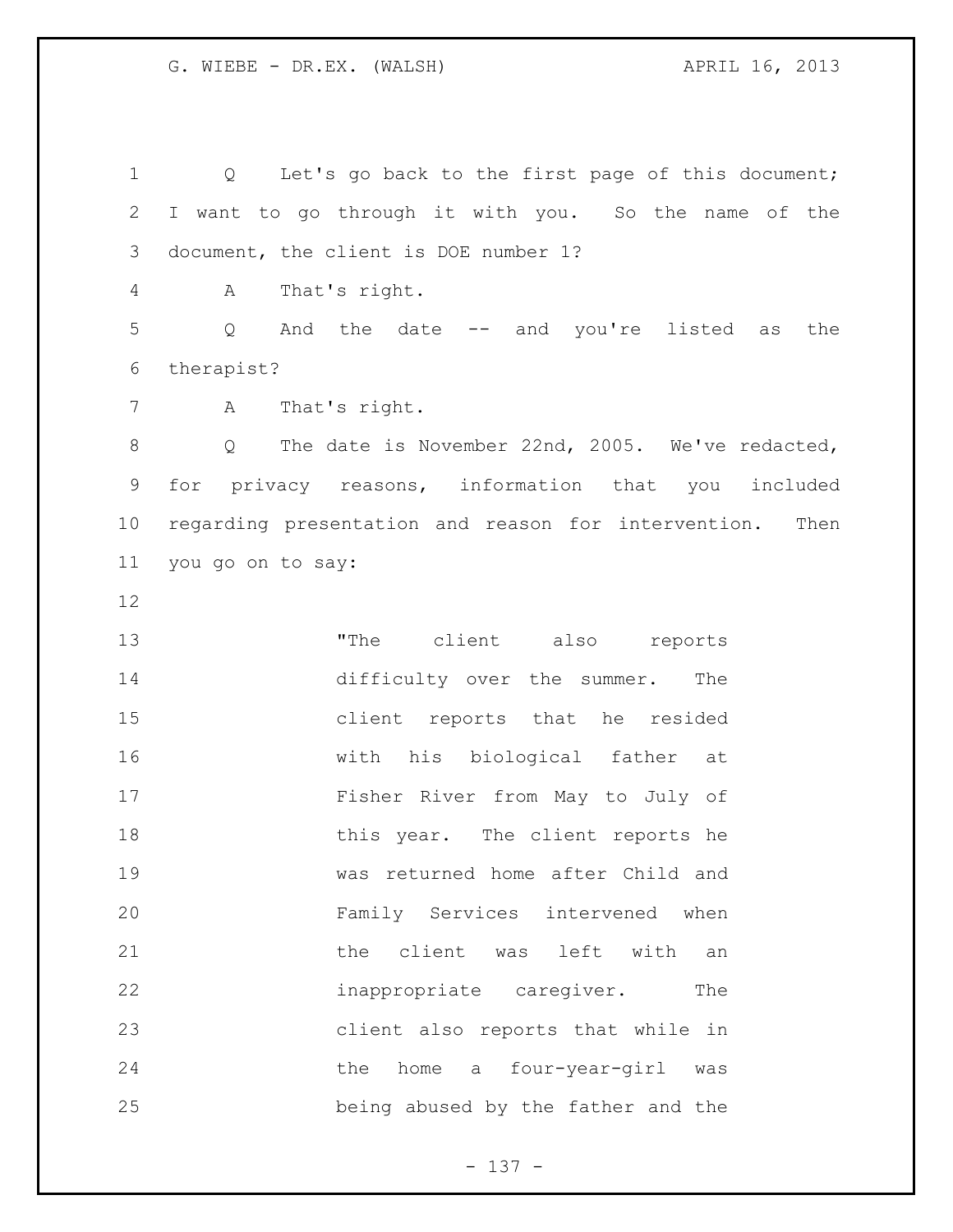stepmother. The client informed his mother secretly via the internet of the ongoings and the mother contacted Child and Family Services. The mother reports that the family was then investigated 7 and the client and his older 8 brother were returned home. The client reports witnessing his father being abusive towards the child. The client is also aware 12 that the father has a history of 13 being abusive towards the mother."

 Do you have any independent recollection of this discussion beyond what you've recorded?

 A So many years ago, but I still can remember the room we met in and even, in fact, where we were sitting in that room. I do have some recollection of the mother and I praising the boy for his actions when he contacted her with that information. I can still remember thinking that that had been a good session.

Q Where did this meeting take place?

 A At 226 St. Mary's Road, in one of my colleague's -- it was a family room at the time; it's now one of my

- 138 -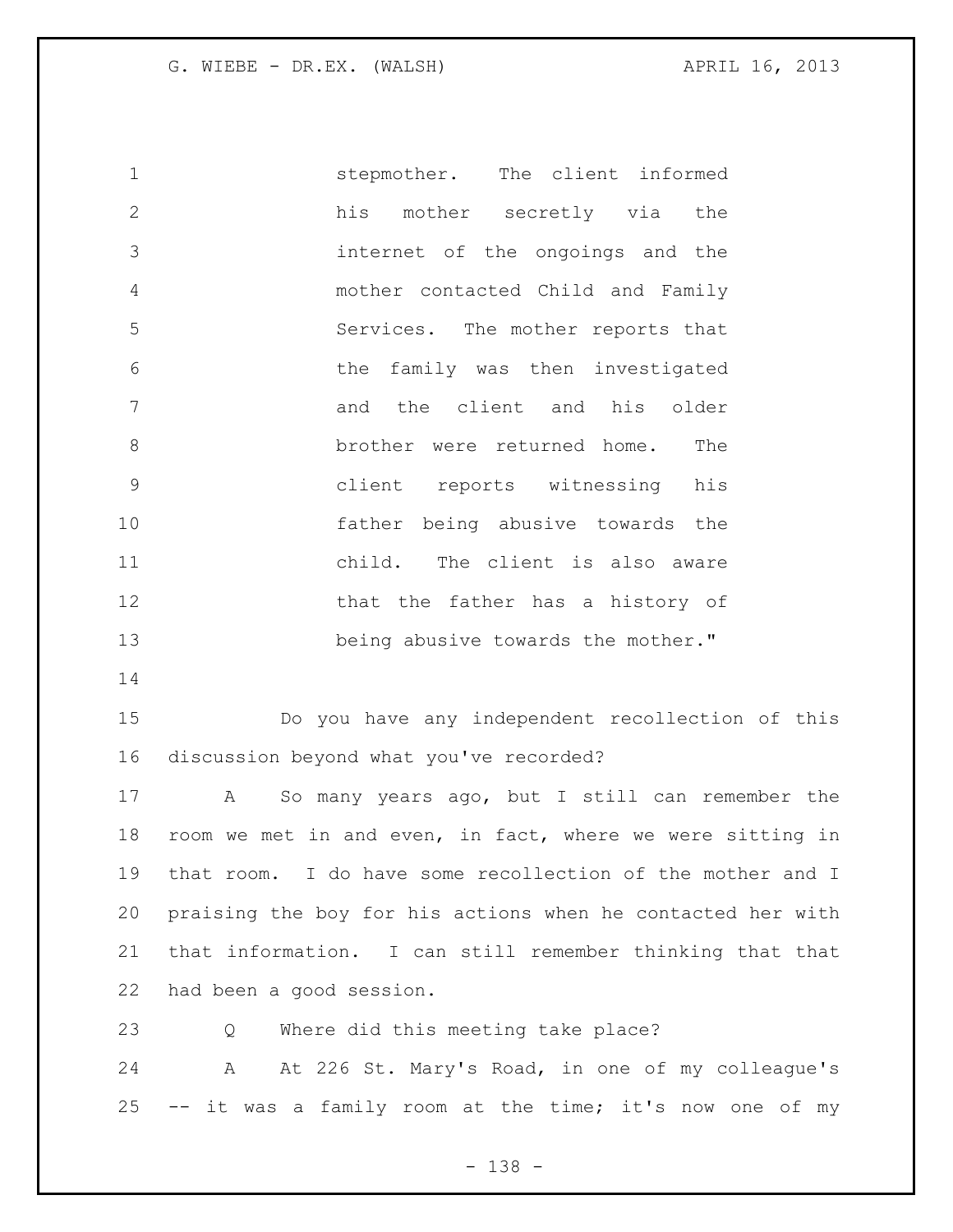colleagues' offices on the second floor.

 Q Who was at the meeting? A It would have been DOE number 1 and DOE number 3. Q Did you contact Child and Family Services after this meeting, to report what you had been told? A No, I did not. Q Why not? A I did not believe I had further information to add beyond what had been reported already, and I believe the information that had been provided to CFS had been investigated. Q If you had been told that the matter had not been reported, what would you have done? A Then I would have had child welfare concerns and I would have reported that information. Q Was it DOE number 3 herself, herself who told you that she had reported the abuse to, to CFS? 18 A It was -- yes, it was DOE number 3 that informed me of that. Q Did she give you any more details as to which agency or when? A I can't recall exact conversation of that time. 23 I would have to rely on my notes, and my notes simply indicate Child and Family Services. Q If we go back to the log of your contact, page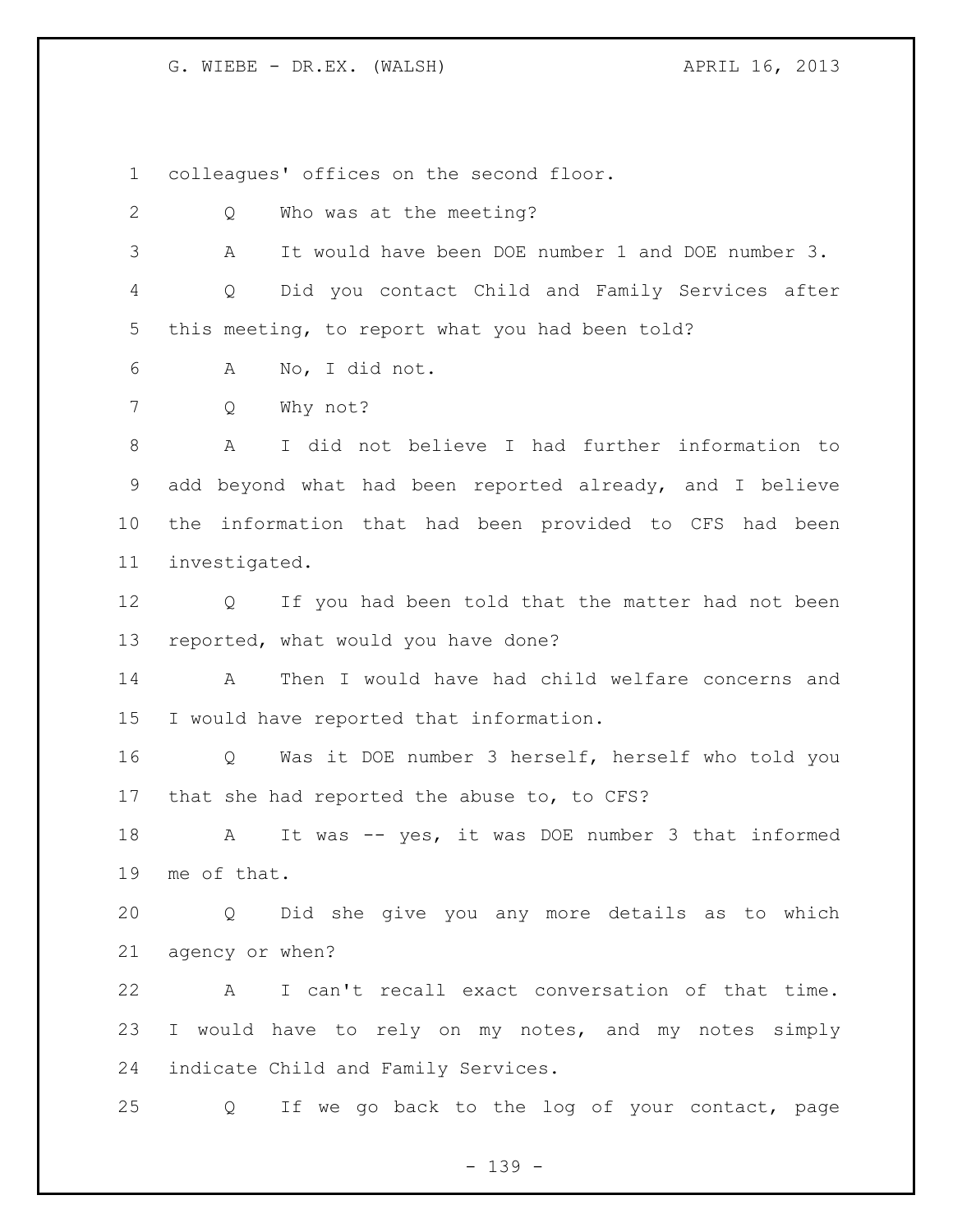37981 -- 2 THE COMMISSIONER: Just, just a minute. Just let me read this. All right, I follow now. Go ahead. Where are you going? 6 MS. WALSH: Well, actually, if we can go -- just go back to where we were, 37991, please? BY MS. WALSH: Q The information that, that you documented that we have not redacted, was that information relevant to the request for services from your agency in any way? A One of the questions I would have had for the family was what recent stressors are possibly bringing them to see me, what concerns do they have. As that was a stressor for this young fellow over the summer months -- pardon me, for DOE 1 over the summer months, it was relevant, yes. 19 O Okay, thank you. If we go back to the log, page 37981, and scroll down, we have the contact on November 22nd, 2005. That's the meeting that we just read your notes from. And then the next contact is December 23, 2005? Or the next record that you make? A Sure, at that point I wrote up the discharge. Q And so you've indicated, "No further contact."

 $- 140 -$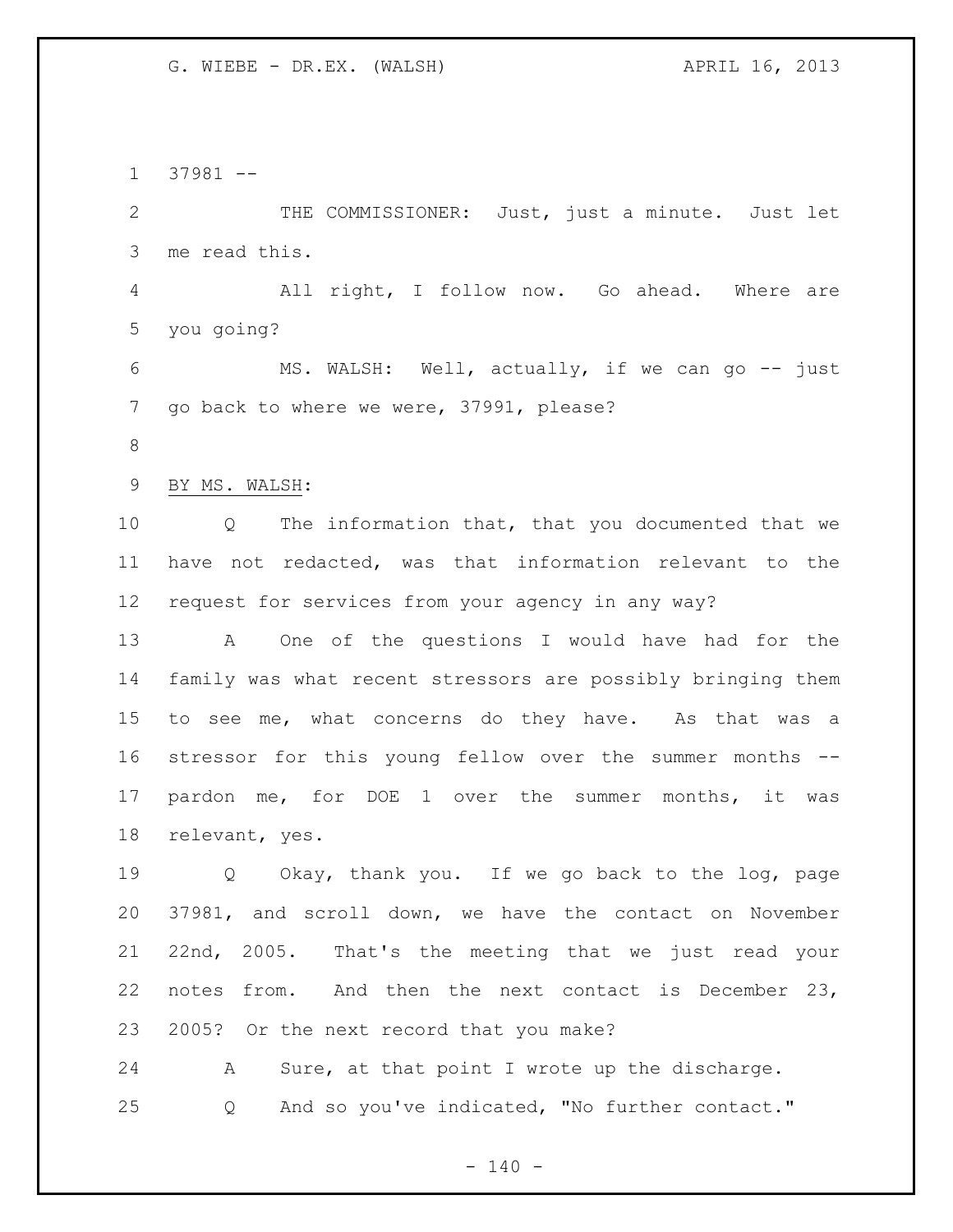A That's right. Q Then the next contact that's recorded is March 6, 2006? A That's right. Q What was the nature of that contact? A On March 6, 2006 is when the information came forward regarding the possibility of a deceased body in the Fisher River area. Q Who contacted you? A The mother contacted me at that time. Q If we can go to your intake form, page 37983? MS. WALSH: Go right -- you can scroll down so we can see the top of the document, please? BY MS. WALSH: Q So what is this document? A Within six months of meeting with a family and I've discharged the file, they can simply call me directly to have me re-open the file. It does not require the mobile team involvement or educational service. March 6, '06, the mother contacted me directly and requests that I re-open the file to involve myself. Q The last contact having been November of 2005. A That's right. Q So if you'll walk us through this intake form

- 141 -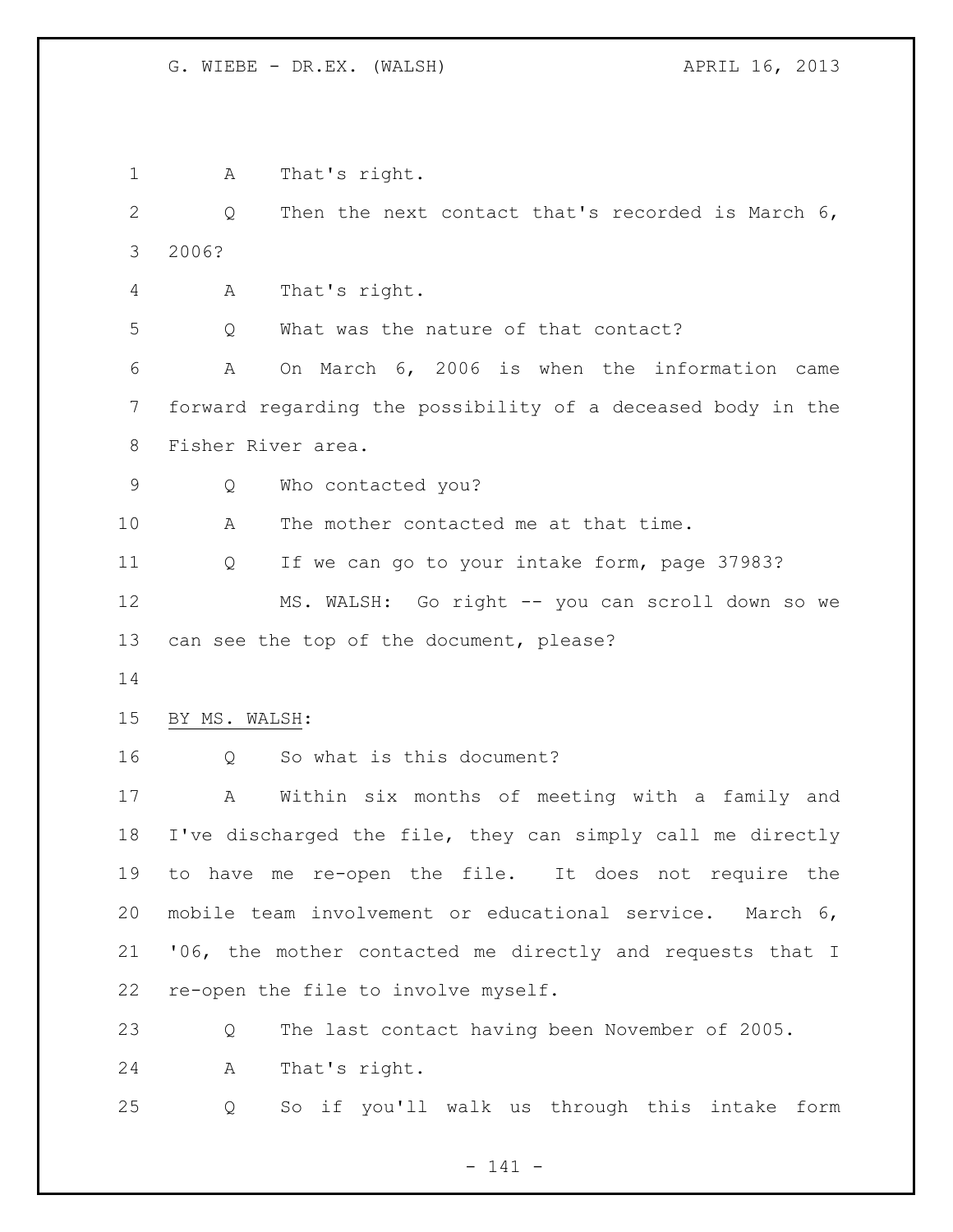please? A Certainly. March of '06, it looks like 14:30 -- I believe 2:30 in the afternoon -- we spent approximately 30 minutes on the phone. Q And the caller was? A DOE 3. Q The mother? A Correct. Relationship to the client, parent; referral source, self. There's the DOE 1's information. Q Under the heading, Client Information? A Correct. MS. WALSH: If we could scroll down to see more of the document, please? THE WITNESS: And these are some of the presenting issues that the DOE 1 is describing, why she was contacting me. BY MS. WALSH: Q Or DOE 3. A Pardon me, DOE 3. Q But the issues are with respect to DOE 1? A Correct. Q So what is she -- what was she describing to you? A She's describing ongoing behavioural difficulties. Going to try and go through the list here.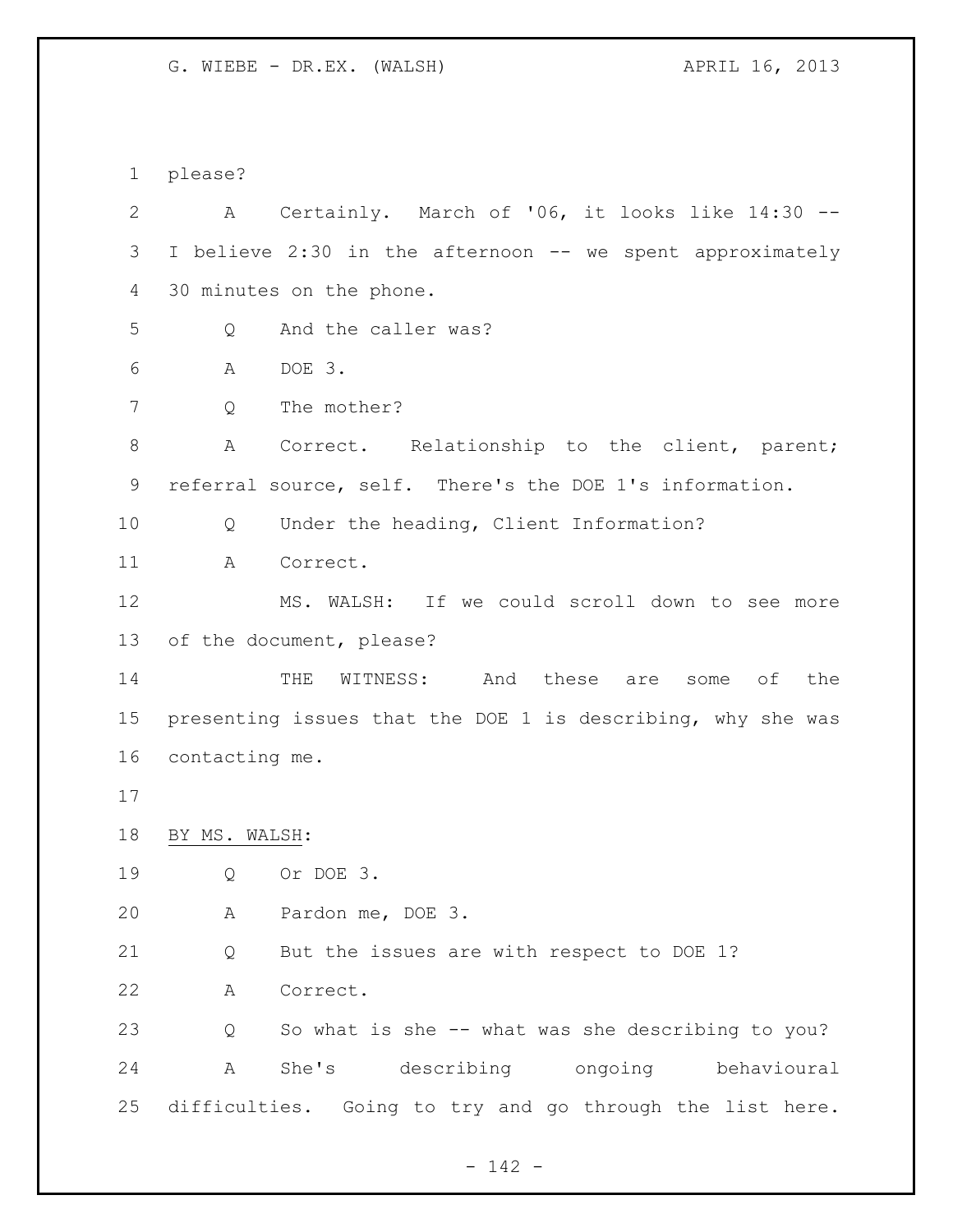G. WIEBE - DR.EX. (WALSH) APRIL 16, 2013

 She was struggling a little bit in managing -- there was still ongoing concerns regarding possible ADHD. There was school performance issues. Difficult issues. But by far and away the most concerning issue the mother brought forward was that DOE 1 had possibly been witness to a homicide. Q If we can carry on with the rest of the document, you've indicated under Other Services in Place? A The mother had indicated she had contacted Winnipeg Police Service and Intertribal Child and Family Services before contacting me. 12 Q And then on to the next page? 13 THE COMMISSIONER: She, she contacted who? Police services, did you say? THE WITNESS: Winnipeg Police Services and Intertribal Child and Family Services. BY MS. WALSH: Q Before contacting you. A That's right. 21 THE COMMISSIONER: Thank you. BY MS. WALSH: Q So now we're on the second page of the intake form.

 $- 143 -$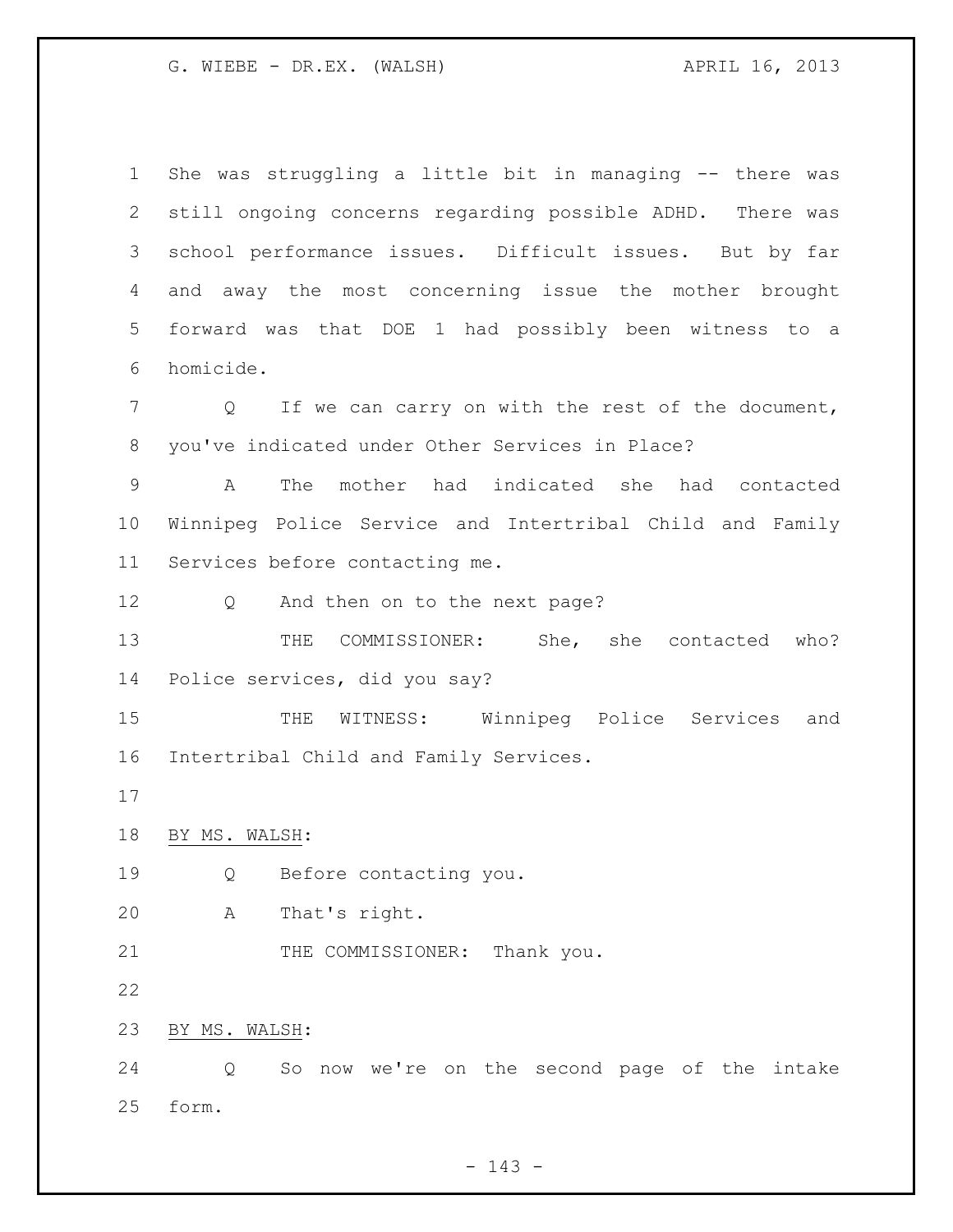A Risk assessment. As I'm speaking with the mother, I'm assessing for immediate concerns. One of the questions is whether or not there's a suicidal risk, if DOE 1 has expressed a suicidal risk or a homicidal risk. There was none evident. There was ongoing verbal aggression. The outcome information is that I would re-open the file, so BTT is checked off on Other. 8 Q That's your service. A Brief therapy team. MS. WALSH: Scroll down to see the rest of the document, please? 12 THE WITNESS: External referrals, Winnipeg Police Service, Child and Family. I encouraged DOE 3 to follow through with those supports. And then there's guardianship information with DOE 3's name redacted -- BY MS. WALSH: Q Yes. A -- and the father's name, Karl McKay, and the

 mother was letting me know at that time that she was unsure of his whereabouts but she was thinking he was possibly in Winnipeg at that time.

Q By the Maryland Hotel.

A Possibly, yes.

Q But she had sole --

 $- 144 -$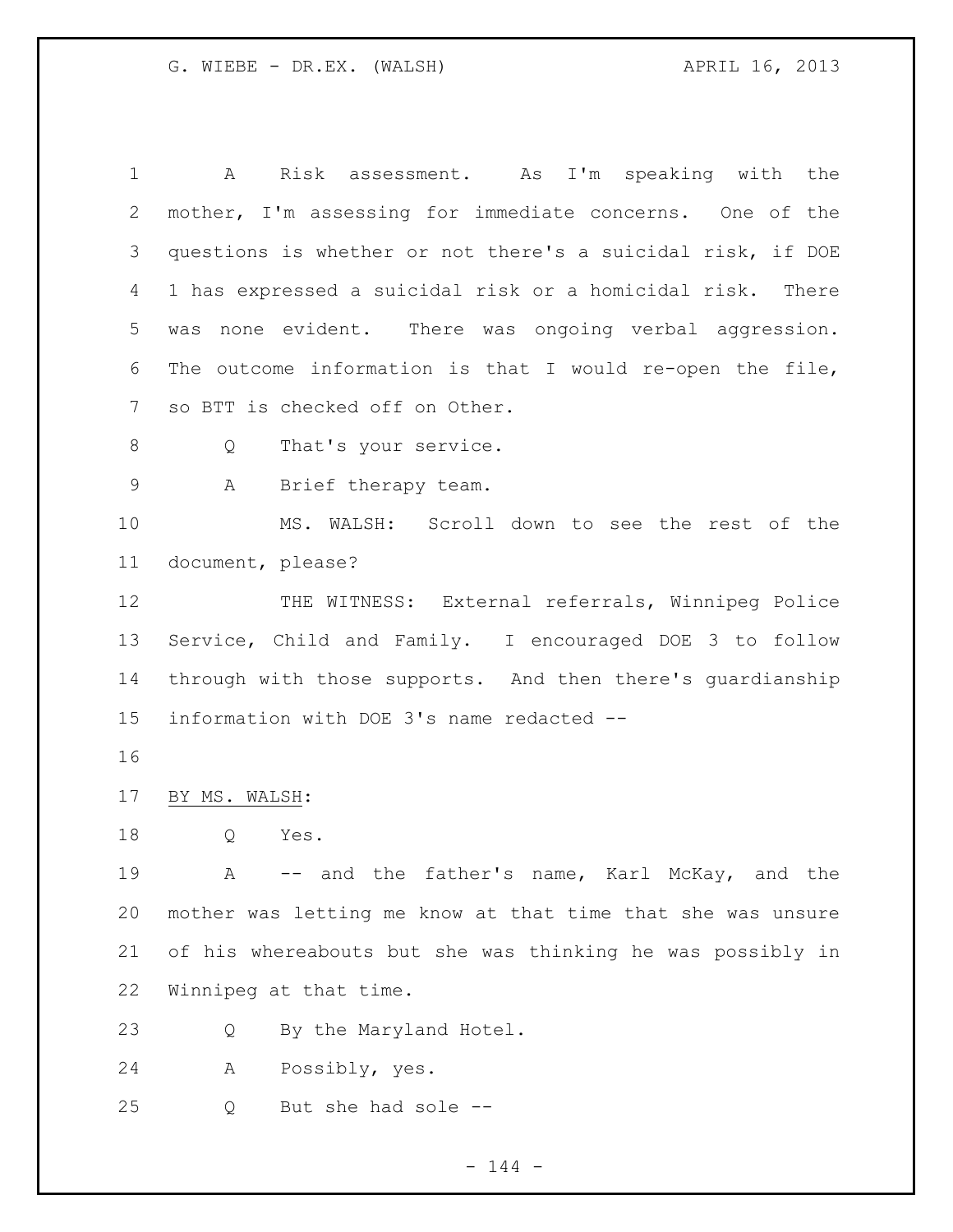G. WIEBE - DR.EX. (WALSH)  $APRIL 16$ , 2013

 A Sole guardianship. Q -- custody. Then on the third page -- MS. WALSH: We can go to the next page, please. BY MS. WALSH: Q -- are handwritten notes. A Yes. 8 Q Is that your handwriting? A Yes, it is. Q Would you be able to read those to us, please? 11 A I could. Q Thank you. 13 A You can see why I type on my documents. 15 15 I spoke with DOE 3 over the phone. DOE 3 contacted with recent developments in the home. DOE 3 **18** reports increased verbal aggression in the home between DOE 2 -- Pardon me. ... DOE 1 and DOE 2. DOE 3 reports DOE 2 approached her and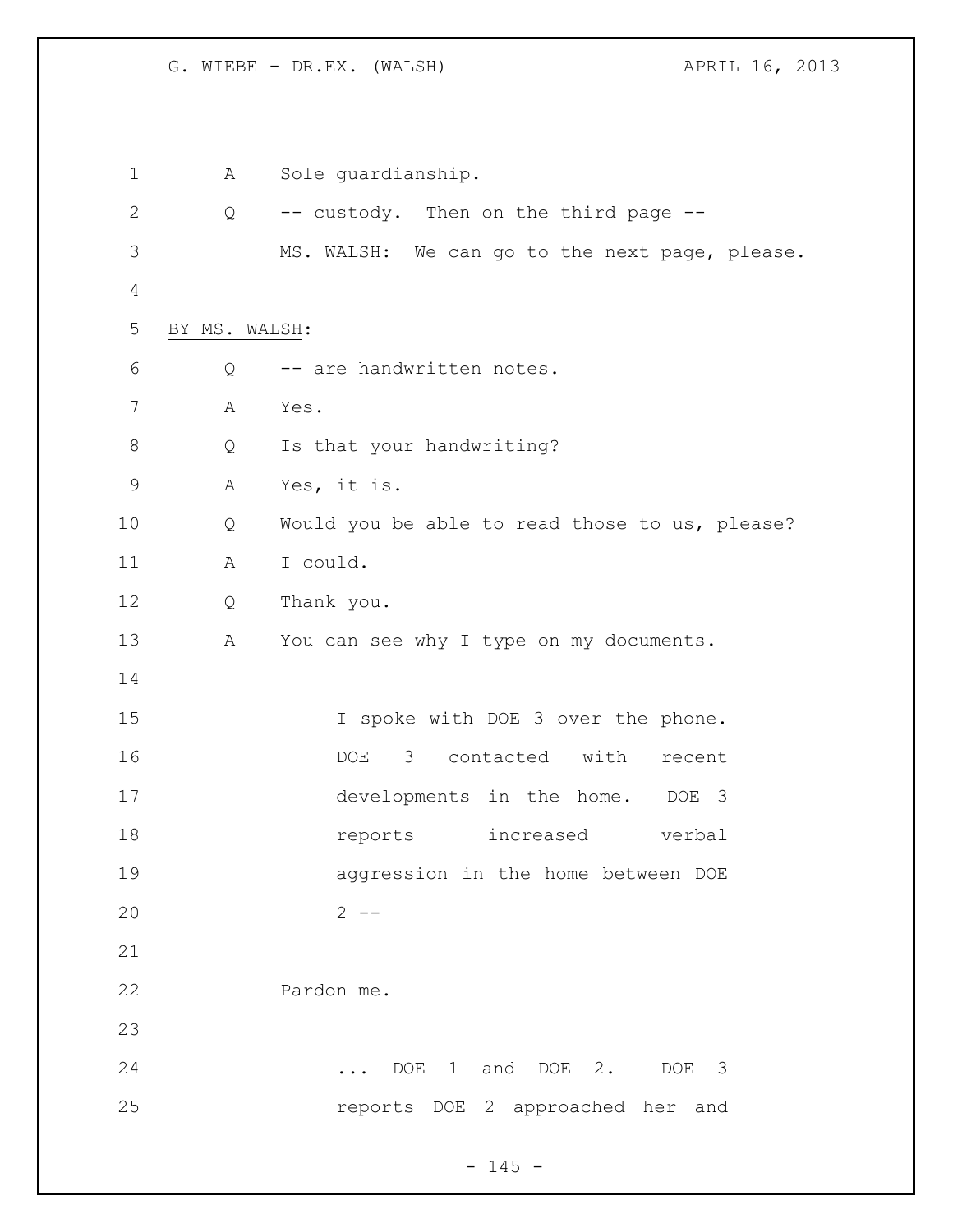1 stated that the family, meaning 2 DOE 2, DOE 1, his father Karl, and stepmother buried a young female child in the back yard. Mother contacted Winnipeg Police Service and Intertribal Child and Family Service with this information. 8 Mother reports Winnipeg Police Service involving RCMP and further investigation to be continued when DOE 2 and DOE 1 return home from school. Mother reports DOE 1 and DOE 2 are not aware authorities have been contacted with the disclosed information. Writer encouraged mother to access adult mobile crisis team or Youth Emergency Crisis Stabilization 19 System as required. Mother reports she will do so. Writer encouraged -- I believe I keep saying "mother." I mean DOE 3. Q That's fine. A Thank you.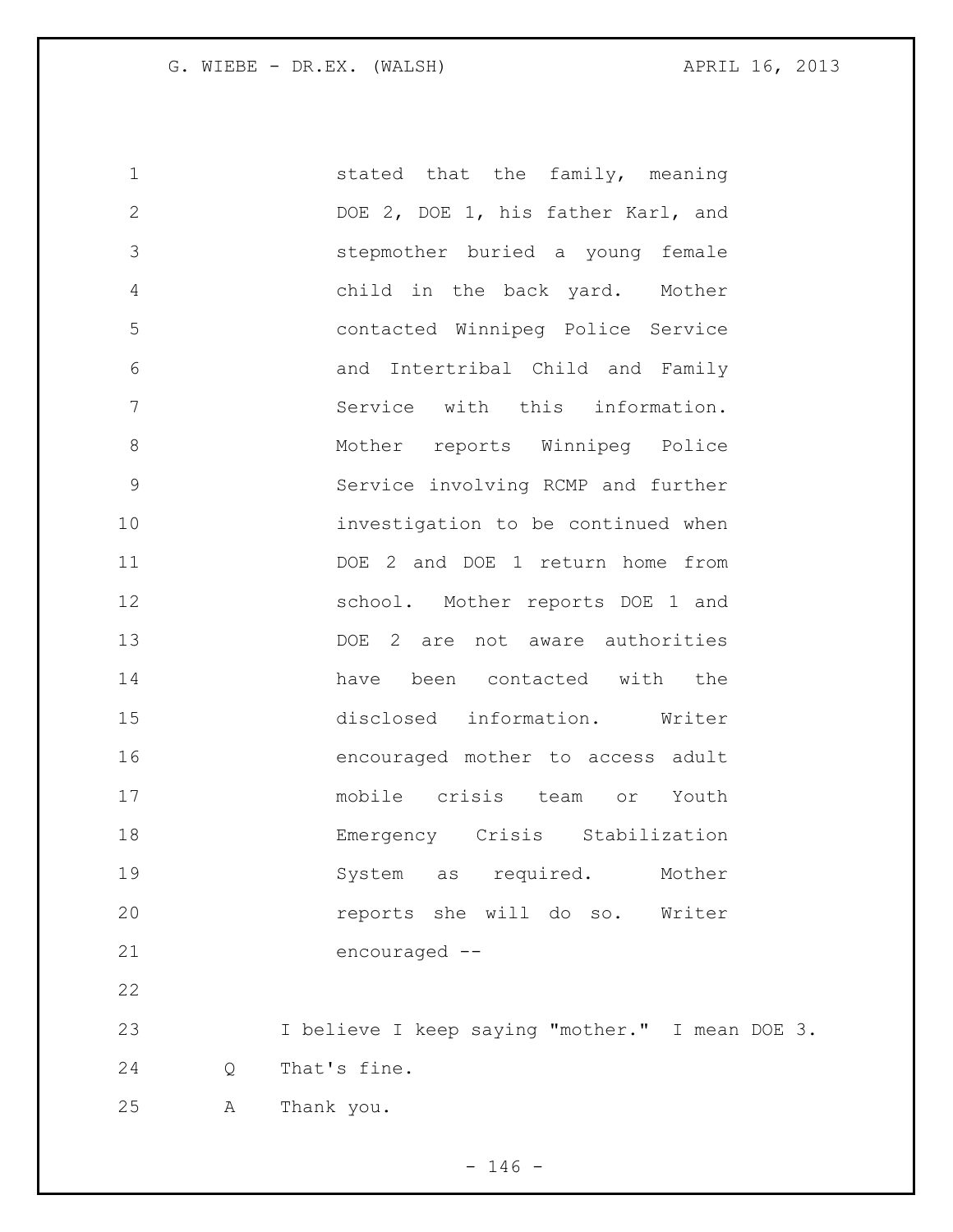Writer encouraged mother to monitor DOE 1 and DOE 2's mental status as further investigation is ... Q Contemplated? A ... is completed. DOE 3 reports she is willing and able to do so 11 and will follow up with mobile crisis team if concerns regarding safety arise. Writer asked DOE 3 14 to review understanding of 15 timeline. DOE 3 reports she previously reported DOE 1 -- I'm sorry, this is kind of complicated to read. Mother reports she previously reported disclosure regarding the possible abuse in the home to Child and Family Services. See assessment treatment plan November 22nd, '05.

- 147 -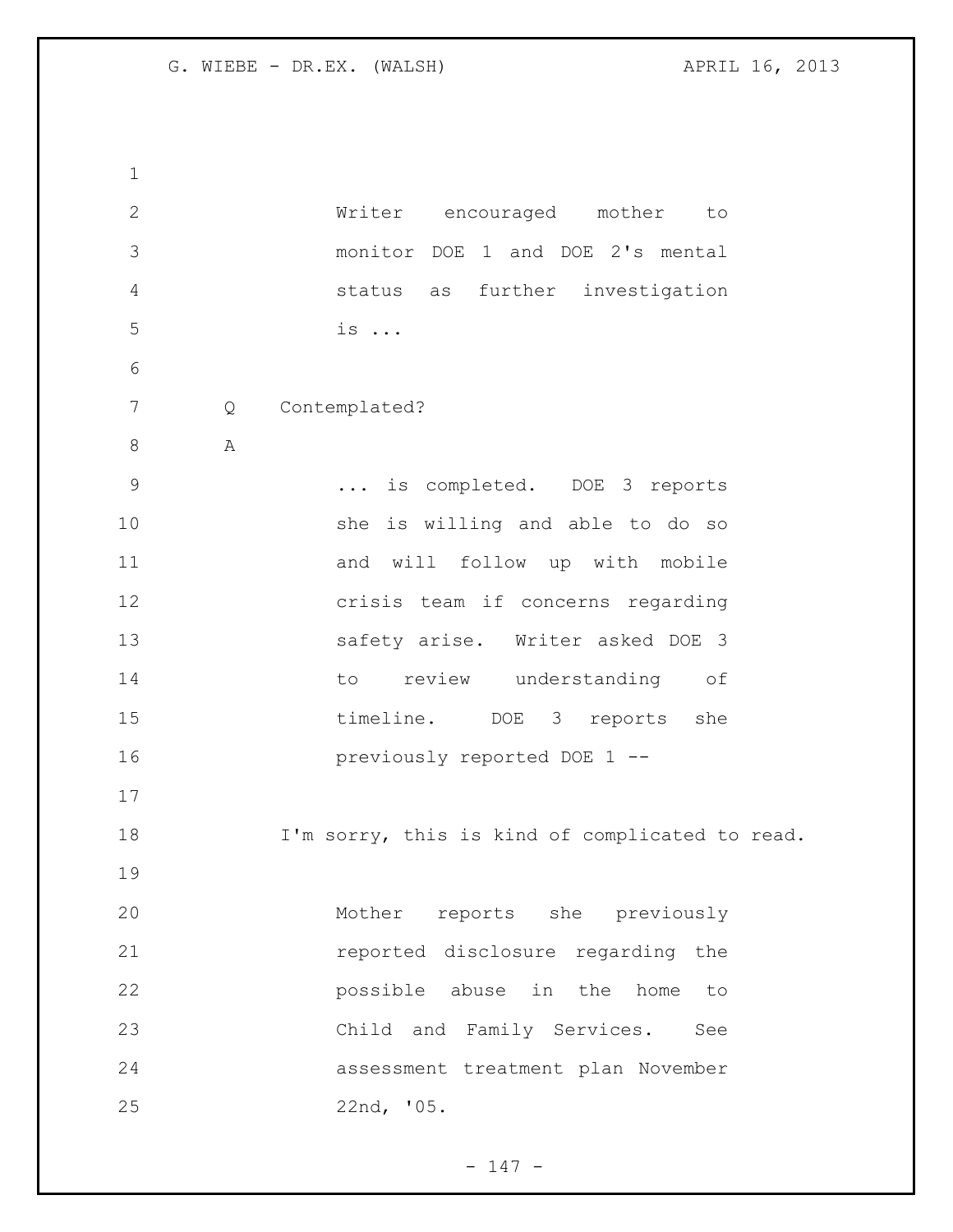| $\mathbf 1$  |   |                                                          |
|--------------|---|----------------------------------------------------------|
| $\mathbf{2}$ | Q | Is that the document that we just reviewed?              |
| 3            | Α | That's correct.                                          |
| 4            | Q | Okay.                                                    |
| 5            | Α |                                                          |
| 6            |   | Mother currently unsure of who she                       |
| 7            |   | spoke with and what agency.                              |
| 8            |   | Mother reports she believes the                          |
| $\mathsf{S}$ |   | concerns regarding the four-year-                        |
| 10           |   | old girl were reported. Mother                           |
| 11           |   | reports she is currently unaware                         |
| 12           |   | of when reported burial took place                       |
| 13           |   | and who was buried. Writer's                             |
| 14           |   | concern regarding timeline<br>is                         |
| 15           |   | possible involvement of DOE 1 or                         |
| 16           |   | DOE 2 and the implications, i.e.                         |
| 17           |   | safety. Mother reports she will                          |
| 18           |   | monitor safety concerns and access                       |
| 19           |   | mobile crisis team or Winnipeg                           |
| 20           |   | Police Service if required.                              |
| 21           |   | Initial session set for<br>1100                          |
| 22           |   | hours, March 7th.                                        |
| 23           |   |                                                          |
| 24           | Q | In this call with DOE 3, she told you that her           |
| 25           |   | son, DOE 2, reported to her that Karl McKay had buried a |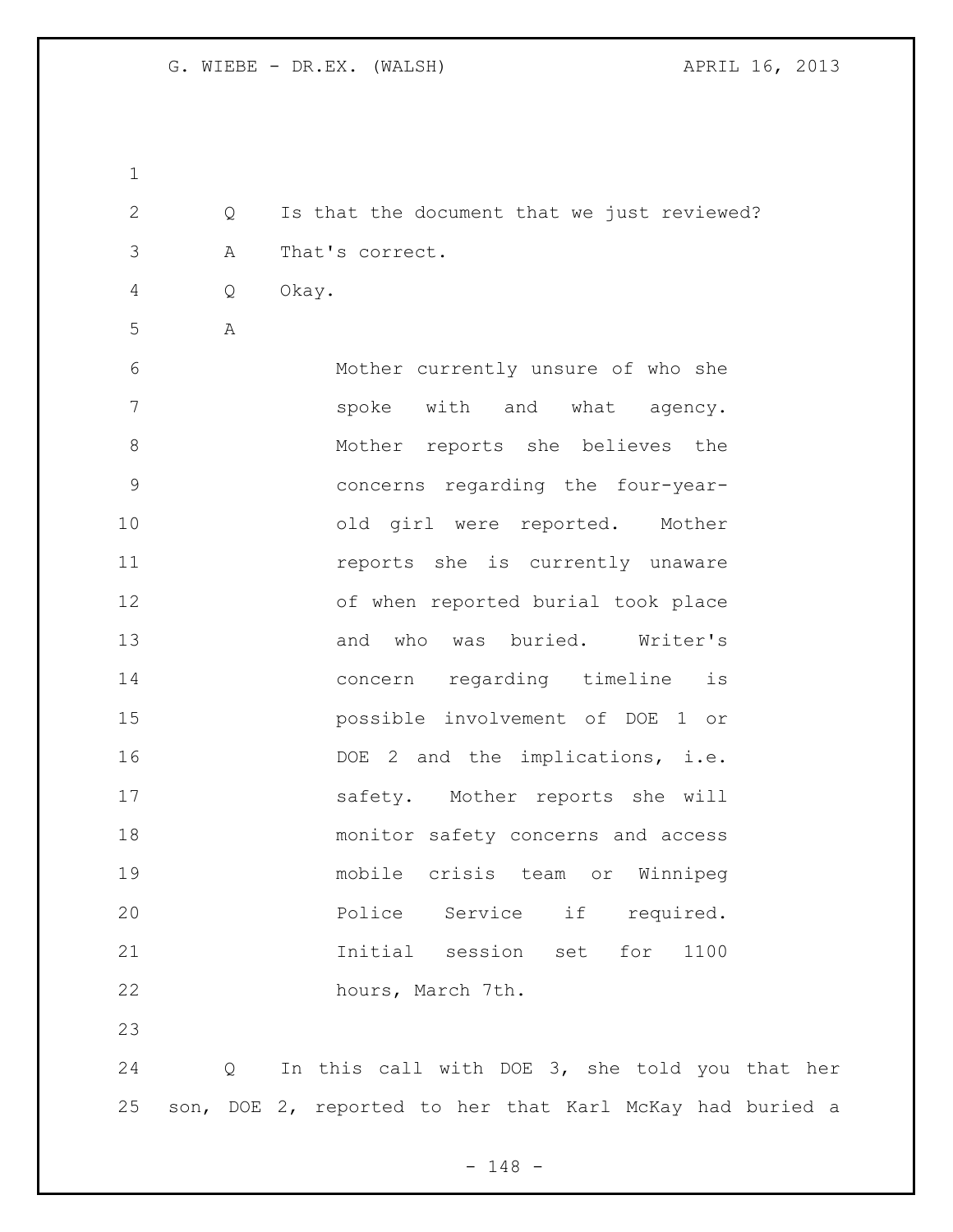G. WIEBE - DR.EX. (WALSH) APRIL 16, 2013

young female child?

 A That's correct. Q And she told you that she had contacted Winnipeg Police and Intertribal? A That's correct. Q Did you contact anyone? 7 A I did not at that time. Q Why not? A I believed the mother that the services and the appropriate authorities were contacted. Q Your reference to the timeline, Mother concerned with timeline, towards the bottom of the recording? A Writer's concern regarding timeline? Q Writer's concern. What is that referring to? A At that point I'm wondering to what extent have DOE 1 and DOE 2 been involved in some of the violence in Fisher River. My concerns are whether or not they will react as the situation comes forward and in what way. 19 Safety is my priority for, for the boys. Q You scheduled a meeting for the next day? 21 A That's correct. Q What was your focus at that time? A I wanted to provide safety. I wanted to further assess how the boys were doing, as well. Also provide support for the mother.

 $- 149 -$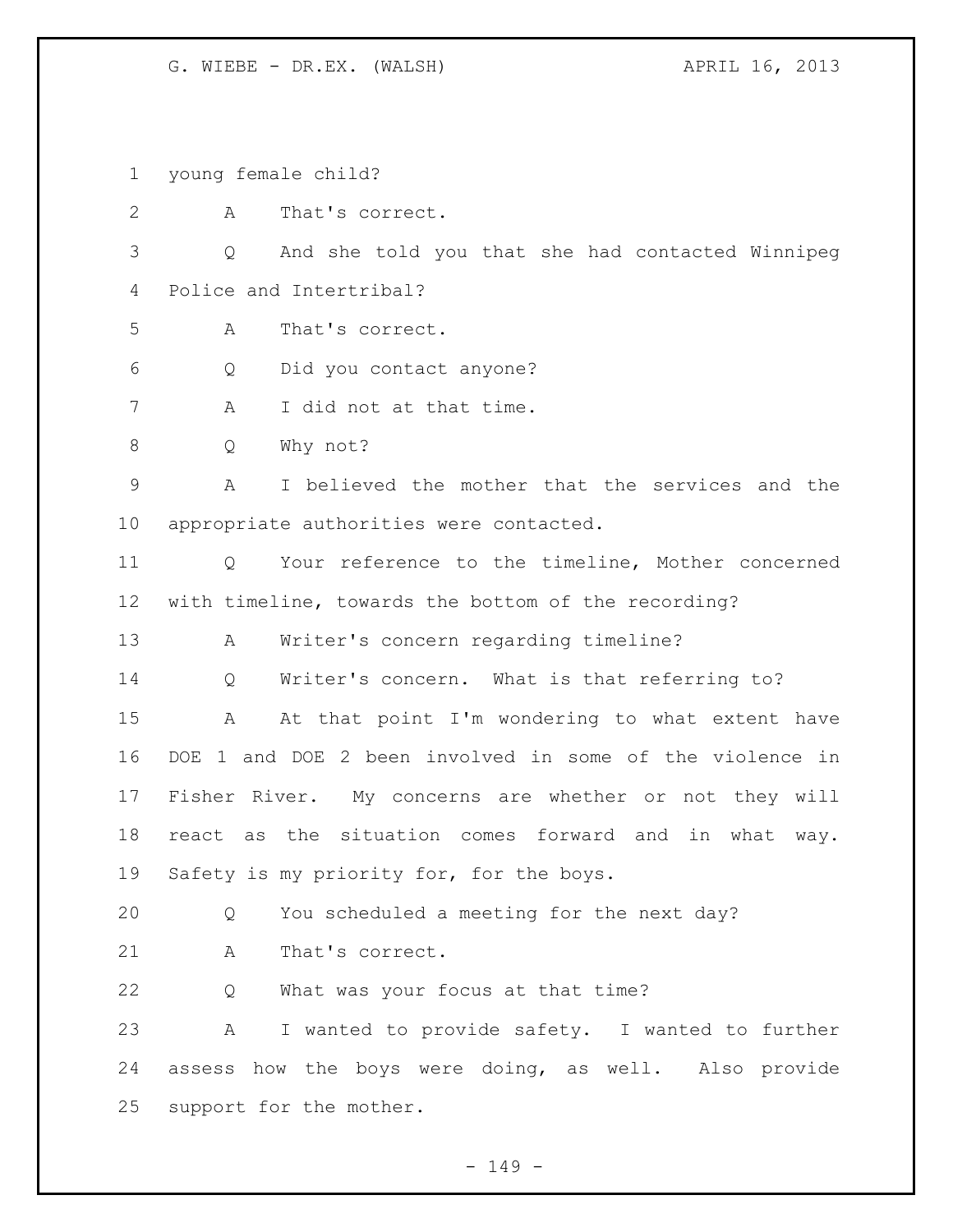1 Q We can turn, then, to your report of that meeting, page 37987. This is entitled MYS Brief Treatment: Session Report. It's dated at the top, March 7, 2006. Is this a record of the conversation that you had with the mother on the next day?

 A Yeah. I contacted the mother that evening after her initial contact with me, and she had been contacted by the RCMP requesting that we delay our meeting so that the RCMP could investigate the boys first. So we had an appointment set for, I believe, March 7th in the afternoon, and they missed the meeting. So I contacted the family. The mother had been sleeping. I would imagine they were quite exhausted from the process. The mother did contact me again that evening and we spoke on the phone for about an hour.

 Q What -- the document that's on the screen records that conversation?

18 A If you could lower it, I, I would know for sure.

 Yeah, if you look at the contact time, it has 60 minutes checked off and the location is on the phone. So we spoke for an hour that day and then we rescheduled to March 9th.

 Q So that's what's indicated at the bottom, Next appointment, March 9. And on the next -- the document goes over two more pages.

 $- 150 -$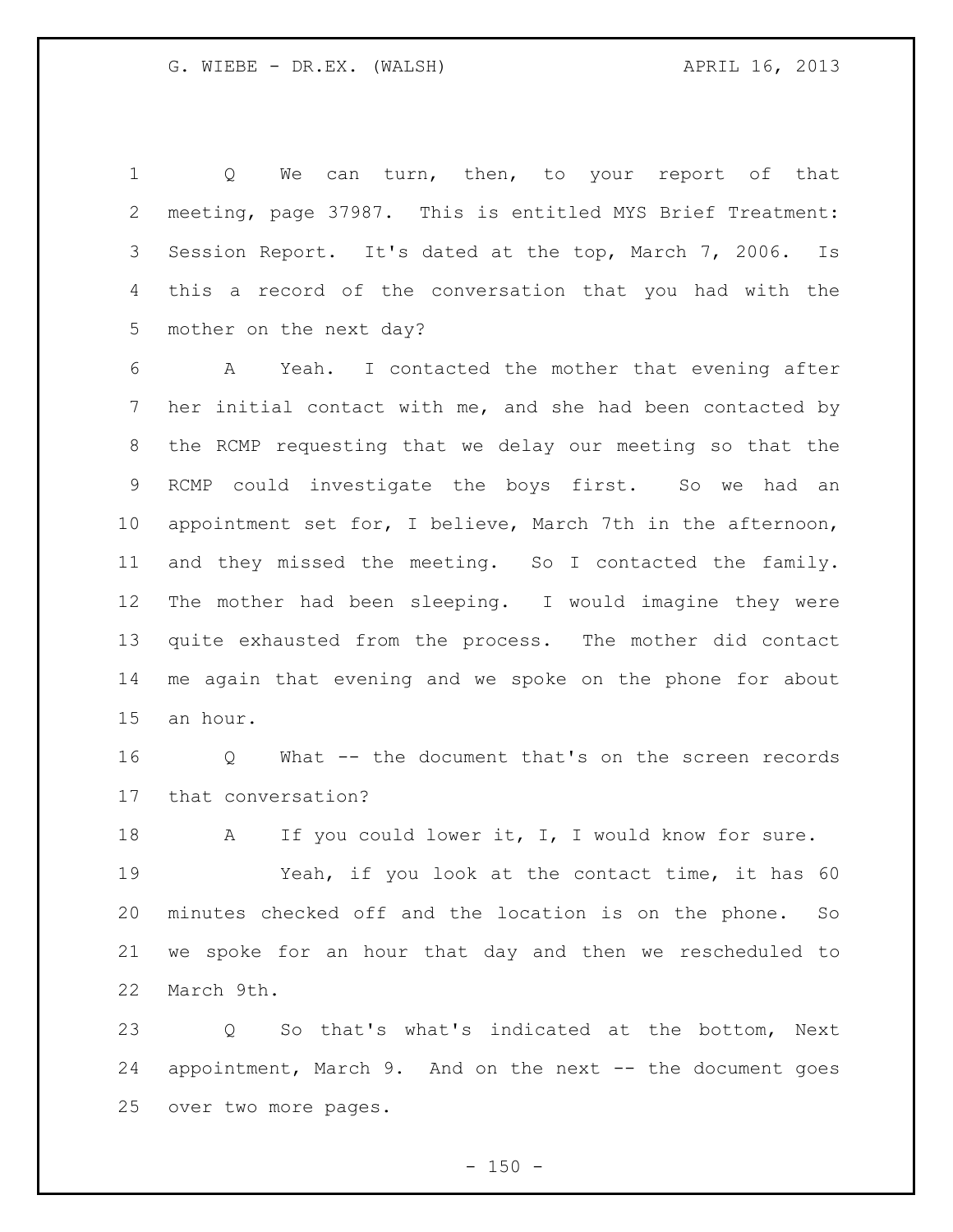MS. WALSH: We can just scroll through, please. One more page, to page 37989. BY MS. WALSH: Q Are those your initials on the bottom? A That's correct. Q Going back to the first page, 37987, as you've indicated, the document shows that your contact was via phone call that lasted about an hour. Then you made some notes on the next page. If you could read those, please, for us. A The mother reported she was not present for all of the investigation. The mother reports 16 that both boys were seen 17 individually and separately. The 18 mother was able to share the information she is currently aware of. The mother reports that DOE 1 was probably in the Fisher River community when the four-year-old daughter of the stepmother went missing in approximately August of 05. The mother report she is not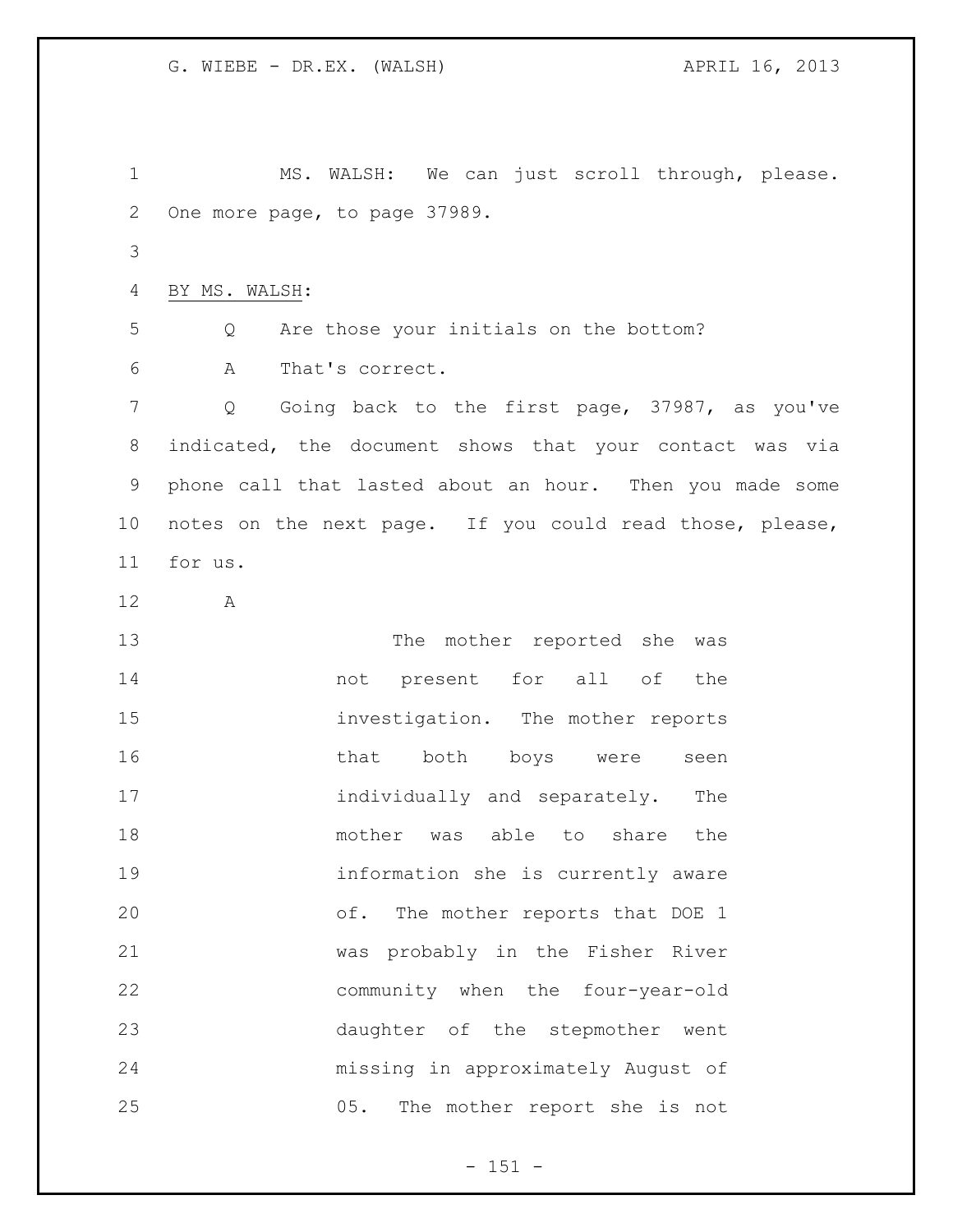exactly clear in terms of the 2 timeline of events. The mother reports the boys have disclosed to the RCMP that the girl was in a dumpster in the community. The mother is unsure of how the girl 7 ended up in the dumpster. The mother is unsure if DOE 1 or DOE 2 9 are aware of how this occurred. Again the mother was not present for the entire investigation with 12 the boys.

13 The mother reports that DOE 1 informed her via the internet and over the phone of the alleged physical abuses towards four-year- old girl at the hands of the 18 father and stepmother. The mother reports this occurred in June or July 2005 at which time she contacted Child and Family Services. The mother's previous report that DOE 1 and DOE 2 were returned home after Child and Family Services intervened and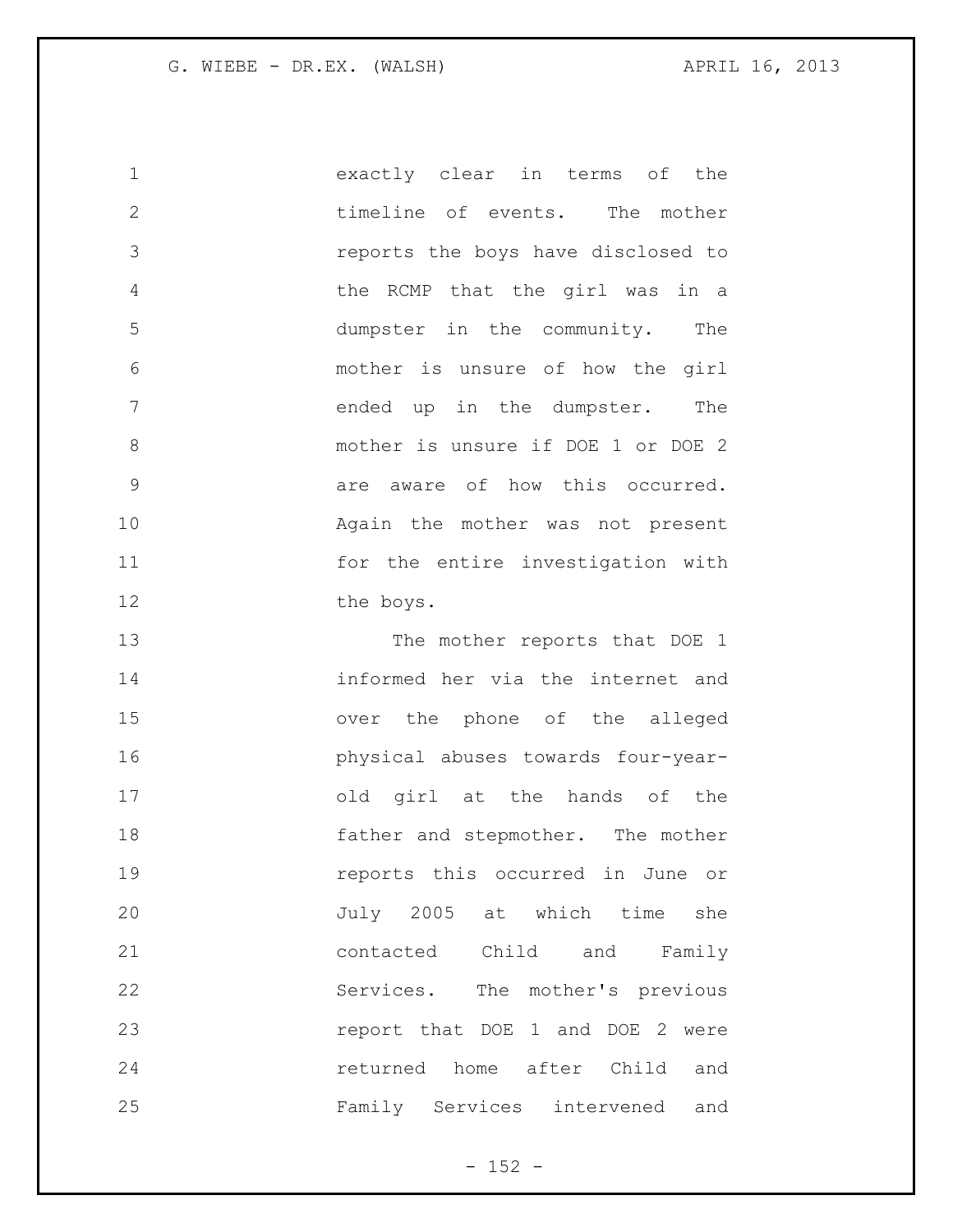investigated the family. Referred to assessment/treatment plan dated November 22, '05. The mother believes that DOE 1 was probably in the Fisher River community in August '05 when the four-year-old 7 girl went missing. The mother reports she would speak with the biological father and arrange for weekend visits for the boys over 11 the summer holidays. Despite the **report** they were returned to her 13 in June or July of '05. Again the mother reports she had difficultly recalling the exact timeline of events. 18 The mother reports that DOE 1 informed her via the internet ... Q I think we've -- A I think I might have -- Q -- we've read that one. 24 A -- gone through that one. Q It's the next one, yes.

 $- 153 -$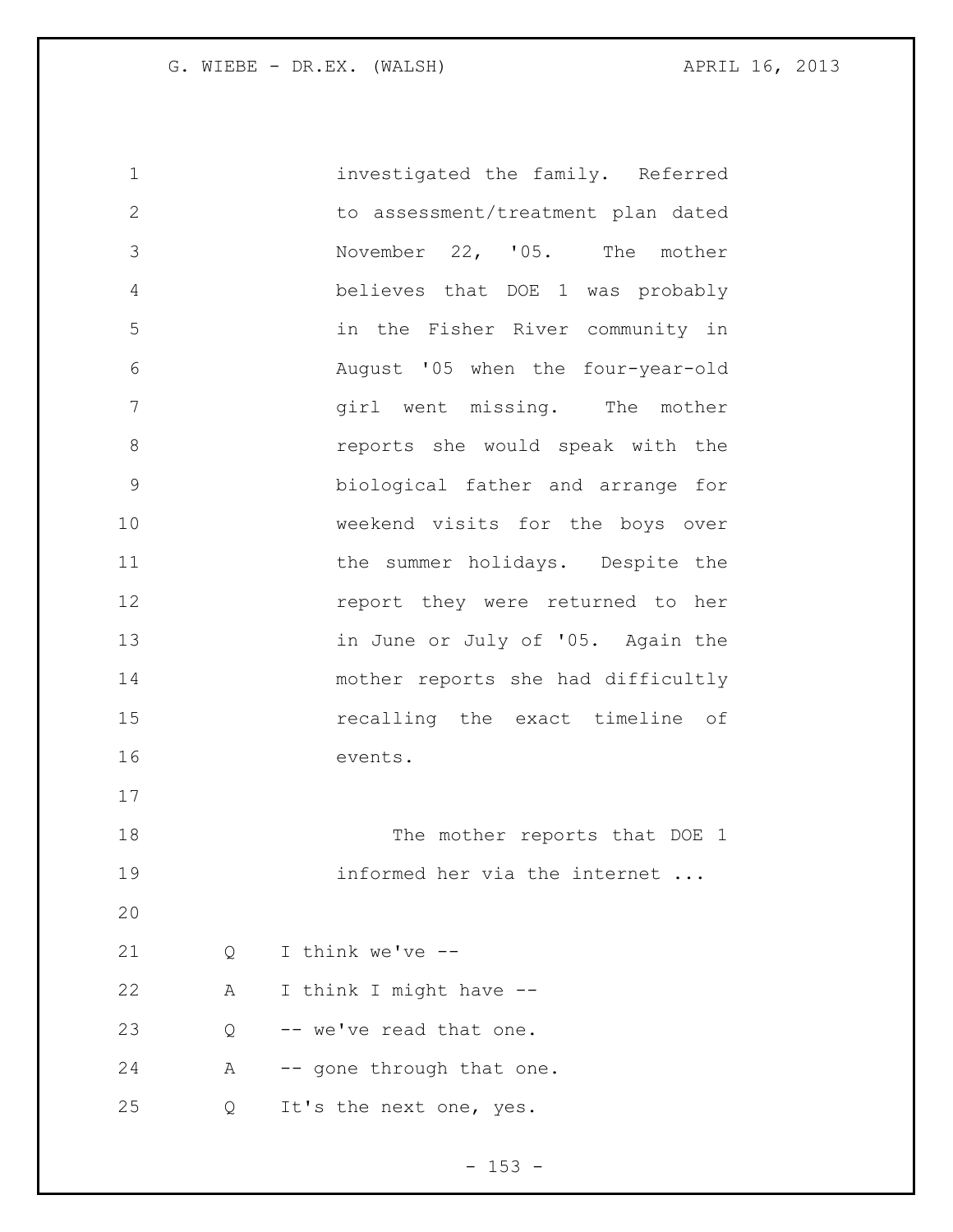A Pardon me. The mother also reports she is concerned that the boys may have possibly participated in abusive behaviour towards the four-year-old. The mother reports 8 bhat the family referred to the four-year-old as dog. The mother was unable -- Pardon me. 14 ... unaware of the four-year-old's name. The mother reports that the boys allege that the father Carl and the stepmother would choke the little girl until she passed out. 19 The mother reports that the boys informed her this was called choking the chicken. The mother also reports that the boys allege they were given -- It says "pallet"; it should be "pellet."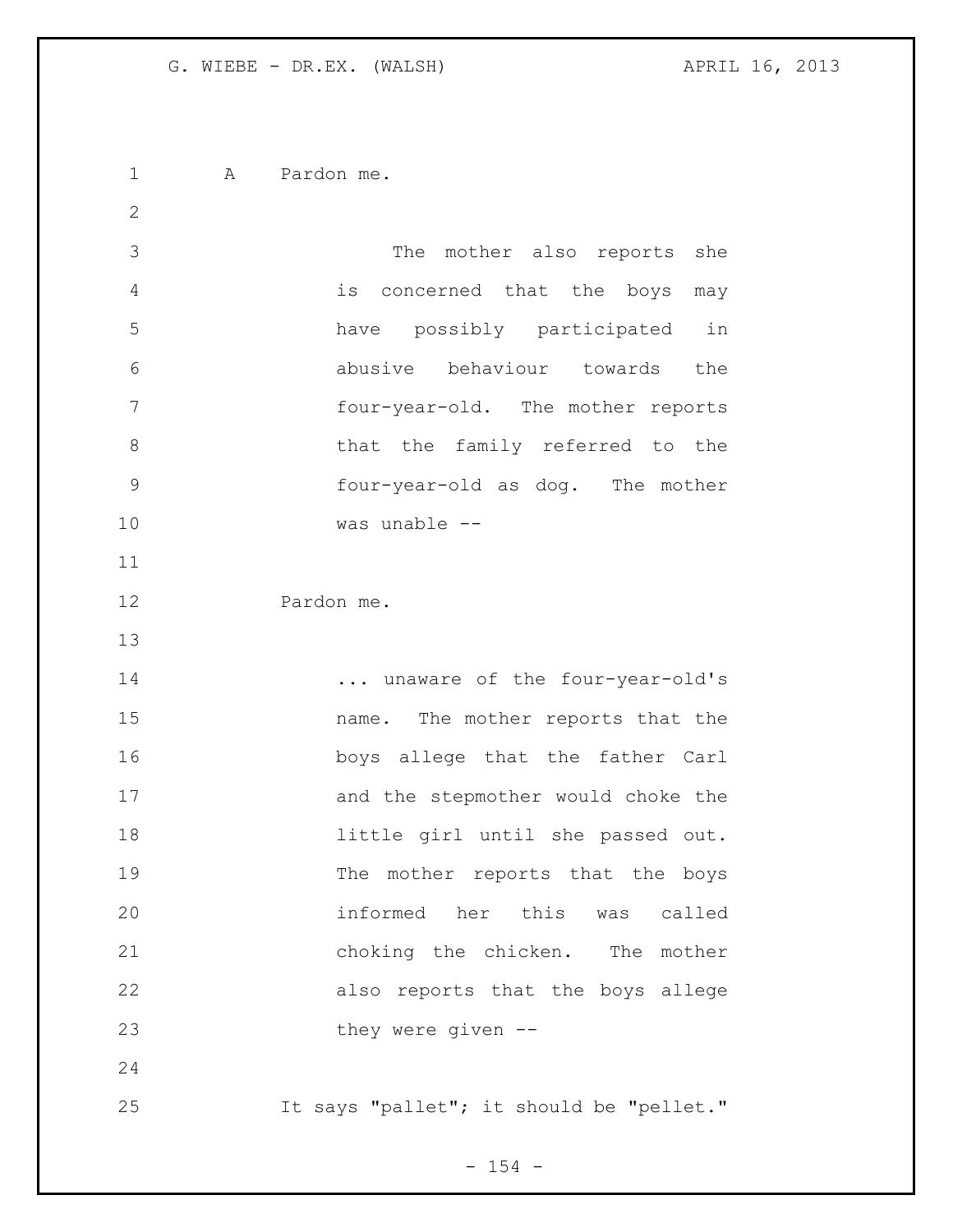MS. WALSH: You can scroll to the next page, please. THE WITNESS: They were given a pellet gun and encouraged to shoot the little girl. The mother questions 8 whether or not the boys were coerced into participating in these activities. The mother assures the writer that she had shared all of the above information with the RCMP in their 14 investigation. The mother report she believes that DOE 1 knew this activity was wrong and that is why he warned the mother in June or July of 2005 of the violence 19 towards the four-year-old. DOE 1 shared information with **blue the writer in November of '05**  regarding witnessing the alleged physical abuses towards the four-

information regarding his

year-old. DOE 1 did not share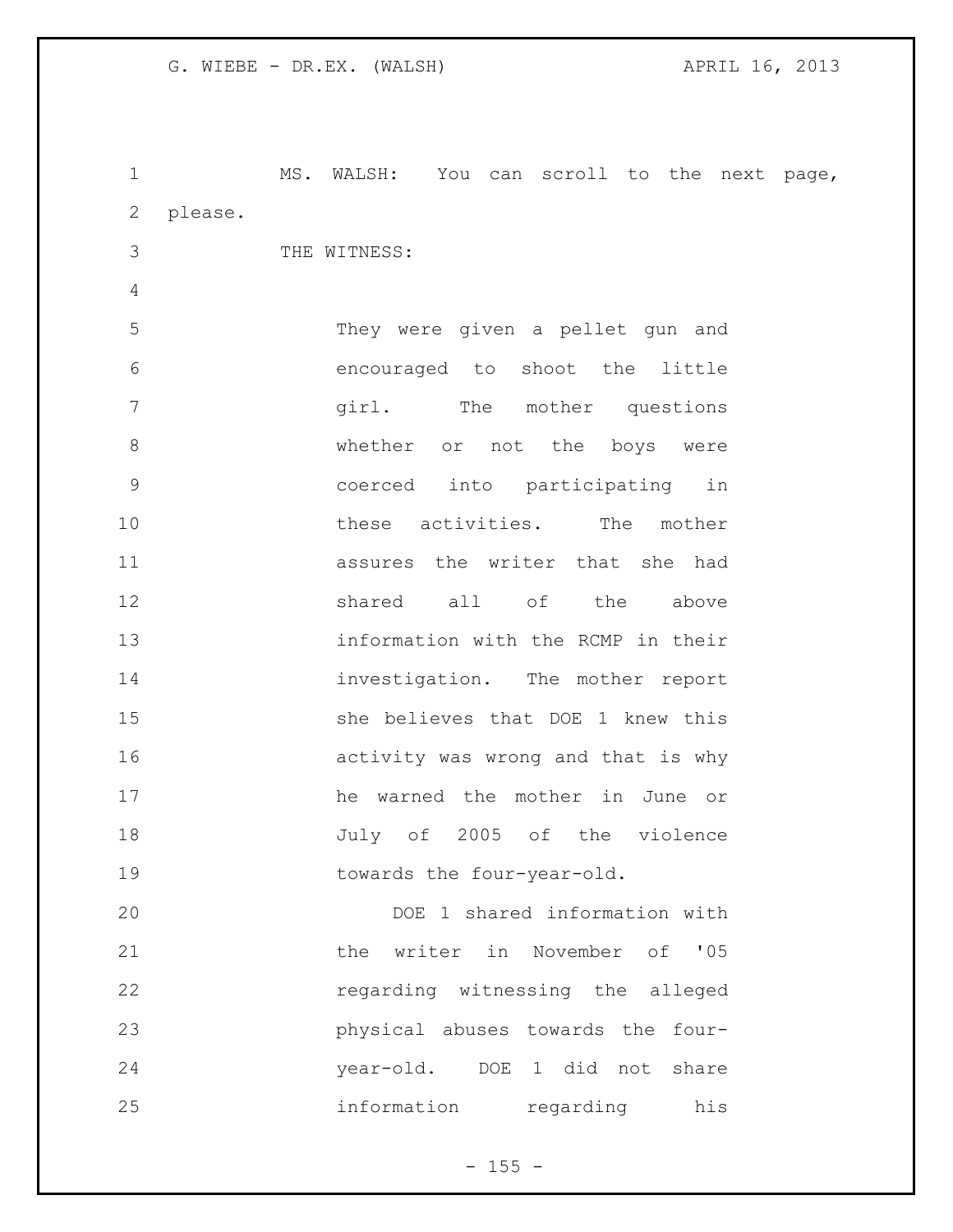participation or the allegation that the four-year-old was located in a dumpster in August of '05. The writer queries the client's current feelings regarding his degree of responsibility and guilt. DOE 1 did originally informed the mother of the alleged physical abuse at the hands of the father and stepmother towards the four-year-old in June or July of 2005. The client understood this was reported to Child and Family Services by the mother that time and he and his brother were returned home to the care of the mother in Winnipeg. However it is possible DOE 1 continued to be exposed to the violence in Fisher River. The writer is unclear of exact timeline of offense and what 22 the client was exactly exposed to. The mother is currently unclear of timelines and what the clients level of participation was in the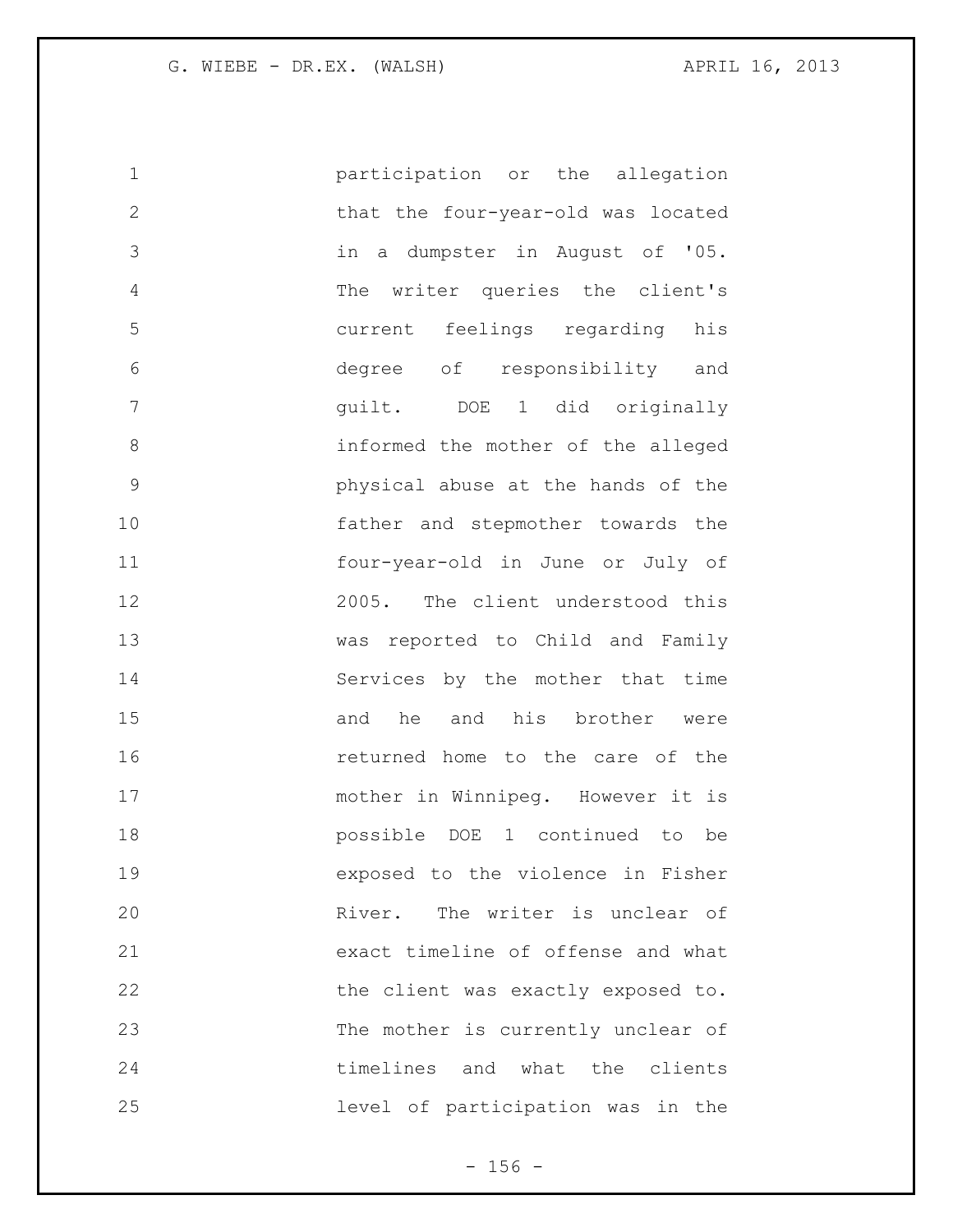G. WIEBE - DR.EX. (WALSH) APRIL 16, 2013 allegations of violence and possibly death. BY MS. WALSH: Q Thank you. Just a couple of questions on this record that you've made. MS. WALSH: If we can go to the previous page, please? BY MS. WALSH: Q The paragraph that ends: "Again the mother reports she has difficulty recalling the exact 15 timeline of events." A Yes. 18 Q What, if anything, did you think about that? A I believe the mother was under a great deal of stress, and I thought it was understandable. Q What was your understanding as to why the mother was telling you this information? A I hope the mother trusted me and saw me as a support. She needed a sounding board. She was taking care of two young boys; she needed some supports as well.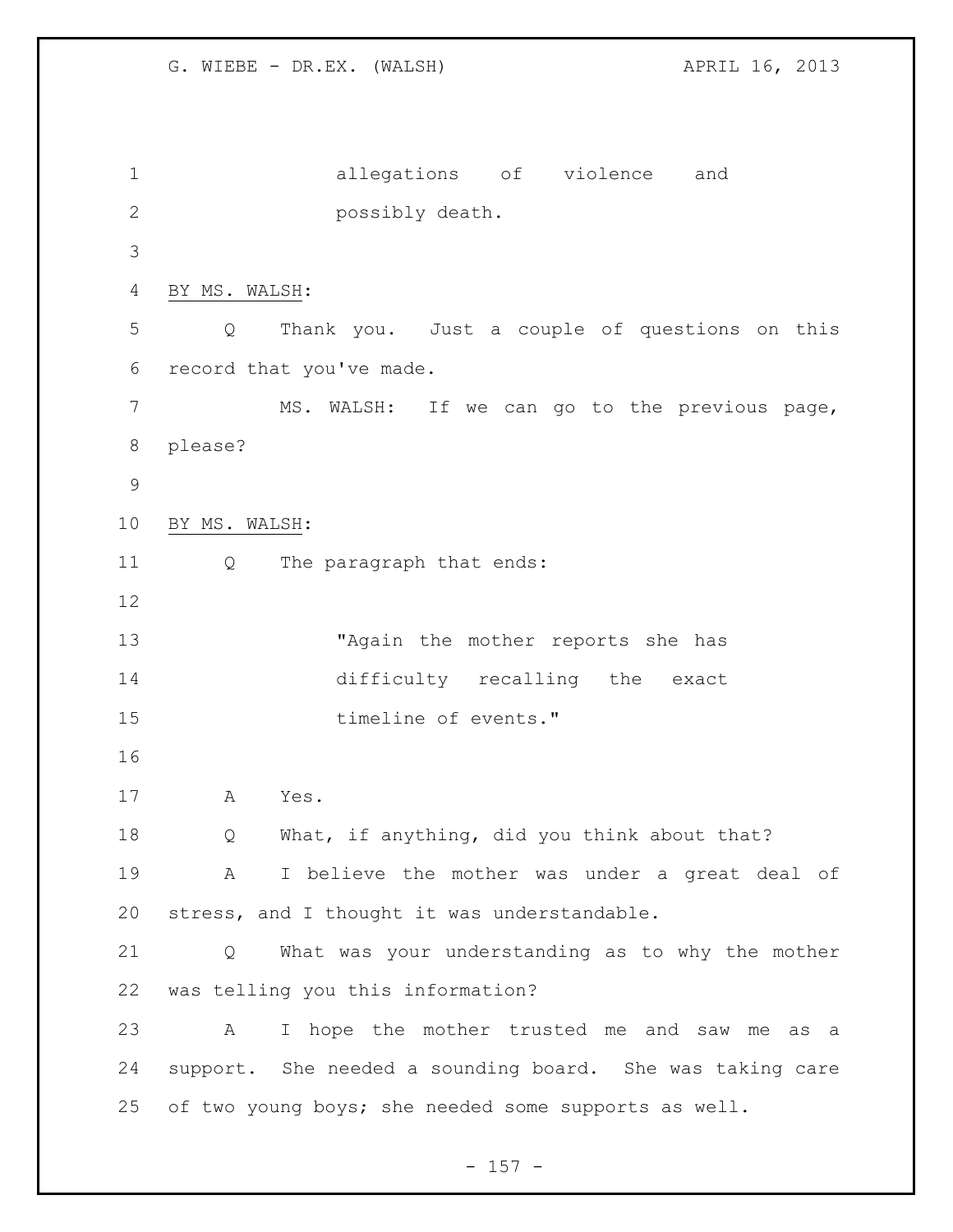MS. WALSH: Go to the next page, please ... BY MS. WALSH: Q Where you write: The writer queries the client's current feelings regarding his 8 degree of responsibility and guilt. DOE number 1 did originally inform the mother of 11 the alleged physical abuse at the hands of the father and stepmother towards the four-year-old in June or July of '05. The client understood this was never reported to Child and Family Services by 17 the mother that time and he and his brother were returned home to 19 the care of the mother. What was your purpose in documenting that information? A I'm concerned to what extent this young -- pardon me -- DOE 1 has been involved and how that's impacting him as this information is coming forward. My previous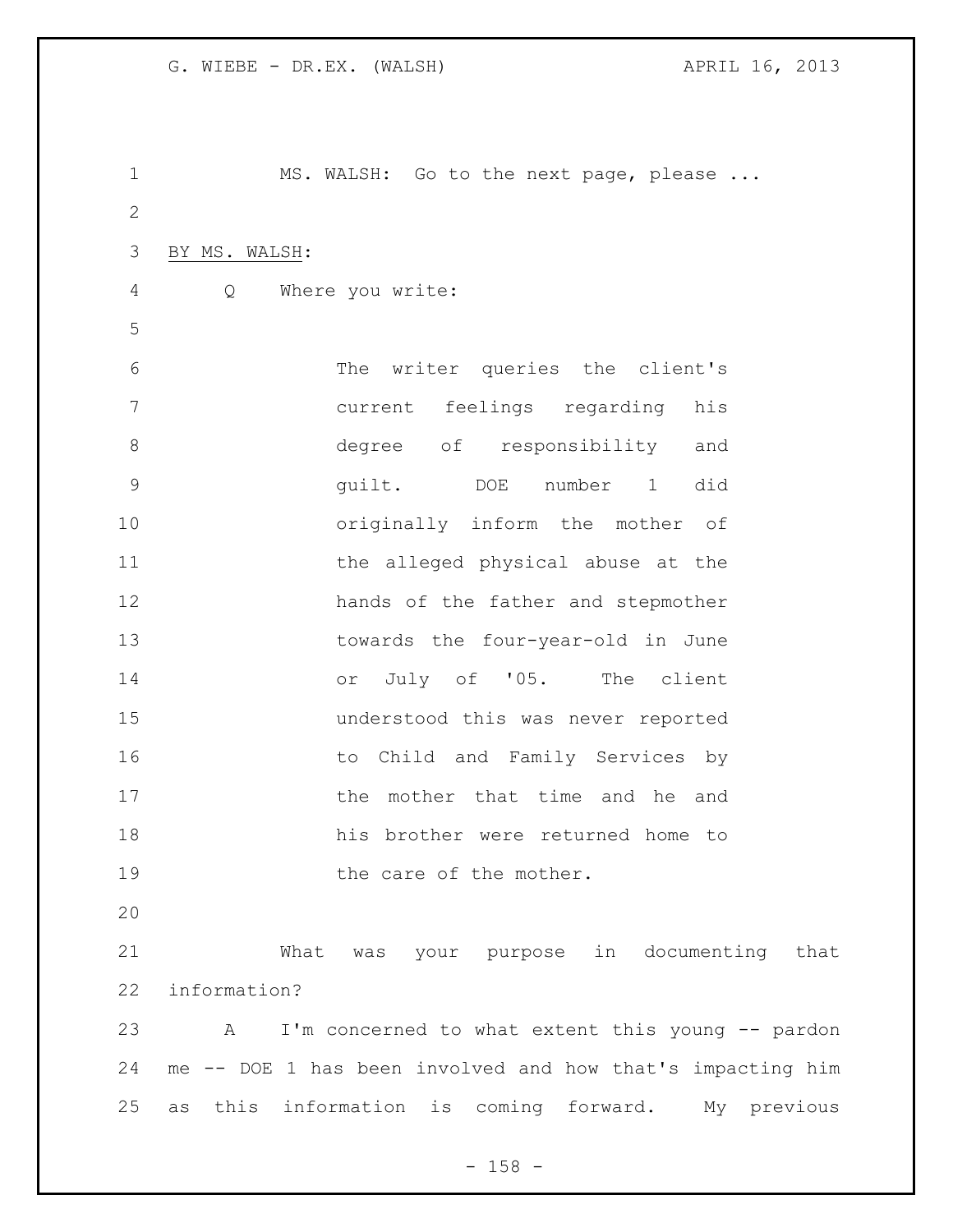G. WIEBE - DR.EX. (WALSH) APRIL 16, 2013

 understanding in November of two thousand -- or pardon me, in November was that the client had understood that this information had been reported by the mother.

 I remember -- again, recalling that initial session, one of the things I can recall is the mother and I were praising him for his efforts, and I think part of the message was that he was being heard and that his concerns were being acted upon, and it was important for him to know that. Combining that with the possibility that he was further involved, that would also contribute, I would imagine, to a sense of guilt, perhaps, that he had kept that information from his mother.

 Q You didn't have any further contact with the family after this telephone conversation?

 A I, I had periodic contact with the mother, I think, well into the end of March, perhaps the beginning of April. I don't think any further session reports beyond that.

 Q We go to page 37980, just to be certain. So we do -- at the top of the page, you've got the, the conversation on March 7, '06, and then what further contact did you have with any of the DOEs?

 A Beyond that, my contact would be ensuring that they continue to feel comfortable cooperating with the authorities that they are speaking with, continuing to

 $- 159 -$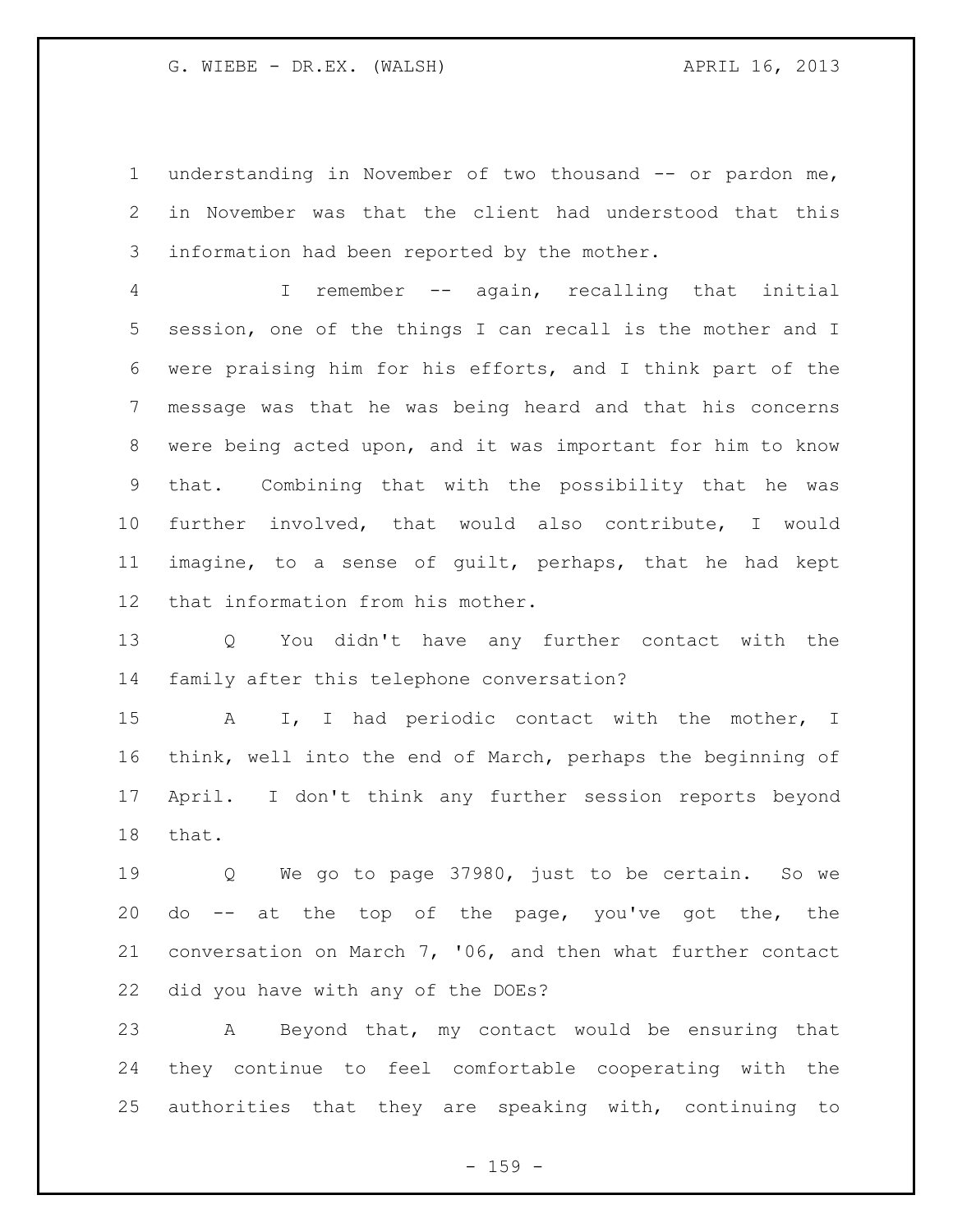G. WIEBE - DR.EX. (WALSH) APRIL 16, 2013

 check on safety concerns. At one point, the mother contacted me to let me know that she had changed her phone number. She was getting some intrusive calls. That would have been essentially the extent of our involvement at that point.

 Q Did you have any contact with the boys themselves?

8 A No, not beyond -- it was, it was only with DOE 3. Q If we pull up page --

 A Oh, pardon me, I did speak with DOE 2 at one point as well.

Q Where, where is that?

13 A That would have been after the missed session, I believe.

Q In March of '06?

16 A I have to look at my notes.

 Yeah, that was the time when we set up the appointment and they had missed the appointment. I think it's at the bottom of document 37981, where I have a phone call to the family. First it's busy, then there's no answer, and then I do contact the family March 7th, '06 at 13:50, and at that point I spoke with DOE 2.

 MS. WALSH: And if we can pull up page 37986? 

BY MS. WALSH:

 $- 160 -$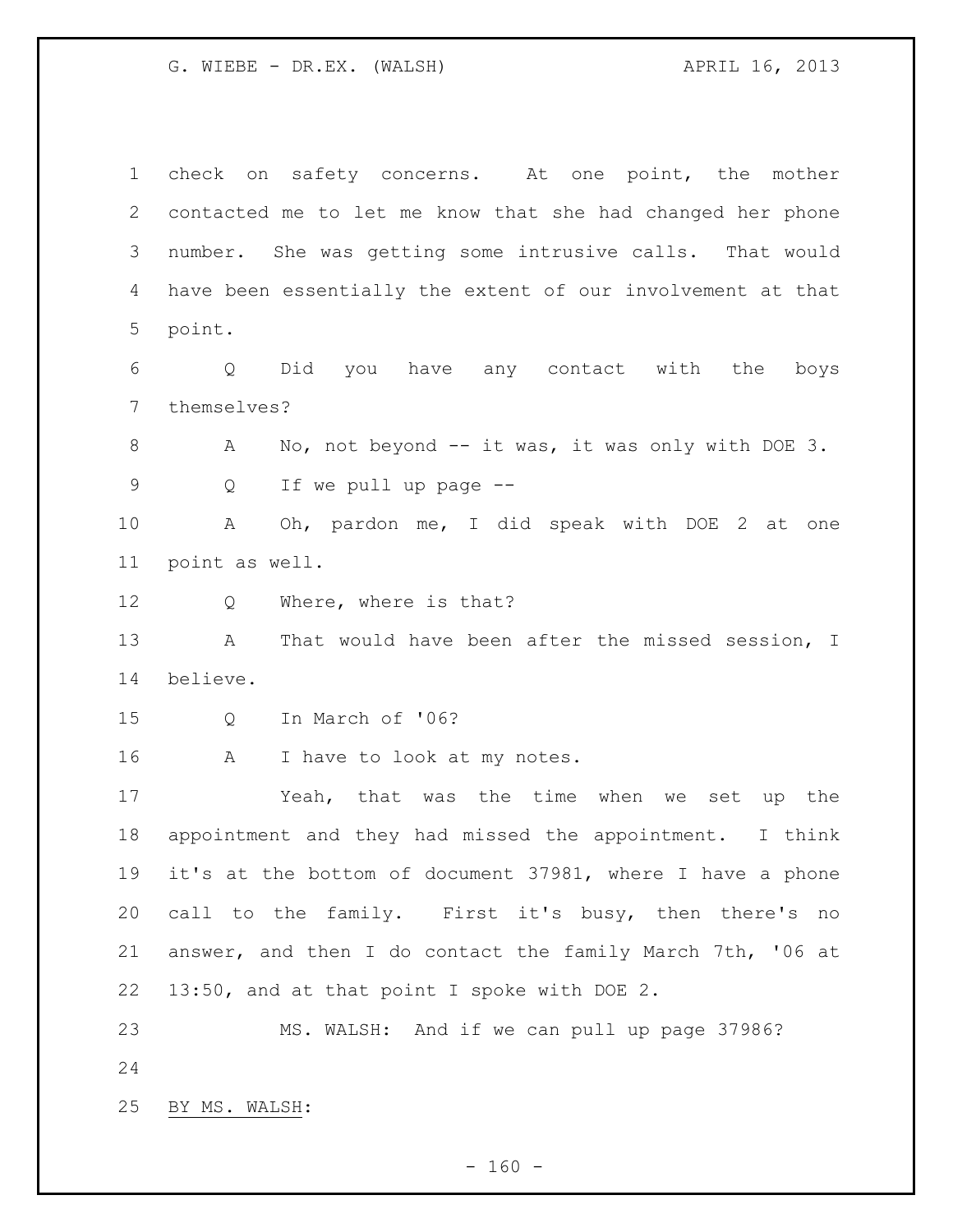Q This is the discharge summary after your phone call with DOE 3 in '06? A That's correct. This is a discharge, I believe, dated April 25th, '06. Q We can just walk through that, please. A It's my name at the top, the DOE 1's name is redacted, and the first session is when the mother contacted me March 7th and the last, last session is the document we just reviewed, looks like March 13th. Referring intake is the March 6; the picked up referral, March 6; date of initial contact, March 6; date file closed, it's redacted; total sessions scheduled, two; attended sessions, zero; telephone sessions, three; total sessions, three; number of consults, nine. And then the focus of intervention with the primary, indicating primary focus was -- verbal

 aggression's checked of; parent/child conflict's checked off; school performance; difficult behaviours; other, possible witness to homicide disclosure; mental health/psychiatric; caregiver unable to cope; are all checked off. My primary concern is self-harm, at-risk behaviours.

 Supports already in place: Child and Family supports, Winnipeg Police Service supports pending on referral, Royal Canadian Mounted Police.

 $- 161 -$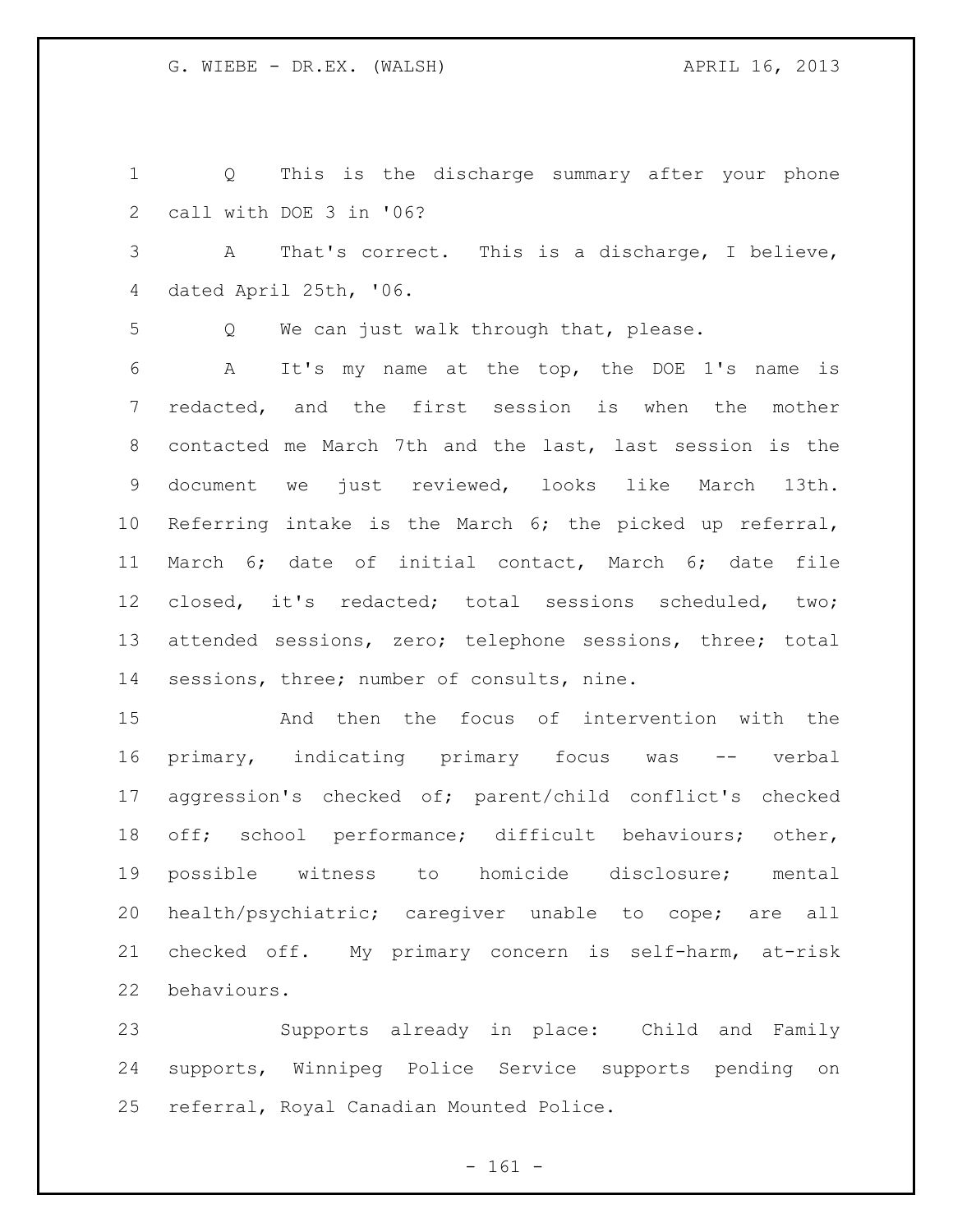MS. WALSH: If we can just scroll down to the bottom, please? THE WITNESS: Internal referrals, none. External referrals: Child and Family Services, special education. Other services: Victim Services, adult mobile crisis team, and Ndinawe shelter. Reason for termination: Goals reached, services elsewhere. THE COMMISSIONER: Was the concern that was being related to you addressing DOE number 1 as distinct from DOE number 2? 12 THE WITNESS: At that point I was concerned about both of the boys. 14 THE COMMISSIONER: And I notice up here the -- under name on, on 37986, it makes reference to DOE number 1 up -- 17 THE WITNESS: That's right. 18 THE COMMISSIONER: Up at the top. 19 MS. WALSH: Yes. THE COMMISSIONER: But are the -- what you checked off really relating to DOE number 1 and 2? THE WITNESS: I believe at that time I also opened a file on DOE number 2. 24 THE COMMISSIONER: Oh, and, and would have a similar sheet there.

 $- 162 -$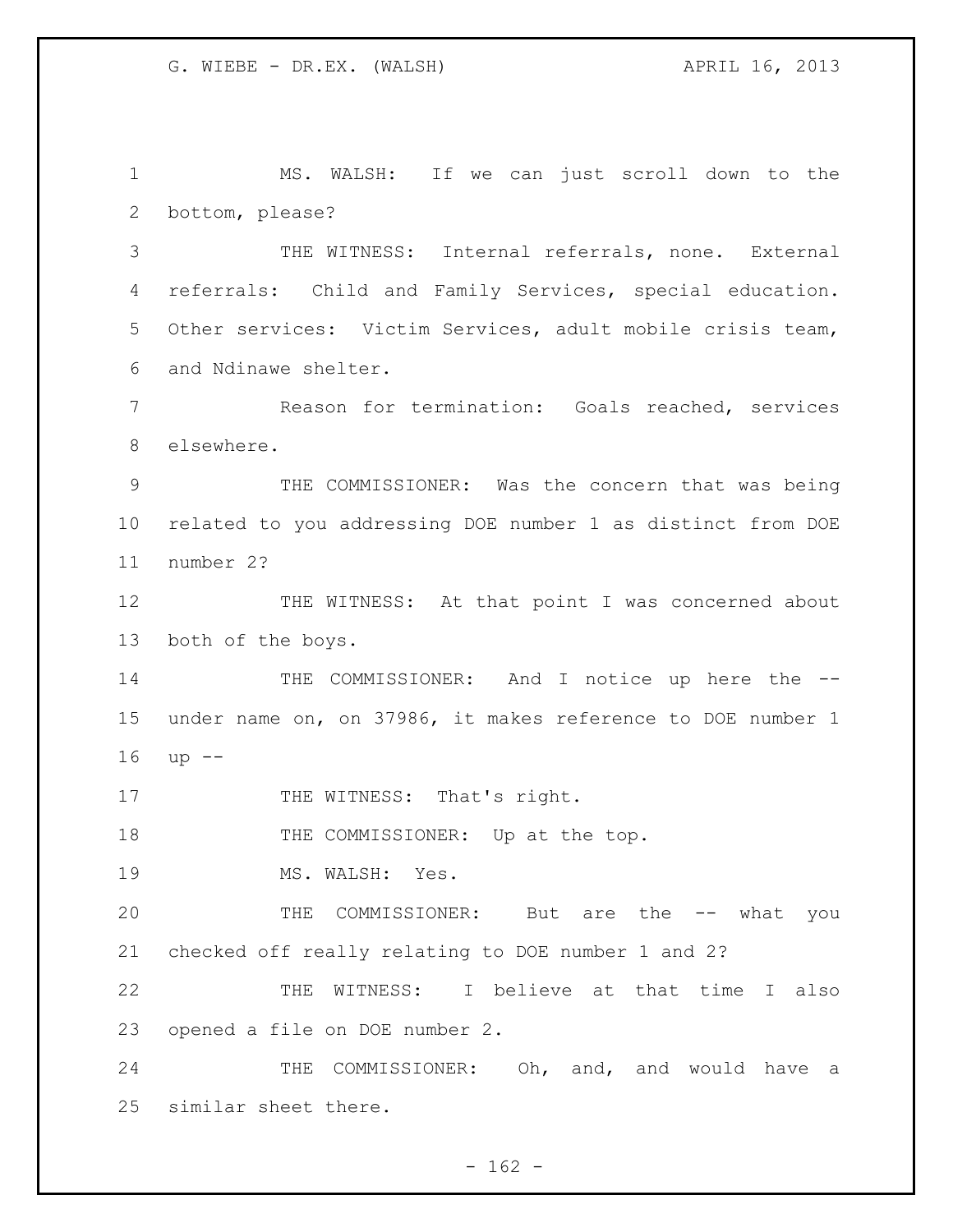1 THE WITNESS: That's correct. THE COMMISSIONER: That, that answers my question. Thanks. BY MS. WALSH: Q And then your discharge summary? A **"Brief involvement with the mother** 9 over the phone. Primary focus ... safety planning. At last contact 11 the mother reports ongoing cooperation with the appropriate 13 authority. The writer is also aware Victim Services is available 15 to the family. The family is **aware of the ongoing availability**  of the [Youth Emergency Crisis 18 Stabilization System]. "Discharge," and my signature. Q In terms of what your records show, then, you had two significant -- in the sense of, of information to record -- contacts with the family: one November 22nd, 2005, and the other March 6 and 7, 2006. A Right.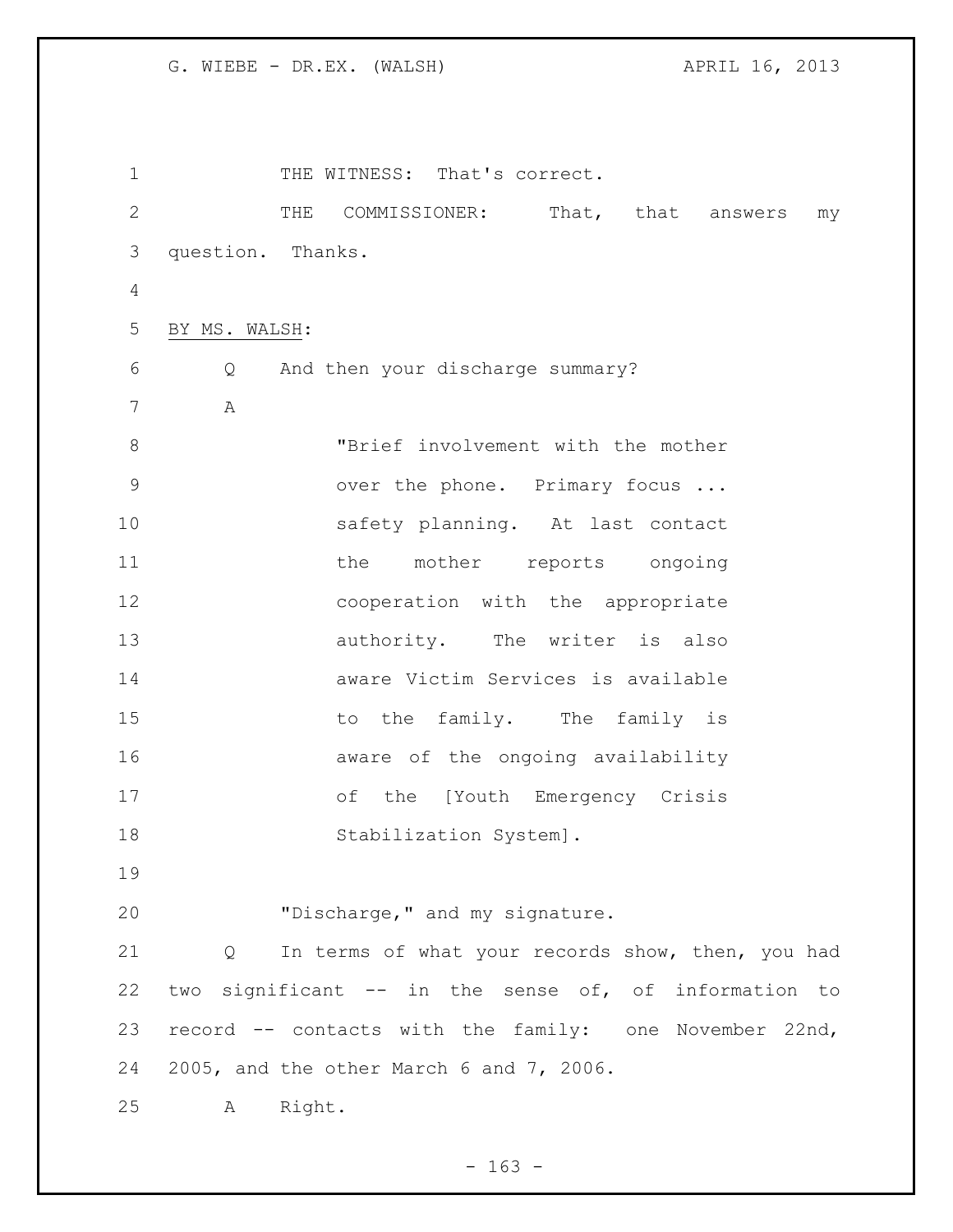1 Q And just very briefly, then, to summarize, what was your understanding as the reason for the contact in November of 2005? A The contact in November 2005 was following a referral from our educational service, and at that time they were concerned about oppositional behaviour within the school and home. Q And in 2006? A 2006 is when the information came forward about the possible death of the four-year-old girl in the Fisher River area. The mother contacted me for supports. Q And in the 2005 recording, you document information about the boys reporting abuse to their mother and their mother contacting Child and Family Services. A That's right. Q And then you record information about that in the 2006 reporting as well. A That's right. Q Was the information any different in 2006 than 2005 in terms of the information about calling CFS on the part of the mother? A Not that I'm aware of, no. Q Is there anything else that's not in your records that you recall about your involvement with this family, that you haven't recorded?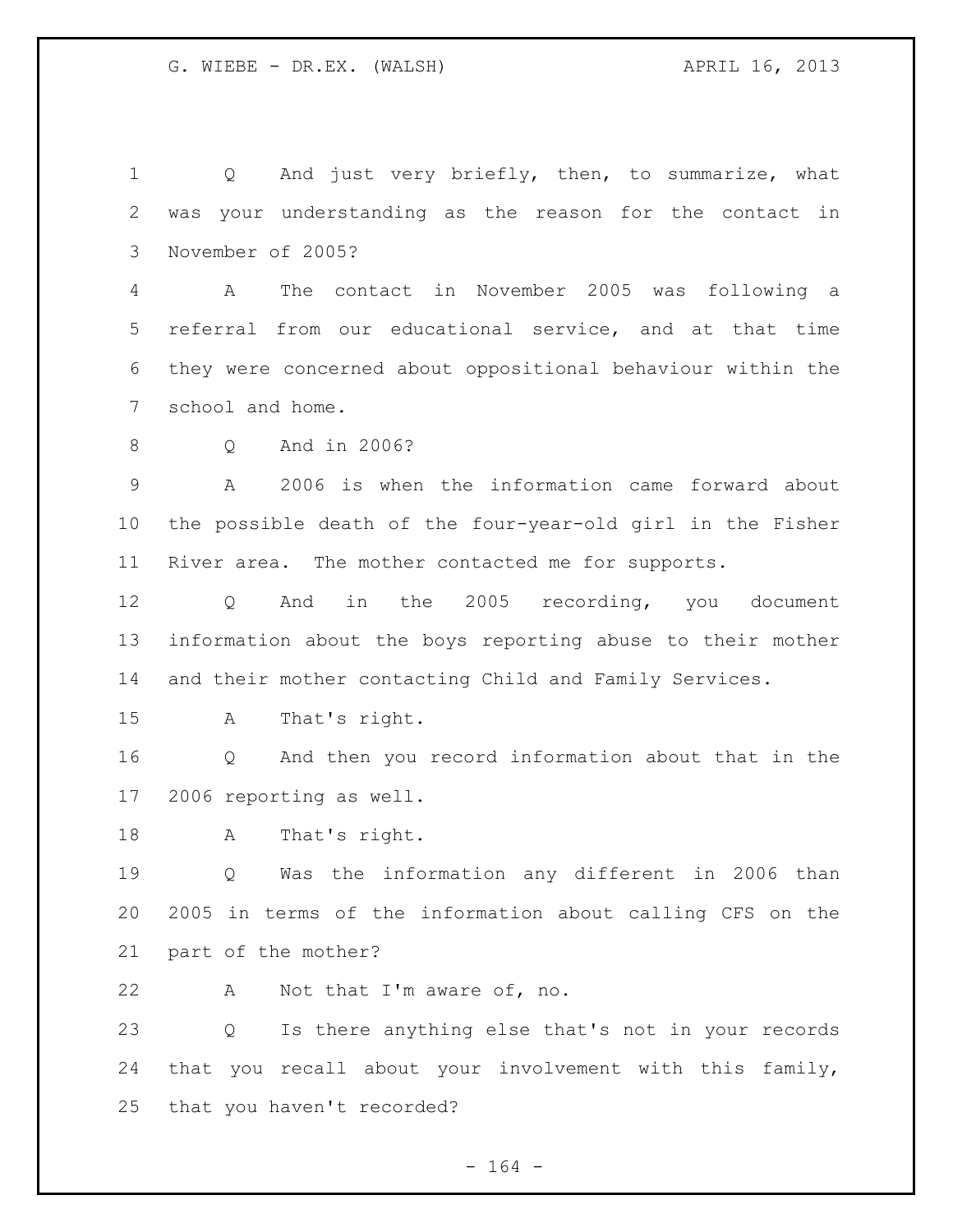1 A No, I can't say. No. Q The final document I want to show you is 37977. This is entitled an advisory note dated March 24, 2006. What is this document? A This document was at the request of senior management of the agency I work for. Understanding the seriousness of the case, it was thought it would be best to put together some information outlining my involvement and making sure that that was forwarded to appropriate authorities. Q Did you prepare it with someone? A Yes, I did. Q If we can scroll through and you can identify that, please? You've, you've identified the chronology of contacts, and I think that's pretty much what we've gone through today. A Yes. Q October 2005 through November 2005. MS. WALSH: Onto the next page, please. BY MS. WALSH: Q You summarize your notes about the meeting in November -- on November 22nd, 2005. A Yes. Q And then March 6, 2006. And your follow-up on

 $- 165 -$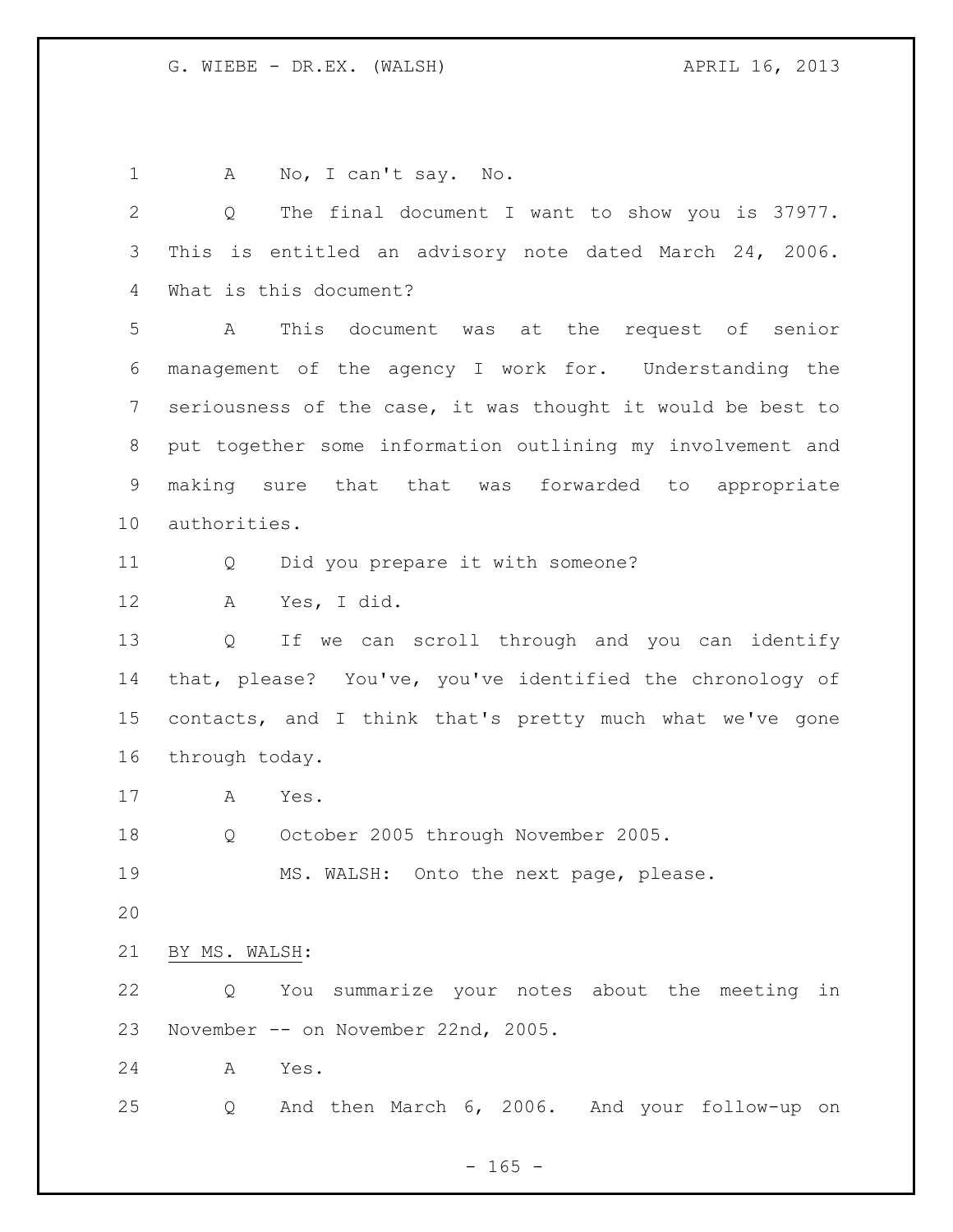March 7, 2006.

 MS. WALSH: Then on to the next page, please. 

BY MS. WALSH:

 Q March 9, March 22nd, 2006. And then if we scroll to the bottom, you've got future status as an ongoing criminal investigation and recommended action. What, if anything, was done with this report? Do you know?

 A I believe the document was provided to the Child Protection Branch. I believe they reviewed the document, informed our agency they were aware of the, of the document's availability and would access that if needed.

 Q Did you have any other involvement with this family or the investigation after completing the advisory note that we're looking at?

A No, I did not.

17 MS. WALSH: Those are my questions, Mr. Commissioner.

 Before counsel go on to ask questions, I want to point out for the, the press and the public that page 37980 is missing some redactions and so I would ask that that page not be reproduced anywhere, and we'll make sure that those redactions are made.

THE COMMISSIONER: 37980?

MS. WALSH: Eight-o, yes. I just noticed that

 $- 166 -$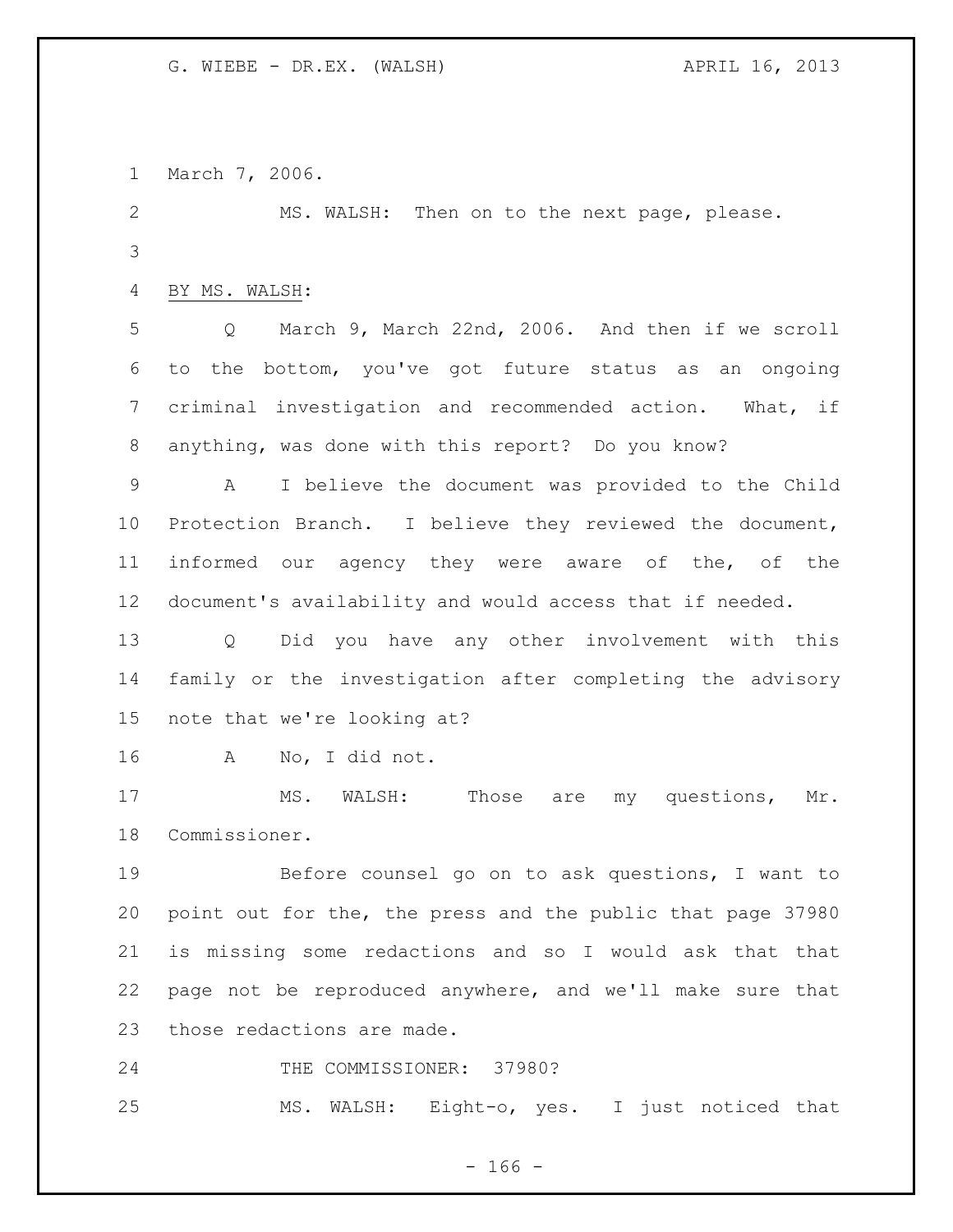## PROCEEDINGS

 when it came up on the screen. It's not on the screen right now. I'm just making the, the media and the public aware -- THE COMMISSIONER: Are there a number of redactions required? MS. WALSH: There are some further redactions that are required on that page that will have to be made, so I'm just asking people not to, to reproduce that page until we've made those redactions. 10 THE COMMISSIONER: Is it a whole page? THE WITNESS: Mr. Commissioner, it would be that page. 13 THE COMMISSIONER: Oh, oh, it's the log. MS. WALSH: Yes. Yes. So there are, there are portions of that log that need to be redacted, so ... THE COMMISSIONER: I, I think it's clear to everybody. 18 MS. WALSH: Thank you. 19 THE COMMISSIONER: And I -- yeah. All right, thank you. Mr. Gindin? MR. GINDIN: Mr. Commissioner, I need about five minutes, if I can have it. 24 THE COMMISSIONER: All right. All right. We'll, we'll take a five-minute adjournment and then you'll have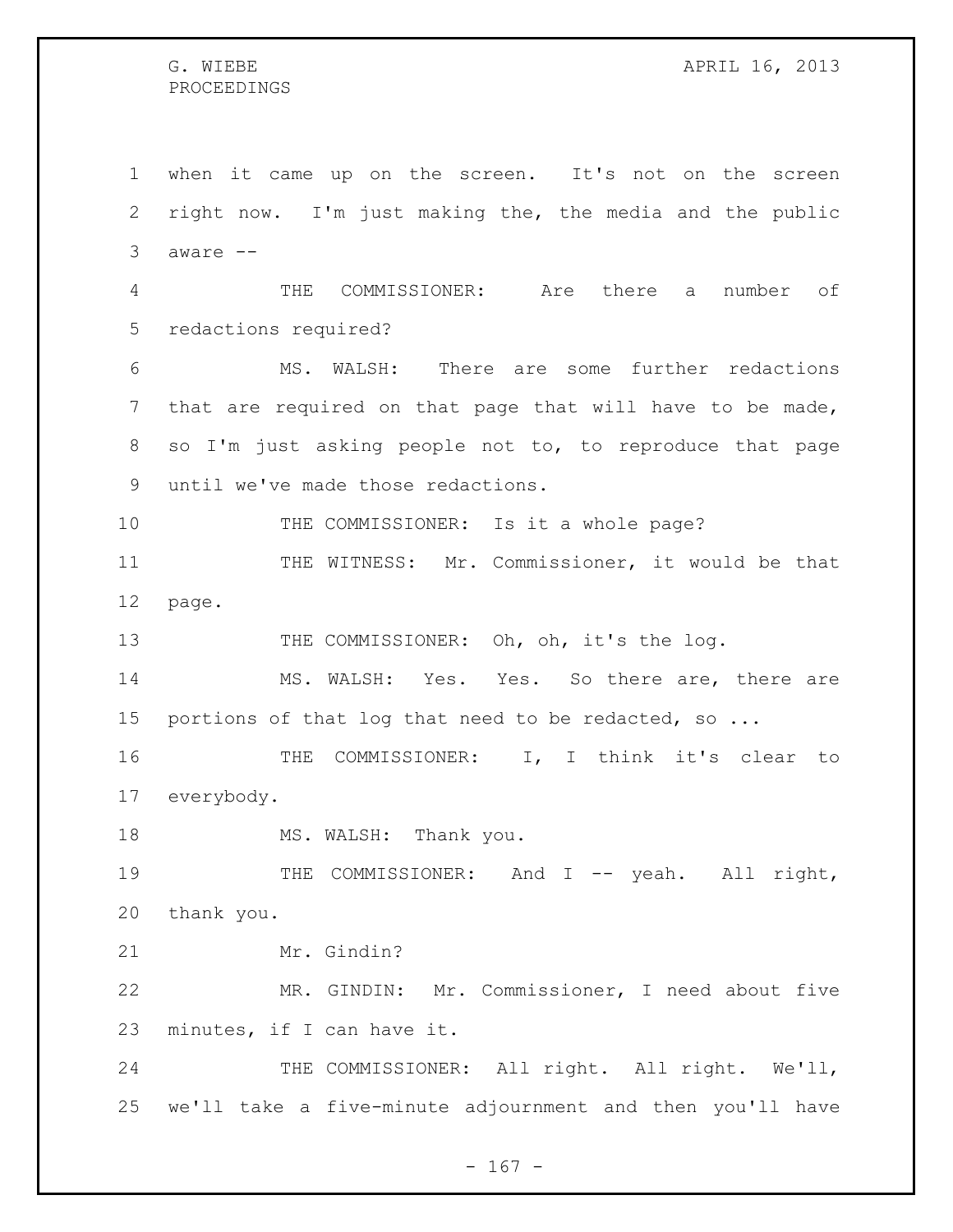G. WIEBE - CR-EX. (GINDIN)  $APRIL 16, 2013$ 

 to come back for -- just stay around. 2 THE WITNESS: Okay. THE COMMISSIONER: We have further questions from the lawyers. 5 THE WITNESS: Okay. THE COMMISSIONER: Thanks. Be adjourned for five minutes. (BRIEF RECESS) 11 THE COMMISSIONER: Mr. Gindin. DIRECT EXAMINATION BY MR. GINDIN: Q Mr. Wiebe, my name is Jeff Gindin. I represent Kim Edwards and Steve Sinclair. I have a few questions for you. You told us about your work at Macdonald Youth Services. And how long did you say that you had been employed there? A I've been employed there for the past 15 years. Q And that's really as a counsellor. A That's right. Q And therapist. A Correct. Q And I take it that in the course of that work,

- 168 -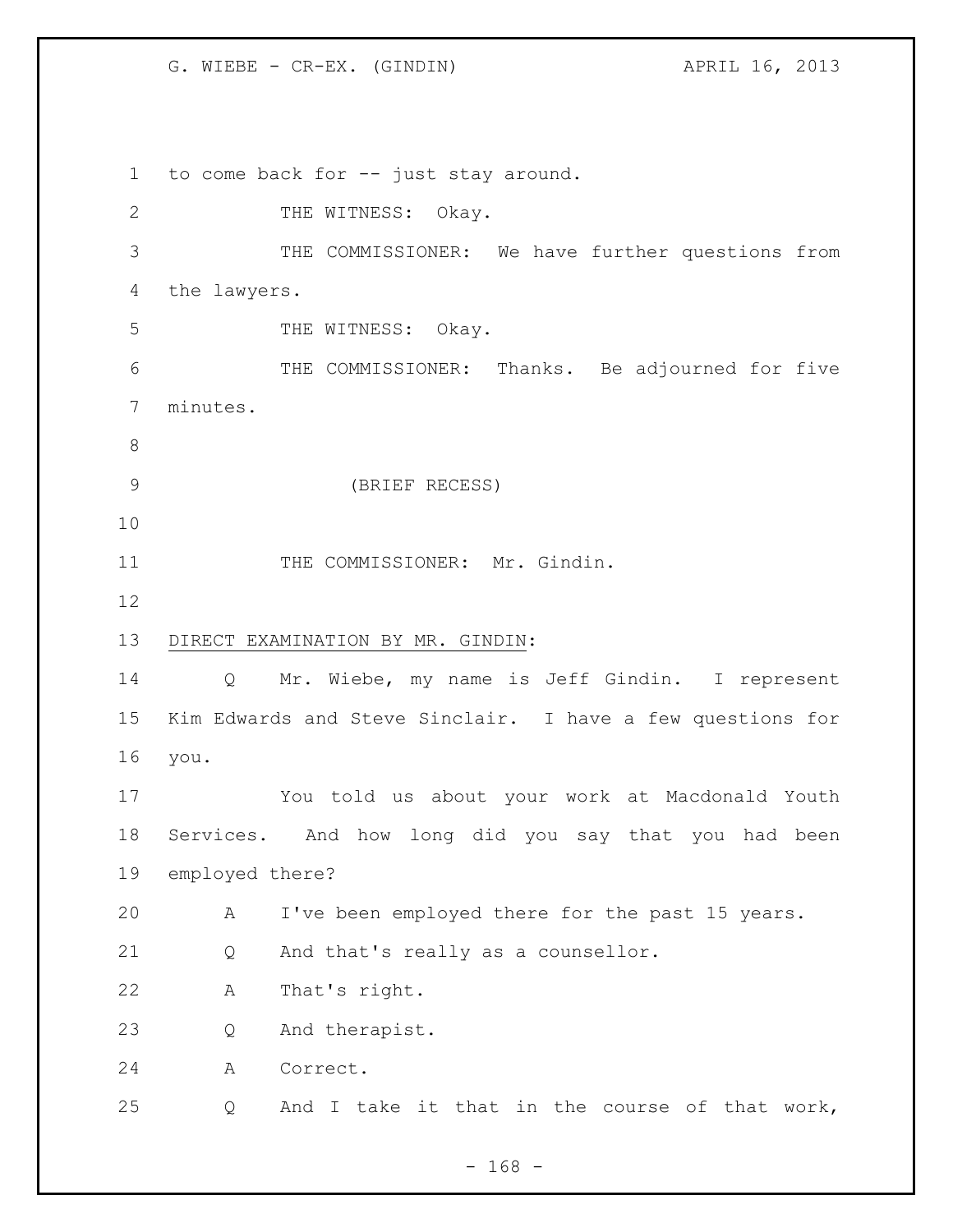G. WIEBE - CR-EX. (GINDIN)  $APRIL 16, 2013$ 

 you would be talking to quite a number of different people, obviously.

A Certainly, yes.

 Q People calling you to tell you their problems and that kind of thing.

A That's what I'm there for, yes.

 Q And I assume that you don't always accept what everyone is telling you, in terms of whether or not you believe them?

A Perhaps.

11 0 Some --

A Working towards a trusting relationship, but --

Q But sometimes --

14 A -- certainly cannot believe everything.

 Q Sometimes you believe things you're being told and, and sometimes maybe not.

A Perhaps.

 Q In this matter, with respect to your discussions with the mother --

A Yes.

 Q -- DOE number 3, she told you on a couple of different occasions -- I'm looking at your notes -- November '05 in particular and again in March the -- March 6th of '06, that she had contacted IC -- Intertribal CFS about the concerns that she was made aware of.

- 169 -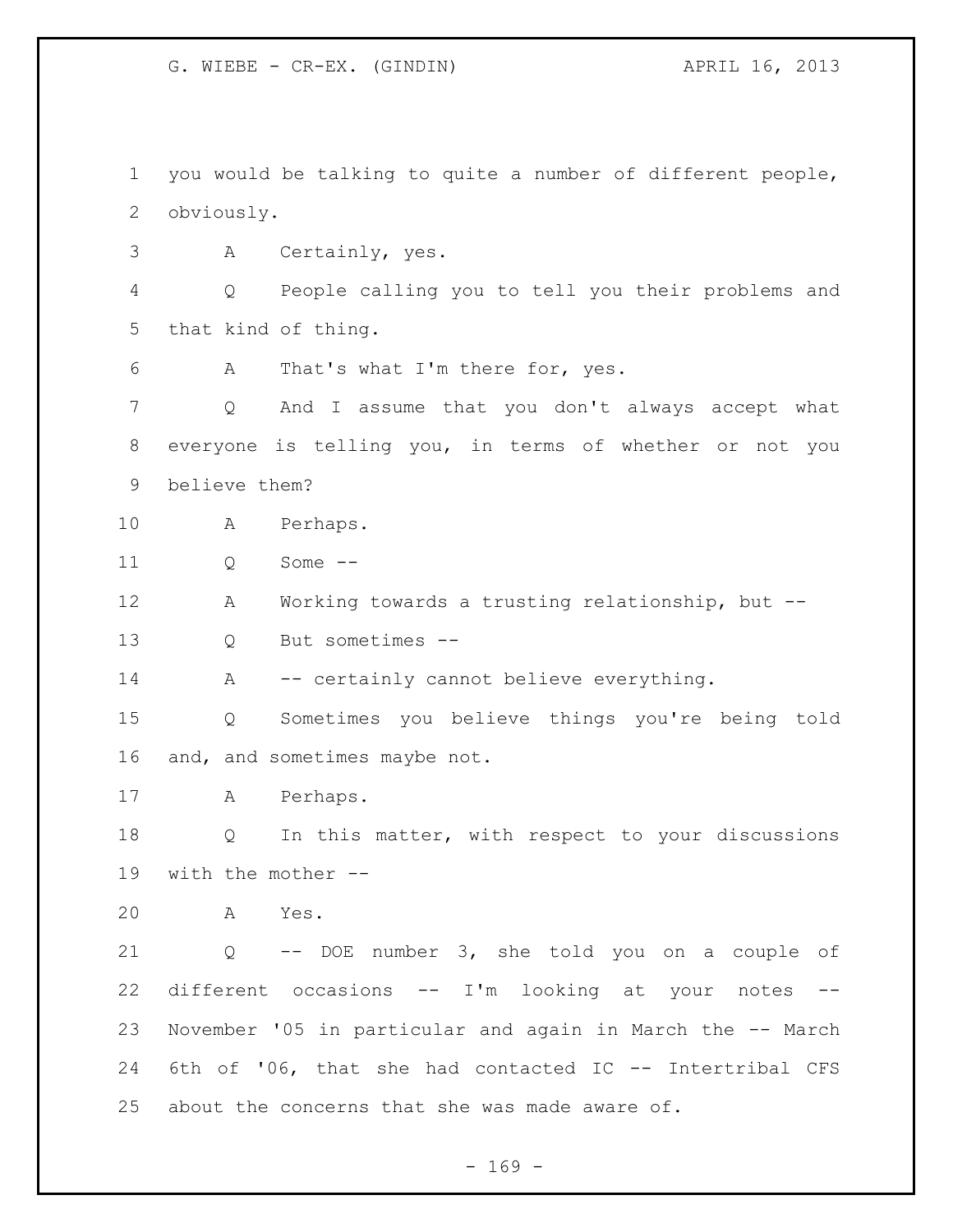A In '06, yes. THE COMMISSIONER: You were asked a question that involved both '05 and '06. THE WITNESS: '05, she indicated she contacted Child and Family Services. In '06, it was Intertribal Child and Family Services she referred to specifically. BY MR. GINDIN: Q Okay. Perhaps you can just repeat that answer. You were talking about who she claimed to have called? A Yeah. In '05, November of '05, the DOE 1 had informed me -- pardon me, DOE 3 informed me that she had contacted Child and Family Services, and in March of '06 she indicated Intertribal Child and Family Services -- Q I see. A -- more specifically. Q Okay. Now, just looking at your typewritten notes with respect to the November 22nd, '05 discussion -- I'm not sure if you have that in front of you. 20 THE COMMISSIONER: What page number? MR. GINDIN: It would be page 37978. MS. WALSH: That's the summary. MR. GINDIN: That's the -- is that, is that the summary prepared by yourself? I've got that wrong? MS. WALSH: That's from March the 3rd.

 $- 170 -$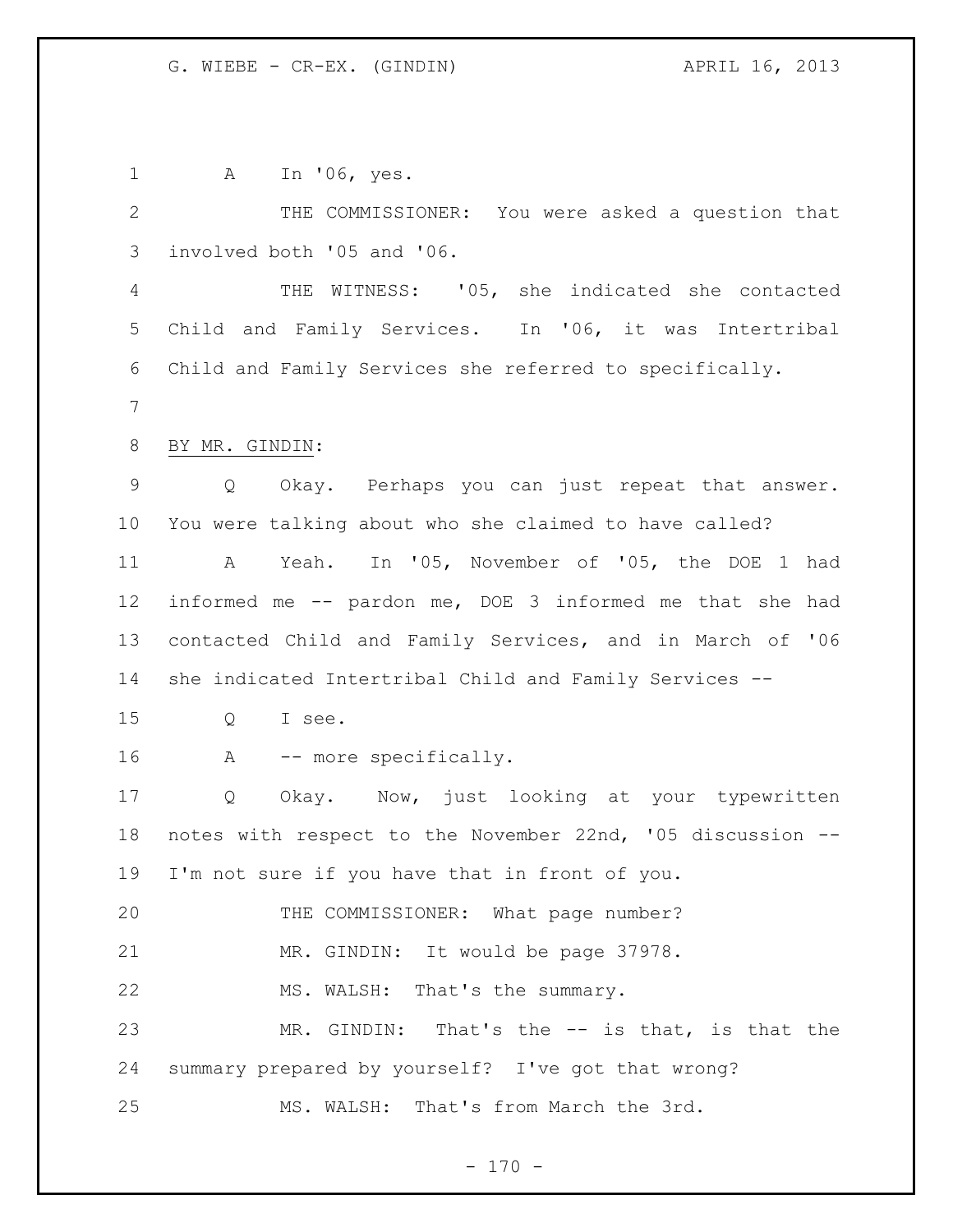G. WIEBE - CR-EX. (GINDIN)  $APRIL 16$ , 2013

| $\mathbf{1}$   |                   | THE COMMISSIONER: I think it's this one, here.          |
|----------------|-------------------|---------------------------------------------------------|
| 2              |                   | MS. WALSH: The last summary --                          |
| 3              |                   | THE COMMISSIONER: If you want to --                     |
| $\overline{4}$ |                   | MS. WALSH: -- the advisory note.                        |
| 5              |                   | THE COMMISSIONER: -- look at that.                      |
| 6              |                   | MR. GINDIN: Right.                                      |
| 7              |                   | THE WITNESS: The advisory note.                         |
| 8              |                   |                                                         |
| 9              | BY MR. GINDIN:    |                                                         |
| 10             | Q                 | This is something you prepared, right?                  |
| 11             | A                 | That's correct.                                         |
| 12             | Q                 | Okay. And that's just a summary of your                 |
| 13             |                   | discussion with the mother.                             |
| 14             |                   | A My involvement with the case, discussion with the     |
| 15             | mother, yes.      |                                                         |
| 16             |                   | Q Yeah. And what you're advised, according to that      |
| 17             |                   | summary, is that the mother is reporting that she had   |
| 18             |                   | information disclosed to her in -- just looking for the |
|                |                   | 19 date that you referred to.                           |
| 20             |                   | Near the top of that paragraph, it says that some       |
| 21             |                   | time during June or July --                             |
| 22             |                   | A Okay.                                                 |
| 23             | $Q \qquad \qquad$ | -- while he and DOE number 2 were with their            |
| 24             |                   | father in Fisher River, physical abuse was witnessed    |
| 25             |                   | regarding Phoenix. That's what's being disclosed there, |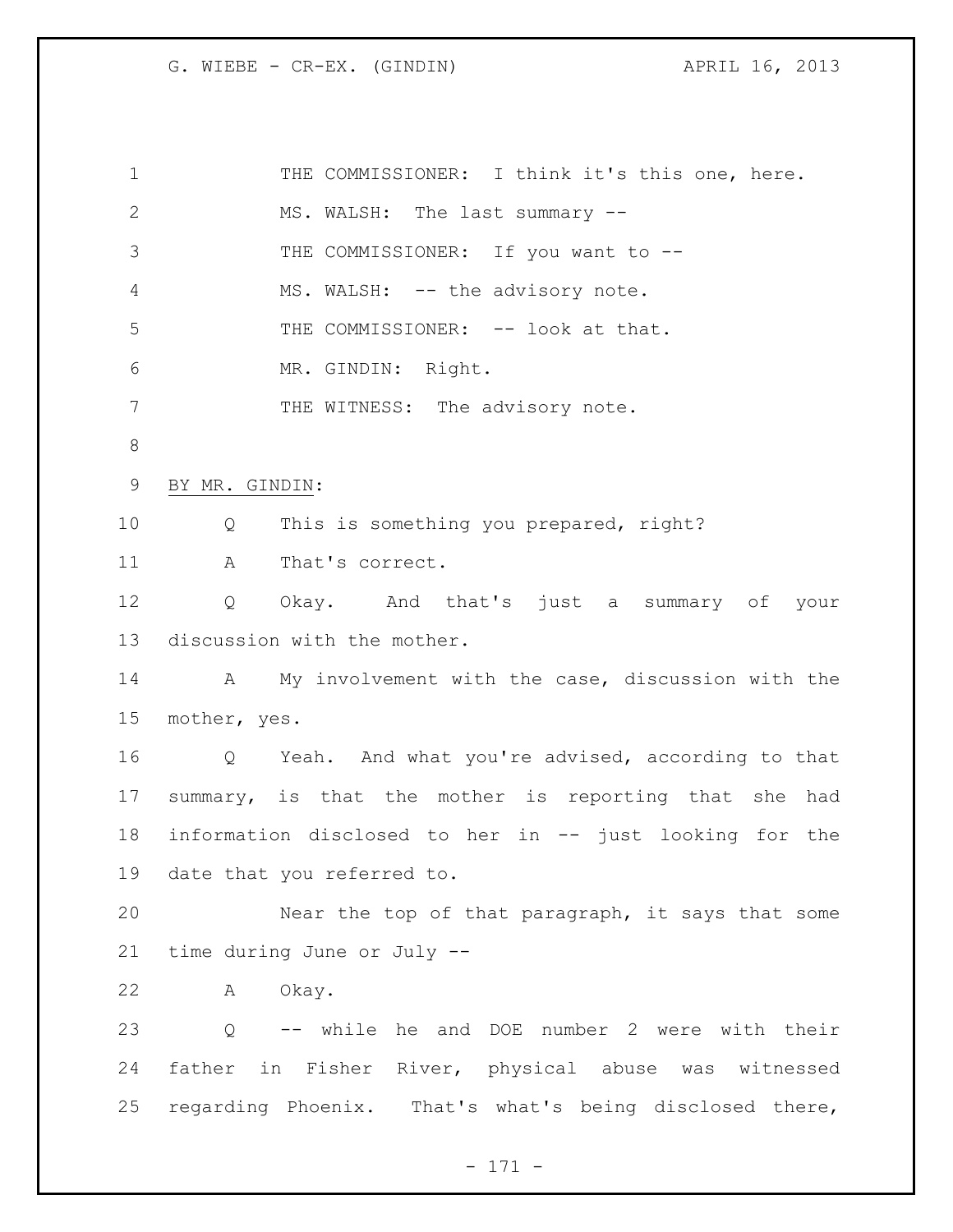G. WIEBE - CR-EX. (GINDIN)  $APRIL 16, 2013$ 

 correct? A That's right. Q And the mother is stating that she contacted CFS at that time. A That's right. Q And you understood that to mean that when it was disclosed to her, that's when she contacted CFS. A That's right. Q Right. And at that point she's referring to CFS, not Intertribal CFS. 11 A That's right. Q As far as you recall. 13 A Far as my documentation -- and I can't remember the specifics of that conversation so, yes, CFS, I would agree. Q Okay. And she's disclosing there to you some pretty horrific information that was disclosed to her. A That there had been violence from the father towards Phoenix. Q Right. A Yes. Q The next note is March the 6th, '06, correct? And that's when more information comes her way via her children. A That's right.

- 172 -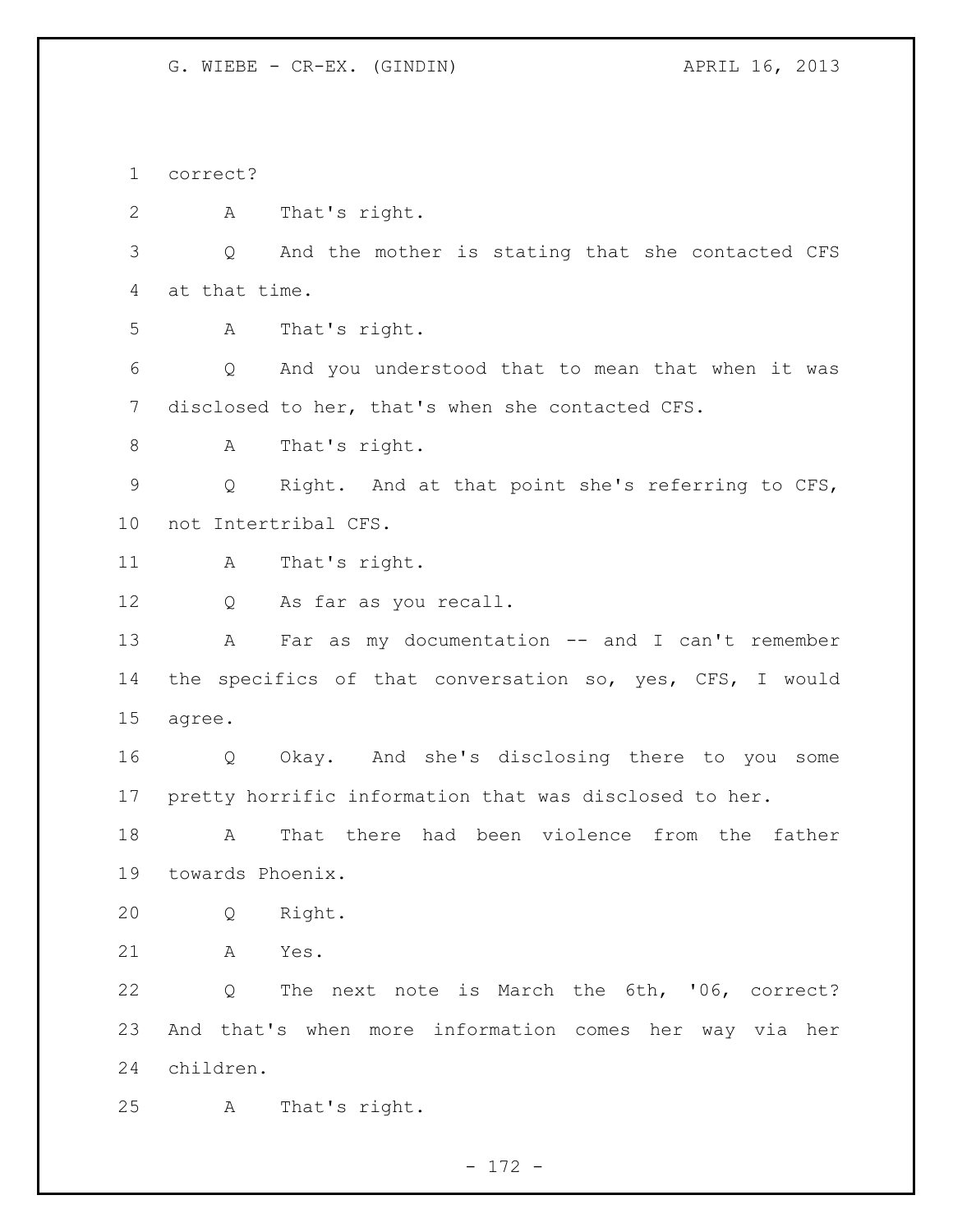Q And she's reporting that to you and telling you that she contacted Intertribal CFS at this time with that information.

A That's right.

 Q Right? In both of these instances, you obviously understood your obligation that if you were advised of things of this nature, that you would contact CFS.

 A I didn't know that I had an obligation if the information had already been reported.

 Q Well, aside from that. Just simply you becoming advised of child protection concerns or problems with children, you would normally contact CFS.

A Certainly, if they were not reported prior.

 Q Right. So clearly, being aware of your obligation, you clearly believed the mother --

A Yes.

 Q -- when she told you that she had made these calls.

A That's right.

 Q You also had some concern, I think you said, with respect to the potential involvement by DOE number 1 and 2 in terms of how they may have participated in some of the unfortunate things that were going on.

A Yes.

Q I presume that if you had some doubts about

- 173 -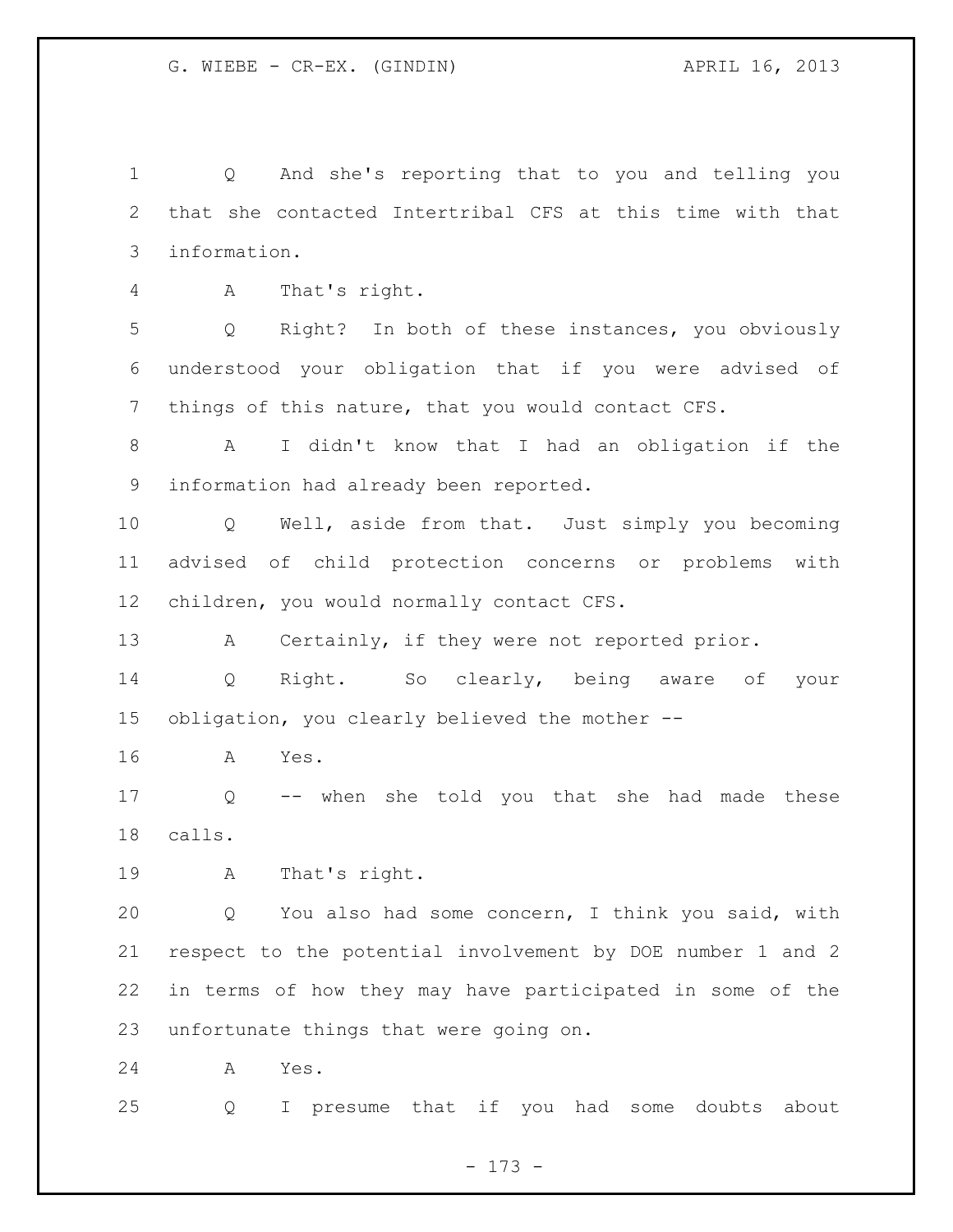G. WIEBE - CR-EX. (GINDIN)  $APRIL 16, 2013$ G. WIEBE - CR-EX. (KHAN) whether the mother had actually reported these things, you might have called yourself. A Then I would have child welfare concerns and -- Q Yeah. A -- I would have reported that, yes. Q So you believed, you believed her. A Yes, I did. Q And you had spoken to her many times -- A I -- Q -- over a period of time. 11 A A number of times, yes. 12 MR. GINDIN: That's all. Thank you. 13 THE WITNESS: Thank you. 14 THE COMMISSIONER: Thank you, Mr. Gindin. Mr. Khan. CROSS-EXAMINATION BY MR. KHAN: Q Good afternoon, Mr. Wiebe. My name is Hafeez Khan. I'm counsel for Intertribal Child and Family Services -- A Good afternoon. Q -- the very agency that we've been discussing just now. Before I ask additional questions, I just wanted to clarify something that Mr. Gindin raised to you about the phone call to Intertribal. In November of 2005, my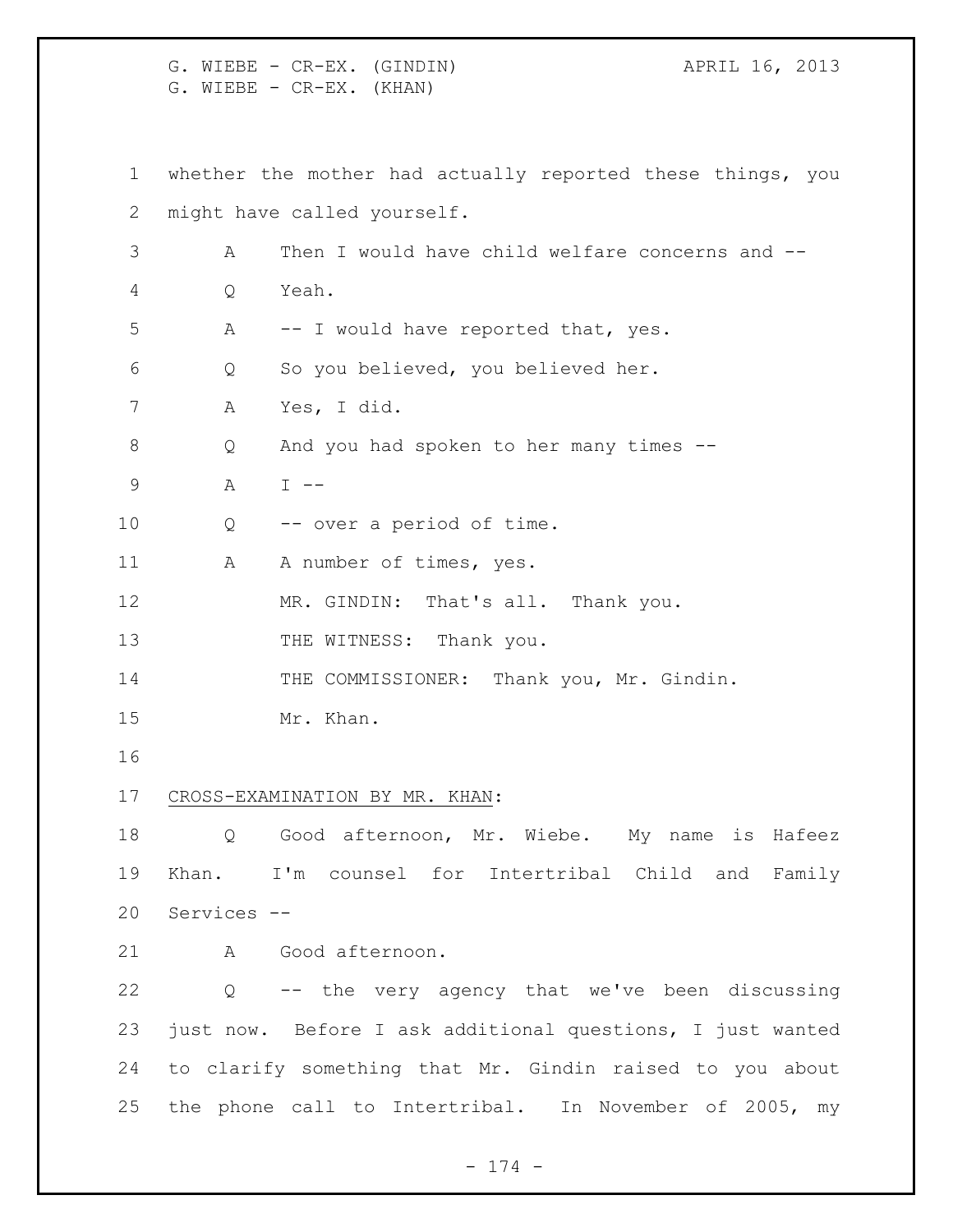G. WIEBE - CR-EX. (KHAN)  $APRIL 16$ , 2013

 understanding of your testimony is that [redacted] simply stated she had called CFS regarding the abuse; is that correct?

A That's correct.

 Q And then in March the, the reference to Intertribal is her call reporting the, the death; is that correct?

- 8 A That's correct.
- Q Okay, thank you.

 MR. KHAN: Oh, I'm sorry, my mistake; I should be referring to DOE number 3. I apologize.

- 
- BY MR. KHAN:

 Q So just to make it clear, DOE number 3 did not advise you that she had contacted Intertribal in 2005 with respect to allegations of abuse.

 A Not specifically that I recall, and I did not document that.

 Q Thank you. I take it note-taking is a daily part of your, your work?

A Yes, it is.

 Q The notes, are they normally taken on, on the same day or the day after?

A Yes.

Q These notes, would they have been taken on the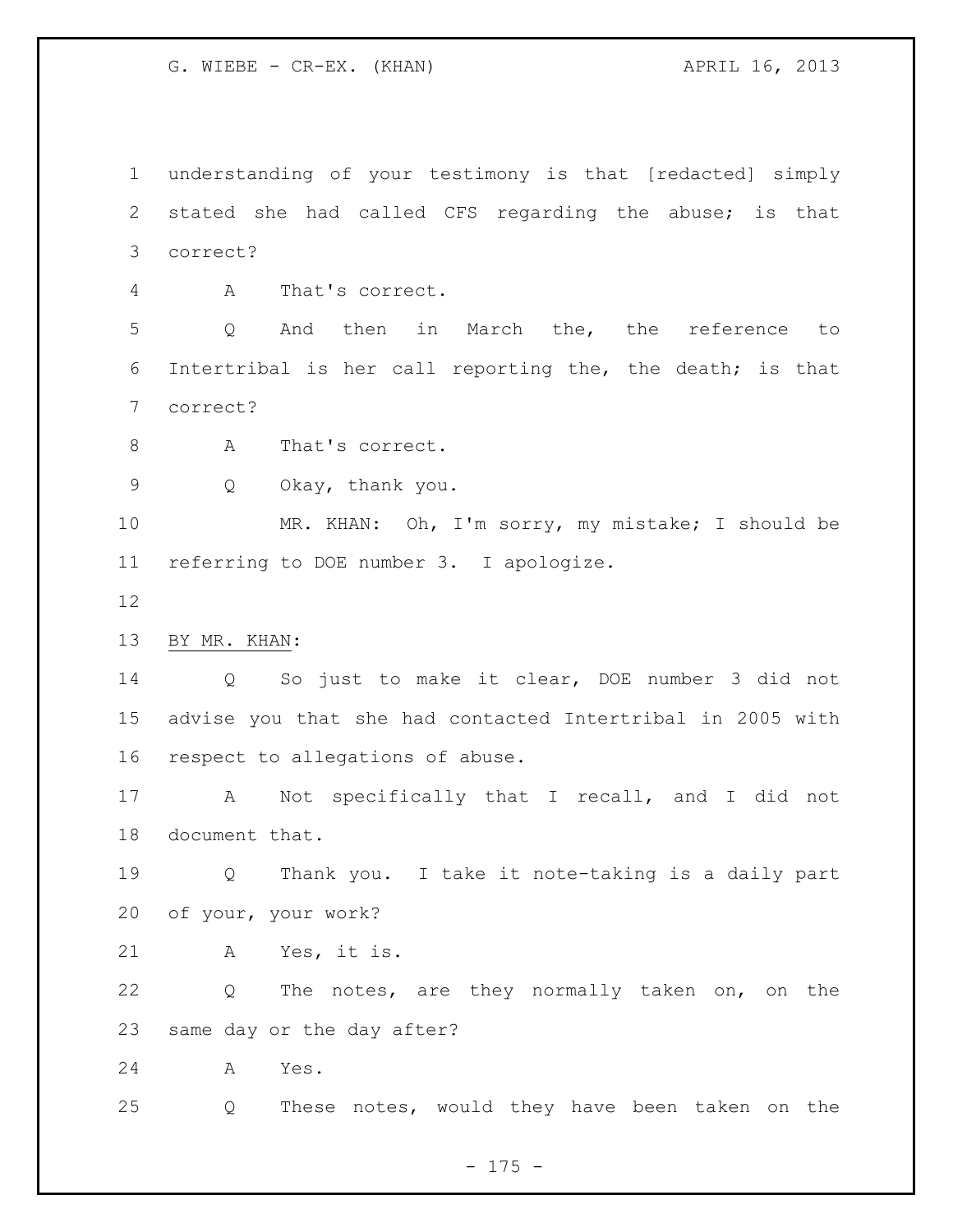G. WIEBE - CR-EX. (KHAN) APRIL 16, 2013

 same day or the day after? 2 A The notes that we reviewed today, yes. Q And you would rely on them in terms of their accuracy and completeness? A Yes. Q Mr. Wiebe, you mentioned that you work sometimes in conjunction with Child and Family Services? A That's right. Q Is it only Winnipeg Child and Family Services that you work in conjunction with? 11 A I've worked with many different agencies. Q So you've heard of different agency names before? A Yes. Q If I mentioned, for example, Sagkeeng Child and Family Services, you've heard of them? A Yes. Q Or Peguis Child and Family Services? Had you heard of the name Intertribal Child and Family Services beforehand? A I'm sure I had, yes. Q I have one question with respect to your notes when you said you were -- that, that the DOE number 3 was unsure of the timelines. A Right. Q When you, when you, when you write that, that DOE

- 176 -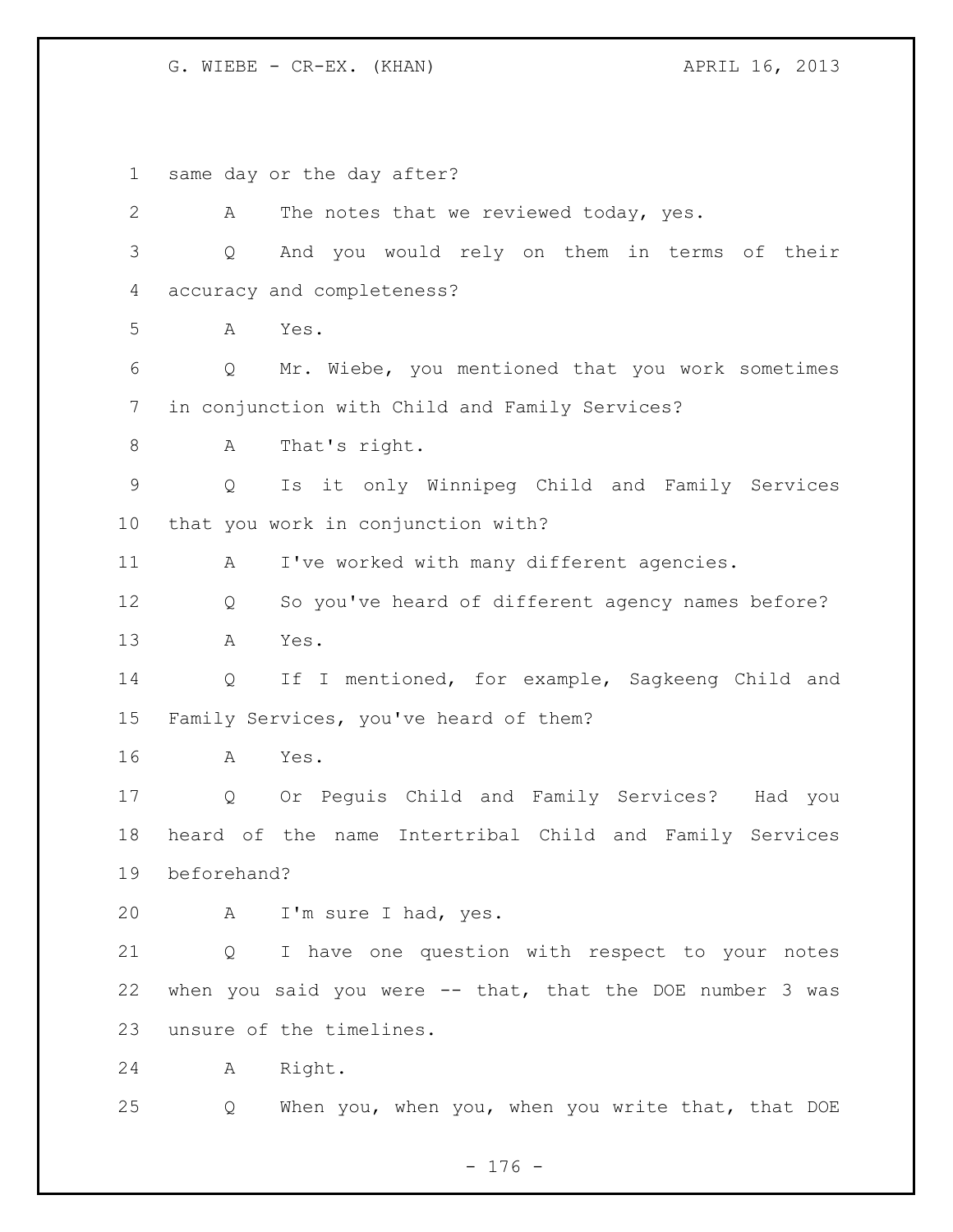G. WIEBE - CR-EX. (KHAN)  $APRIL 16$ , 2013

 number 3 was unsure of the timelines, are you referring to the dates of the alleged abuse? She -- it's mentioned often June or July of 2005. A If I could look at the document? Which one are we referring to? 6 THE COMMISSIONER: Mr. Khan, just turn that mic up. You're -- you -- 8 MR. KHAN: Oh, am I -- THE COMMISSIONER: You're talking over top of it. MR. KHAN: Okay, thank you. 11 THE COMMISSIONER: If you could just -- yeah, that'll be better. 13 MR. KHAN: How's that? 14 THE COMMISSIONER: Yeah, perfect. BY MR. KHAN: Q Take a look at page 37989. A Right. Okay. I'm sorry, what was the question? Q Or better is 37988. In the middle of the top paragraph, you write: "The mother report she is not exactly clear" -- THE COMMISSIONER: Just, just a minute. We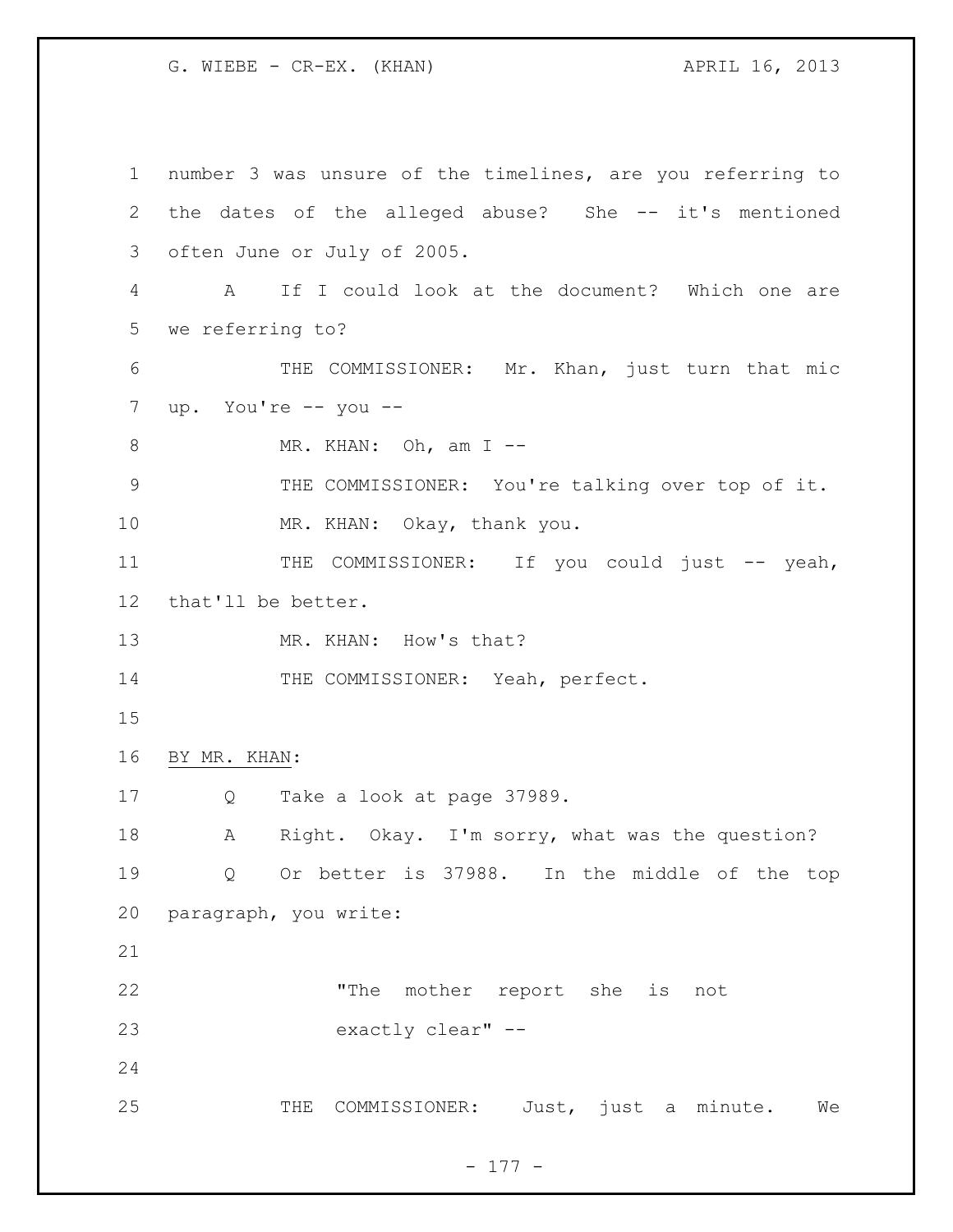haven't got the right one up here yet, I don't think, have we? You said 988? MR. KHAN: 88. 4 THE COMMISSIONER: Third ... MR. KHAN: So 37988. THE COMMISSIONER: That's it. 7 MR. KHAN: Um-hum. And at the top the --8 THE COMMISSIONER: You -- MR. KHAN: -- the first -- 10 THE COMMISSIONER: You're going to page eight- nine? MR. KHAN: No, I'm just going to stay on this page. 14 THE COMMISSIONER: Okay. BY MR. KHAN: Q In the middle of the paragraph, the sentence that begins: "The mother report she is not exactly clear in terms of the 22 timeline of events." A Um-hum. Q Are you referring to that she's not clear whether

- 178 -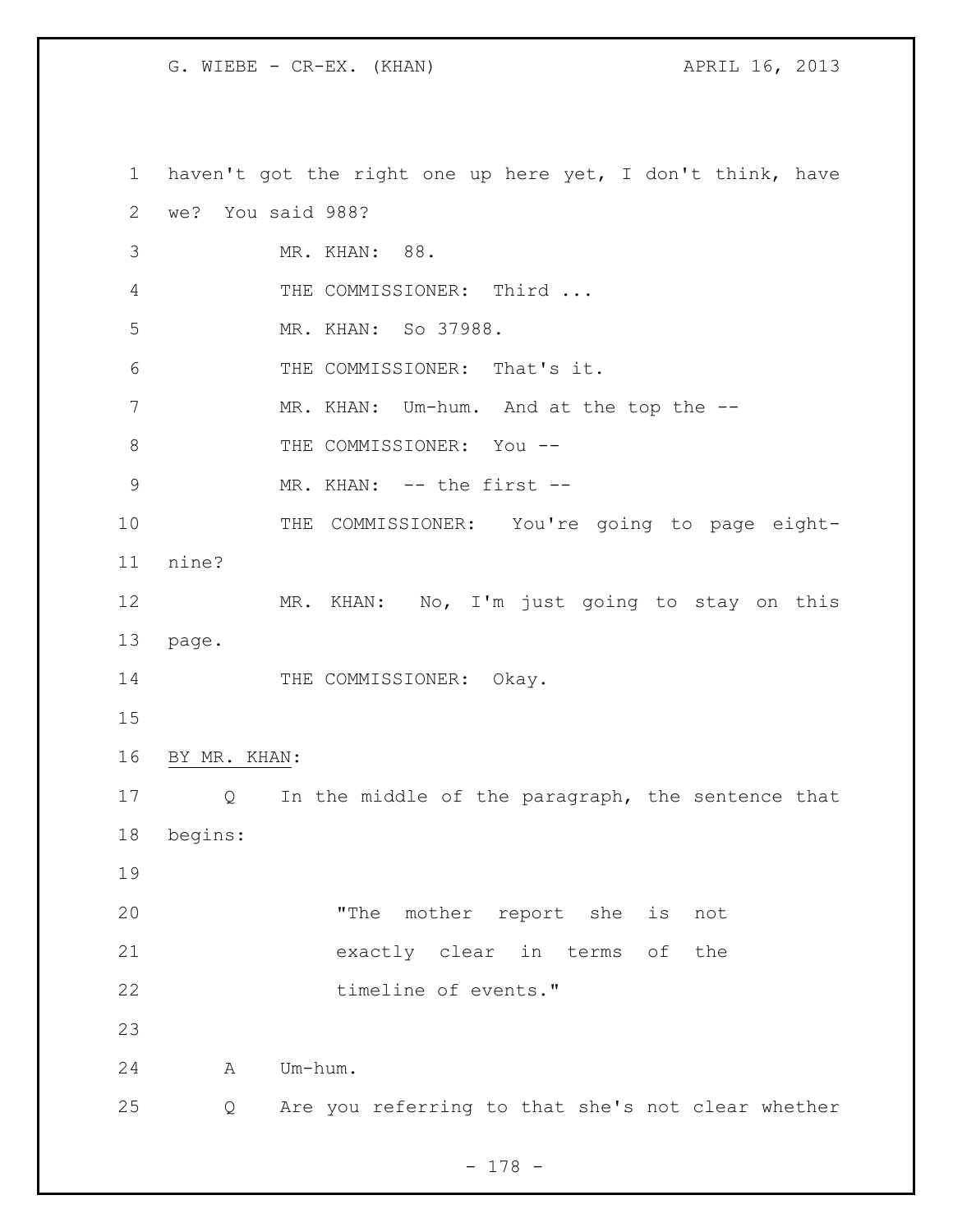G. WIEBE - CR-EX. (KHAN) APRIL 16, 2013 G. WIEBE - CR-EX. (PAUL)

 the, the abuse took place in June or July of 2005? Is that what the reference is to?

 A I guess I'm referring to [redacted] -- or pardon me, DOE 1 possibly in the Fisher River community when the four-year-old daughter of the stepmother went missing approximately August of '05. I was referring to that, I would believe.

8 MR. KHAN: Great. Thank you very much.

 Mr. Commissioner, those are my questions. Thank you.

11 THE COMMISSIONER: Thank you, Mr. Khan.

Mr. Paul.

MR. PAUL: Thank you, Mr. Commissioner.

## CROSS-EXAMINATION BY MR. PAUL:

 Q Mr. Wiebe, my name is Sasha Paul. I am one of the lawyers for Winnipeg CFS and the department. And just some very brief questions.

 My understanding is that if you turn on page 37991 -- again, 37991 -- that this is a note made in or around November 2005?

A November 22nd, 2005, yes.

 Q And then again if I can flip to 37977, this is your advisory note. If I could just pause there? THE COMMISSIONER: Did I get mine back?

- 179 -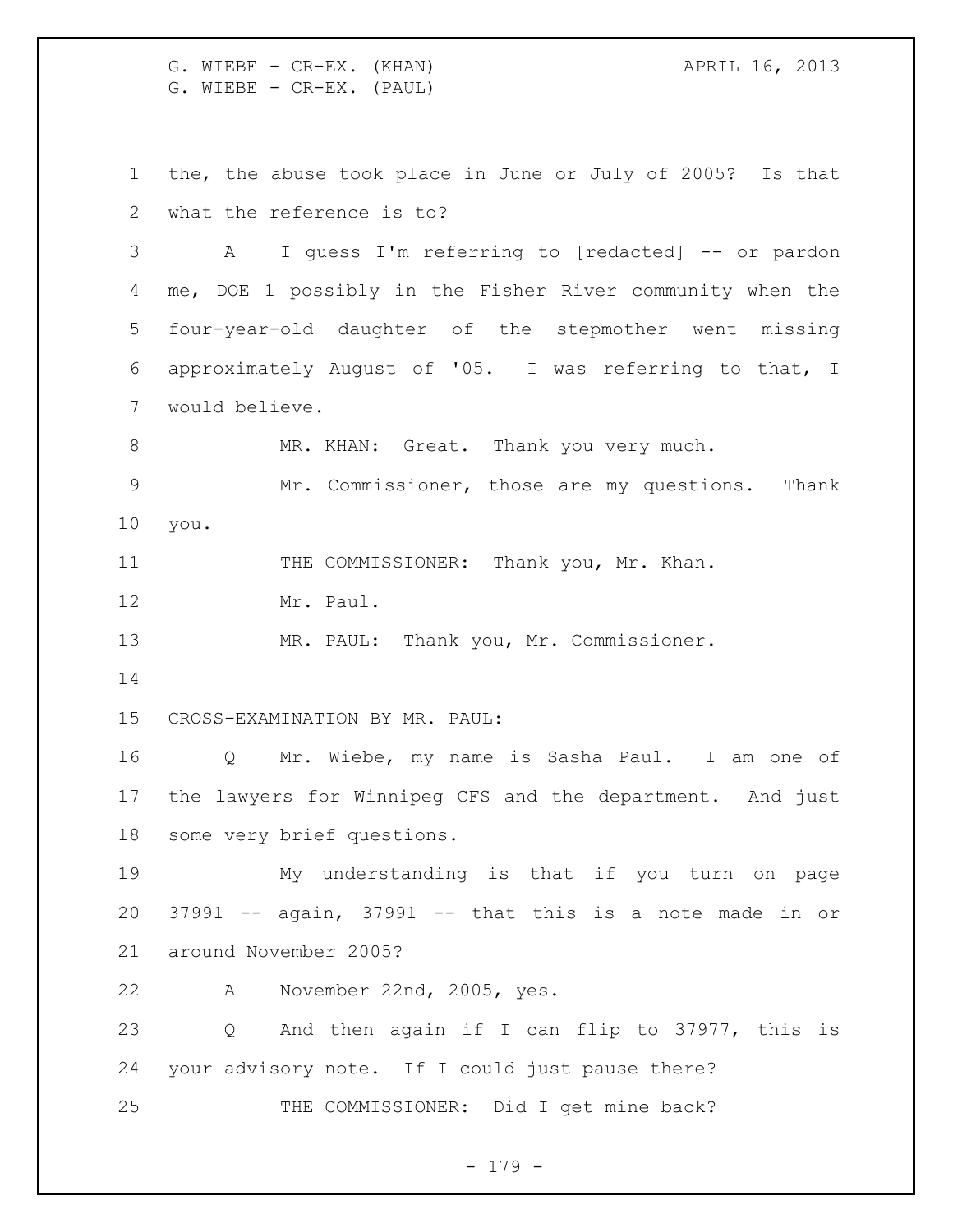1 THE WITNESS: Yes, you -- do you want it back? THE COMMISSIONER: Keep it for this question if you like, then I'll get it back. BY MR. PAUL: Q And, and my question here is that this advisory note's prepared in March of 2006, correct? A Yes, it's correct. Q And the next page where you're describing the timeline, all of that's being created in March of '06. A Correct. Q Correct. Okay. So of the two notes -- you'll see that page 37978 deals with November '05 and then 37991 deals with November of '05 -- I know I'm doing a lot of numbers, but 37991 is the one created in November 2005 at the time that you were talking to your clients. A 37991 was created in November of '05, that's correct. 19 0 Okay. Great. And again, my understanding of your evidence, then, is that while you have what I'll call some impressionist recollection about the room that you were in in November of '05, you're really relying upon your notes as to what was actually said during that particular intervention in November 2005. Is that correct? A Mostly. You know, what draws my attention to

 $- 180 -$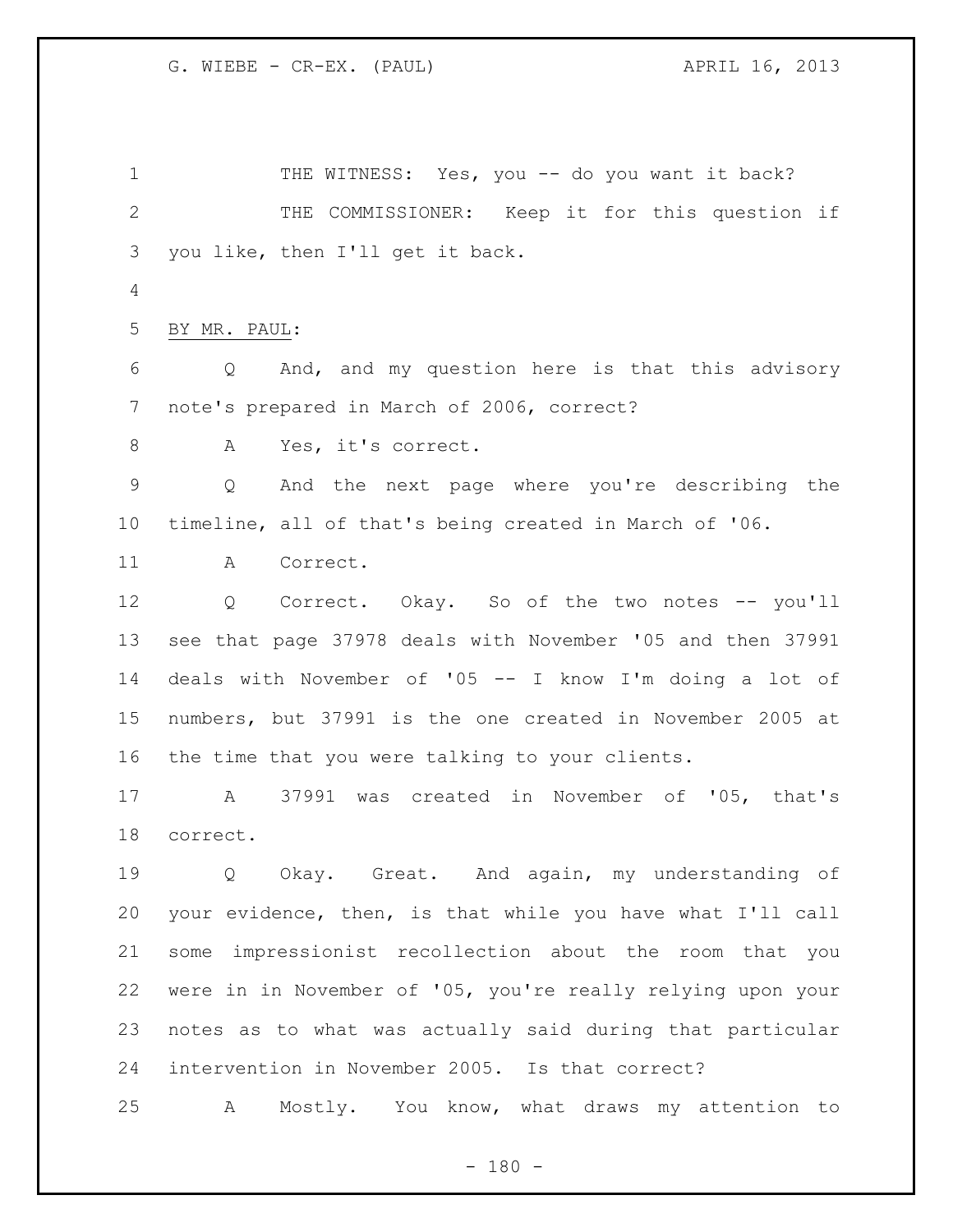G. WIEBE - CR-EX. (PAUL) APRIL 16, 2013

 that session was the fact that approximately three months after that initial session I was contacted with the fact that possibly there was a deceased body in the Fisher River area so that -- at that point, of course, I reviewed my notes and my reflections of that time, so it stands out so -- Q Stands out. A -- I remember some of the content, the session, after seven years. I can't say that for many other cases. Q Of course. And in terms of this impression that, that you have -- A Yes. Q -- and maybe we can see if we can fix a time to this. Again, at 37991 -- 15 MR. PAUL: If we can pull that up on the screen. BY MR. PAUL: Q -- the information that's not redacted is information you're getting from DOE 3, correct? A That's right. Q Right. And the information that you're getting is that the client is telling you that a child was returned home after Child and Family Services intervened. A That's correct. Q Right? And you're being told that by DOE 3.

- 181 -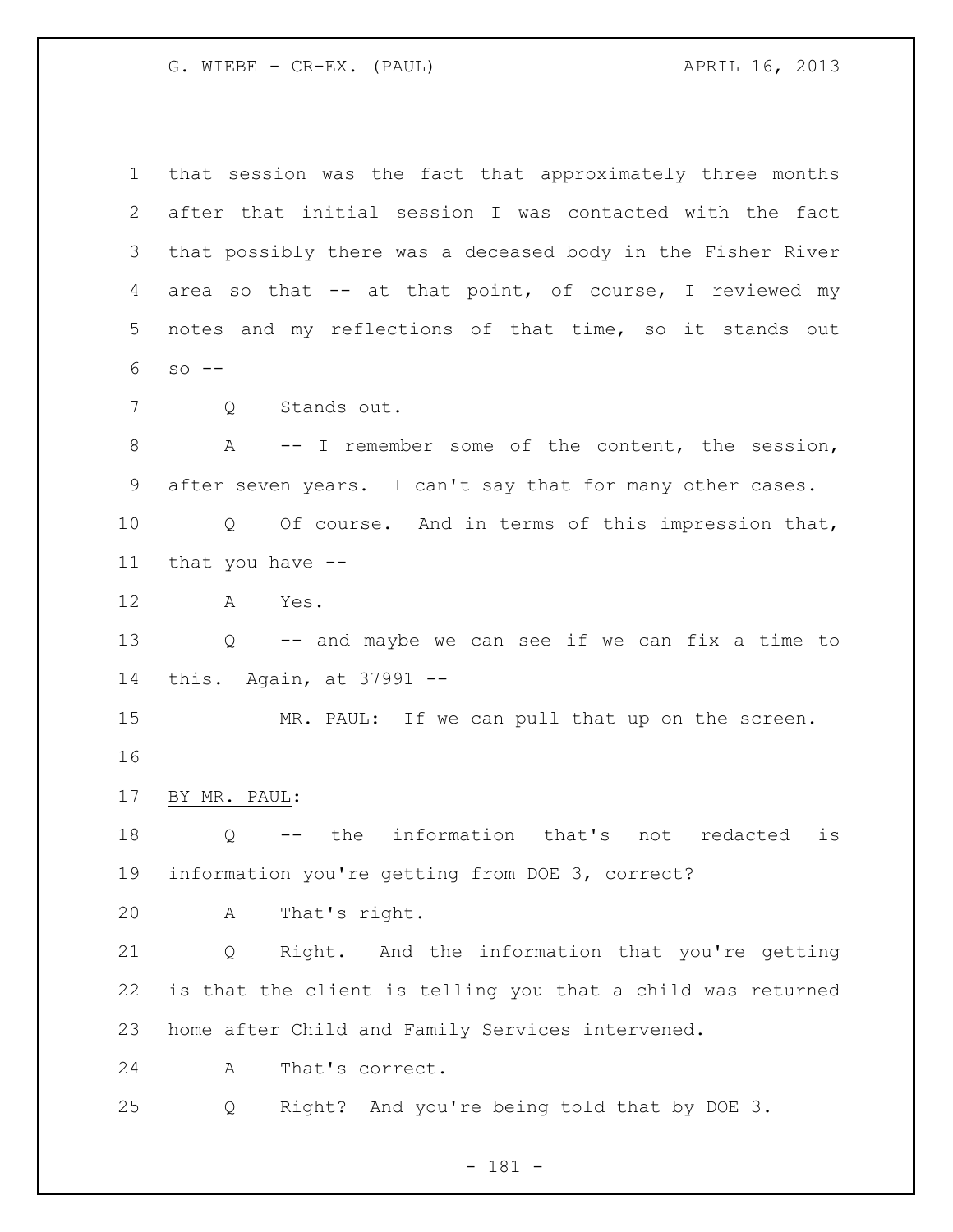A That's right.

 Q Right? And then you also are being told about the four-year-old girl, correct?

A That's right.

 Q Right? And it's not clear from the note but I'm wondering, is it your impression, based upon your conversation with DOE 3, that she called a Child and Family Service agency in or around the same time that her own children were returned to her, if I can try and fix that timeline. Is that your impression, or can you say either way?

 A My impression is that she received the information from DOE 1 --

Q Um-hum.

 A -- over the internet, of concerns regarding safety and then she reported them to Child and Family Services, and then following that report, the boys were returned home.

 Q Okay. So then is it fair to say that it's in and around the same timeline?

A I believe so.

 MR. PAUL: Okay. Mr. Commissioner, those are my questions. Thank you.

24 THE COMMISSIONER: Mr. Gange?

MR. GANGE: Mr. Commissioner, I would ask leave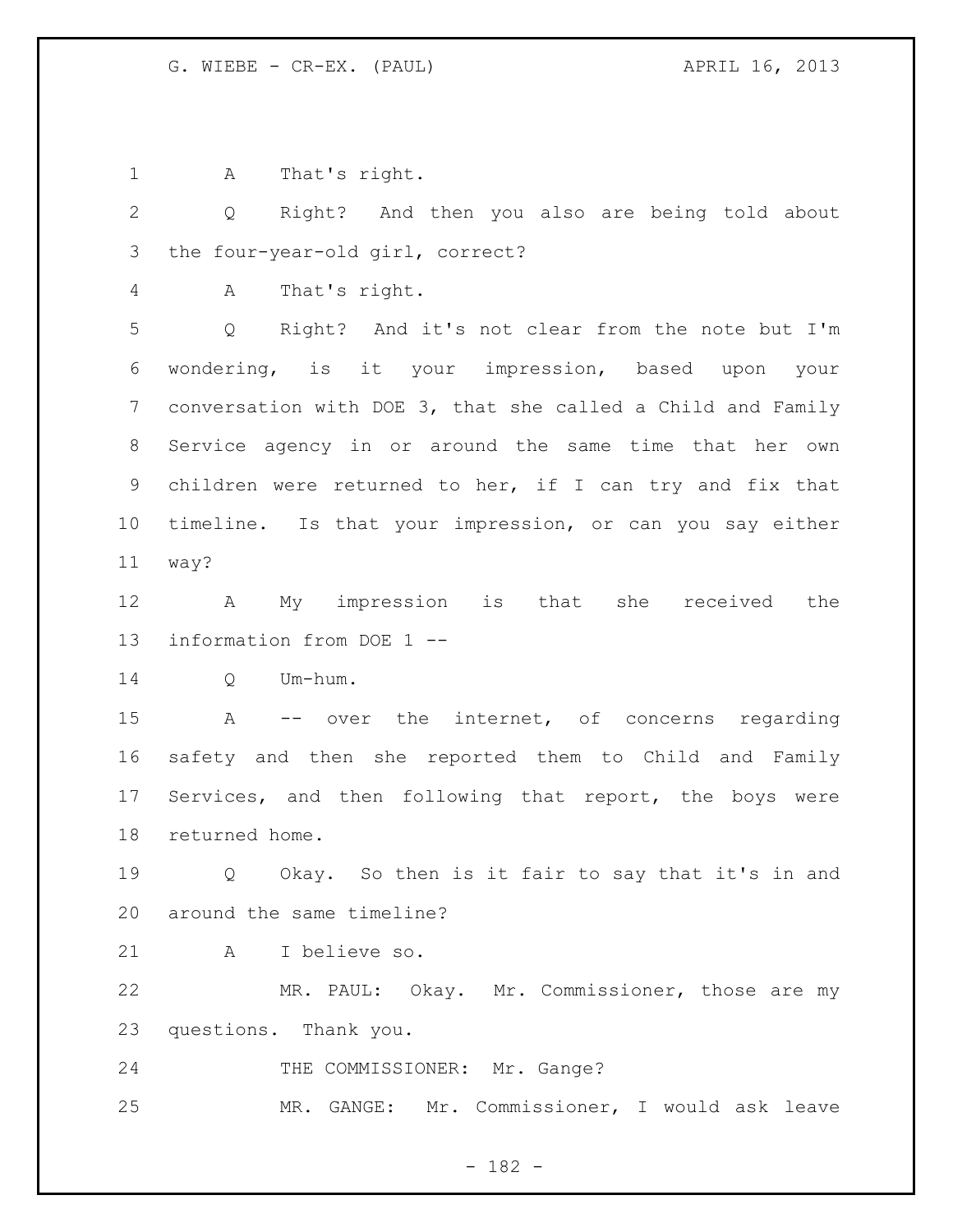on behalf -- as counsel for DOEs number 1, 2, and 3, to be able to ask a very few questions of Mr. Wiebe.

3 THE COMMISSIONER: I'll -- yes, I'll grant that. Is there anyone else prior to Mr. Ray wanting to ask questions? If not, then, Mr. Gange, I'll hear you now.

MR. GANGE: Thank you.

## CROSS-EXAMINATION BY MR. GANGE:

 Q Mr. Wiebe, I am -- my name is Bill Gange. I act on behalf of DOEs number 1, 2, and 3 at this inquiry. And I just have a couple of questions because there's been a focus here on the fact that your notes with respect to the November '05 interview make reference to Child and Family Services and, and you commented that the, that the notes with respect to the March '06 interview actually say Intertribal Child and Family Services.

17 A That's correct.

18 Q And is it, is it, sir, your -- you've had experience with, with countless parents and children in, in the child welfare system, that's fair, is it not, sir?

A That's fair.

 Q From your experience, sir, do, do the parents or do the children that are involved make a fine distinction between, say, the Sagkeeng Child and Family Services department, the Intertribal Child and Family Services, and

- 183 -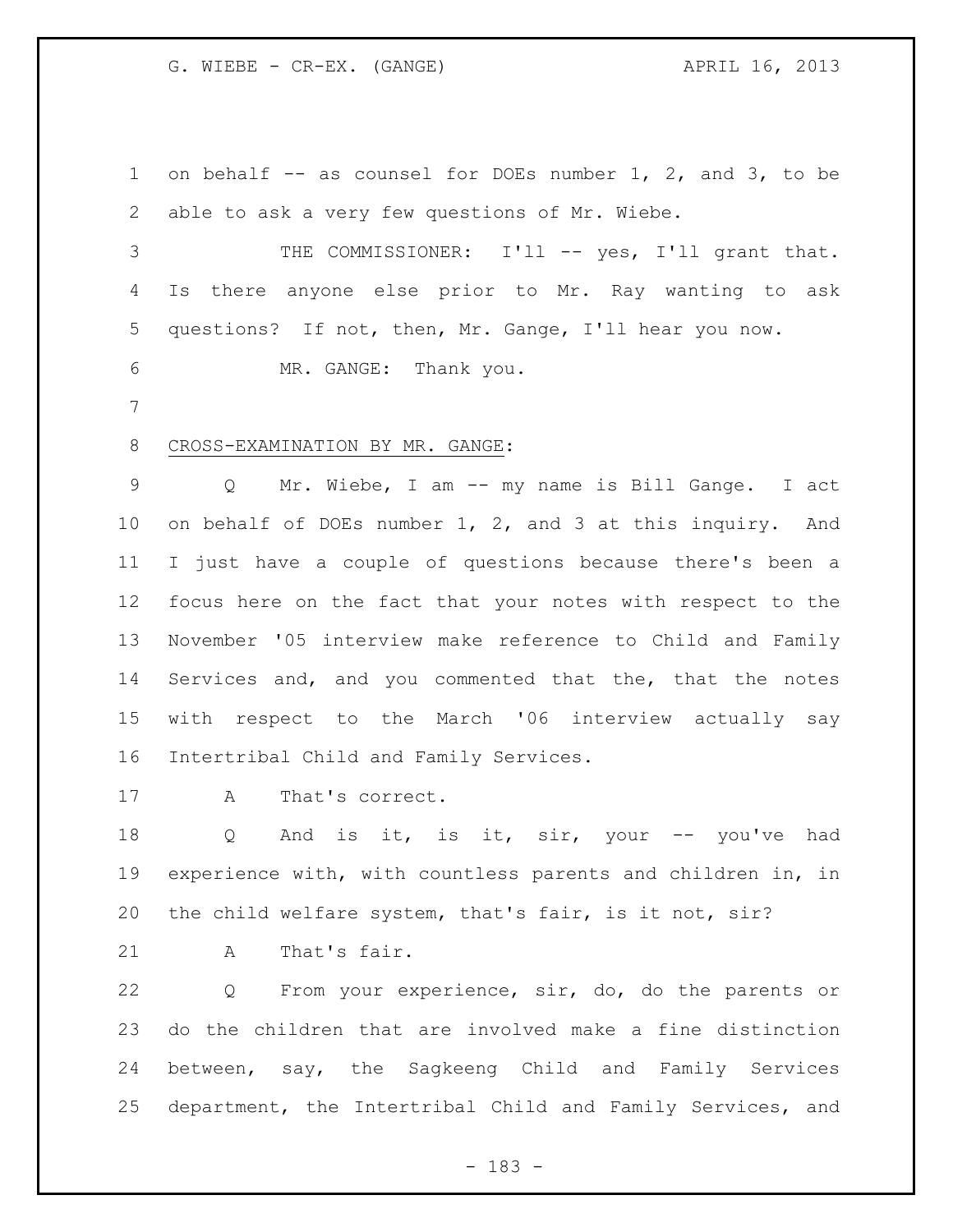the, the Child and Family Services department in, in general? Or is it all -- generally speaking, is it often just one great big amorphous group? A I guess it would be the latter. It's -- Q Yes. A -- mostly referred to as CFS. Q So that when you went back, for instance, and, and you, and you reviewed your notes from the November '05 meeting -- and that was 37991; you've looked at it several times over the last couple of minutes -- 11 A Um-hum. Q -- and it makes mention that the client, who I believe is DOE number 1 -- 14 MR. GANGE: If we could call that up? 15 THE WITNESS: That's correct. BY MR. GANGE: 18 Q It, it is on the screen. And so it starts off saying that: 21 The client reports that he was returned home after Child and Family Services intervened with 24 the client. 

- 184 -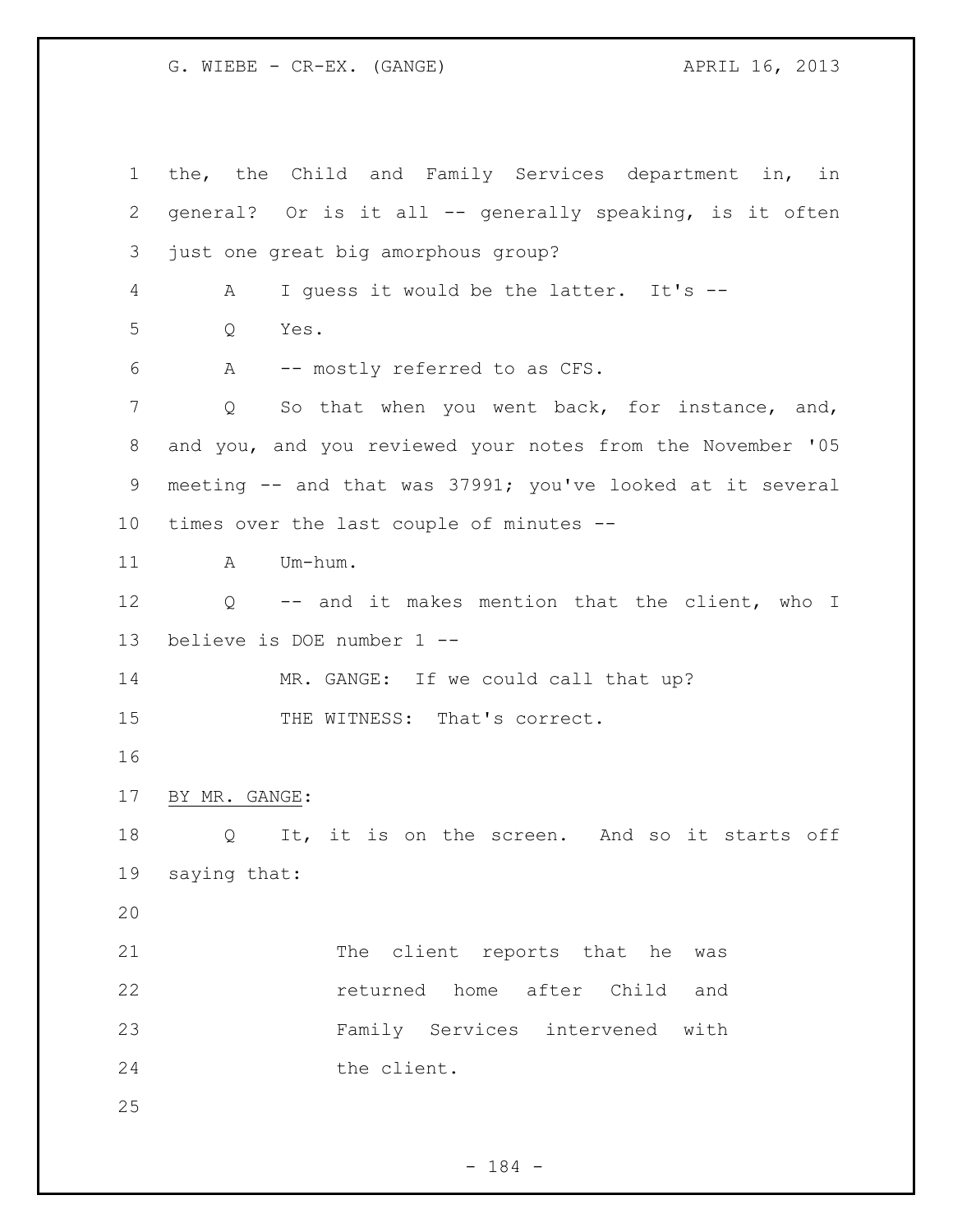A That's right. 2 Q Do you see that, sir? A Yes. Q Would, would you have expected DOE number 1 to be able to distinguish between ICFS and CFS? A I could speculate a 12-year-old, generally not, yes. Q And later on in that note, it does go on to say that: 11 The mother reports that the family was then investigated and the client and his older brother were returned home." Sir, in that note -- and, and maybe I'm just not looking at the right page and, and I, I, I don't have the same exposure to these documents as many of the counsel do, but I see that, that, that the reference to Child and Family Services was by DOE number 1. Is there someplace else -- I don't think that's for me, but -- is there someplace else in the, in the note, sir, where it says that DOE number -- 24 THE COMMISSIONER: Maybe you'd better -- someone

 $- 185 -$ 

should pick that up over there. Tell them we're still in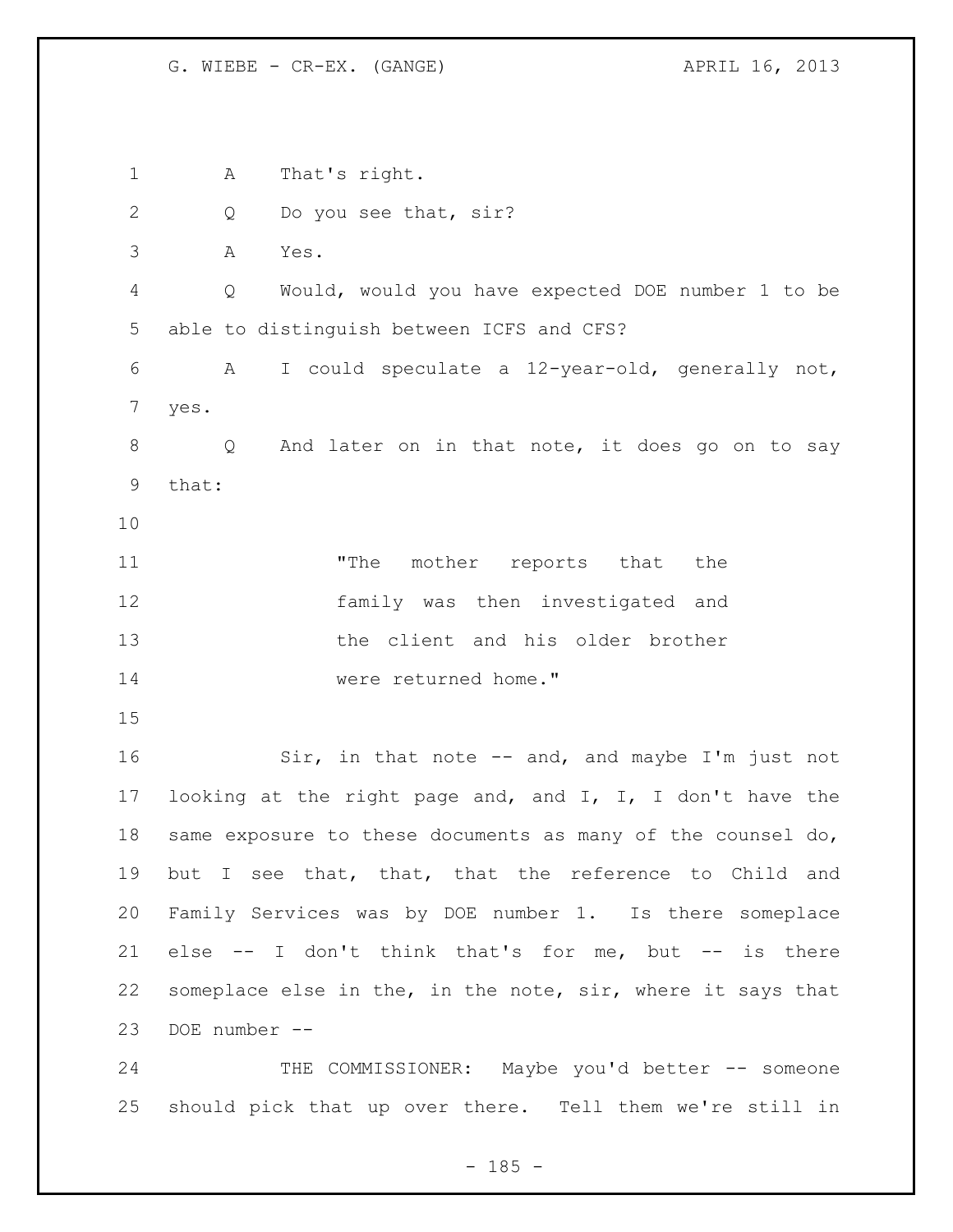session.

BY MR. GANGE:

 Q Mr. Wiebe, perhaps you could help me out. Is there someplace else in those, in those March notes where 6 it says that the mother used the words  $--$  I'm sorry, I, I misspoke there. Is there some place else in the November notes where it says that DOE number 3 used the words "Child and Family Services," because I do see DOE number 1 using Child and Family Services.

 A I guess the only reference -- the term, Child and 12 Family Services, maybe the sentence where the mother says -- she reports that the family was investigated and then the client and his older brother were returned home.

Q Yes, I see that.

 A Client reports he was returned home after Child 17 and Family Services intervened. Client then reports ... Client informed his mother secretly ... I don't see specific reference to the mother stating that. I do recall that all three of us were discussing the matter together.

 Q And, and Mr. Ray, being ever vigilant, has asked me to refer to page 37988. Now, have you got that page, sir, 37988?

A I'm sure I do.

Yes, I do.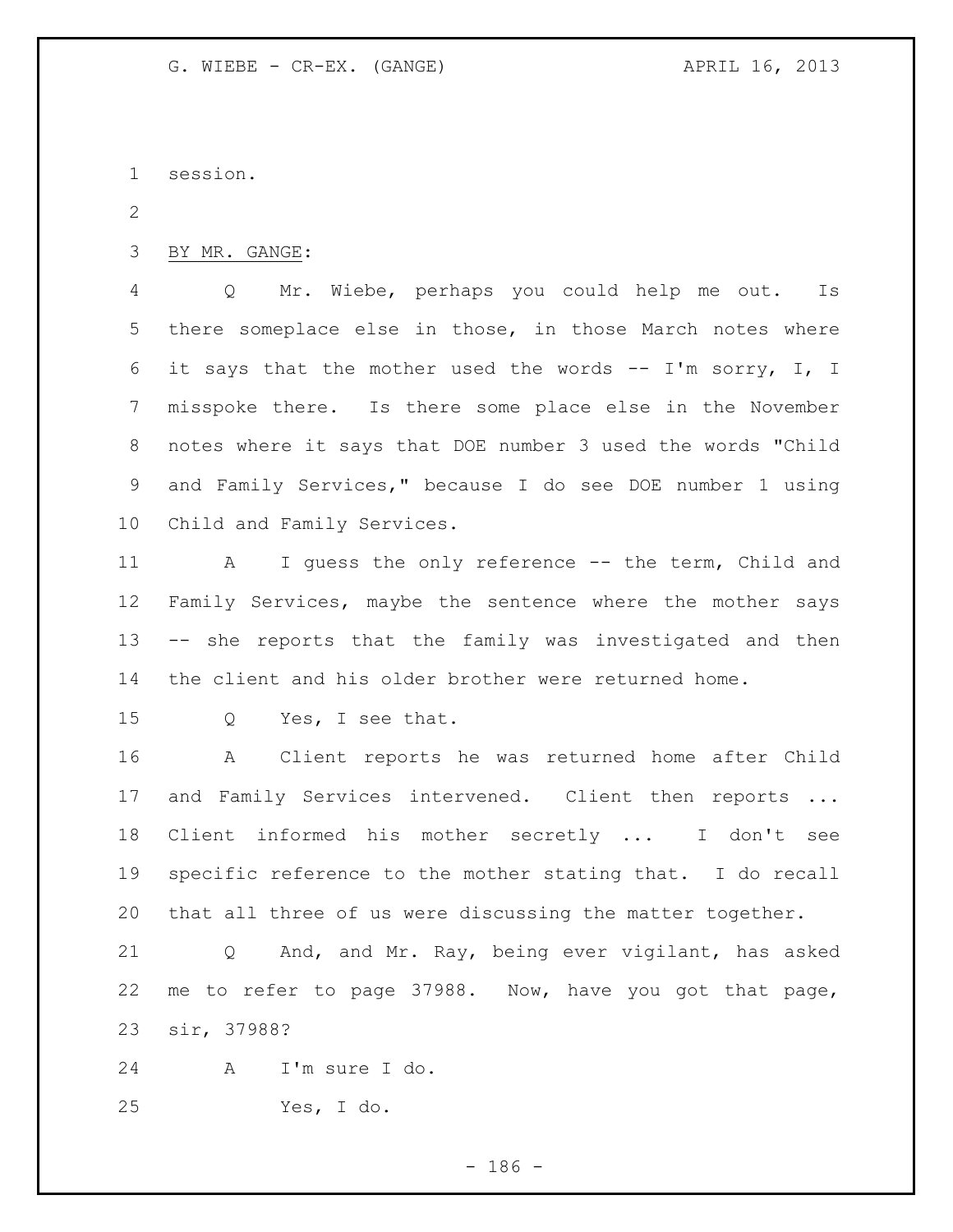1 THE COMMISSIONER: It's on the screen now. BY MR. GANGE: Q And, and Mr. Ray's helping me out by saying that in the second paragraph, the second sentence does say: "The mother reports this occurred in June or July [two-o-five] at which time she contacted Child and 10 Family Services." Can you help me out, is, is this note made in, in November? A No, that was a note that was made in March of '06. Q Okay. 17 A When I had contact with the family again. I think I was reviewing for my own piece of mind, if you will, and trying to understand if appropriate third authorities had been contacted so I was reviewing that with the mother. Q Okay. So that's, that's, that's in March of '06. A That's right. Q So in, in March of '06, DOE number 3 used the words "Child and Family Services" and also used the words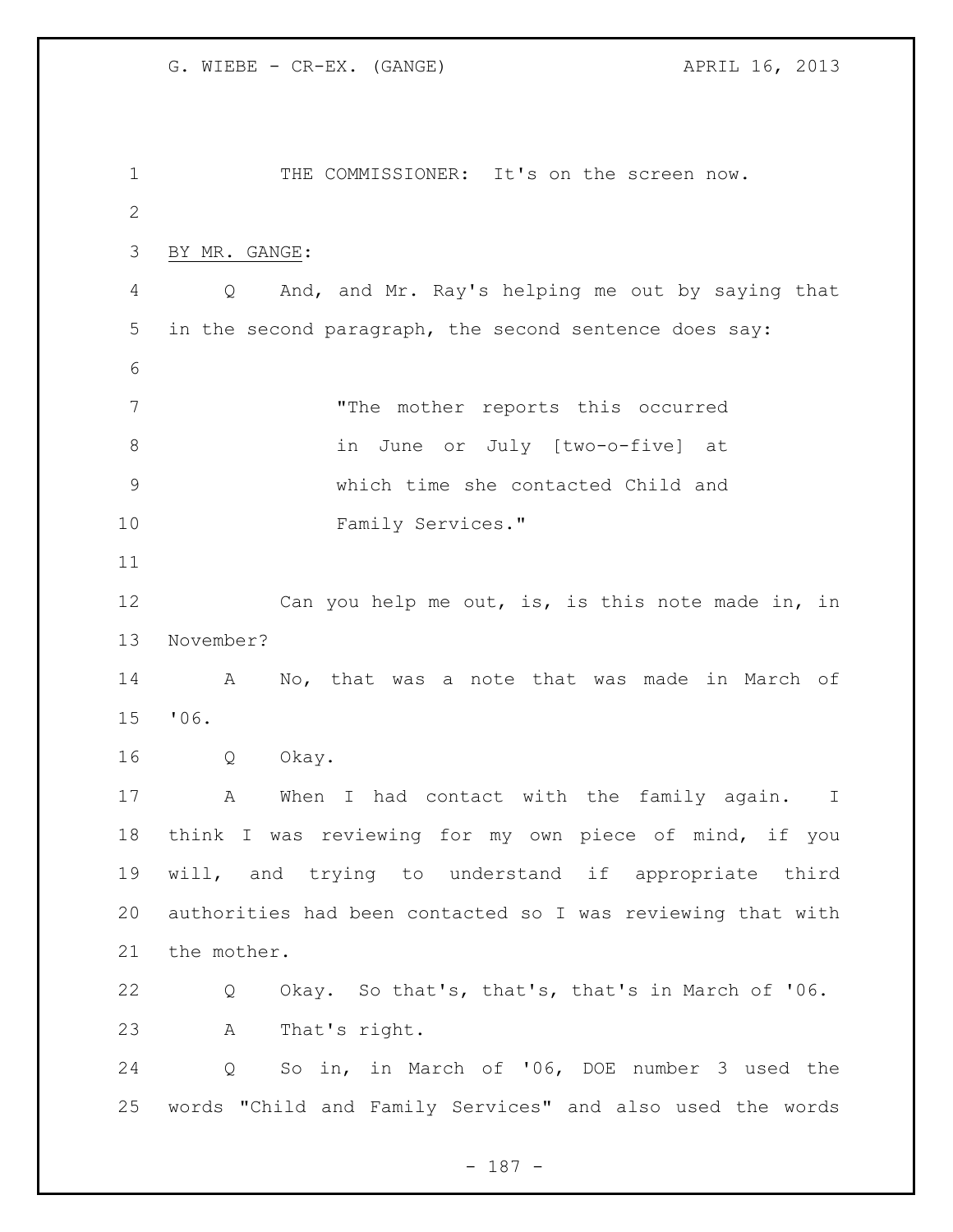"Intertribal Child and Family Services."

A Yes.

 Q Okay. But then I think I'm going to go back to that first statement that I made, that, that from what I understand, in, in November of '05 --

A Um-hum.

 Q -- from your notes, anyways, it looks as though the only person that, that was using the description of Child and Family Services may have been the son, DOE number 1.

 A Yeah, it perhaps reads like that, but in our discussions I imagine that reference would have come up a number of times.

 Q And that's probably correct, sir, and, and the, the ... But the bottom line on that would be, it wouldn't be surprising if one were referring -- if, if DOE number 1 and DOE number 3 were referring to being in contact with the child welfare system, that they would not necessarily break it down between ICFS and CFS; is that fair, sir?

A Certainly.

 MR. GANGE: Okay. Those are my questions. Thank you, Mr. Commissioner. That's all that I have for this witness.

24 THE COMMISSIONER: Thank you. Mr. Ray.

- 188 -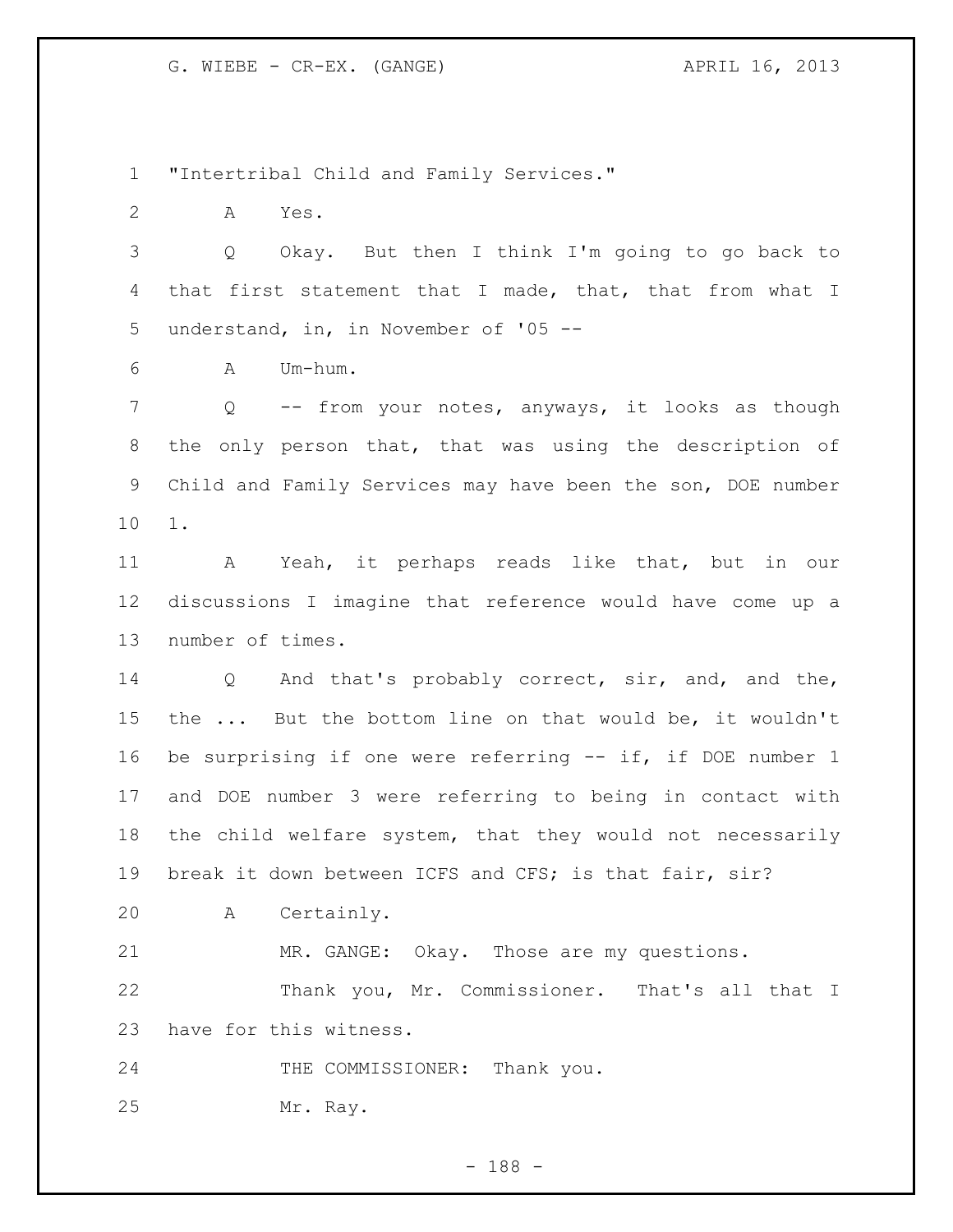MR. RAY: Yes, Mr. Commissioner. Thank you. Good afternoon. For the record, Trevor Ray on behalf of the witness.

## CROSS-EXAMINATION BY MR. RAY:

 Q Just one question, Mr. Wiebe. You indicated that if you had child protection concerns and you felt that they had not been reported, that you would have taken steps to report them in this instance. And without naming clients or names or agencies, can you tell us whether on previous occasions people have brought things to your attention that led you to report those things to CFS because -- either because you got the permission of the client to do so, or they didn't give you the permission but you felt concerned and you then therefore went ahead and did, and did contact CFS?

 A Yes. Certainly, throughout my career I've contacted Child and Family Services with child welfare concerns on a number of occasions.

 MR. RAY: That's my only question. Thank you, Mr. Commissioner.

THE COMMISSIONER: Thank you. Thank you.

Ms. Walsh?

 MS. WALSH: I have no questions, Mr. Commissioner.

- 189 -